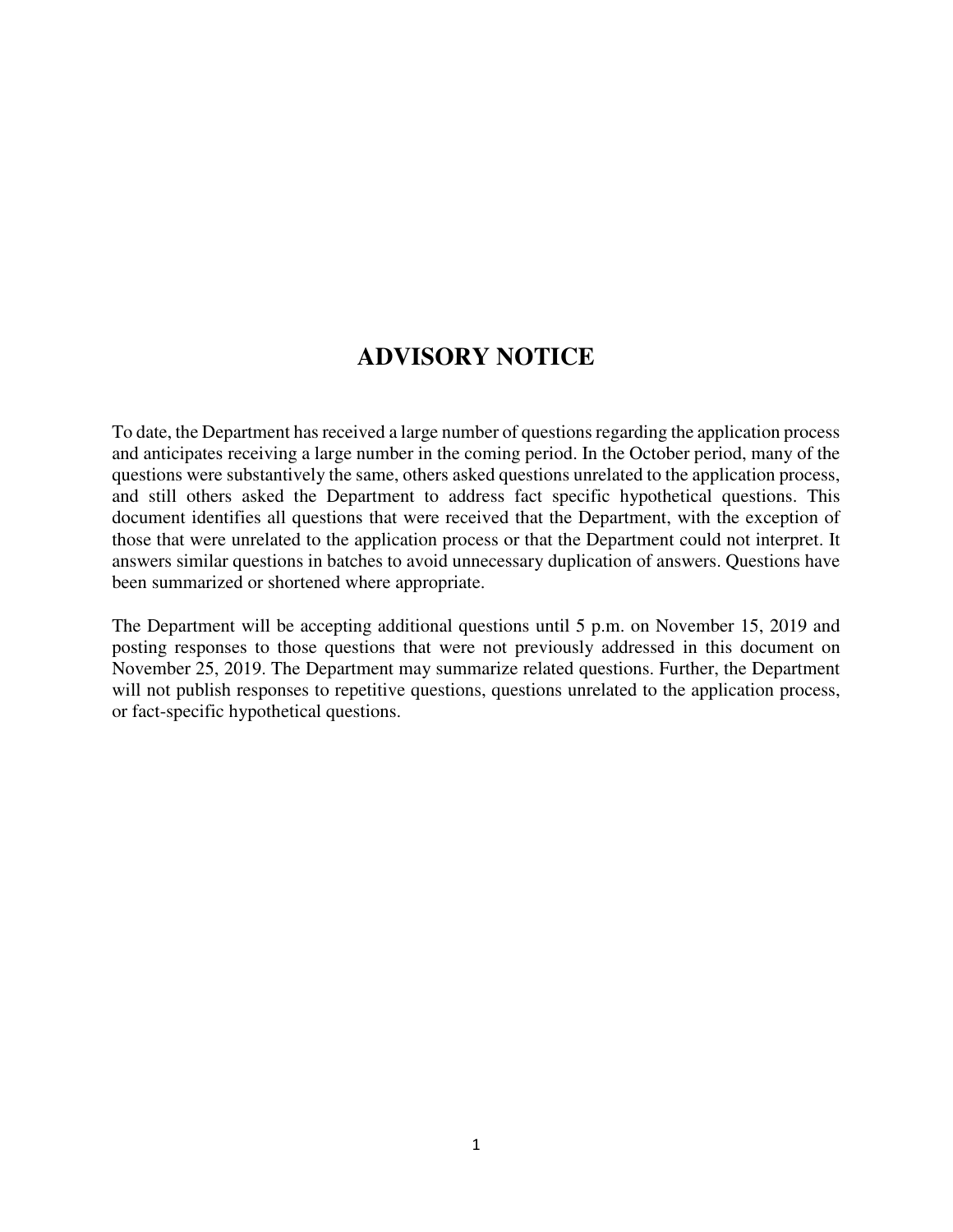# Contents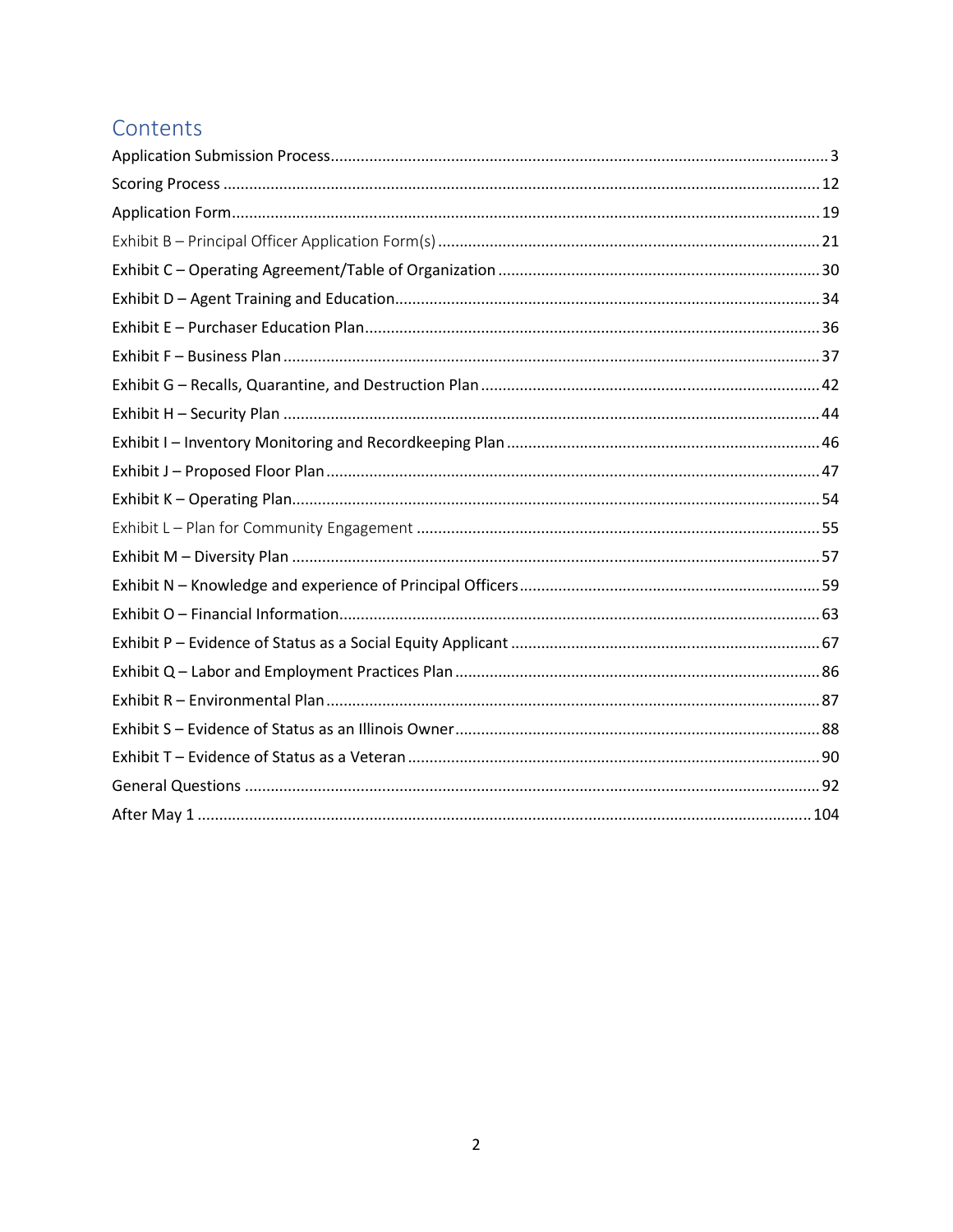## Application Submission Process

## **Timeline for Application Submissions**

- **Is Illinois still currently accepting applications for 2020, or are the positions all filled? If Illinois is still accepting applications, is there an average wait time?**
- **Please clarify the dates and times that applications will be accepted. We assume that applications will be accepted on all days that State offices are open from December 10th through January 2nd. Is 9:30 AM the starting time on all days? What is the daily cut-off times on all days besides January 2nd? What holidays will the State be observing in this time frame? The current instructions infer that your office will be accepting applications 24 hours a day from 9:30 AM on December 10th through Noon on January 2nd .**
- **Is the deadline for submitting Conditional Adult Use Dispensing Organization License 12:00 Noon on January 2, 2020 or on January 1, 2020 as per 410 ILCS 705/15-25(b)?**

Applications for a dispensing organization license may be submitted beginning 9:30 a.m. on December 10, 2019 until noon on January 2, 2020. Applications will only be accepted during non-holiday weekdays between 9:30 a.m. and 4:00 p.m. at the James R. Thompson Center in Chicago, IL. The James R. Thompson Center will be closed on December 25th and January 1st for observed state holidays.

Applicants may arrive starting at 9:00 a.m. to get in line to submit an application. If multiple applicants arrive to apply at the same time, numbered tickets will be given to individuals and those numbers will be used to send applicants to the area where applications will be received. Please note that application grading will not begin until after January 2, 2020, and applicants will receive no scoring advantage for submitting their application earlier than Noon on January 2, 2020.

• **As it relates to the timeline for submitting applications (beginning December 10, 2019 at 9:30 A.M. and ending at 12:00 Noon on January 2, 2020), please explain the relevance of the date of receipt. In other words, will preference be given to applications received earlier in the process? Will IDPFR provide preference to applications received first when making determinations related to the 1500 ft rule?** 

The timing of the submission will have no effect on scoring, when the applicant will be notified of the results of the review, or where an applicant that is awarded a license is eventually able to locate its dispensary. There will be no advantage to any applicant based on when an application is submitted within the submission period, which begins on December 10, 2019 and ends at Noon on January 2, 2020.

## **Format and Style**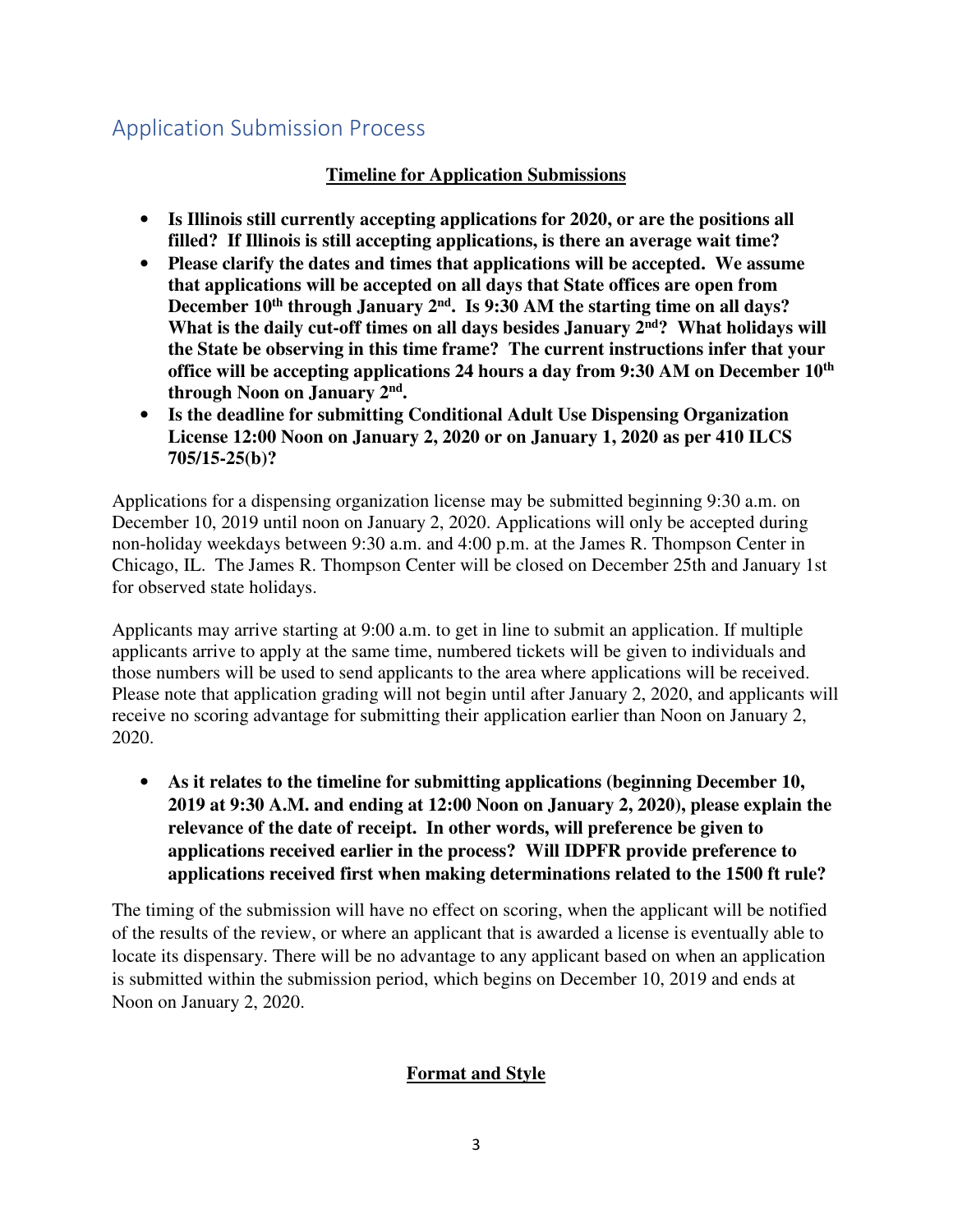• **May an applicant use the term Division and Department interchangeably (when referencing IDFPR), or is Division required?**

Please use the term Department when referencing IDFPR.

• **Does the department recommend adding compliance citations to written responses, and if so, does the Department have a preferred format for such citations?** 

Applicants are permitted but not required to provide such citations. Applicants are encouraged to complete all sections of the application and submit the most competitive application possible.

- **Are the page limits in the applications double-spaced or single spaced? Are they required to be 12 pt, Times New Roman font?**
- **I was wondering if the Division has any preferences with regard to the format of the page-limited Exhibits to be submitted with the Adult Use Dispensing Organization App? For example - what size font, spacing, margins, and page size will be acceptable?**
- **Is there any requirement for the font style, font size and article layout?**

All submitted materials should be readable in a business appropriate font. A font of 12-point Times New Roman would meet this standard. For the purposes of the page limits, except as permitted in Exhibit J, pages must not exceed 8.5" x 11" if printed, without requiring the Department to alter the print settings.

## **Application Fees and Submitting Fees**

- **How much is due when the application is due?**
- **If the applicant is submitting as a Social Equity Applicant, should it submit 5K or 2500? What if IL does not approve it as a Social Equity Applicant?**

Applicants must provide an application fee of \$5,000 paid with a cashier's check or money order for each license sought at the time they submit the application, unless they are a Social Equity Applicant that meets the requirements for a waiver in Section 7-20(a)(1) and (2) of the Cannabis Regulation and Tax Act. Applicants that qualify as a Social Equity Applicant and meet the requirements of Section 7-20(a)(1) and (2) must provide an application fee of \$2,500 for each license sought. If the Department receives an application from an applicant claiming a fee reduction under these provisions and determines the applicant does not qualify for a reduced application fee as a Social Equity Applicant, the Department will notify the applicant and the applicant will have 10 calendar days to either prove it is a Social Equity Applicant or to submit the remaining amount of the required application fee. All application fees are non-refundable.

• **Per the application, it looks like I can apply for more than one license with this application. Is the application fee still only \$5000?** 

Applicants may use the same application to apply for multiple licenses if they are seeking more than one license within the same BLS region, but they must submit an application fee for **each** desired license. All application fees for applications within the same BLS region may be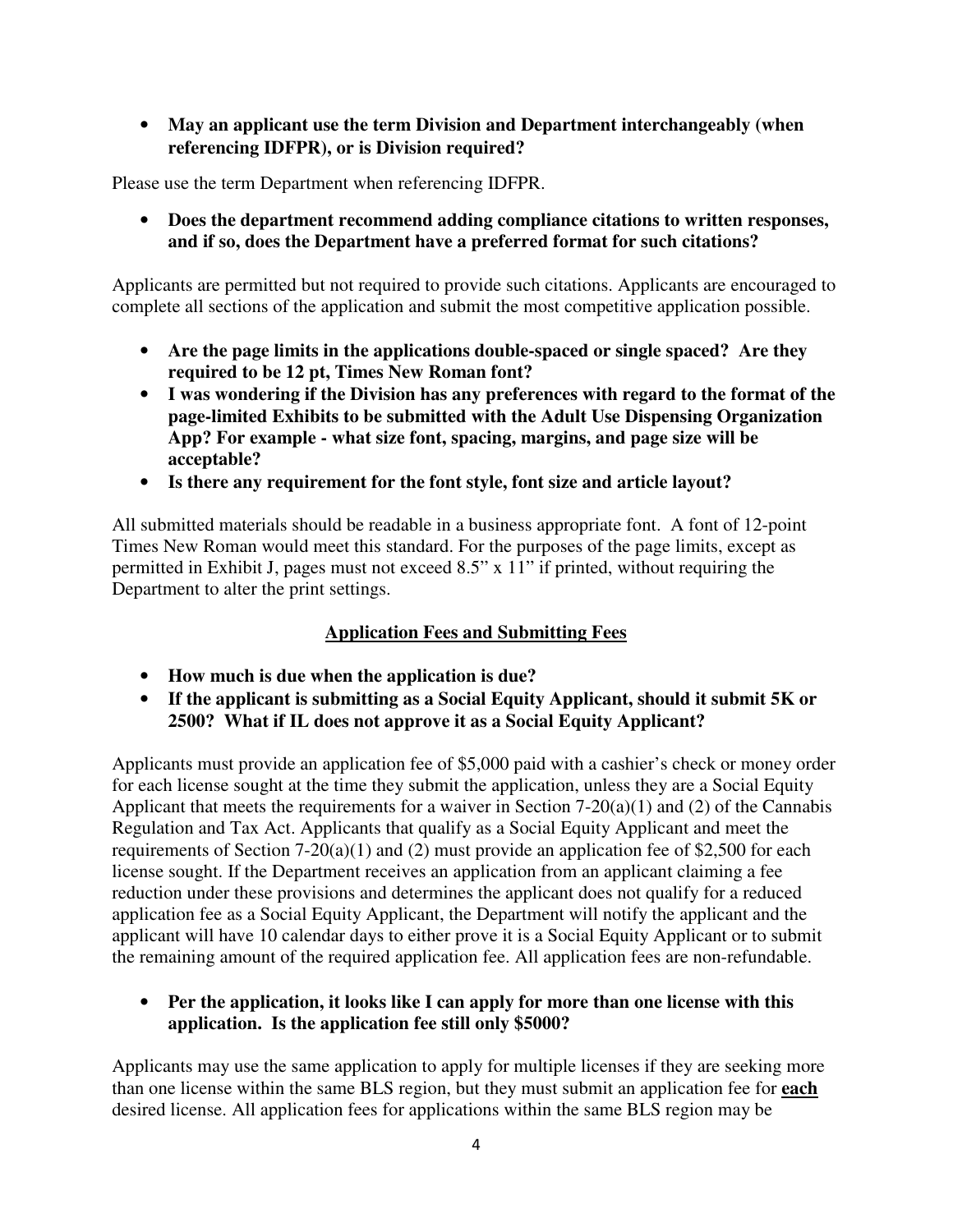submitted with a single cashier's check or money order. For example, if an applicant is seeking 10 licenses in a single BLS region, it would be required to submit application fees totaling \$50,000 for that BLS region. If the applicant is applying for multiple licenses in different BLS regions, the applicant must submit separate applications for each BLS region and a separate cashier's check or money order for each BLS region in which it is applying.

#### • **As a social equity applicant, how will the fee waiver process work?**

If an applicant believes it qualifies as a Social Equity Applicant, it should submit an application fee of \$2,500 for each license sought along with the required documentation. If the Department determines the applicant does not qualify for a reduced application fee as a Social Equity Applicant, the Department will notify the applicant and the applicant will have 10 calendar days to either prove it is a Social Equity Applicant or to submit the remaining amount of the required application fee.

## **Submitting Documents**

- **What needs to be included on the thumb drive submitted as part of the application package? Do you submit a hard copy of the Exhibits along with the thumb drive? Given the allowed and specified page limits on the exhibits within the application, combined with the application itself, but also attachments required, such as 5 years tax returns, it is entirely possible a "shorter" application can fall in the 300-500+ page range, which could fill 2 larger 3 ring binders. Such not being possible in a 9" x 12" manila envelope unless a submission is a large number of envelopes labelled "1 of 15, 2 of 15, and so on".**
- **The same page 1-2 instructions appear to indicate only the application forms shall be included in the envelope, and the rest of the exhibits on a USB, is this correct?**
- **For exhibits that require multiple copies, such as resumes, should they all be merged into one file or separate per owner? What about the owner forms?**
- **Does the Division have a preference for how, specifically, labeling should be applied to the Exhibits? For example, should applicants apply to each page of the Exhibit a stamp containing the exhibit letter and title? Or would it be sufficient to include a cover page containing the exhibit letter and title at the beginning of each Exhibit?**
- **Does the entire Conditional Adult Use Dispensing Organization License application (including supporting documents) have to be submitted in a single envelope, or can the application be submitted using multiple envelopes given the anticipated size of the application materials?**

The application and exhibits must be provided on a USB drive. The USB drive must contain electronic versions of the Application Form, which is Page 1 of the application, and all exhibits in PDF format, except the proposed floor plan required by Exhibit J which may be provided in .png format. The USB must contain separate files for each exhibit and the Application Form. The files shall be named: "Application Form," "Exhibit A," "Exhibit B," "Exhibit C," etc. No other words may be added to the exhibit file names. The Department prefers each page of an exhibit to be stamped with the appropriate exhibit label in the upper right-hand corner of the page. All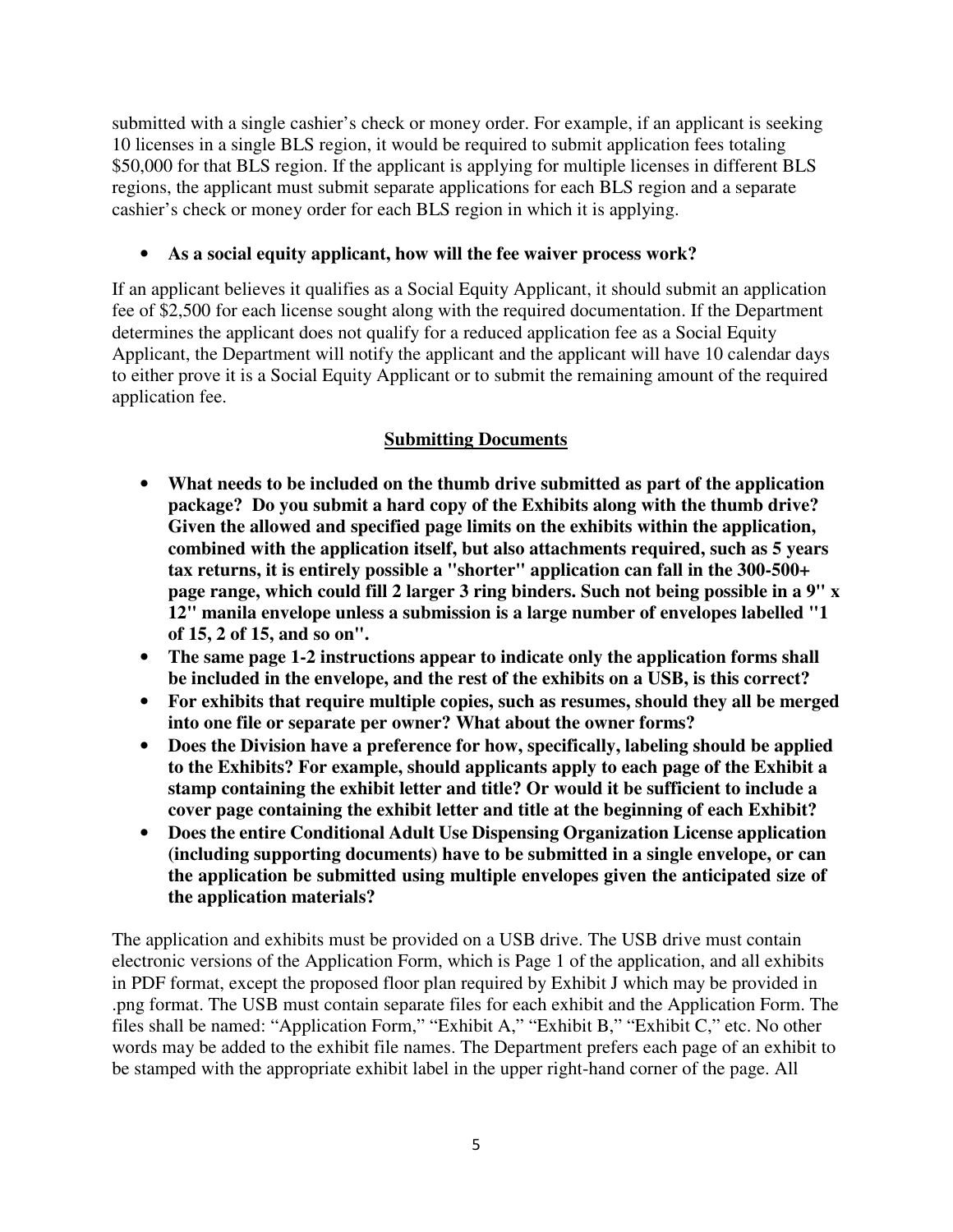documents that are part of the same exhibit should be included in a single file. For example, do not separate information submitted as part of Exhibit N by owner.

A physical copy of the: (1) Application Form, (2) cashier's check or money order, and (3) a photocopy of the cashier's check or money order must be submitted in a 9" x 12" clasped, but not sealed, manila envelope. **Hard copies of the exhibits will not be accepted.** Additionally, the manila envelope must include the USB drive, and the drive must have affixed to it a label that includes the applicant's name and the BLS region in which the applicant is applying. Applications for separate BLS regions must be submitted in separate envelopes and each envelope must contain the materials listed in this paragraph.

The exterior of the envelope must include:

- (1) the name of the applicant;
- (2) the name of the BLS Region in which the applicant is applying;
- (3) the number of licenses the applicant is applying for in the listed BLS Region;
- (4) the name of the applicant's primary and alternate contact;
- (5) a phone number for the primary and alternate contact; and
- (6) an e-mail address for the primary and alternate contact.
- **It is stated page 1; "The following items must be inside the envelope: (1) the completed Application Form; (2) the cashier's check or money order for the application fee; (3) a photocopy of the cashier's check or money order; and (4) a USB drive that has affixed to it a label that includes the applicant's name and the BLS Region in which the Applicant is applying. Applications for separate BLS Regions must be submitted in separate envelopes." I assume the above includes the principal officer application forms as well as applicant application form?**

Principal Officer Application Forms are included in Exhibit B and must be submitted electronically on the USB drive.

- **Do original signed/notarized forms need to be submitted? Or are scans/copies acceptable?**
- **What documents in the application require wet signatures, as opposed to printed or copied signatures?**

Principal Officer application forms and the contract with a private security firm required by Exhibit H may be scanned and submitted as PDFs. All other PDFs submitted as part of exhibits should be electronic, searchable PDF documents created directly from electronic word processing software such as Microsoft Word or Apple Pages. Applicants do not need to submit original copies or "wet" signatures.

## **Confidentiality and Redactions**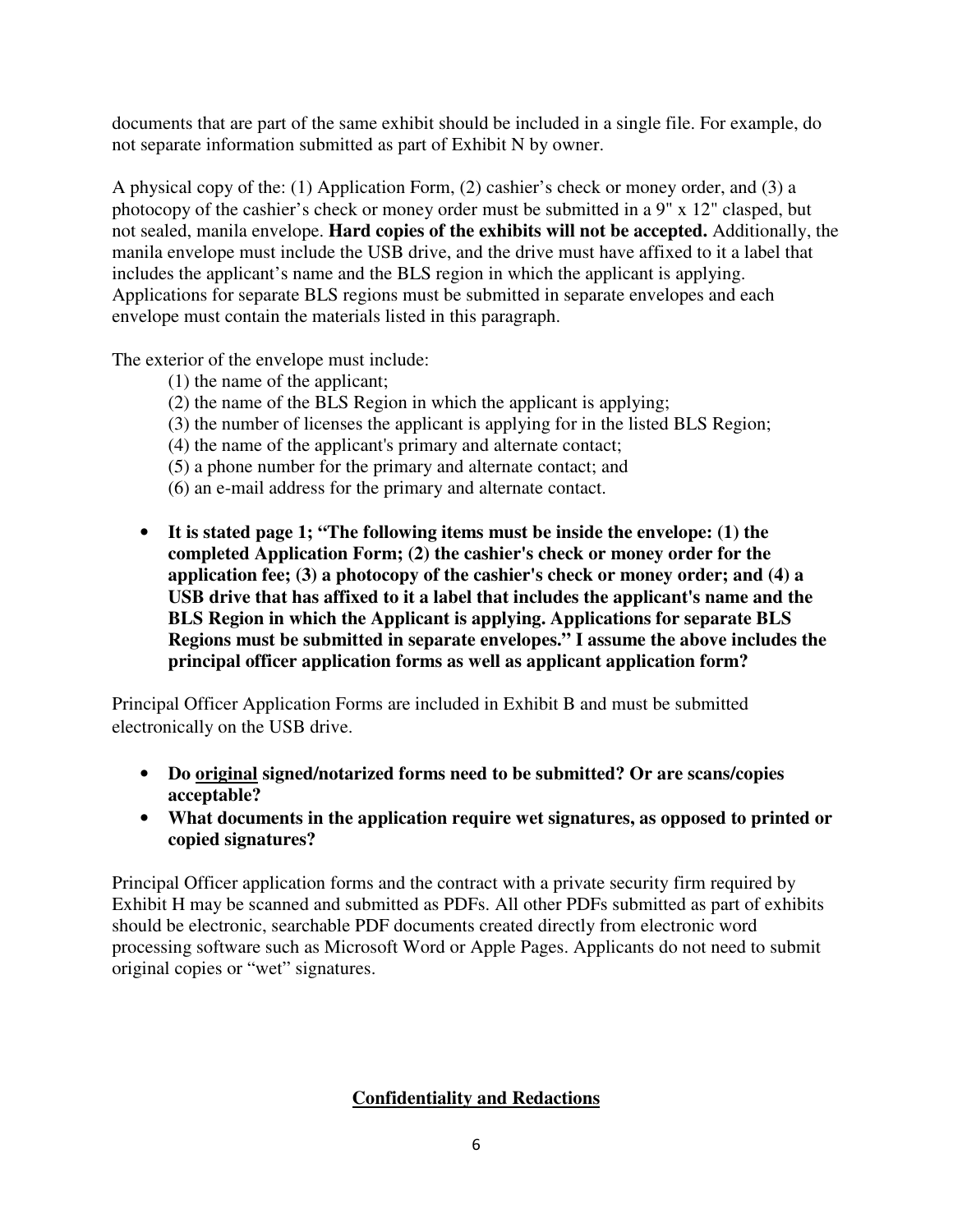#### • **Please confirm there is no requirement to submit a redacted application?**

Information provided by the applicant in the application should be anonymous, except for the information contained in the Application Form, Exhibit A, Exhibit B, Exhibit C, Exhibit O, Exhibit P, Exhibit S and Exhibit T. With the exception of Exhibit H, applicants should not submit redacted application materials. When submitting a contract with private security firm as part of Exhibit H, applicants should redact their own name but leave the security firm's name unredacted.

- **For anonymous answers, what should be anonymous? Company name, principal officers, third parties?**
- • **What requirements does the Division have with regards to anonymization and redaction of: Names of principal officers Names of consultants, vendors or individuals other than principal officers Applicant business name Names of current or previous businesses of principal officers Other information that, with effort, could be traced to principal officers or other individuals**
- **Which portion/ information of the application needs to be redacted vs. hidden? Ex. Any individual's name (not limited to principal officer), addresses of any kind, name of company, current of future employee etc.**
- **What is the definition of "anonymous" as it applies to the requirement that "[a]ll information provided by the applicant shall be anonymous, except for the information contained in the Application Form, Exhibit A, Exhibit B, Exhibit C, Exhibit O, Exhibit P, Exhibit S and Exhibit T"?**

Anonymous means the person scoring the application must not be able identify the applicant or any of the applicant's principal officers. To ensure anonymity, all identifying personal information (i.e., names, addresses, specific business names, etc.) should be removed from application materials and exhibits except for the following: the Application Form, Exhibit A, Exhibit B, Exhibit C, Exhibit O, Exhibit P, Exhibit S, and Exhibit T. To make applications anonymous in other application materials, applicants should substitute actual business names with generic terms such as "the dispensary," "the company," or a similar term.

• **What are the consequences of an applicant including identifying information in the sections of the application that are required to be anonymous?** 

Applicants will receive a deficiency. Applicants will be given 10 calendar days to correct any deficiencies.

#### **Applications for Multiple Licenses**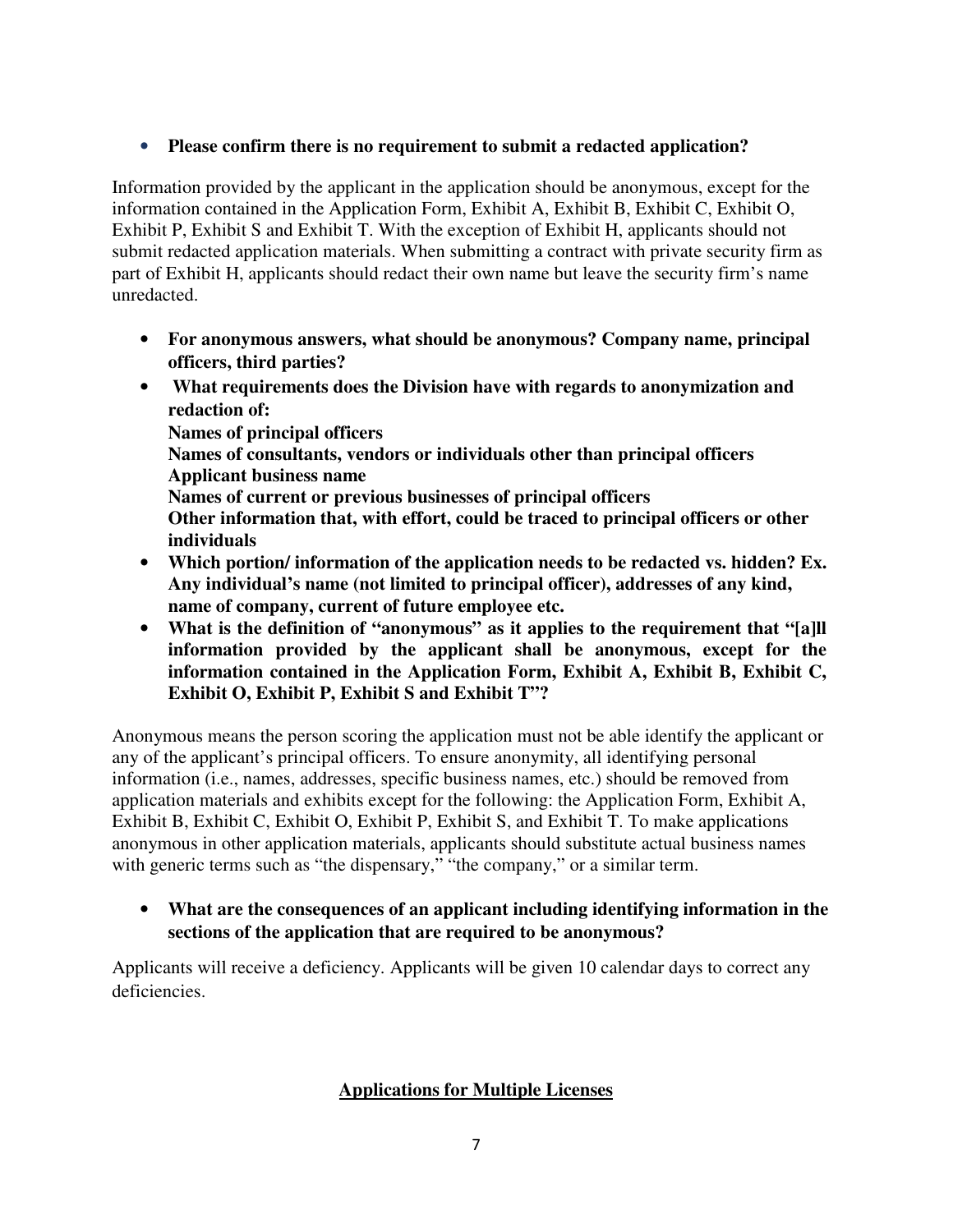- **Is there a limit to the number of dispensing organization licenses one entity can apply for?**
- **Is there a limit to the number of BLS regions one entity can apply to?**
- **If the applicant submits three (3) applications in a BLS Region where there are three (3) licenses available, and the applicant is the highest scorer within said BLS Region, would this applicant win all the licenses available in that region?**
- **Can any group or organization submit more than 10 license applications knowing that it will be awarded a maximum of 10 license?**
- **Can one group apply for multiple licenses in the same city?**
- **Can an Applicant apply for 10 licenses in one BLS Region, as well as applying in others, assuming not all applications will be successful?**
- **If an Applicant for a Conditional Adult Use Dispensing Organization License is applying for multiple licenses in a BLS Region, can the Applicant gain points by submitting separate more specific or customized applications?**
- **Can we apply in every BLS district but only for one license? Meaning that if the applicant wins a license in any district, all other pending applications are withdrawn?**
- **How specifically do applications from the same entity but in different BLS regions need to be different? Based on our review, it seems the only section that may need to be different for each region is the Plan for Community Engagement, no?**

There is no limit on the number of applications an applicant may submit. However, an applicant cannot be awarded more than 10 Conditional Adult Use Dispensing Organization Licenses (including any Early Approval Adult Use Dispensing Organization Licenses). An applicant may apply for and be awarded more than one license in a BLS region. However, an applicant cannot be awarded more licenses in a single BLS region than the maximum number of licenses the Department is authorized to award in that BLS region. Applicants may apply for licenses in more than one BLS region. However, applications must submit a different application for each BLS region in which they choose to apply. Applicants who are awarded a conditional license in a particular BLS region and then no longer want the license are permitted to withdraw their application for a license. However, all application fees are non-refundable. If an applicant withdraws an application for a license that they are awarded, the Department will grant the license to the next top scoring applicant that applied in that BLS region.

Applicants will not be required to identify individual cities in which they plan to locate. No extra points will be awarded to applicants that have identified or secured locations before submitting their application.

## **Exhibits**

• **Can applicants attach appendices that exceed the page limits, in order to demonstrate their ability to follow through with the plans described in the pagelimited response? If appendices are allowed, what are the content and formatting requirements/limitations, if any? For example, to Exhibit K - Operating Plan, an applicant might attach their full set of Standard Operating Procedures. Or they**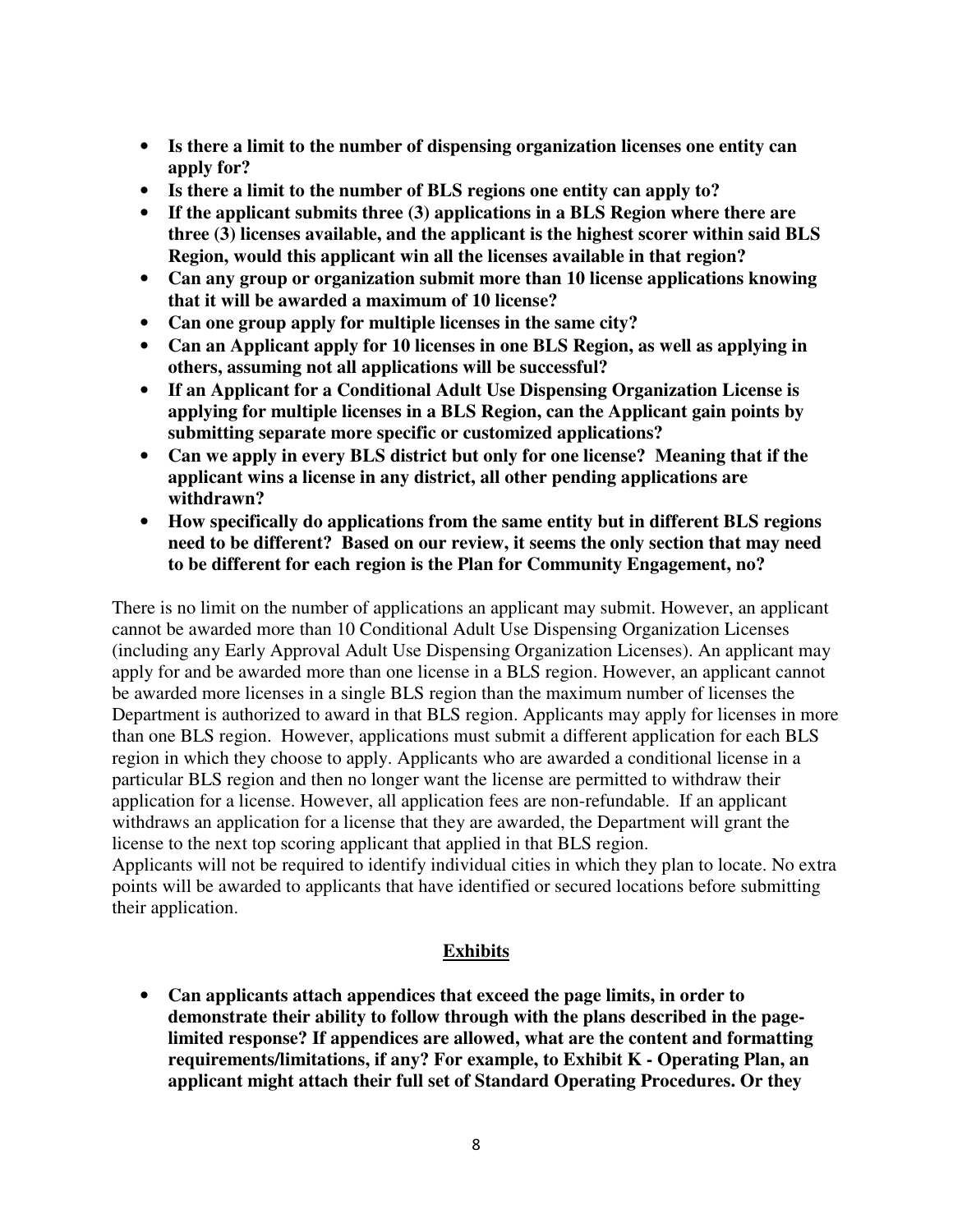#### **could attach expanded plans that provide more detail on specific procedures. How would the information included in attachments impact scoring?**

Each applicant's submitted application should follow all directions in the application, including page limits. Additional documents or pages provided in the application beyond those permitted by the application will not be scored.

• **For all the page limits for the application plans, I know that we cannot write more than the page limit, but could we write less than the page limit?** 

Yes, an applicant may provide responses that are shorter than the identified page limits. Applicants are encouraged to complete all sections of the application and submit the most competitive application possible.

• **Where the prompts ask for the same content in multiple Exhibits, should applicants repeat information already stated in another Exhibit? For example, Exhibit J - Floor Plan, asks for a description of the applicant's security devices, while Exhibit H - Security Plan asks applicants to demonstrate that security equipment meets Section 15-100 of the Act, which includes minimum specifications for security devices. Similarly, Exhibit F(i) requests details on the applicant's point of sale system, while Exhibit I asks applicants how they will comply with Section 15-75, which includes using the point of sale system to document sales and balance inventory levels. In both cases, a complete response invites applicants to repeat the same information. In these situations and others like it:** 

**a. Does the Division expect applicants to repeat information, or is it more appropriate to reference material included in other Exhibits rather than repeat information?** 

- **b. Will a single reviewer score each application in its entirety?**
- **c. Will a single reviewer score the same Exhibit(s) in all applications?**
- **d. If multiple reviewers will score each application, will all reviewers**

**have access to complete applications, even if they only score specific sections? e. Will repeating information across Exhibits be viewed poorly?** 

• **Will a separate team/individual be assigned to grade specific portions of the application? If so, will the team/individual have access to other portion of application? If limited access, please explain limitations.** 

Applicants are expected to include in each exhibit all the information required for that exhibit, regardless of whether it was required to be submitted in another exhibit. Applicants should not assume that the same scorer will review all sections of their application. Therefore, all relevant information for each exhibit should be provided for that exhibit.

• **Because applicants are not required to secure a location until after Conditional License Award, to what extent does the Division expect them to create and adhere to responses based on unknown factors with regard to the location and the layout of**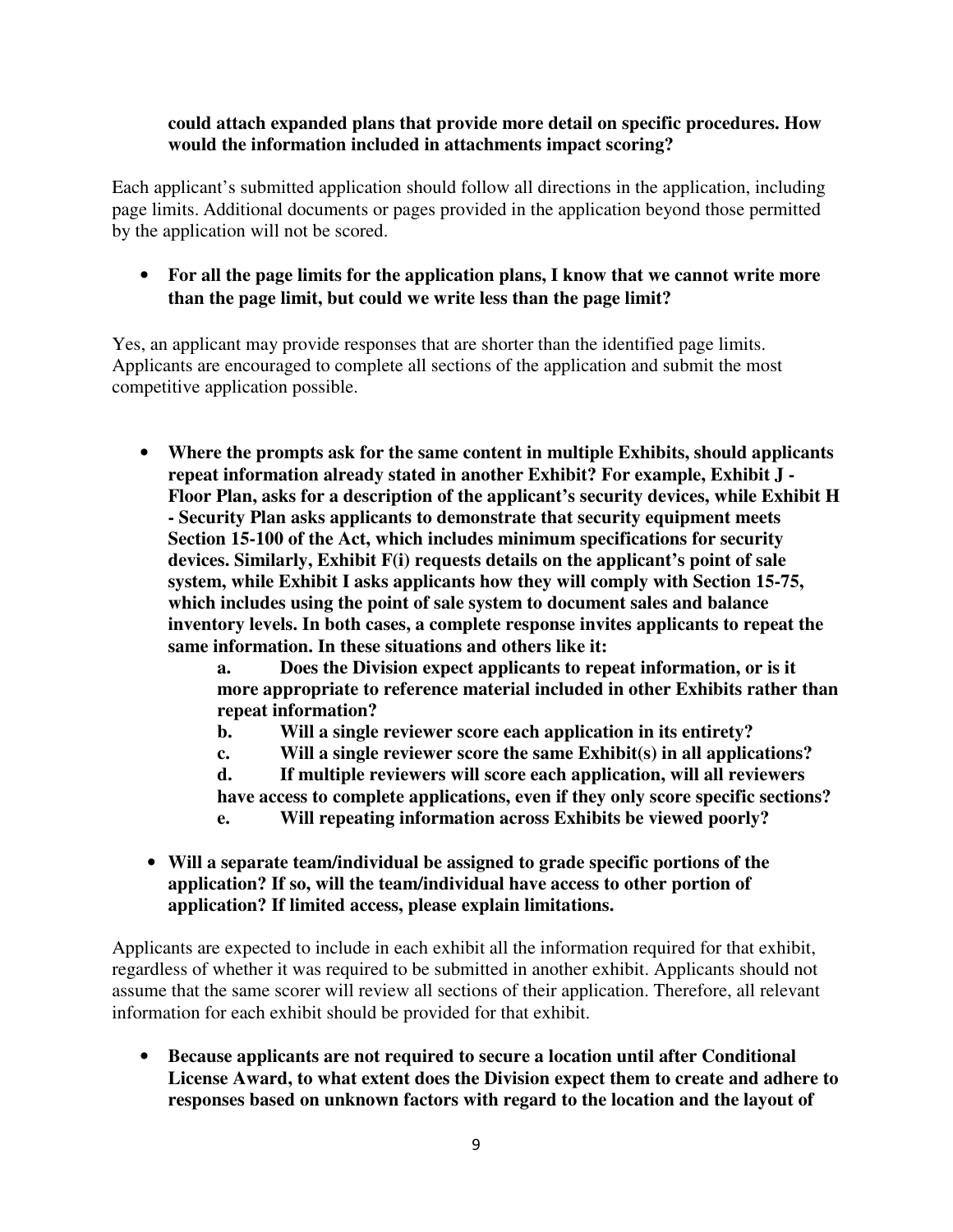**the proposed dispensary? For example, Exhibit J - Floor Plan requests a detailed drawing and description of the facility, requiring applicants to make assumptions about the size, layout, entrances, etc, of the facility that may not match with the actual location once secured. Similarly, in Exhibit L, an applicant may describe an intention to engage with an organization located in a city or county where they ultimately cannot be located. . . . Will applicants who apply without a location and are awarded a Conditional License suffer the consequences described in Section 15- 30(i) of the Act when the actual location or layout of the dispensary deviates from that anticipated in the application?** 

No extra points will be awarded to applicants that have identified or secured locations before submitting their application, nor will applicants be penalized if they have not identified or secured a location before submitting their application. Applicants who receive a Conditional Adult Use Dispensing Organization License will submit a subsequent application to the Department for an Adult Use Dispensing Organization License identifying their location that must be approved by the Department and pass an in-person inspection by the Department before being allowed to operate. As part of that process, the Department will request additional information regarding the proposed physical location for the dispensary.

#### • **Do cover pages and dividers count toward exhibit page counts?**

As stated in the application, applicants should not submit cover letters. Fillers designed to separate substantive responses, such as cover pages or page dividers, will not count towards an exhibit's page count.

## • **With regard to the USB drive and file name, it is mentioned no other words may be added to the exhibit file names. Please confirm the file name should be "Exhibit H" and not "Exhibit H- Security Plan"**

Correct, the file name should be limited to "Exhibit X" as provided for in the application instructions.

• **Do I have to provide all the exhibits listed?**

No. Exhibits P, Q, R, S, and T are optional. However, those sections do have a point value as identified in the Cannabis Regulation and Tax Act. The Cannabis Regulation and Tax Act sets forth the point values to be used in scoring of applications. Scoring of applications will be done in accordance with the requirements of the Act. The Department will not be providing a public description of the specific scoring system for applications at this time. Applicants are encouraged to complete all relevant sections of the application and submit the most competitive application possible.

- **If granted a low interest rate loan can these funds be used to purchase the license?**
- **How do I qualify for a loan to help with the cost?**

Please refer all questions regarding loan funds to the Department of Commerce and Economic Opportunity at CEO.AdultUseCannabis@Illinois.gov.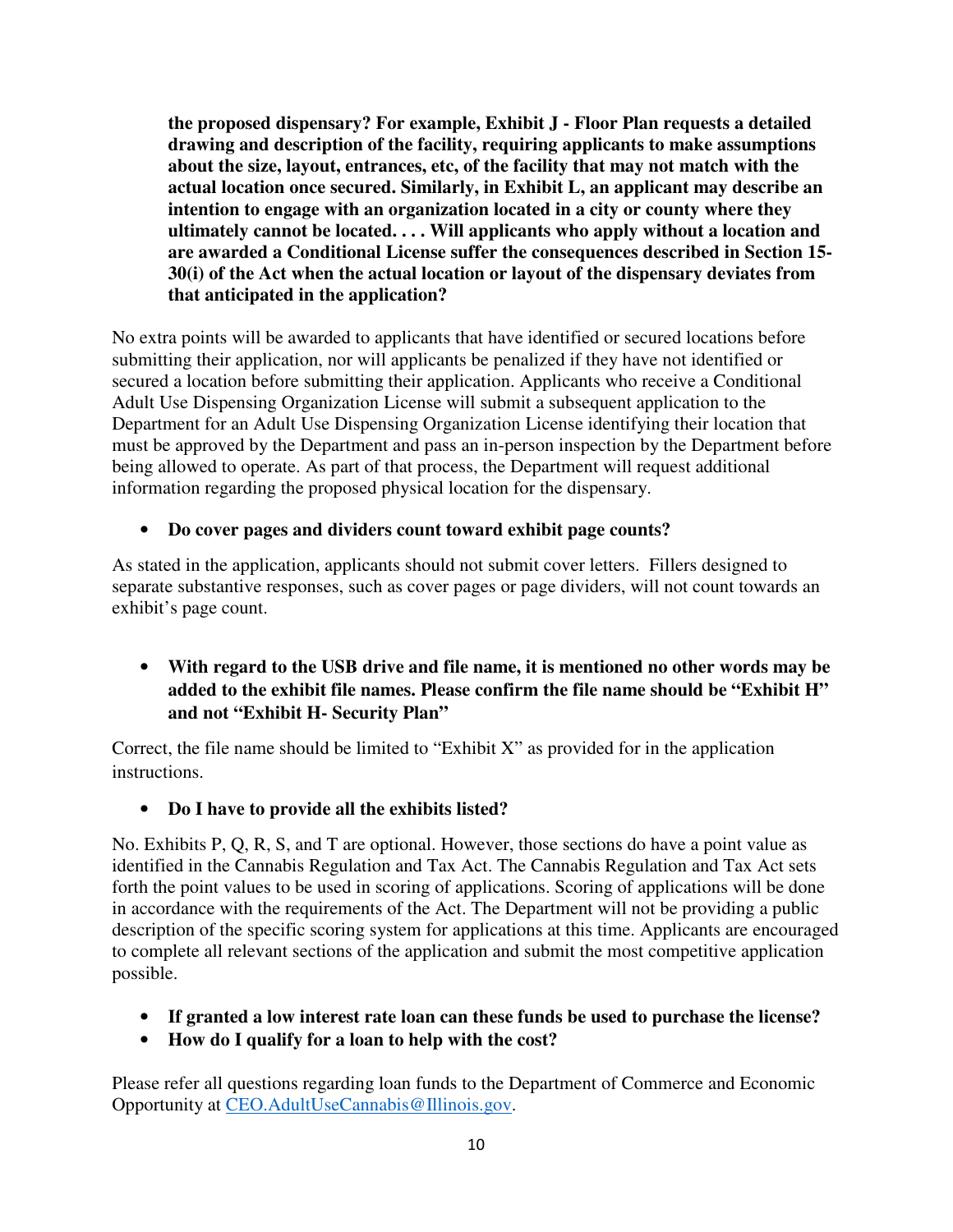#### **Future Application Periods**

• **Will the January 2, 2020 deadline for Conditional Adult Use Organization License Applications be the final opportunity for applicants to submit applications for Dispensary Licenses? Or is that the application deadline for only the May 1, 2020 Conditional Adult Use Organization License distribution. Will there be another round of applications accepted for the January 1, 2021 Conditional Adult Use Organization Licenses distributed?** 

The Department will not respond to this question as it does not relate to the application process for a Conditional Adult Use Dispensing Organization License.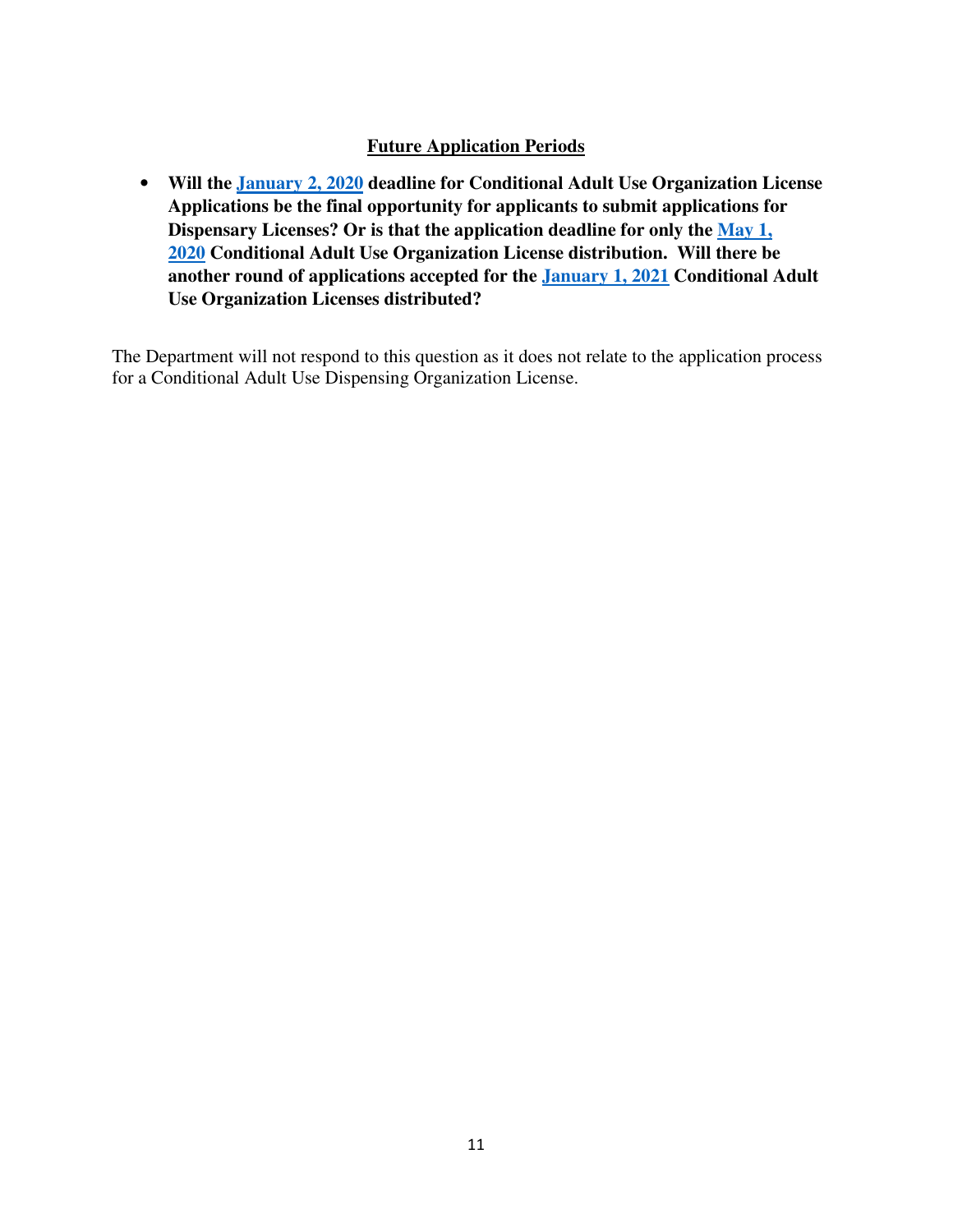## Scoring Process

- **The point scoring system from the FAQ sheet and HB1438 does not match with the Exhibits. Will IDFPR break out the scoring of each Exhibit?**
- **Will the application reclassify the Exhibits to match the group scoring in the current FAQ and Bill? This is also an issue for Business Plan, Financials, Operation Plan and Floor Plan.**

The Cannabis Regulation and Tax Act sets forth the point values to be used in scoring applications. Scoring of applications will be done in accordance with the requirements of the Act. The Department will not be providing a public description of the specific scoring system for applications at this time. Applicants are encouraged to complete all relevant sections of the application and submit the most competitive application possible.

- **The Business Plan, Financials, Operating Plan, and Floor Plan are worth 65 points, but all those sections are broken out as separate Exhibits on the application. How many points is the Business Plan worth of the 65? Will a scorecard be released that matches each exhibit?**
- **Will the Department provide instructions that align the scoring described in Illinois HB1438 Section 15-30 (c) with the Exhibits contained in the Conditional Adult Use Dispensing Organization License Application Form?**
- **How many points are each section worth?**
- **Are you all able to provide a grading rubric for the application?**
- **Can the IDFPR explain or identify the points attributable to each of the "Exhibits" in the application, for example how many points can be earned in "Exhibit E – Purchaser Education Plan", and are these part of the 65 points attributable to Business Plan, Financials, Operating Plan, and Floor Plan?**
- **What is the maximum score an Applicant can achieve for "Exhibit O Financials", either as a raw points score or as a percentage of the 65 points attributed to "Applicant's Business Plan, Financials, Operating and Floor Plan" (410 ILCS 705/15-30(c)(3))?**
- **What is the maximum number of points available or maximum score achievable in "Exhibit K – Operating Plan"?**
- **What is the maximum number of points available or maximum score achievable in "Exhibit J – Proposed Floor Plan"?**
- **What is the maximum number of points available or maximum score achievable in "Exhibit I – Monitoring and Recordkeeping Plan"?**
- **What is the maximum number of points available or maximum score achievable in "Exhibit H – Security Plan"?**
- **What is the maximum number of points available or maximum score achievable in "Exhibit G – Recall, Quarantine, and Destruction Plan"?**
- **What is the maximum number of points available or maximum score achievable in "Exhibit F – Business Plan"?**
- **Is the maximum number of points available or maximum score achievable in "Exhibit D – Dispensing Organization Agent Training and Education" 15 points?**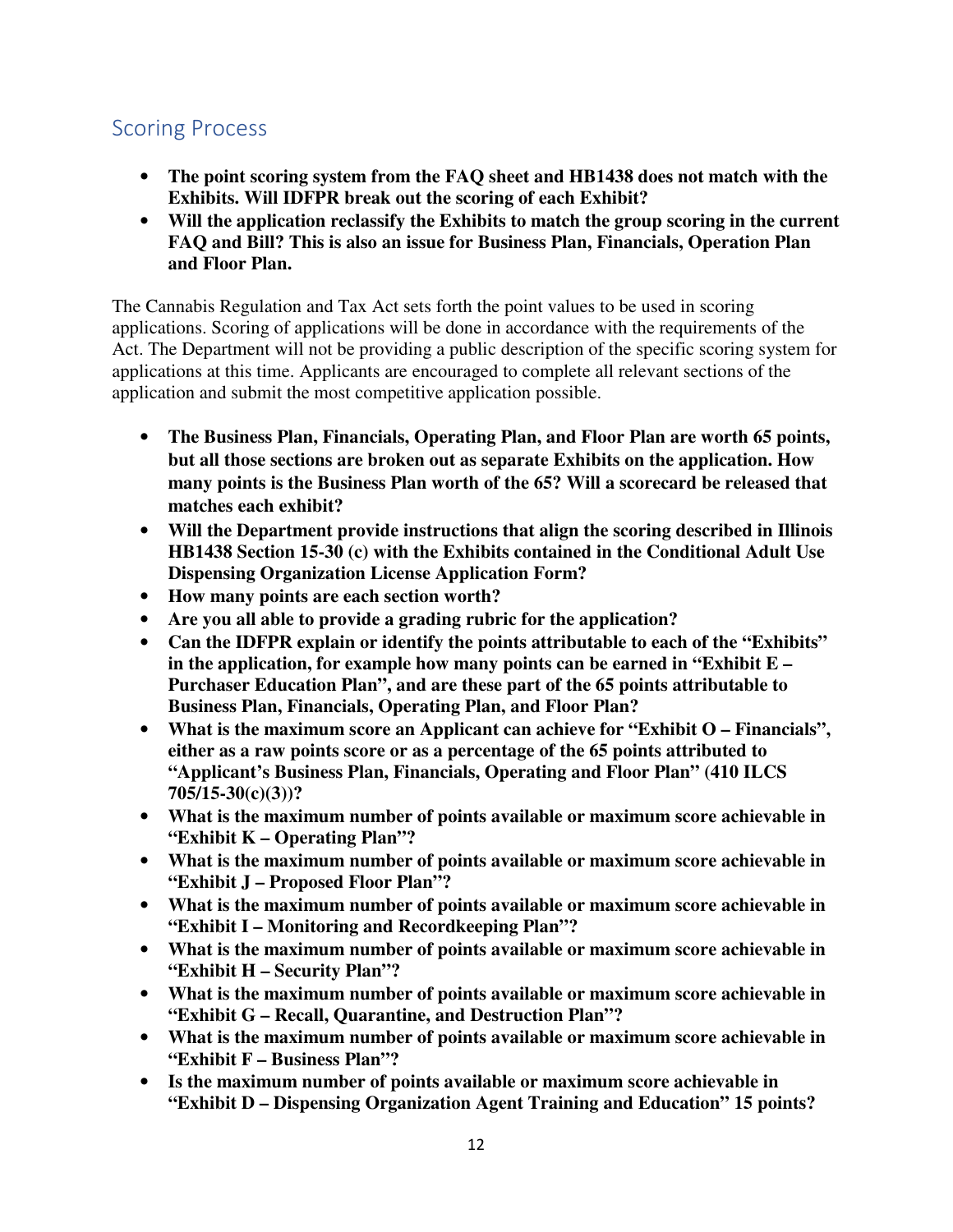- **Is the maximum number of points available or maximum score achievable in "Exhibit N – Anonymous Knowledge and Experience of Principal Officers" 30 points?**
- **The Act HB 1438 distributes points for specific portions of the application, indicating that there would be a maximum of 250 points awarded. Seeing that some of the Exhibits do not have any points allocated in the Act or the application instruction sheet, we would like to know whether the 250 points will be redistributed (if so, how) or if the maximum points will increase.**

The Cannabis Regulation and Tax Act sets forth the point values to be used in scoring applications. Scoring of applications will be done in accordance with the requirements of the Act. The Department will not be providing a public description of the specific scoring system for applications at this time. Applicants are encouraged to complete all relevant sections of the application and submit the most competitive application possible.

- **Will Exhibit P points be awarded as 50 points for all applicants who demonstrate Social Equity status and 0 for those who do not, or will there be scaled scoring in this section based on factors contained in each applicant's response?**
- **Concerning the awarding of points for SEAs, is it all or nothing, or is there a tier system which awards more points for an arrest or conviction than would be awarded for residing in a Disproportionately Impacted Area?**
- **Are different methods of social equity status qualification scored differently or do all social equity applicants receive the full 50 points?**

Applicants who demonstrate their status as a Social Equity Applicant will receive the full 50 points and applicants that do not demonstrate status as a Social Equity Applicant will receive 0 points for Exhibit P.

#### • **If I have a strong application (i.e., I earn all 250 points) but am not awarded a dispensary license for the BLS for which I've applied, will I be automatically be considered for a different BLS area?**

No, an application will not be considered for a different BLS region than the one provided in the application. Only one BLS region can be provided in the application, however, applicants may submit applications for different BLS regions.

## • **Will optional sections be scored?**

Yes. Although some sections are optional, as identified in the Cannabis Regulation and Tax Act, there is still a point value tied to those sections. Scoring of applications will be done in accordance with the requirements of the Act. The Department will not be providing a public description of the specific scoring system for applications at this time. Applicants are encouraged to complete all relevant sections of the application and submit the most competitive application possible.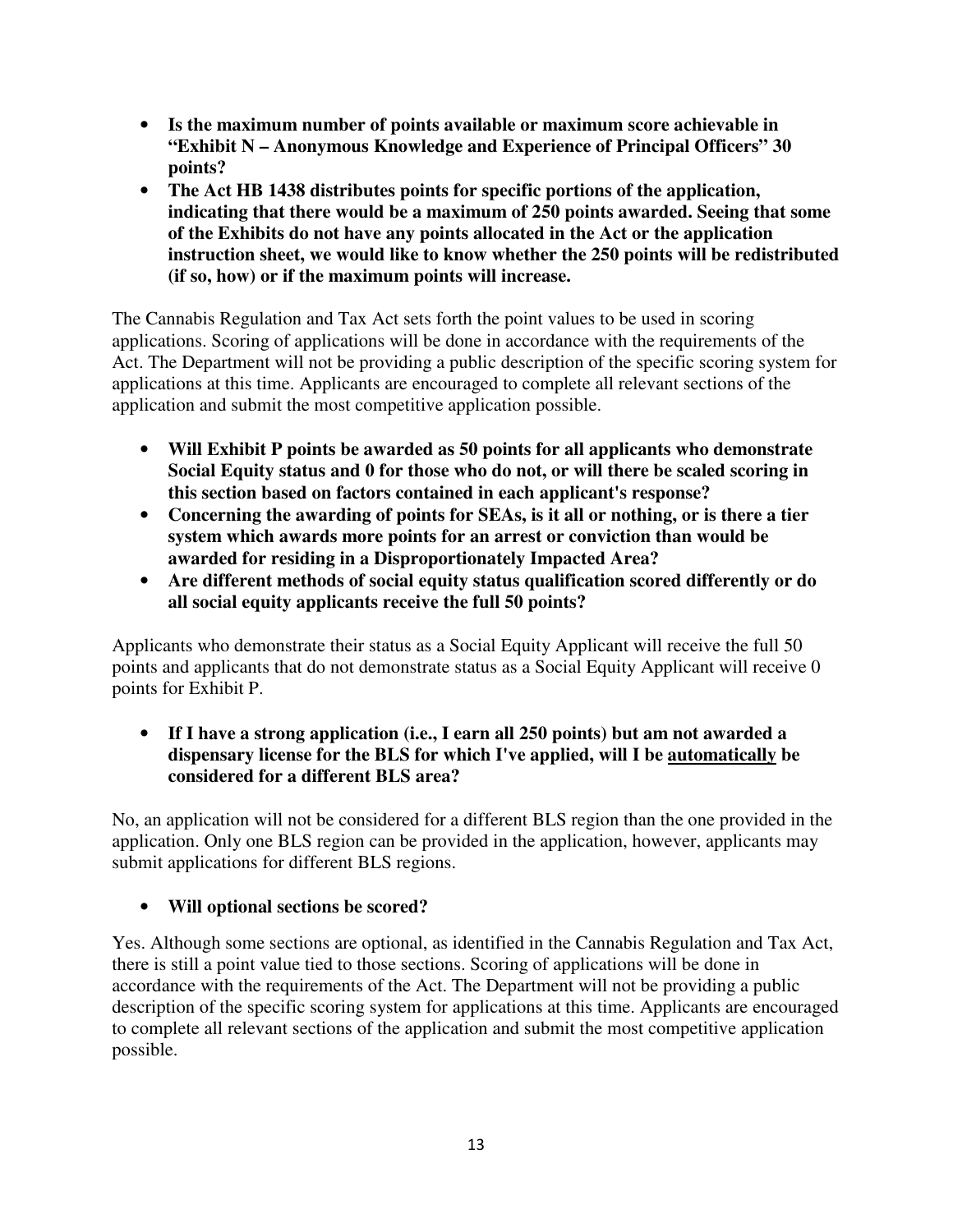#### • **What are the main qualifications the state takes into consideration for application approval?**

The Cannabis Regulation and Tax Act sets forth the point values to be used in scoring applications. Scoring of applications will be done in accordance with the requirements of the Act. The Department will not be providing a public description of the specific scoring system for applications at this time. Applicants are encouraged to complete all relevant sections of the application and submit the most competitive application possible.

- **In the event of ties how do you determine who gets licenses?**
- **If two applications have the same points, how will the application be selected?**
- **If numerous applicants earn the points to be approved, I understand they go to a "tie--breaker," but what happens if they are still tied after that? Is it true they would then be put into a random lottery to determine final approval?**

Applicants receiving the highest point total in each BLS region will be awarded licenses. If the high score is tied among applicants for the last license available in a particular BLS region, the Department will score the Plan for Community Engagement. If the high score remains tied among applicants after scoring the Plan for Community Engagement, the Department will employ a procedure for determining who among the remaining tied applicants will be awarded the license.

• **Will a separate team/individual be assigned to grade specific portions of the application? If so, will the team/individual have access to other portion of application? If limited access, please explain limitations.** 

Applicants are expected to include in each exhibit all the information required for that exhibit. Applicants should not assume that the same scorer will be reviewing all sections of their application.

• **Please define "Diversity". Is there a preferred entity that can provide diversity score that is acceptable by IDFPR?** 

The Cannabis Regulation and Tax Act does not define the term "diversity." The Act requires applicants to submit a Diversity Plan that establishes a goal of diversity in ownership, management, employment, and contracting to ensure that diverse participants and groups are afforded equality of opportunity.

- **Is there extra points or preference to a company that is a minority-owned, specifically a Black or Hispanic owner?**
- **Does being a Women-Owned or Minority Owned businesses help an application stand out amongst other applications?**

Applications are scored without consideration of the principal officer's sex, race, or ethnicity.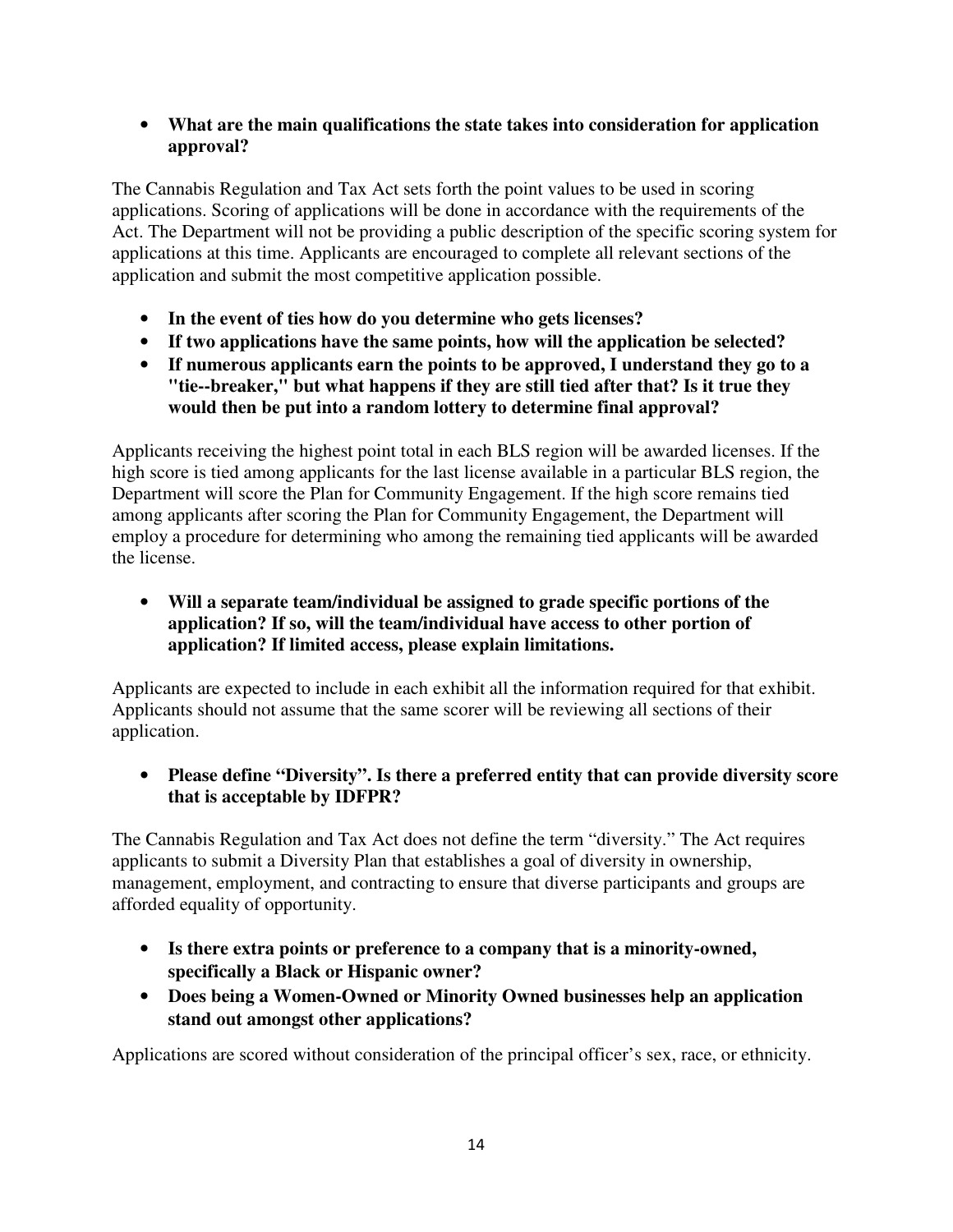• **Do we have to discuss all the requirements under the Exhibit by orders or as long as we demonstrate those requirements in the plan is fine?** 

Applicants are advised to provide responses that address each item required in each exhibit. The items requested in each exhibit are not required to be provided in any specific order within the exhibit.

- **How will the IDFPR evaluate an Applicant's contracted private security contractor for scoring?**
- **What factors will affect scoring when the IDFPR evaluates an Applicant's contracted private security contractor?**

The Cannabis Regulation and Tax Act sets forth the point values to be used in scoring applications. Scoring of applications will be done in accordance with the requirements of the Act. The Department will not be providing a public description of the specific scoring system for applications at this time. Applicants are encouraged to complete all relevant sections of the application and submit the most competitive application possible.

#### • **Will an application get more points if it includes a labor peace agreement?**

The Cannabis Regulation and Tax Act sets forth the point values to be used in scoring applications. Scoring of applications will be done in accordance with the requirements of the Act. The Department will not be providing a public description of the specific scoring system for applications at this time. Applicants are encouraged to complete all relevant sections of the application and submit the most competitive application possible.

• **According to Section 55-35(a) of the Act, various state Departments will be adopting permanent rules by late December 2019. By that point, most applicants will have devoted significant time and resources toward drafting their application to meet the requirements of the Act. Does the Division intend to score applications based on their compliance with forthcoming rules as well as the Act?** 

The Department will review and grade applications based on the requirements of the Cannabis Regulation and Tax Act.

• **In the review process, will the state establish a process to verify information the applicant attests to? If so, please describe the verification process in detail.** 

Scoring of applications will be done in accordance with the requirements of the Cannabis Regulation and Tax Act. The Department will not be providing a public description of the specific scoring system for applications at this time. Applicants are encouraged to complete all relevant sections of the application and submit the most competitive application possible. The Department may deny any application that includes the submission of misleading, incorrect, false, or fraudulent information in the application. It is considered misleading, incorrect, false, or fraudulent to fail to include any information that should have been included.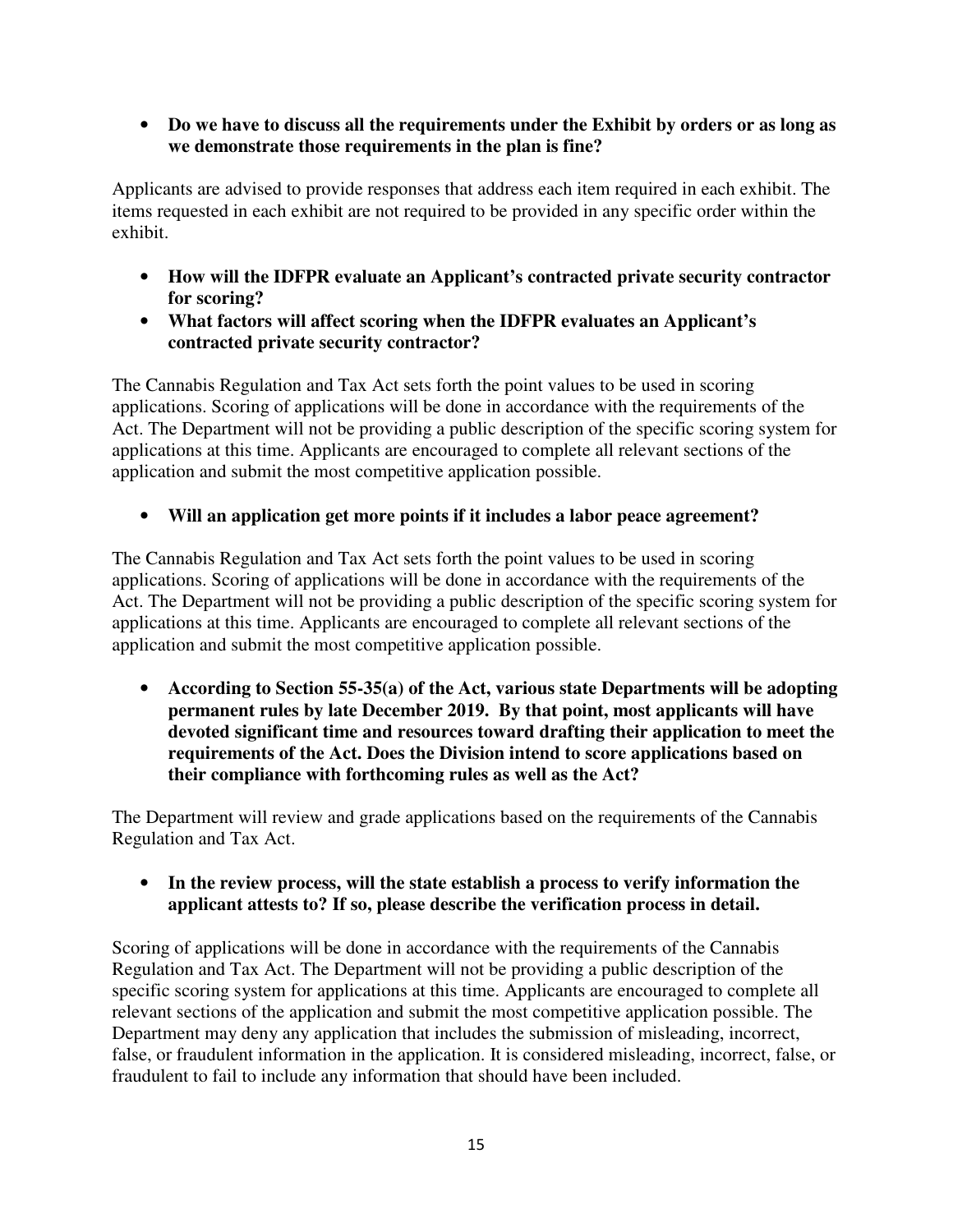• **Will the IDFPR review and score all applicants internally? Or will the IDFPR contract with a third-party reviewer? If a third-party reviewer is used, when will the state make its selection of who the third party is?** 

Scoring of applications will be done in accordance with the requirements of the Cannabis Regulation and Tax Act. The Department will not be providing a public description of the specific scoring system for applications at this time. Applicants are encouraged to complete all relevant sections of the application and submit the most competitive application possible.

- **Are applications all scored against each other or are the Social Equity Applicants scored against other Social Equity Applicants and Non-Social Equity Applicants scored against other Non-Social Equity Applicants?**
- **What happens if 75 of the Social Equity applicants score above 203 points. Even if a non-social equity applicant receives the max points, 202, would they not have a chance at a winning application?**

The Cannabis Regulation and Tax Act sets forth the point values to be used in scoring applications. Scoring of applications will be done in accordance with the requirements of the Act. The Department will not be providing a public description of the specific scoring system for applications at this time. Applicants are encouraged to complete all relevant sections of the application and submit the most competitive application possible.

• **Are more points awarded if the application has the dispensary site determined and under contract with full architectural designs as part of the application?** 

The Cannabis Regulation and Tax Act sets forth the point values to be used in scoring applications. Scoring of applications will be done in accordance with the requirements of the Act. The Department will not be providing a public description of the specific scoring system for applications at this time. Applicants are encouraged to complete all relevant sections of the application and submit the most competitive application possible.

- **Will scoring of the application be altered for Social Equity Applicants? If so, what sections and how will the weight of these sections impact award of licenses?**
- **Will the 50-point social equity applicant bonus as set forth in 450 ILCS 705/15-30 be applied to the score- does this occur on the top or applied to a specific section?**

All applications will be scored using the same procedure and scoring criteria. Applicants may potentially be awarded 250 points plus a possible additional 2 points for a Plan of Community Engagement in the event of a tie between two applicants for the last available license in a BLS region. Fifty of those points will be awarded to applicants if they qualify as a Social Equity Applicant.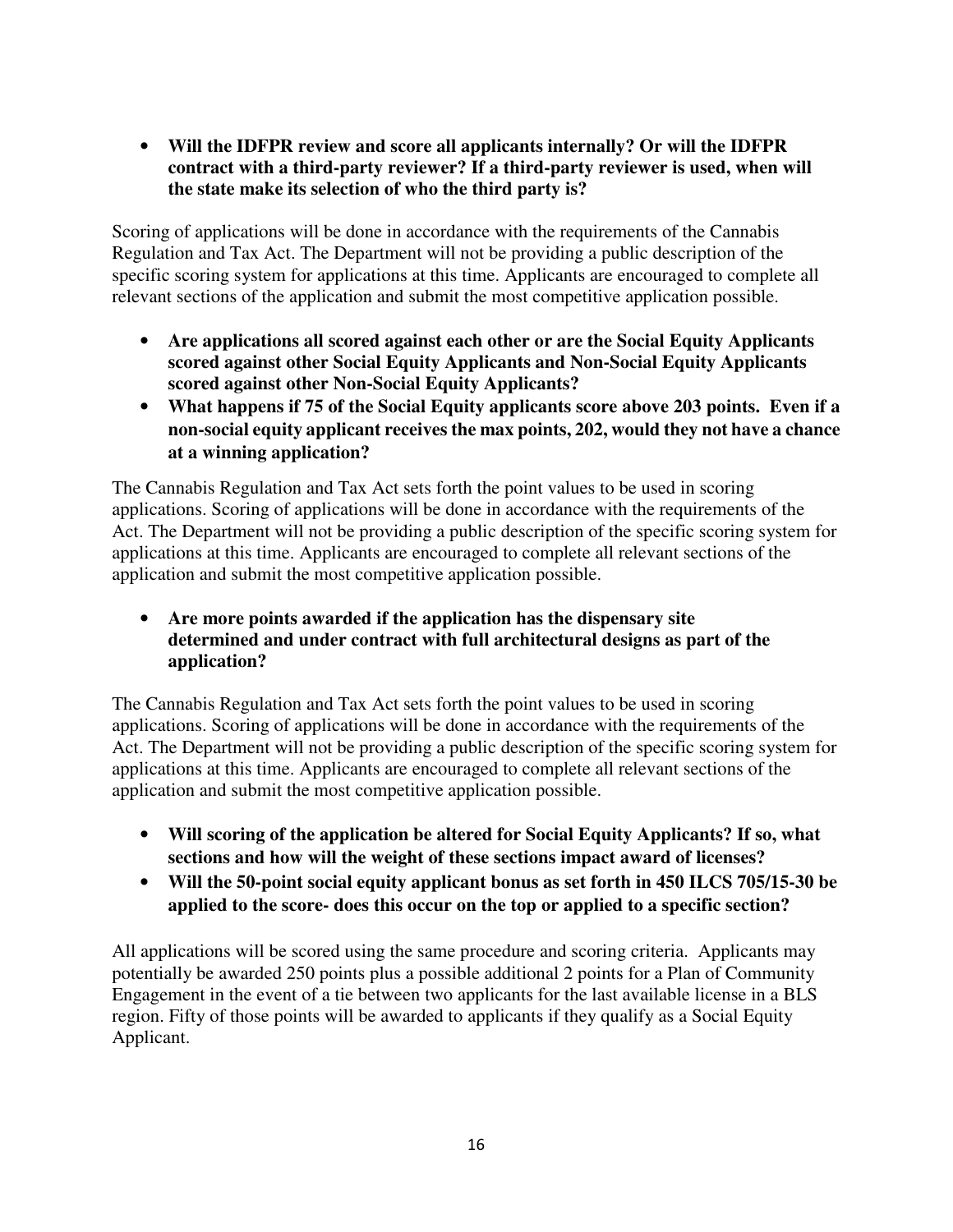• **Will the Department utilize any conversion system when grading plans/exhibits? In other words, will the Department, for example, grade each plan on a 1 to 10 point system, then multiply those points to reach a final score for each plan/exhibit?** 

The Cannabis Regulation and Tax Act sets forth the point values to be used in scoring applications. Scoring of applications will be done in accordance with the requirements of the Act. The Department will not be providing a public description of the specific scoring system for applications at this time. Applicants are encouraged to complete all relevant sections of the application and submit the most competitive application possible.

- **Will the Department require a minimum cumulative score as a cut-off to be eligible for license award?**
- **Will the Department require a minimum score for each plan or exhibit? If so, will failure to meet that minimum score result in a zero for the specific plan, or a complete disqualification of the application?**

Licenses will be awarded to those applicants that receive the highest score totals based on the number of licenses available in a particular BLS region. There is no minimum total score or minimum score for any single exhibit to be eligible for a license.

• **Will applicants be scored higher or lower or their chance of success be at all affected by the number of licenses they apply for in a given region or the number of BLS regions in which they apply? Would the scoring committee look negatively at an applicant that applies for the maximum number of licenses in a BLS region or statewide?** 

The Department will not consider whether an applicant has applied for more than one license in the same BLS region or applied for licenses in other BLS regions when scoring an application.

• **As it relates to Exhibit D and Exhibit N, the Department of Financial and Professional Regulation, Division of Professional Regulation, Cannabis Control Section has approved 26 businesses as "Responsible Vendors" authorized to provide mandatory health and safety training to cannabis dispensary agents often referred to as "budtenders." Will extra points be awarded for individuals that participate in budtender training versus applications that demonstrate an intent on completing certification within 90 days of sale?** 

Applicants are not required to obtain Responsible Vendor training before applying or being awarded a license. No extra points will be awarded to applicants that have received this training nor will applicants be penalized if they have not yet completed the training.

• **If an Applicant submits one application in each of the seventeen (17) BLS Regions and has the highest score in each BLS region, how will the maximum of ten (10) licenses be issued?**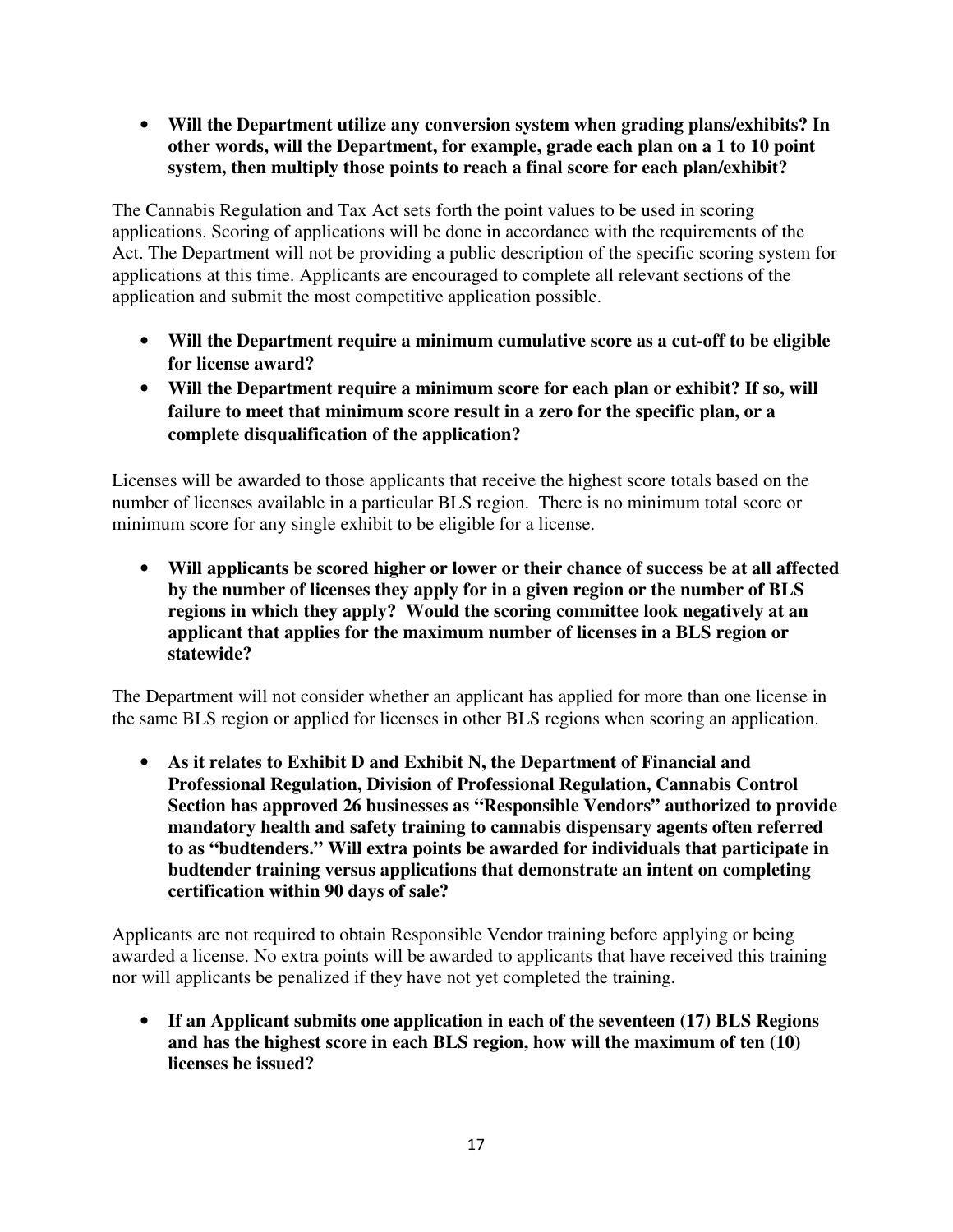Section 15-36 (d) of the Cannabis Regulation and Tax Act provides: "If a person or entity is awarded a Conditional Adult Use Dispensing Organization License that would cause the person or entity to be in violation of this subsection, he, she, or it shall choose which license application it wants to abandon and such licenses shall become available to the next qualified applicant in the region in which the abandoned license was awarded."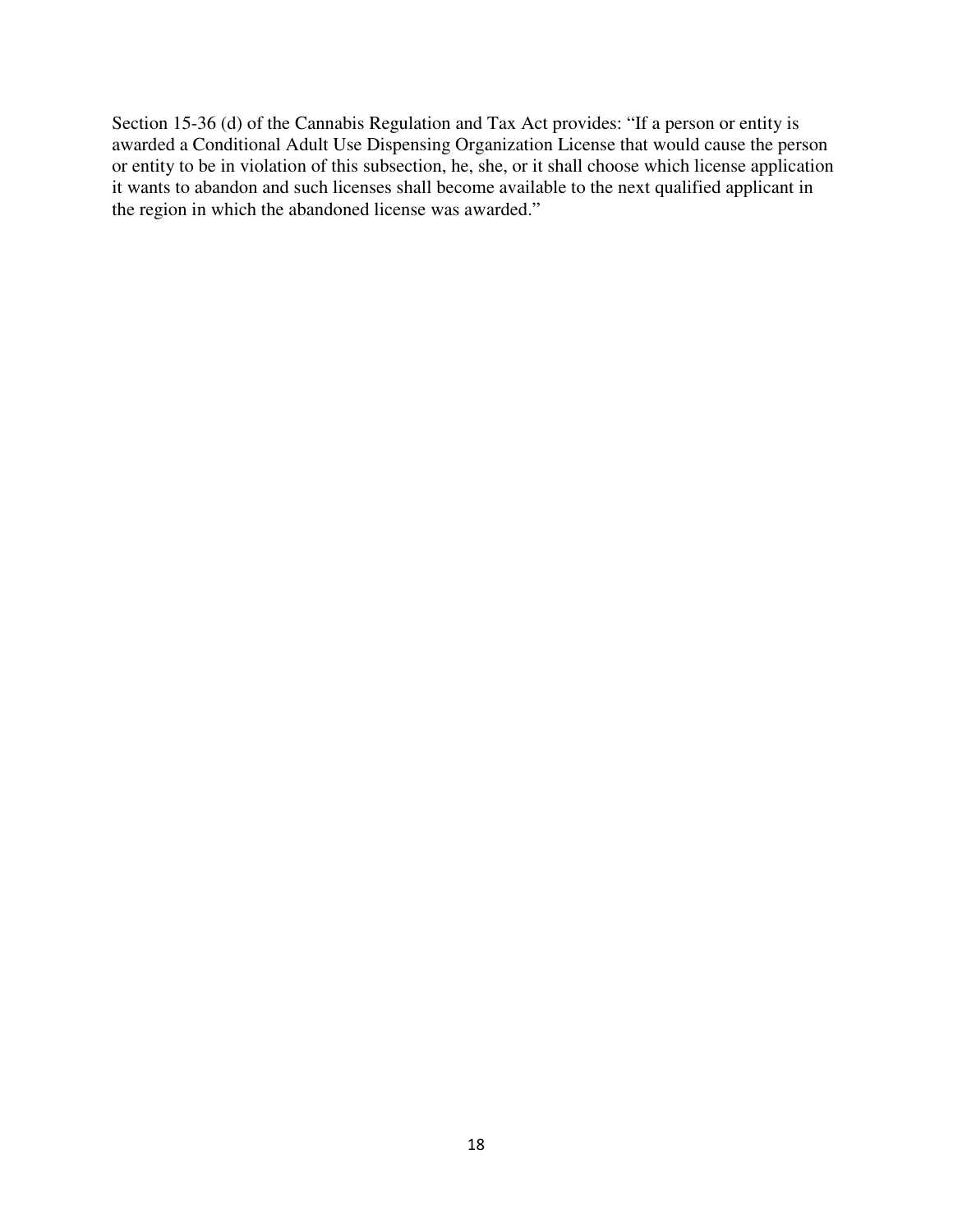# Application Form

- **If the location is not secured, what should be used for the "proposed dispensing organization principal place of business"?**
- **What should the proposed dispensing organization principal place of business be listed as if there is no location secured yet?**

The Application Form requires the applicant to identify the proposed principal place of business for the dispensing organization, not an address for the proposed dispensary. The principal place of business address for the proposed dispensing organization may be the applicant's current mailing address, the address provided to the Secretary of State when the business was registered, or another address used by the applicant. This may be a different address from the principal place of business for the proposed dispensary. Licensees will have an opportunity to update their dispensing organization's principal place of business after they select a final location for a dispensary. The applicant must provide an address where the Department can contact the applicant during the application process, which may be a home or business address, and is likely the same address at which the business is registered.

- **Page 1 of the application, section 11 if we have multiple owners but they qualify as social equity applicants under different criteria, then how do we indicate that? For example, Owner A lives in a disproportionately impacted area and owns 33%, Owner B was arrested for an offence eligible for expungement and also owns 33%.**
- **Page 1 asks a Social Equity Applicant to select "all criteria under which the applicant qualifies." The first three criteria require the applicant to be "at least 51% owned and controlled by one or more individuals who" meet the specific criteria. Do 51% of an applicant's owners have to share at least one of the same criteria or can the applicant qualify if at least 51% of its owners have a blend of the criteria, but no combination of owners meet or exceed 51% within a single criteria?**

The Application Form enables applicants to check more than one box for Question 11. Applicants may check all boxes that apply. Applicants owning and controlling 51% or more of the applicant business may blend the criteria. For example, a company may be 33% owned by someone who has lived the requisite number of years in a Disproportionately Impacted Area and 33% owned by someone who was arrested for an offense made eligible for expungement by Public Act 101-0027. Consequently, the applicant would qualify as a Social Equity Applicant under multiple criteria. In this situation, the applicant would select multiple boxes when answering question 11 of the Application Form.

• **Does the applicant need a "Proposed dispensary organization alternate contact" if the applicant is currently the only entity in the company? If yes, can it just be a trusted acquaintance?** 

Only one contact is required. However, to safeguard against missing a communication from the Department during the application process, the Department advises all applicants to provide two contacts to the Department. The alternate contact is not required to be a listed principal officer.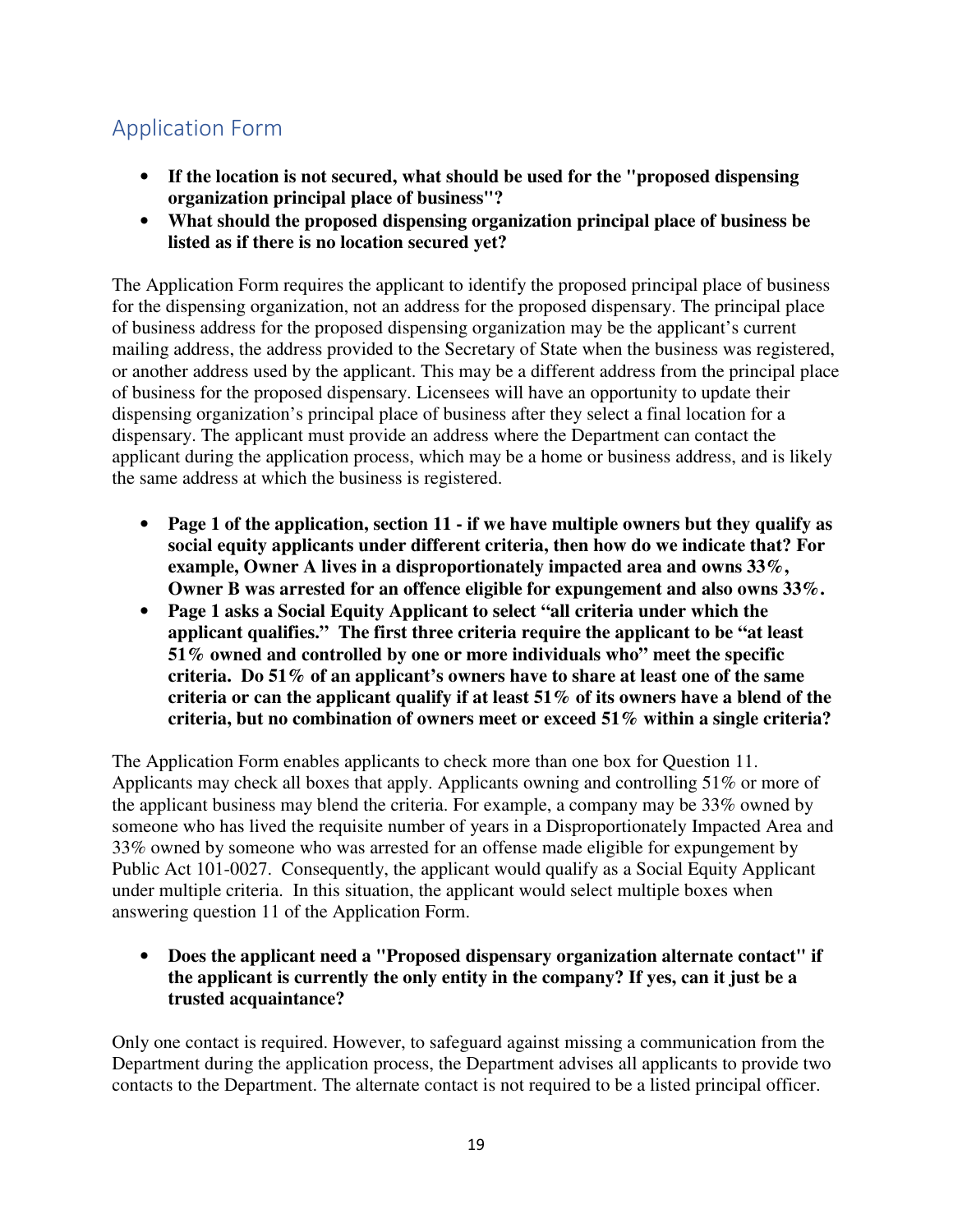• **With regard to Addendum D of the Principal Officer Application Form: Does the Division anticipate creating a Fingerprint Consent Form specific to the Adult Use Cannabis Program? Or should applicants use the Fingerprint Consent Form used for the Compassionate Use Medical Cannabis Program?**

The Department intends to post a Fingerprint Consent Form online when it becomes available.

- **If we do not have an FEIN yet do we have to apply for one prior to submitting the application?**
- **Given that an Applicant Entity may not start operating until the conditional adult use dispensing organization license is granted, must the Applicant Entity have an FEIN in order to apply? If no – will the Applicant lose points for not providing an FEIN**
- **Given that an Applicant Entity may not start operating until the conditional adult use dispensing organization license is granted, must the Applicant Entity have an FEIN in order to apply? If no – will the Applicant lose points for not providing an FEIN?**

Applicants must obtain a FEIN before submitting an application to the Department.

• **Does the Applicant need to include any anticipated non-dispensary applications in its response to item number two (2)?** 

No, only dispensary applications for dispensaries that would be located in that BLS region should be included in the response for item number 2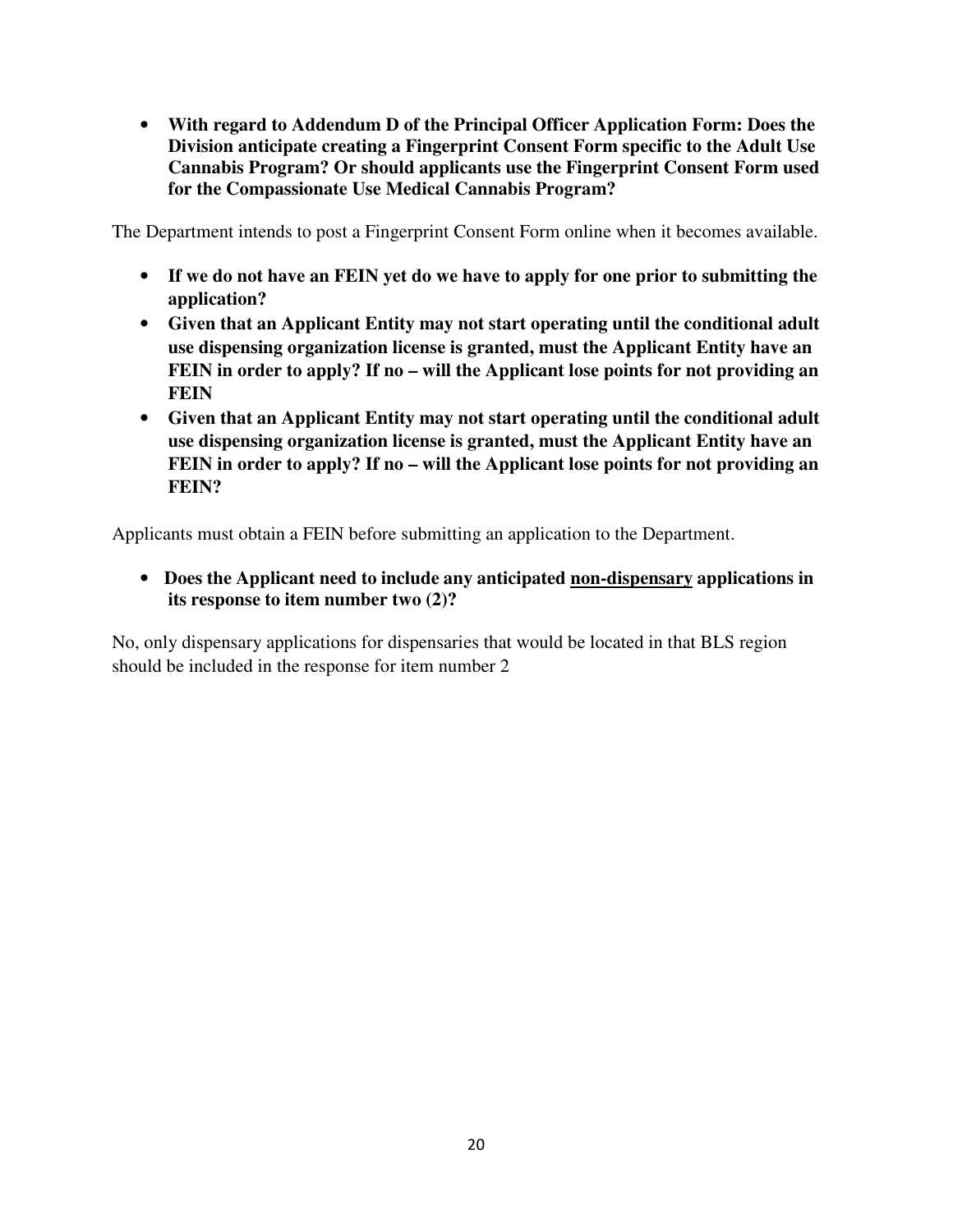# Exhibit B – Principal Officer Application Form(s)

- **Must all fingerprints be physically done in Illinois? Or are there steps for out-ofstate Principal Officers to follow to ensure their fingerprints are taken by a properly licensed facility that's outside of Illinois?**
- **I am searching for the Professional Regulation's Fingerprint Consent Form. We went to get fingerprinted today and found that we needed a form. We looked throughout the website, but have been unable to find it.**
- **Someone on my team got their fingerprints taken today in anticipation of submitting the application, but we will be submitting our application in early December, does this satisfy the following requirement or will they need to get fingerprints again?**

If you reside outside of Illinois and are unable to have your fingerprints taken by an Illinois licensed fingerprint vendor, you may have your fingerprints taken by an out-of-state agency or vendor such as a local police department. Once the fingerprints have been taken, you will need to mail them to an Illinois licensed vendor to be scanned. If you intend to have your fingerprints taken by an out-of-state agency or vendor, please follow the steps below:

- 1. Identify an Illinois licensed vendor to which you plan to send your fingerprints. Contact the vendor and confirm it will accept your fingerprints from another state. The Illinois licensed vendor must have Card Scan capability to process fingerprints taken by an outof-state agency or vendor. The Illinois licensed vendor may have further instructions for you. A list of Illinois licensed fingerprint vendors is available on the Department's website at: https://www.idfpr.com/LicenseLookUp/fingerprintlist.asp
- 2. Identify a local agency or vendor at which your fingerprints can be taken. The out-ofstate agency or vendor should have an FBI Card – sometimes referred to as a "Blue Card" – on which your fingerprints will be taken. The Card will look identical or similar to the Card provided by the FBI: https://www.fbi.gov/file-repository/standard-fingerprint-formfd-258-1.pdf/view
- 3. When you go to the local agency or vendor to have your fingerprints taken, you will bring a **"Fingerprint Consent Form."** This form must be used for fingerprints taken in Illinois or out-of-state. A link to the Fingerprint Consent Form will be available on the Department's Adult Use Cannabis website by November 10, 2019. Be sure the Fingerprint Consent Form you use contains the Requesting Agency ORI Identifier: IL920715Z and Purpose Code: DOA Cannabis Dispensing Agent. Please note, you CANNOT use the same Fingerprint Consent Form used for the Medical Cannabis Program.
- 4. **Fingerprints must be taken within 30 days of the application being submitted.** Applicants may want to delay having their fingerprints taken until December 3 or later to ensure they are not taken too early. Fingerprints taken too early will result in a deficiency that the applicant will have 10 calendar days to remedy.
- 5. You will then mail the FBI Card and Fingerprint Consent Form to the Illinois licensed vendor you identified in step one of this process. The Illinois licensed vendor will scan your fingerprint card and transmit your fingerprint data electronically to the Illinois State Police (ISP). A Transaction Control Number (TCN) will be assigned at that time. The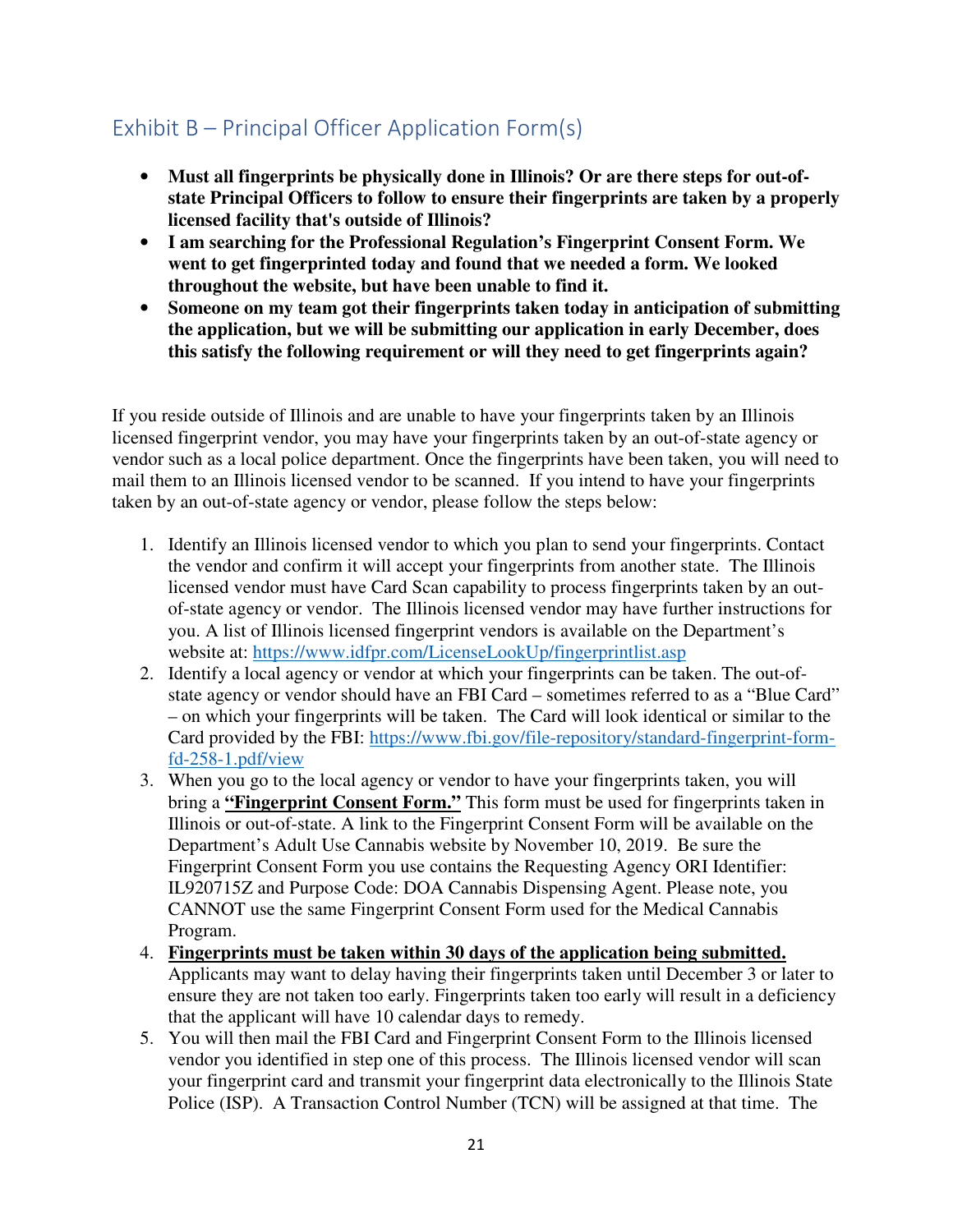fingerprint vendor will provide you with a receipt including the date your fingerprints were taken and the TCN number. Please submit this receipt and a copy of the Fingerprint Consent Form with your Application for Proposed Principal Officer of an Adult Use Dispensing Organization and retain a copy of each document for your records. Be sure to fill out every field on the Fingerprint Consent Form, including the TCN in the Facility Information Section.

The ISP and the FBI will each perform a criminal history background check based on your fingerprint data. When completed, the results of the ISP background check and FBI background check will be delivered electronically to the Department.

- **Should employees complete the Principal Officer form?**
- **Is there only 1 Principal Officer required? Or should the "Proposed Principal Officer" form be filled out by all Principal Officers involved with the application?**

Each proposed principal officer must submit the Application for Proposed Principal Officer of an Adult Use Dispensing Organization form and be fingerprinted. A principal officer is defined as: (1) a cannabis business establishment applicant or licensed cannabis business establishment's board member; (2) an owner with more than  $1\%$  interest of the total cannabis business establishment or more than 5% interest of the total cannabis business establishment of a publicly traded company; (3) a president, vice president, secretary, treasurer, partner, officer, member, and manager member; (4) a person with a profit sharing, financial interest, or revenue sharing arrangement; (5) a person with authority to control the cannabis business establishment; or (6) a person who assumes responsibility for the debts of the cannabis business establishment. An employee that does not meet the definition of a Principal Officer is not required to complete the Principal Officer Form.

- **Where can we find out more details regarding who won't qualify as a principal officer?**
- **Are certain individuals "prohibited" from owning a share in a cannabis entity (for example, those with felony convictions for other crimes, etc.)?**

Principal officers must be 21 years of age or older and must not be delinquent in filing any required tax returns or paying amounts owed to the State of Illinois. Applicants should also consult 20 ILCS 2105/2105-131 of the Civil Administrative Code for the Department of Professional Regulation. The Department will not answer specific questions as to whether a particular proposed principal officer's application would be denied based on the requirements of 20 ILCS 2105/2105-131 of the Civil Administrative Code for the Department of Professional Regulation.

• **Please clarify that all Board Members with less than 1% ownership need to fill out an Application for Proposed Principal Officer.**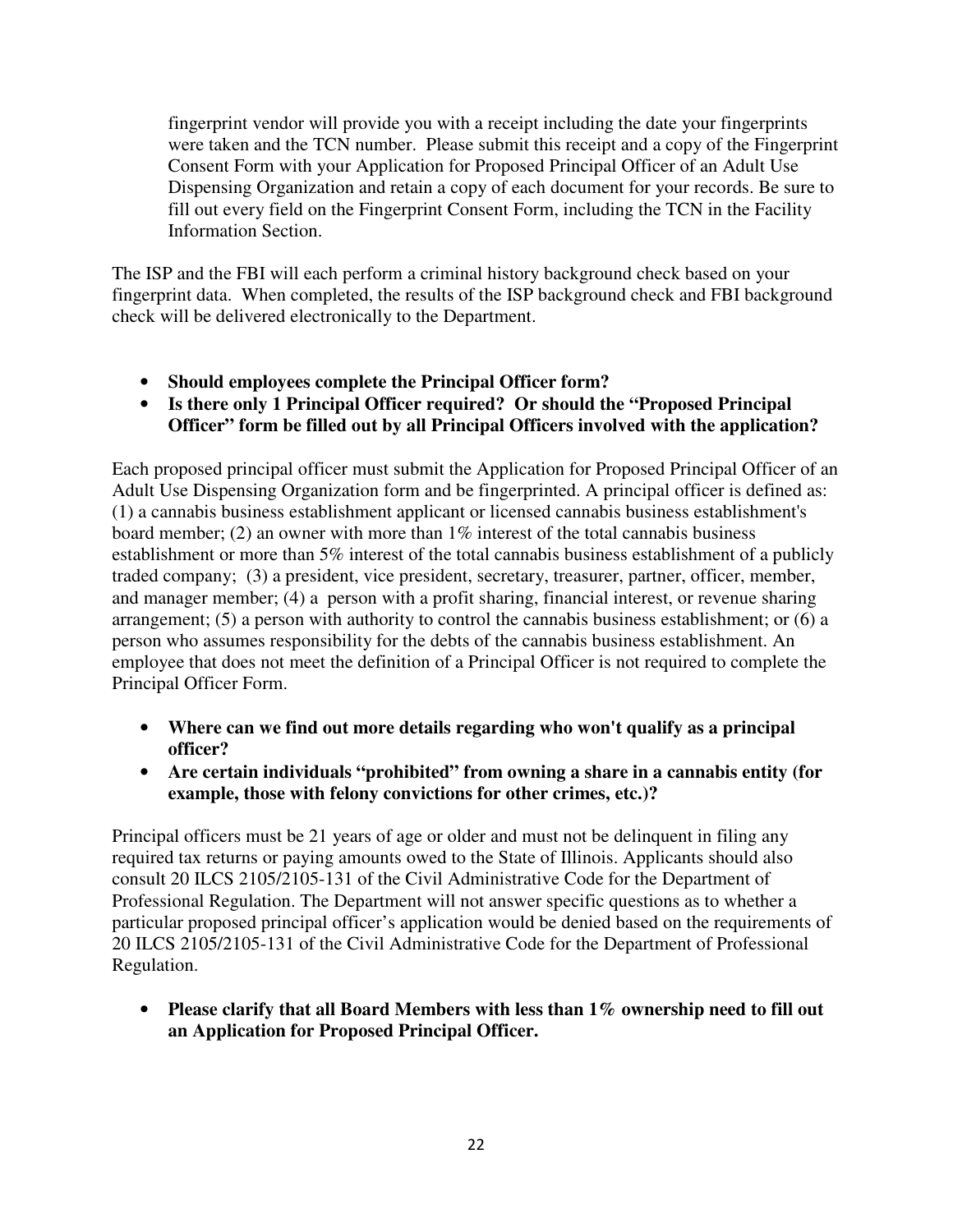All board members meet the definition of principal officer, regardless of their ownership interest, and must submit an Application of Proposed Principal Officer of an Adult Use Dispensing Organization.

#### • **Are any of the questions disqualifying?**

Applicants must answer each question completely and honestly. The Department may deny any application that includes the submission of misleading, incorrect, false, or fraudulent information in the application. It is considered misleading, incorrect, false, or fraudulent to fail to include any information that should have been included.

#### • **Do misdemeanor drug convictions, outside of cannabis, count against an applicant, or make them ineligible to become a dispensary license holder?**

Principal officer applicants must answer whether they have been charged with or convicted of any criminal offenses in any domestic or foreign jurisdiction. A background check will be performed on all principal officers. Having such a criminal charge or conviction does not automatically disqualify an applicant. However, the Department may deny any application submission that includes misleading, incorrect, false, or fraudulent information. It is considered misleading, incorrect, false, or fraudulent to fail to include any information that should have been included. Applicants that submit false or misleading information the Department risk having their license denied of revoked.

#### • **Please define "engaged in a pattern or practice of unfair or illegal practices, methods, or activities."**

This term is undefined in the Act and the Department will not provide a definition in the absence of a specific, concrete set of facts.

• **What is the definition of a "criminal offense" as referenced in Question Nos. 18 and 19 of the Application for Proposed Principal Officer of an Adult Use Dispensing Organization?** 

Applicants should provide information regarding charges and convictions for any criminal offense, including state and federal charges. Applicants need not provide information regarding minor traffic offenses but must include information relating to Driving While Intoxicated (DWI) charges.

In addition, applicants are not required to report the following:

 (1) juvenile adjudications of delinquent minors as defined in Section 5-105 of the Juvenile Court Act of 1987 subject to the restrictions set forth in Section 5-130 of that Act;

 (2) law enforcement records, court records, and conviction records of an individual who was 17 years old at the time of the offense and before January 1, 2014, unless the nature of the offense required the individual to be tried as an adult;

(3) records of arrest not followed by a charge or conviction;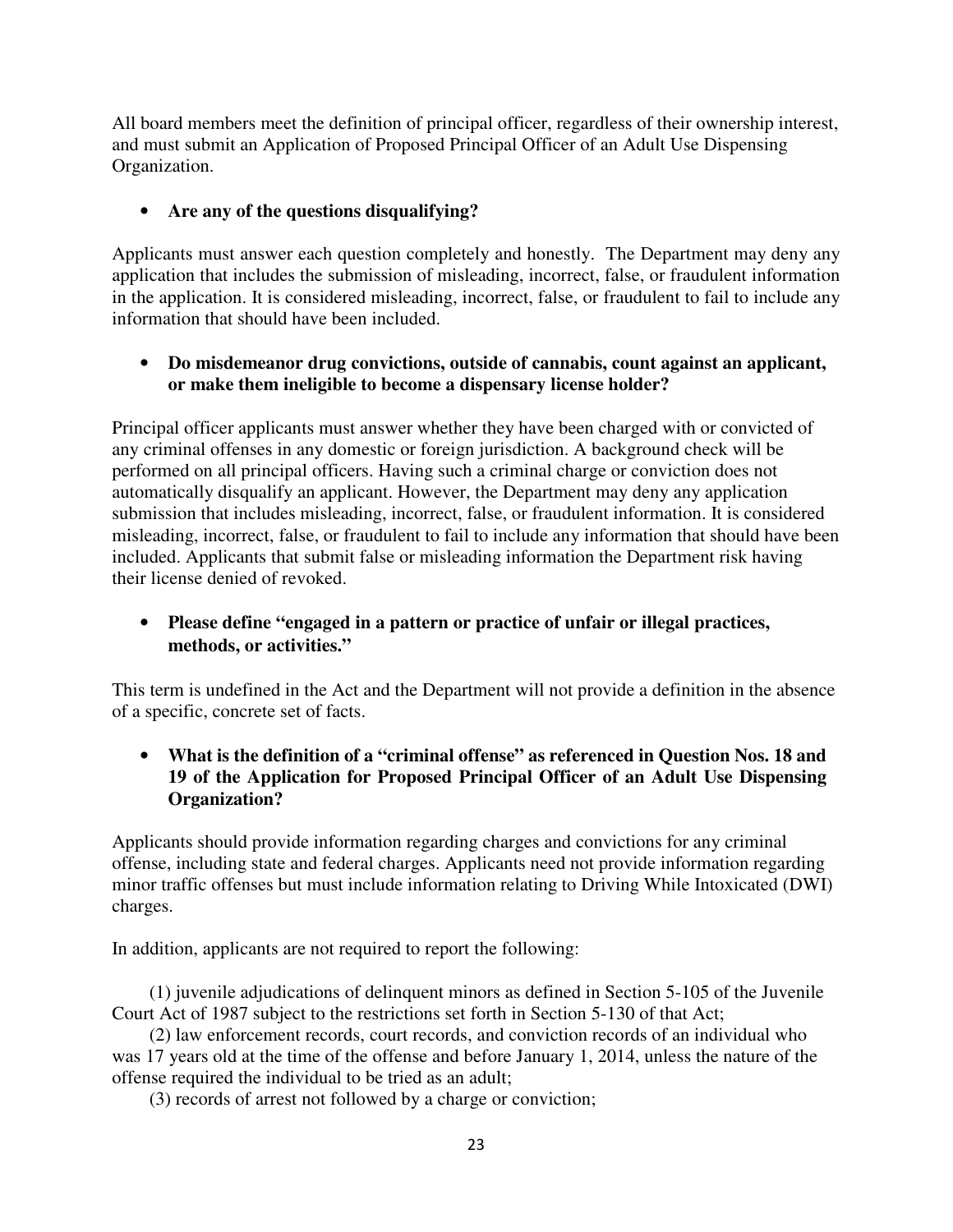(4) records of arrest where the charges were dismissed unless related to the practice of the profession; however, applicants shall not be asked to report any arrests, and an arrest not followed by a conviction shall not be the basis of a denial and may be used only to assess an applicant's rehabilitation;

- (5) convictions overturned by a higher court; or
- (6) convictions or arrests that have been sealed or expunged.

However, applicants may need to provide records of sealed or expunged convictions or arrests to show evidence of their status as a Social Equity Applicant.

• **Principal Officer of Dispensary Application Question 19: does the Division want principal officers to list traffic violations for criminal offenses charged and/or convicted of???** 

Principal Officers need not provide information regarding traffic violations, with the exception of charges related to Driving While Intoxicated (DWI).

• **Section 15-25 (d) (6) requires the applicant to disclose whether any principal officer has ever filed for bankruptcy or defaulted on spousal support or child support obligation. If a principal officer discloses such issue, will the Applicant be denied a license? If this disclosure would not result in a disqualification, will any points be deducted if the individual can show that they no longer have this issue?** 

Disclosure of a bankruptcy or a default on spousal or child support does not automatically disqualify a principal officer applicant.

• **Per the act, the Department shall deny the license if any principal officer, board member, or person having a financial or voting interest of 5% or greater in the licensee is delinquent in filing any required tax returns or paying any amounts owed to the State of Illinois. If any principal officer, board member, or person fitting within this qualifier is currently going through a tax appeal will this be an issue?** 

An applicant will not be automatically disqualified if they are going through a tax appeal. The Department may require additional information regarding the tax appeal before deciding on the principal officer's application.

- **The Act says the Department shall deny an application if granting that application would result in a single person or entity having a direct or indirect financial interest in more than 10 licenses. If an owner has shares in a publicly traded company, and that company holds ten (10) dispensary licenses of varying type in the state of Illinois, would the applicant be precluded from applying for their own dispensary licenses?**
- **The term "financial interest", "direct financial interest", and "indirect financial interest" are used throughout the Cannabis Regulation and Tax Act. Please define those terms.**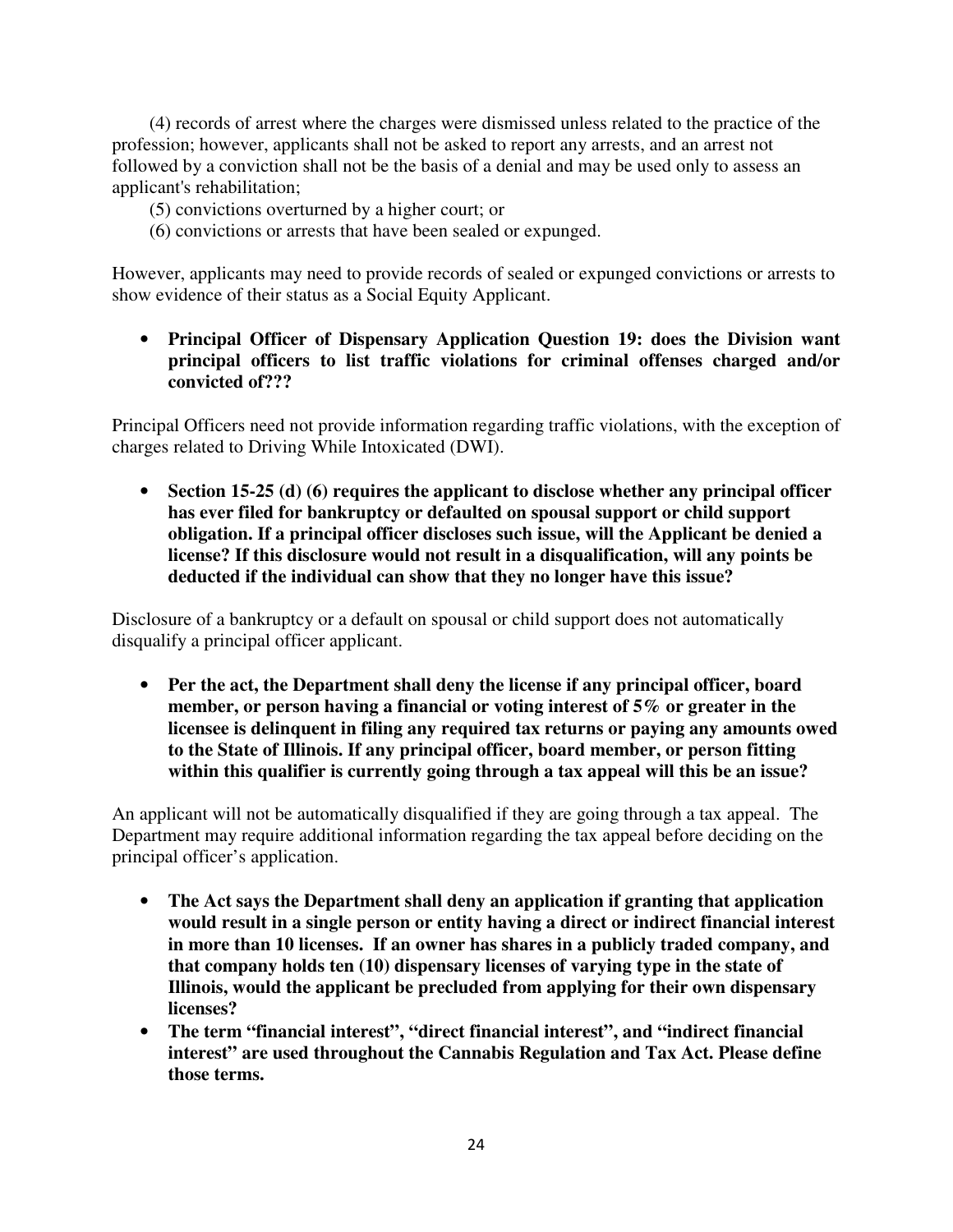• **Does a prospective employee who will receive a bi-weekly check be considered to have a "financial interest"? If yes, would that employee than qualify as a Principal Officer under the current definition?** 

"Financial interest" means any actual or future right to ownership, investment or compensation arrangement, either directly or indirectly, through business, investment, spouse, parent or child, in the dispensing organization. Financial interest does not include ownership of investment securities in a publicly-held corporation that is traded on a national securities exchange or overthe-counter market in the United States, provided the investment securities held by the person and the person's spouse, parent or child, in the aggregate, do not exceed five percent ownership in the publicly traded entity.

• **Are there any officers or role mandated?** 

Applicants are not required to establish specific officers or mandated roles.

• **Does a valid and ongoing payment plan with the Illinois Department of Revenue satisfy the requirements of this section?** 

Prospective principal officers with a valid and current tax payment plan with the Illinois Department of Revenue will not be considered delinquent in the filing of tax returns and will not be automatically disqualified. However, the applicant may be required to submit additional documentation to the Department regarding their payment plan.

• **If a prospective principal officer is in default status on her private student loan debt with lets say Sally Mae would that disqualify her from ownership?** 

No, a default on a private student loan will not disqualify a prospective principal officer.

• **If a prospective principal officer has debt to the city of Chicago for unpaid parking tickets/city stickers and is in a payment plan for those debts would that individual be disqualified for ownership? Basically would the existence of payment plans be enough to keep an owner from being disqualified?** 

No, an outstanding debt for unpaid parking tickets, city stickers, or city fines will not disqualify a proposed principal officer. However, the Department may require the individual to submit additional documentation to the Department regarding any payment plan.

• **If any members of the Applicant Entity's management team change during the course of the application process (after the application is submitted but before the license is granted), can the Applicant update its application to reflect the changes to the management team without such changes impacting Applicant's overall score?** 

An applicant must disclose any adverse material changes to their application submitted to the Department. An adverse material change is one that has the potential to negatively impact the applicant's application score or qualification for a license. Failure to disclose an adverse material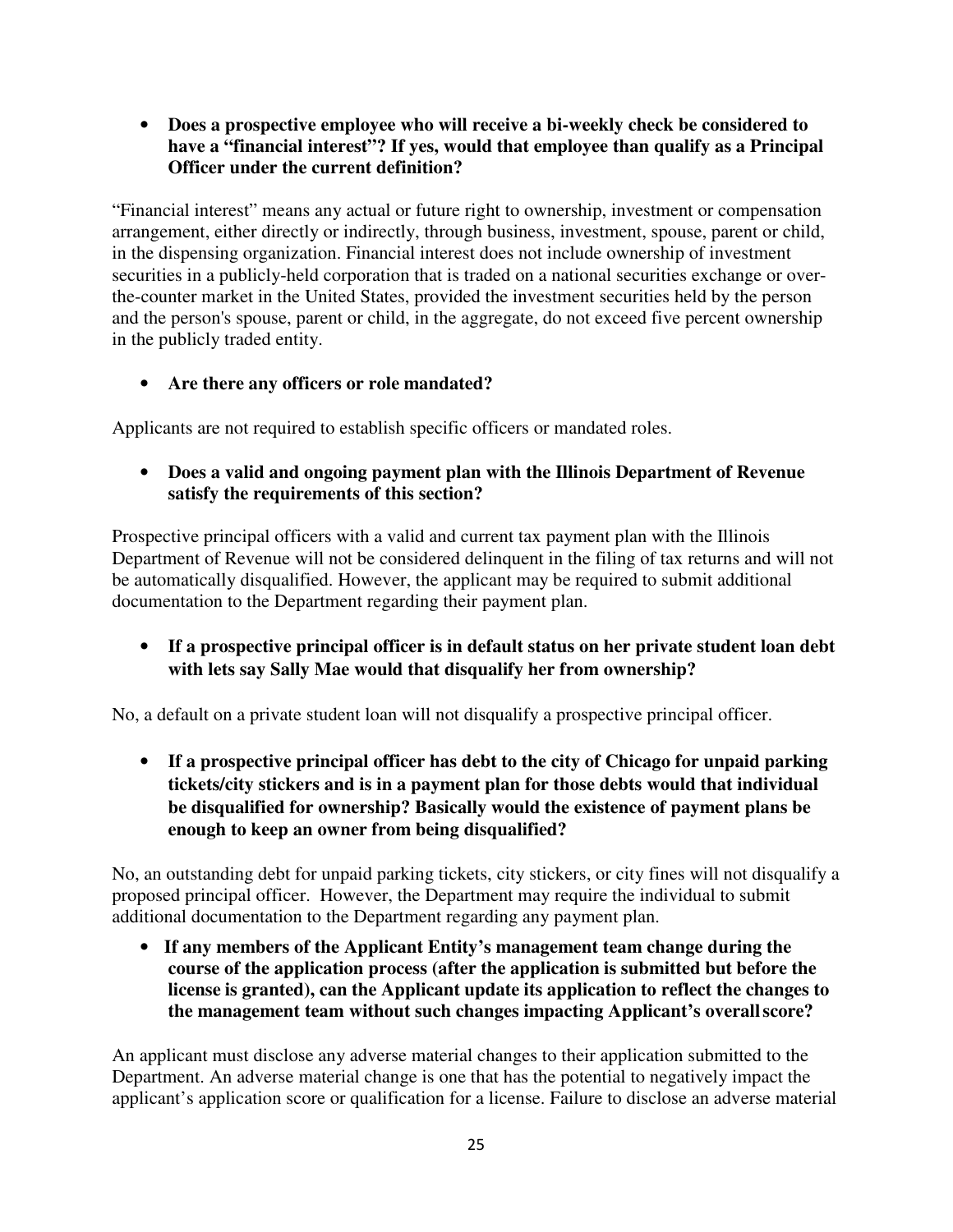change to the Department may result in denial or revocation of a license.

- **Is the Application for Proposed Principal Officer form the only thing submitted in response to Exhibit B of the application, or are there other materials that should also be included as part of Exhibit B of the application?**
- **Can you confirm that if an Application for Proposed Principal Officer of an Adult Use Dispensing Organization is submitted in connection with a Conditional Adult Use Dispensing Organization License application, then Addendums A, B and C to the Application for Proposed Principal Officer of an Adult Use Dispensing Organization are not required because those items are submitted through Exhibit C of the Conditional Adult Use Dispensing Organization License application? Specifically, should the information included in Addendum A and Addendum C also be included in the information contained in Exhibit C if a Proposed Principal Officer of an Adult Use Dispensing Organization is submitted in connection with a Conditional Adult Use Dispensing Organization application?**
- **What is the definition of "relevant business transactions and financial information," as referenced in Addendum A to the Application for Proposed Principal Officer of an Adult Use Dispensing Organization?**
- **Can the Division provide further details or examples of the types of relevant business transactions and financial information it is seeking with respect to Addendum A?**
- **What documentation/address is required for Addendum A regarding the proposed dispensary location if no specific site is required pursuant to Exhibit J?**
- **On the Principal Officer Form, does the applicant have to submit Addendum A Addendum C?**
- **Pursuant to Addendum C of the Application for Proposed Principal Officer of an Adult Use Dispensing Organization, is an applicant required, at the time the application is submitted to the IDFPR, to have compensation agreements, management agreements, supply agreements or other financial documents between the applicant and persons having a financial interest and/or control in the licensee, or does this just require the inclusion of these agreements in the event they exist at the time the Application is submitted?**

Applicants must submit the following documents as part of Exhibit B of the application: (1) Application(s) for Proposed Principal Officer of an Adult Use Dispensing Organization, (2) Addendum D to the Application for Proposed Principal Officer of an Adult Use Dispensing Organization, and (3) Addendum E to the Application for Proposed Principal Officer of an Adult Use Dispensing Organization. Addenda A, B, and C are not required and should not be submitted with this application. Addenda A, B, and C are to be submitted only by Principal Officers who join a dispensing organization after a license has been awarded to the dispensing organization. The information requested in Addenda A, B, and C is already required to be produced in Exhibit C of the application.

• **Question No. 11 of the Application for Proposed Principal Officer of an Adult Use Dispensing Organization asks, "Are you more than 30 days delinquent in complying with a child support order?" Is this only applicable to child support orders issued**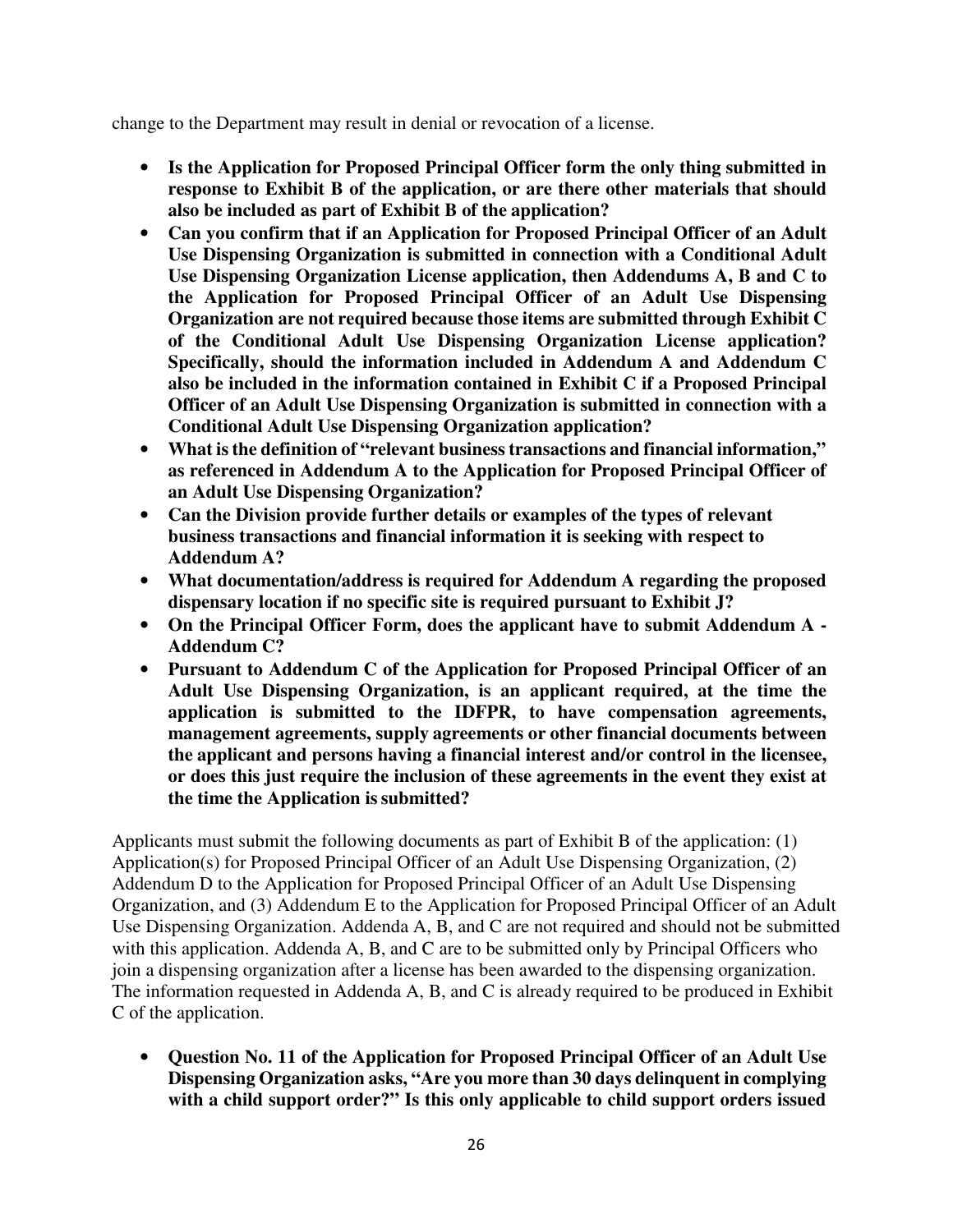#### **by a court in the State of Illinois or anywhere in the United States?**

An applicant must disclose any defaults on their child support obligation regardless of the jurisdiction. Such disclosure does not automatically disqualify an applicant from receiving a license.

• **Question No. 12 of the Application for Proposed Principal Officer of an Adult Use Dispensing Organization asks, "Are you delinquent in the payment of any alimony order?" Is this only applicable to alimony orders issued by a court in the State of Illinois, or anywhere in the United States?** 

An applicant must disclose any defaults on their alimony obligation regardless of the jurisdiction. Such disclosure does not automatically disqualify an applicant from receiving a license.

• **Will the IDFPR publish a list of livescan vendors licensed by the State of Illinois for the purpose of complying with Addendum D of the Application for Proposed Principal Officer of an Adult Use Dispensing Organization?** 

A list of livescan vendors is available on the Department's website: https://www.idfpr.com/LicenseLookUp/fingerprintlist.asp

• **Does Question No. 13 of the Application for Proposed Principal Officer of an Adult Use Dispensing Organization apply to bankruptcy filings by the specific individual proposed principal officer, or does it also apply to spouses of the proposed principal officer or entities owned and operated by the proposed principal officer?** 

Applicants need only provide information regarding bankruptcies in which the person who is applying to be a principal officer has personally filed for bankruptcy.

• **For Exhibit B, what constitutes "authority to control the cannabis business establishment?"** 

"Control" means the possession, directly or indirectly, of the power to direct or cause to direction of the management and policies of a person, whether through the ownership of voting shares, by contract, or otherwise.

• **For Exhibit B, what is included as a "board member?" Does this include advisory board members who do not have control of the business?** 

For a person to be considered a board member, they must have power to vote on actions that result in company action or inaction. Applicants need not provide information regarding nonvoting advisory board members for Exhibit B.

• **With respect to not-for-profit organization, what qualifies an individual as a "principal officer"? Specifically, should all not-for-profit board members be listed even if board members have term limits?**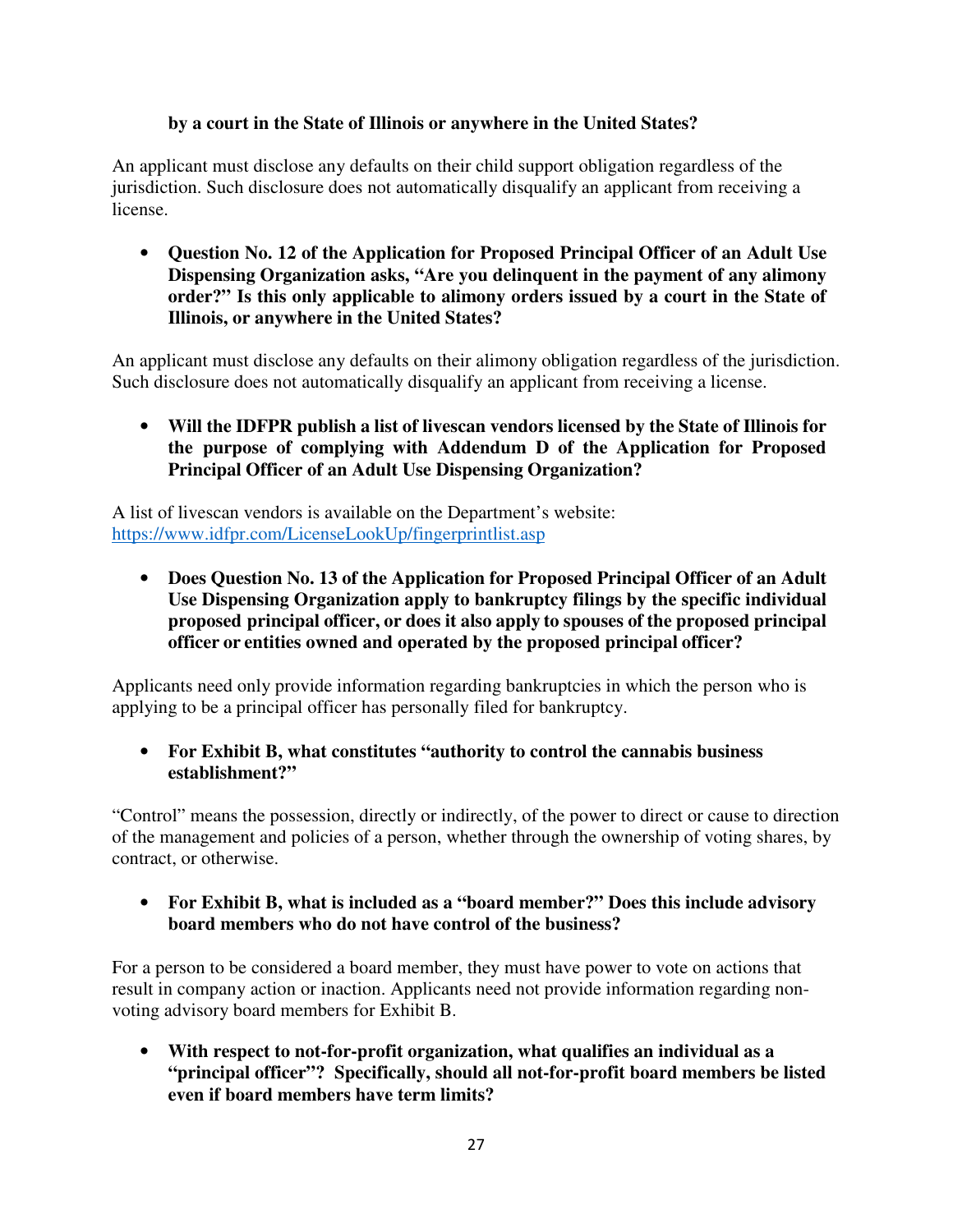For non-profit organizations, any person with the power to direct the action or inaction of the not-for-profit organization at the time of application should be reported as a Principal Officer.

• **If principled officers apply with more than one group, should they disclose on each application all the groups they are applying with?** 

Yes, if a Principal Officer is applying with more than one dispensing organization applicant, they should disclose in each Application for Principal Officer of an Adult Use Dispensing Organization all of the dispensing organization applicants with which they are affiliated.

- **Are elected officials prohibited from being a Principal Officer in the same region where they serve?**
- **Are elected officials prohibited from being a Principal Officer in a different region from where they serve? If prohibited, may an elected official apply as a Principal Officer committed to resigning their post if granted a Conditional License? Are any other government employees, supervisors, managers prohibited from being a Principal Officer?**

The Cannabis Regulation and Tax Act limits members of the General Assembly, some state employees, and their immediate families from having a financial interest in a cannabis business establishment for a period of time. The Act does not prohibit local officials from owning an Illinois cannabis business establishment, however applicants should ensure they comply with all applicable local, domestic and foreign laws.

• **For the Principal Officer form, if an individual has only 1 percent ownership, do they still need to fill out a Principal Officers Form?** 

Each proposed principal officer must submit an Application for Proposed Principal Officer of an Adult Use Dispensing Organization form and be fingerprinted. A principal officer is defined as: (1) a cannabis business establishment applicant or licensed cannabis business establishment's board member; (2) an owner with more than 1% interest of the total cannabis business establishment or more than 5% interest of the total cannabis business establishment of a publicly traded company; (3) a president, vice president, secretary, treasurer, partner, officer, member, and manager member; (4) a person with a profit sharing, financial interest, or revenue sharing arrangement; (5) a person with authority to control the cannabis business establishment; or (6) a person who assumes responsibility for the debts of the cannabis business establishment. 410 ILCS 710/1-10. However, all parties with any ownership, control, or financial interest in the applicant must be disclosed in Exhibit C, unless such financial interest is via ownership of stock in a publicly traded company that does not exceed 5% of the total shares of stock.

• **Any issues with two silent partners that will be part owners but have no control over operations? Their names will be on the application and they will fill out Principal Officer forms.** 

The Department will not express an opinion as to whether particular hypothetical ownership or control structures are acceptable.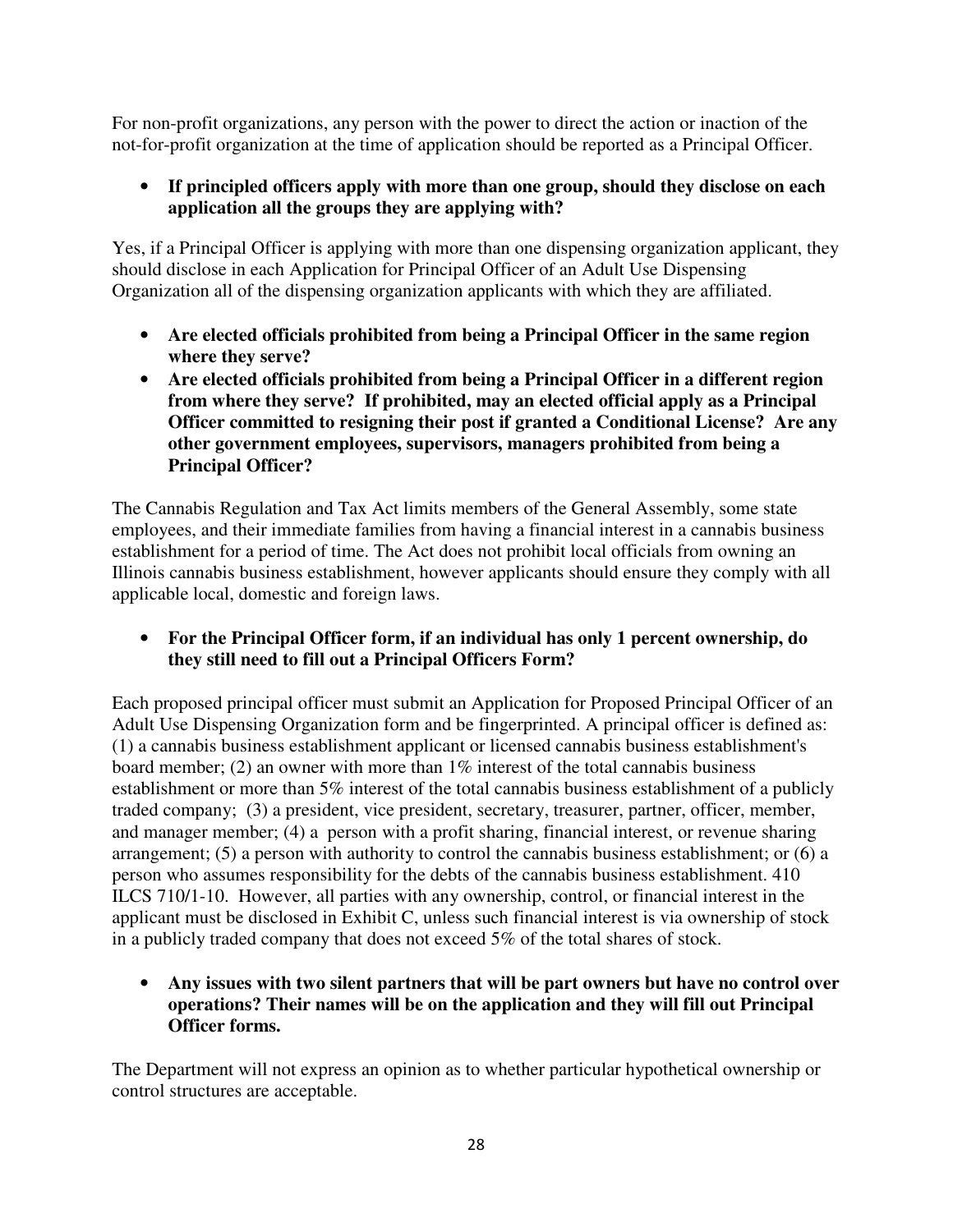• **In the last field on page 3, what does "associated" mean? Is "associated" limited to the qualifying factors to be considered a principal officer or does it cover a broader range of activity?** 

Applicants should include information regarding any dispensaries for which the individual is a principal officer, owner, employee, or otherwise affiliated. The term "associated" includes, but is not limited to, being a principal officer of an Illinois cannabis businesses.

• **I wanted to know age restrictions on dispensary owners people attempting to get license. What are prices for the certification?** 

Principal Officers must be 21 years of age or older. Potential principal officers must submit an Application for a Proposed Principal Officer Application Form and be approved by the Department. There are no mandatory certifications for a Principal Officer to be approved by the Department.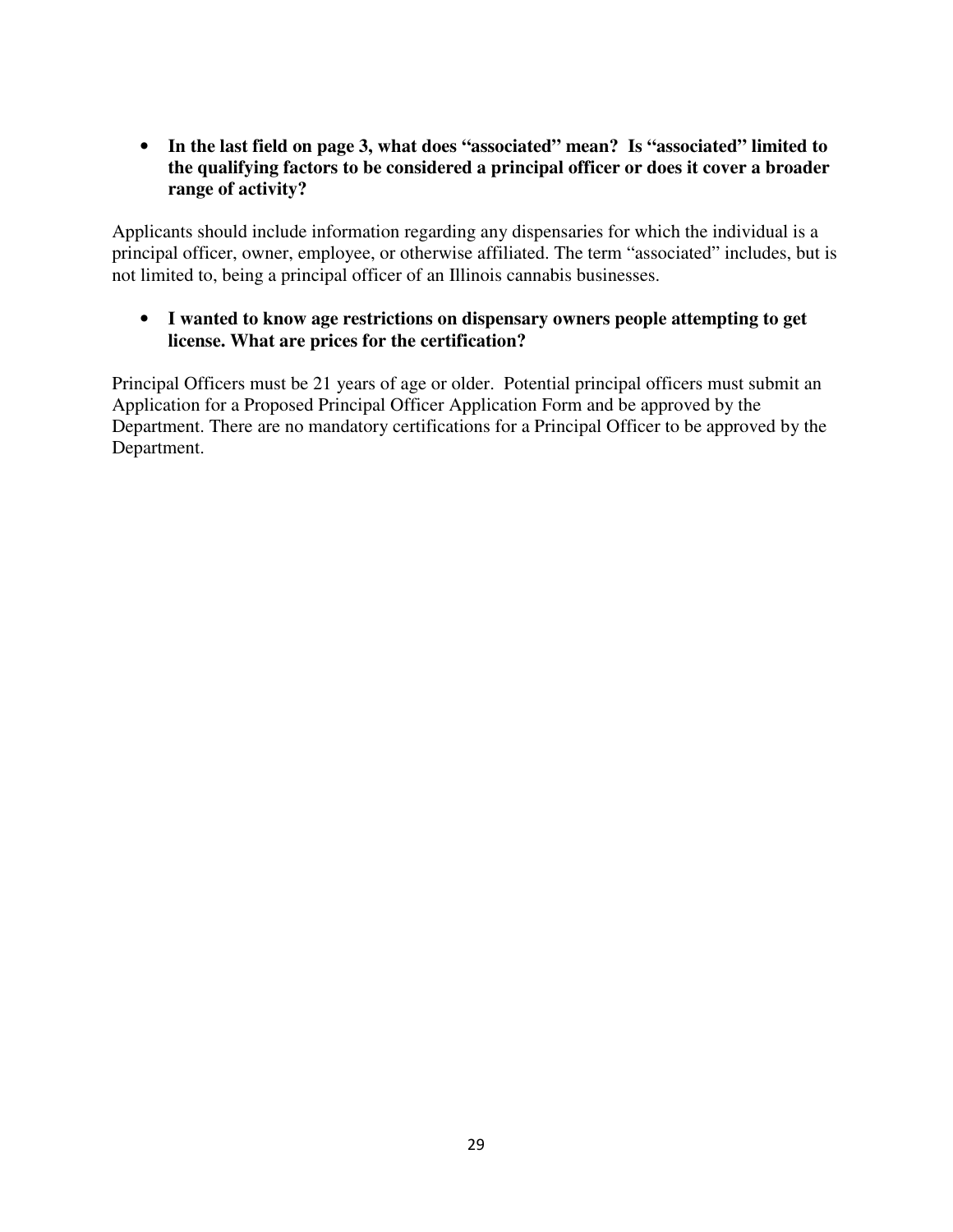# Exhibit C – Operating Agreement/Table of Organization

• **I was reading through the IL regs and was confused as to the ownership disclosure requirements. I read section 15-50 from the CRTA and wasn't sure if it required disclosure of all investors. At what point do investors need to be disclosed on the application (i.e. 5% or more of ownership)?** 

The Cannabis Regulation and Tax Act requires applicants to disclose all proposed principal officers and business entities that, directly or indirectly, manage, own or control the interests or assets of the license holder. Privately held businesses should disclose all investors regardless of the investor's percentage of ownership or control. This includes anyone that has extended credit that is secured by an interest in the license or assets of the license holder.

Publicly traded companies should disclose any individuals or identifiable groups of individuals with ownership or voting control of more than 5%, to the extent such information is known or contained in Securities and Exchange Commission filings.

- **Do I have to be in Illinois resident to be an owner?**
- **Do you have to be an Illinois resident to apply?**
- **Must the company be owned by at least 51% owned by Illinois resident?**

The Cannabis Regulation and Tax Act does not limit ownership of Illinois cannabis business establishments to Illinois residents. However, other domestic or foreign laws may apply, and applicants should ensure that they comply with any applicable domestic or foreign laws.

• **Can non-US citizens own part of the company that is applying for licensure?** 

The Cannabis Regulation and Tax Act does not limit ownership of Illinois cannabis business establishments to U.S. citizens. However, other domestic or foreign laws may apply, and applicants should ensure they comply with any applicable domestic or foreign laws.

- **Does the table of organization only include owners? Or should it also include employees?**
- **Under the organizational chart (Exhibit C), we have engaged in discussions to hire qualified managers in the event our company is selected to be one of the 75 licenses, however, they do not have an ownership stake in the business, do we list them and their qualifications here or elsewhere? For example, compliance manager? Store managers? Inventory Control Manager?**

The Table of Organization must include all owners, directors and principal officers, and the title of every principal officer or business entity that manages, owns, or controls the business entity, either directly or indirectly. The Table of Organization does not need to include the names of employees unless the employee fits the definition of a Principal Officer.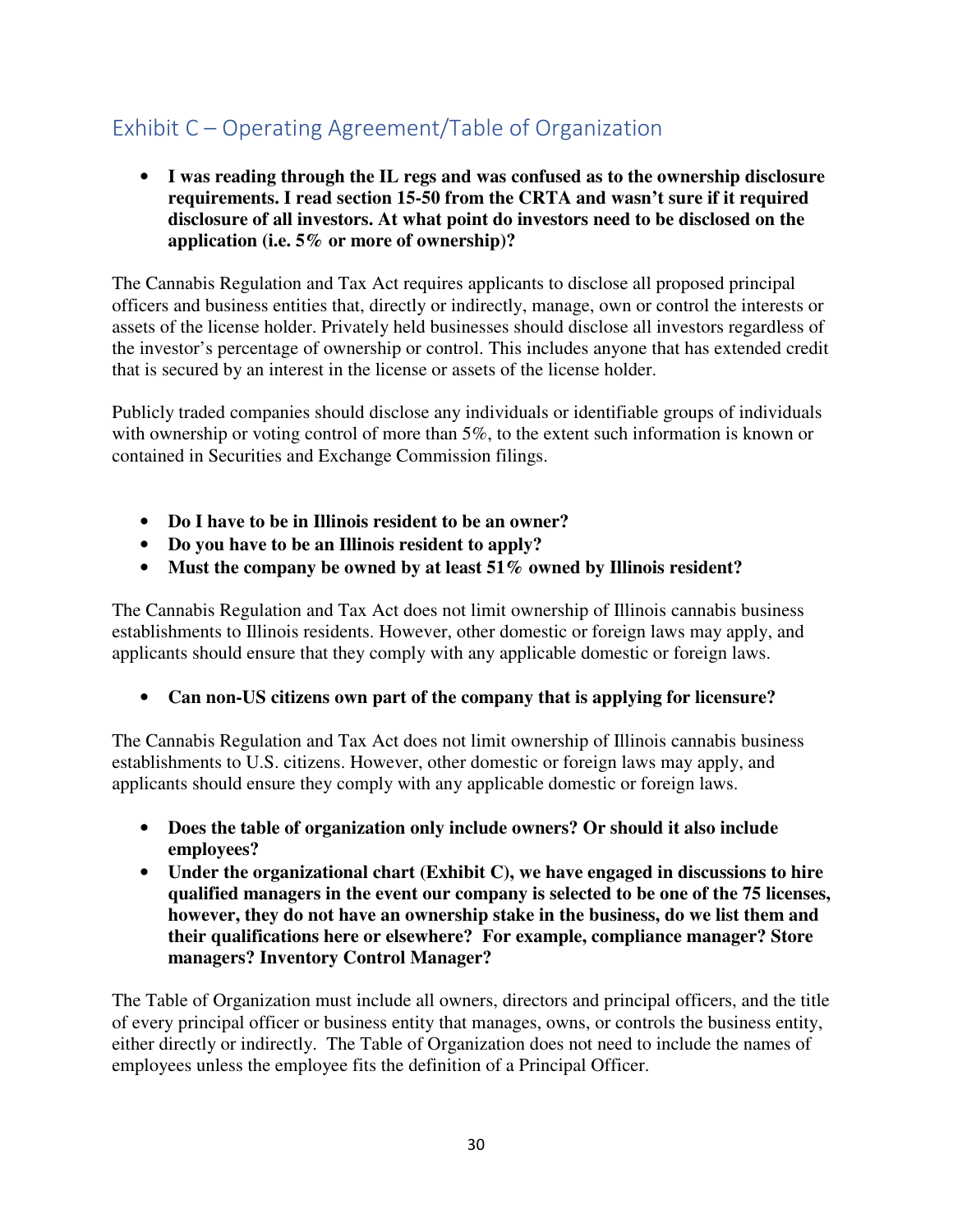- **On Page 2 titled Application Exhibits, Exhibit C reads Business Entity Operating Agreement, By-Laws, or Articles of incorporation and Table of Organization, ownership and Control. Then on 2 of the Application Exhibit C – Table of Organization, Ownership and Control and Business Operating Agreements it reads that you must submit the Table of Organization, Ownership and Control as well as additional documents depending on the type of business entity you have established. So my question is for an LLC, an applicant must submit the Table of Organization, Ownership and Control plus their operating agreement and articles of organization?**
- **For exhibit C, for limited liability corporations, are they required to submit an operating agreement and By-Laws, or one or the other?**

A limited liability company is required to provide a Table of Organization, Ownership and Control, the current Articles of Organization, and the operating agreement.

- **Do management companies need to be disclosed on the org chart or buried in the operating agreement?**
- **Can you provide examples of ownership and control?**

Applicants must disclose all principal officers or business entities that manage, own, or control the dispensing organization, either directly or indirectly. If an entity has a contract to direct business decisions of the applicant, it has a measure of control in the company and must be identified on the Table of Organization, Ownership and Control. Any individual associated with the management company that meets the definition of principal officer of the entity holding a contract to direct business decisions of the applicant is required to be disclosed in the Table of Organization.

• **Could Illinois provide a sample ownership structure chart/visual aid to give us applicants a better idea of what to expect in terms of the submission requirement? (See attachment from state of Missouri as an example)** 

Potential applicants can find a sample Table of Organization, Ownership and Control at https://www.idfpr.com/profs/adultusecan.asp.

• **Does the definition of "principal officer" on page 1 of the Application for Proposed Principal Officer of an Adult Use Dispensing Organization the same for Exhibit C of the Conditional Adult Use Dispensing Organization License?** 

The term "principal officer" has the same meaning in both the Application for a Proposed Principal Officer of an Adult Use Dispensing Organization and the Conditional Adult Use Dispensing Organization License Application. A principal officer is defined as: (1) a cannabis business establishment applicant or licensed cannabis business establishment's board member; (2) an owner with more than  $1\%$  interest of the total cannabis business establishment or more than 5% interest of the total cannabis business establishment of a publicly traded company; (3) a president, vice president, secretary, treasurer, partner, officer, member, and manager member; (4) a person with a profit sharing, financial interest, or revenue sharing arrangement; (5) a person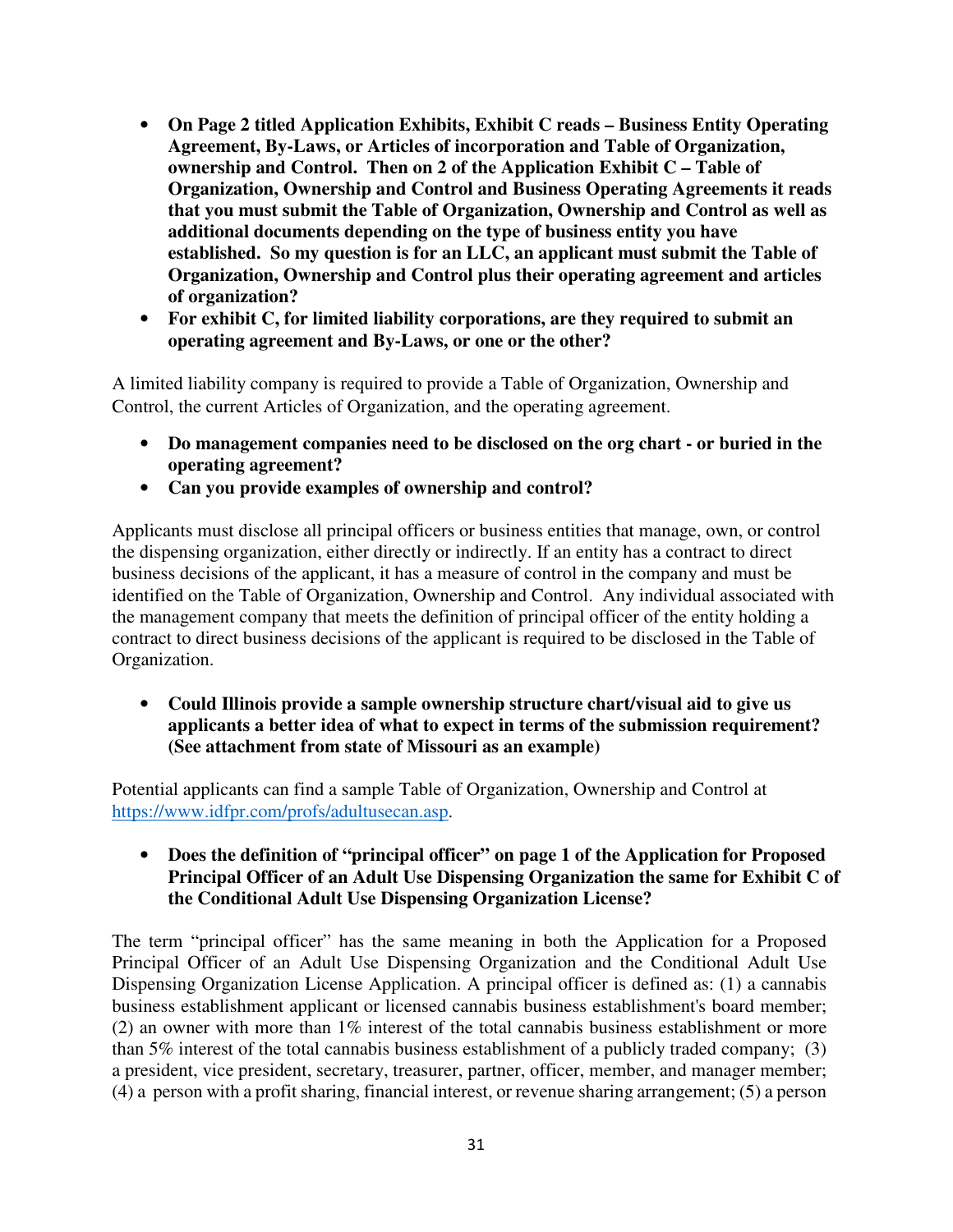with authority to control the cannabis business establishment; or (6) a person who assumes responsibility for the debts of the cannabis business establishment.

• **If the Applicant Entity is a corporation, does it need to submit all corporate resolutions or merely those that show the owners, officers, board members, and the adoption of Bylaws?** 

An applicant applying as a corporation must provide a copy of the current Articles of Incorporation and corporate resolutions, and a list of all persons or business entities holding an ownership interest and any other documents required by the Conditional Adult Use Dispensing Organization License Application. Corporate resolutions to be produced can be those that reflect the owners, officers, board members and adoption of bylaws.

- **If applicant is a not-for-profit organization, what information is required by individual for purposes of "ownership type and %"?**
- **Is there anything barring an owner from being either a not for profit or no- profit organization?**

An applicant may be a not-for-profit organization. Not-for-profit organizations should be identified as such and must provide documents reflecting their: (1) current ownership, and (2) profit sharing and liability structure. Not-for-profit organizations must also provide a Table of Organization, Ownership and Control and any other documents required by the Conditional Adult Use Dispensing Organization License Application.

- **Are we required to form a company as a partnership or LLC if we have 2+ individuals who want to do this together?**
- **If I want to establish my dispensary as a partnership or a LLC, do I need to form the partnership or LLC first before I submit the application, or can I apply first as individuals and create the partnership after we obtain the conditional license**

Applicants are not required to have any particular business structure. Applicants may apply in their individual capacity.

• **Are we to provide documents of the Applicant's ownership structure that establishes the legal and business structure of the Applicant, operations, management and advisory personnel? Should we provide an organization chart? Should we provide employment position descriptions and the names of each person holding each position whether or not they hold an equity share in the proposed dispensary? Where does this information belong in the application and are the individuals to be identified?** 

Applicants should submit all information required in Exhibit C to establish all owners, directors, and principal officers that, directly or indirectly, manage, own, or control the dispensing organization. Applicants do not need to submit information about any persons who are not principal officers or who do not have a financial interest in or control of the dispensing organization. A principal officer is defined as: (1) a cannabis business establishment applicant or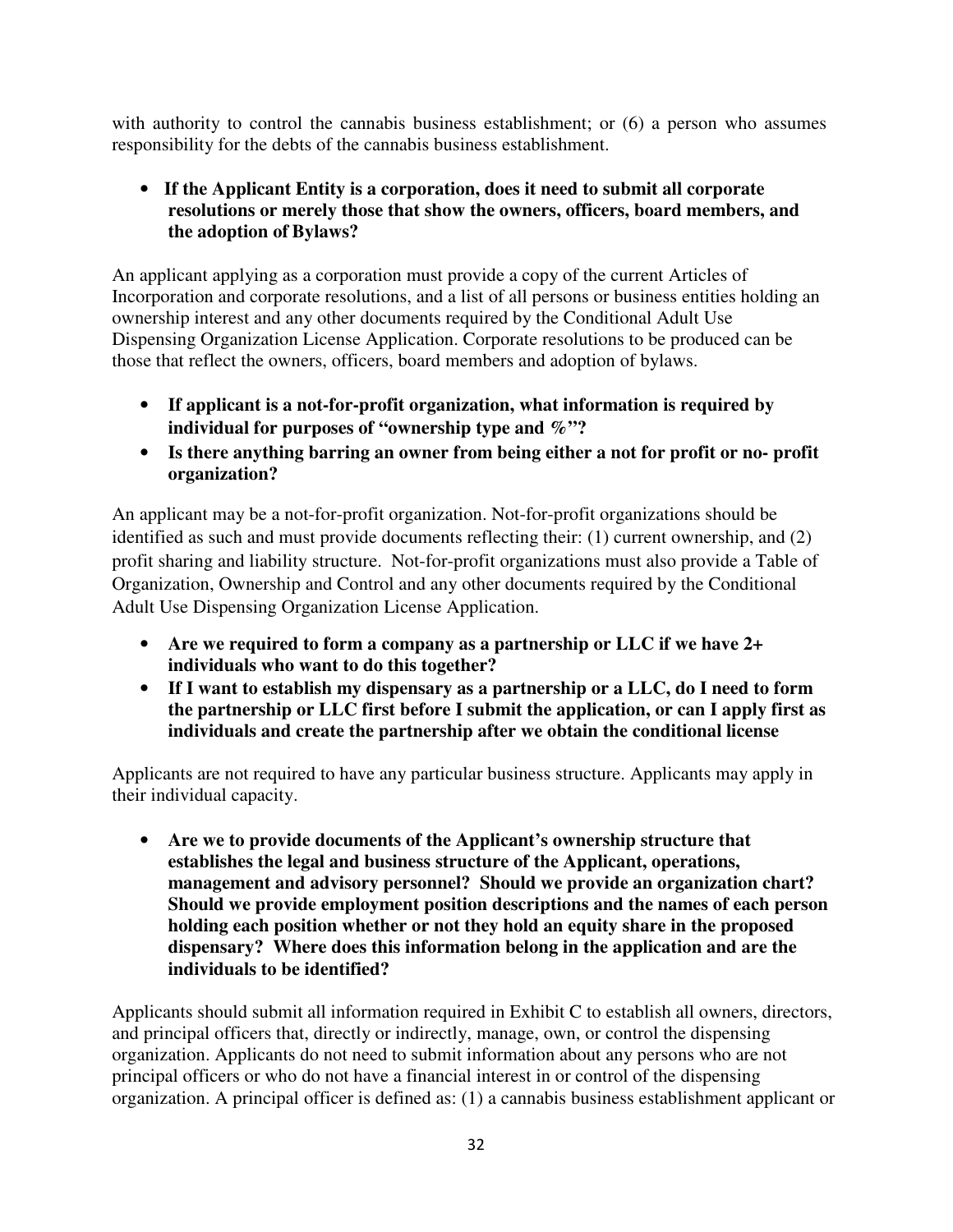licensed cannabis business establishment's board member; (2) an owner with more than  $1\%$ interest of the total cannabis business establishment or more than 5% interest of the total cannabis business establishment of a publicly traded company; (3) a president, vice president, secretary, treasurer, partner, officer, member, and manager member; (4) a person with a profit sharing, financial interest, or revenue sharing arrangement; (5) a person with authority to control the cannabis business establishment; or (6) a person who assumes responsibility for the debts of the cannabis business establishment.

#### • **How, if at all, will an owner be restricted from participating in the operations of the business if they do not apply to serve as a Principal Officer?**

A principal officer is defined as: (1) a cannabis business establishment applicant or licensed cannabis business establishment's board member; (2) an owner with more than 1% interest of the total cannabis business establishment or more than 5% interest of the total cannabis business establishment of a publicly traded company; (3) a president, vice president, secretary, treasurer, partner, officer, member, and manager member; (4) a person with a profit sharing, financial interest, or revenue sharing arrangement; (5) a person with authority to control the cannabis business establishment; or (6) a person who assumes responsibility for the debts of the cannabis business establishment. Any individual who meets this definition must submit a Principal Officer Application. An individual who meets the ownership thresholds listed above or who has the authority to control dispensary operations will be required to register as a Principal Officer.

An owner who is not a Principal Officer is significantly limited in the percentage of the business they can own, in the roles they can assume, and in the authority they may exercise regarding the business.

• **As it relates to Exhibit C, in the event that an individual or entity has a minority financial interest in more than 10 of the awarded licenses, will they be given the option to divest for the sake of not jeopardizing additional winning application (ie. Winning license 11, 12, and 13)?** 

Pursuant to Section 15-36 (d) of the Cannabis Regulation and Tax Act an individual or entity that is awarded a Conditional Adult Use Dispensing Organization License that would cause the person or entity to obtain direct or indirect financial interest in more than 10 dispensary licenses, shall choose which license application it wants to abandon and such licenses shall become available to the next qualified applicant in the region in which the abandoned license was awarded.

#### • **If a principal officer is a board member are there state standard requirements for the board beyond the organization bylaws?**

Applicants should familiarize themselves with all laws that may apply to their business, regardless of the business structure they choose.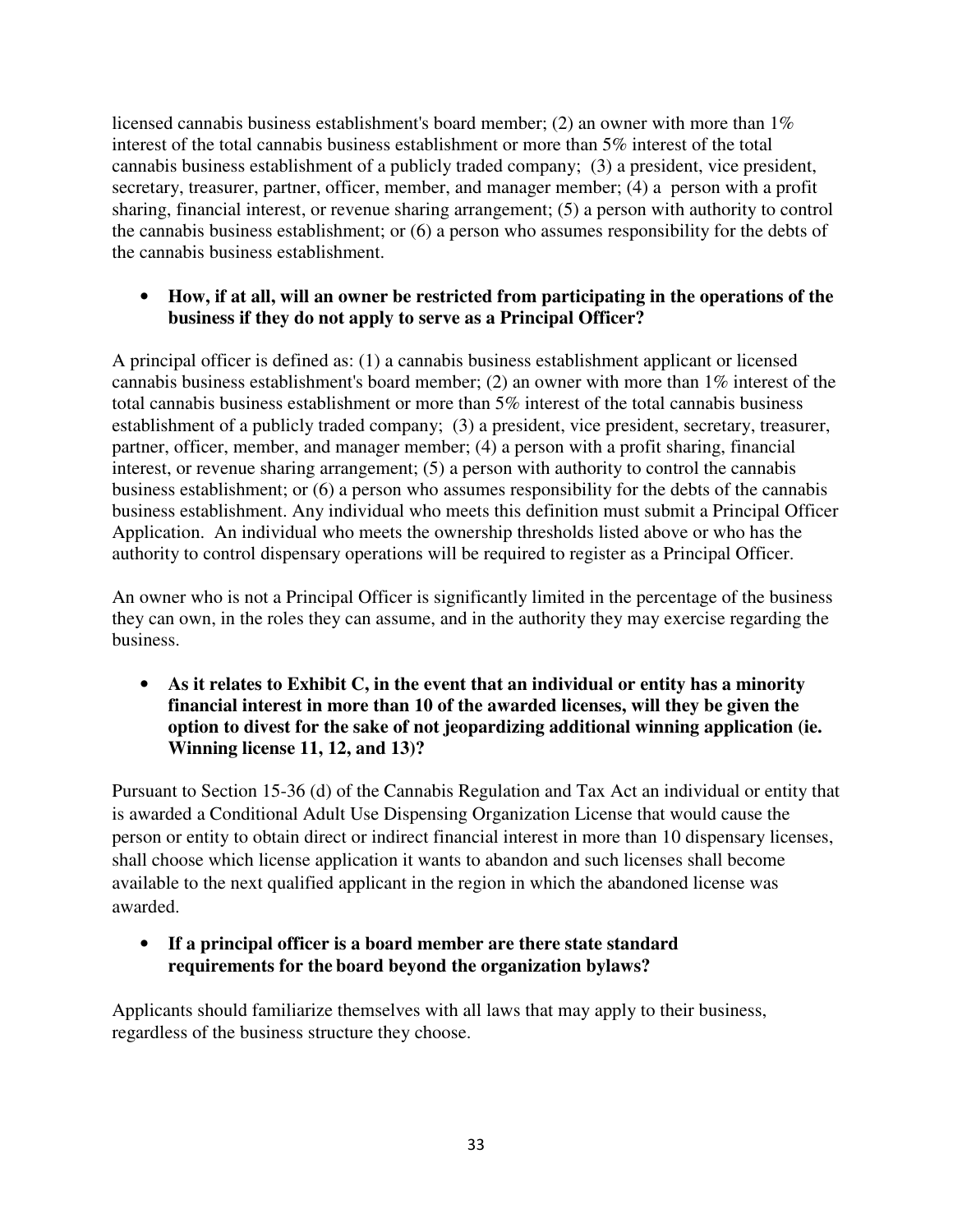# Exhibit D – Agent Training and Education

• **I plan to apply as a dispensary owner. Per my understanding, I will have to complete the responsible vendor training program within 90 days before or after first day of employment at a dispensary. I understand that this training is received annually. However, I am applying as a start-up organization. I do not know if I will receive a retail and transportation license by May 2020. In this situation, should I sign-up for training after I know a license has been granted to me or should I sign up for training prior to 12/31/2019 (within 90 days of creating my LLC)?** 

Applicants are not required to complete Responsible Vendor training before submitting an application or being awarded a license. Responsible Vendor training must be completed within 90 days of an individual starting work at a dispensary. Any Responsible Vendor training received prior to 90 days before an individual begins working at a dispensary will not satisfy the requirement that Dispensing Organization Agents involved in the handling and sale of cannabis receive such training within 90 days of beginning employment. For dispensary owners that do not currently operate a dispensary, they must complete the Responsible Vendor Training within 90 days of the dispensary commencing operations.

• **Should I be planning on applying for the Dispensing Organization Agent ID Card prior to 12/31/2019 or should I wait until 5/2020 when I know if I've been granted a license(s)?** 

Applicants are not required to apply for a Dispensing Organization Agent Identification Card until after they have a received a Conditional Adult Use Dispensing Organization License.

• **Can we use a training program from organizations that are not on the Responsible Vendor list?** 

In order to satisfy the Responsible Vendor training requirement, an Applicant must receive that training from an approved Responsible Vendor. A list of approved Responsible Vendor training programs is available at

https://www.idfpr.com/Forms/AUC/List%20of%20Approved%20Responsible%20Vendors.pdf. An applicant may receive training or education other than Responsible Vendor training from an organization that is not on the Responsible Vendor list, however, such training will not satisfy their responsible vendor training requirement.

• **For Exhibit D, the statute requires that Responsible Vendor Training include training on "privacy issues." As there is no collection or retention of purchaser information at the dispensary, whose privacy is at issue? Does this mean "privacy issues" refers to the dispensary's own privacy issues as a business? Or do they mean of the purchaser, who is providing none of their private info...?**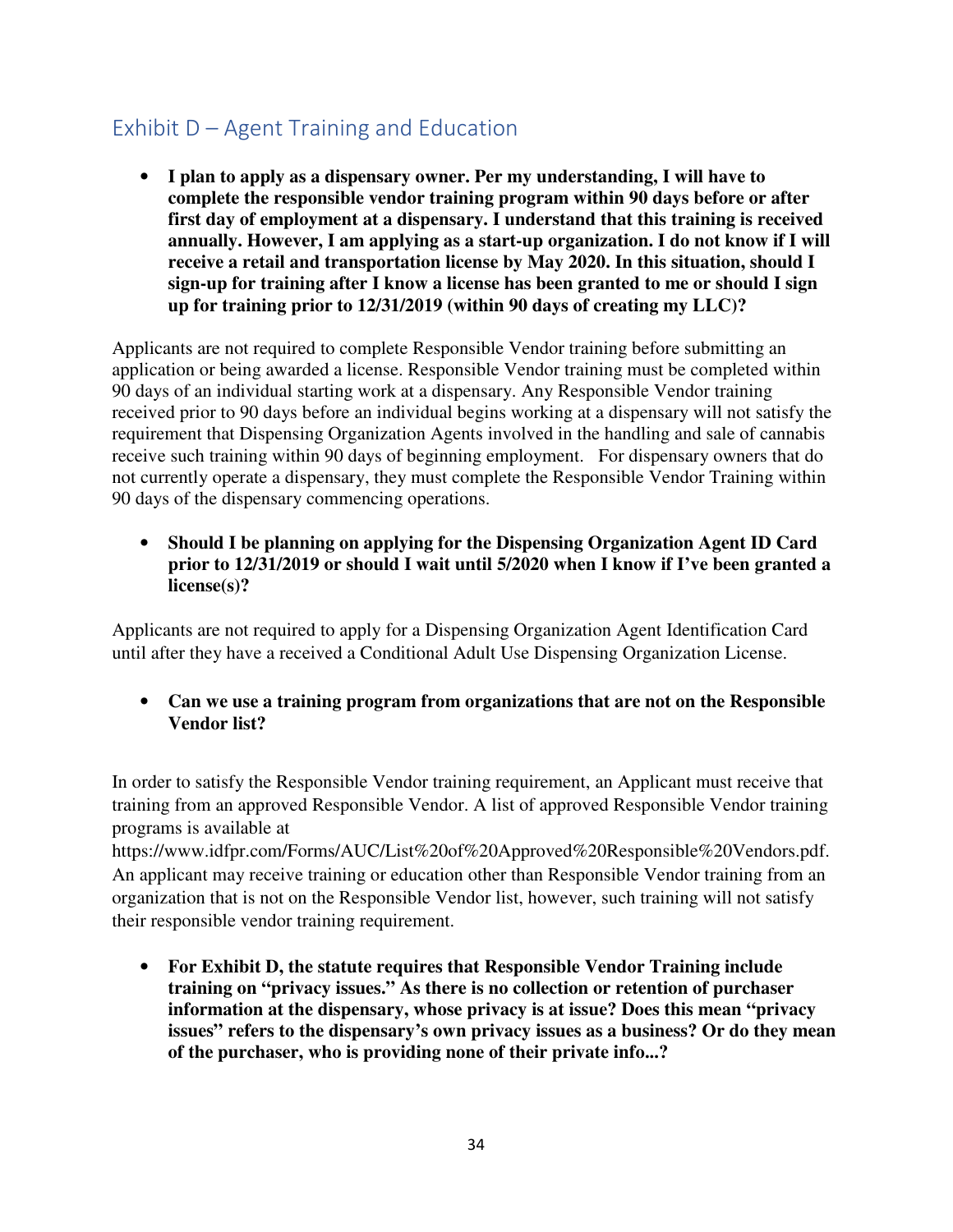Responsible vendor training programs are required to provide training about privacy, including but not limited to privacy of purchaser and dispensary information.

- **What constitutes "proper training" or "education"? Science degree (chemistry/ biology? Public health?)**
- **Does the state have any preferred qualifications in mind for prospective employees?**

The Cannabis Regulation and Tax Act does not provide preferred qualifications for agents or employees. Agents must meet all applicable requirements in the Act and any administrative rules that may be issued pursuant to the Act. Applicants are encouraged to submit the most competitive application possible.

• **Will the state fund any training programs that prospective employees must take, pass and qualify for? If so, when will they be available, and what qualifications are needed to enroll in those programs?** 

The State will not provide funds to cover Responsible Vendor training for prospective employees. Applicants are not required to complete Responsible Vendor training before applying.

- **Do we need (as business owners) a training manual or employee handbook that all employees must be trained on and acknowledge the training? Training such as security and contingency policies?**
- **What does it take for principal officers to provide prospective employees with the necessary training?**
- **Can we develop our training internally?**

Dispensing Organizations are required to ensure that dispensary agents receive a minimum of eight (8) hours of training annually, two (2) of which must be obtained from a Responsible Vendor approved by the Department. Dispensing organizations may choose to develop these additional training hours internally, but they must design their agent training consistent with the requirements of the Cannabis Regulation and Tax Act and any administrative rules issued pursuant to the Act. Applicants are encouraged to submit the most competitive application possible.

- **Is there a state approve guide book or manual that is in accordance with state or federal public health agencies that we can use to advise employees and client base on the safe consumption of cannabis and cannabis products?**
- **Can we develop our training program based on the Illinois Department of Public Health (DPH) to inform clients on the risks of use or abuse of cannabis?**

The Department does not endorse any specific educational resource or training program regarding the safe consumption of cannabis and cannabis products. Applicants may develop their training programs as they see fit so long as they comply with the Act and all applicable rules and regulations.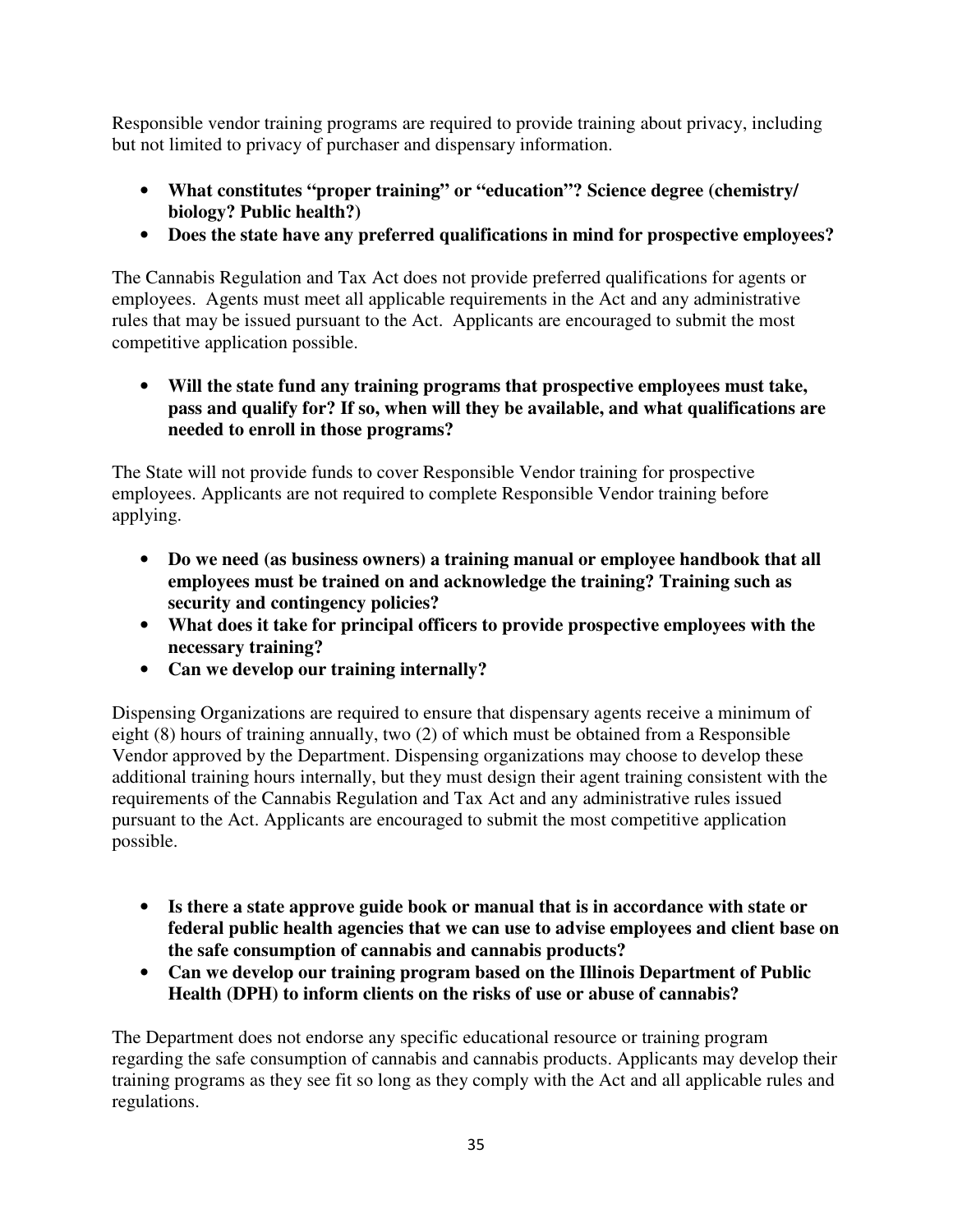## Exhibit E – Purchaser Education Plan

• **Does "Exhibit E – Purchaser Education Plan" relate to any subsection or paragraph of Illinois HB1438 Section 15-30 (c)?** 

Section 15-65(a)(8) of the Cannabis Regulation and Tax Act requires dispensaries to establish, maintain, and comply with policies related to purchaser education and support. Exhibit E asks dispensaries to provide information about such policies.

- **For Exhibit E Purchaser Education Plan: Should we focus only on existing regulations / procedures that exist, or should we be creative and come up with new ones?**
- **Exhibit E of the Conditional Adult Use Dispensing Organization License requires that a plan describe, in part, how the dispensing organization will provide "current educational information issued by the Illinois Department of Public Health about the health risks associated with the use or abuse of cannabis." Will the IDFPR publish, for applicants, this educational information prior to the deadline to submit an application for a Conditional Adult Use Dispensing Organization? If it has already been published, can you provide guidance on where the publication(s) can be located?**

Applicants are encouraged to complete all sections of the application and submit the most competitive application possible. The Department of Public Health has published health risk information which can be found here:

 https://www.drugabuse.gov/publications/drugfacts/marijuana. Applicants should refer to the Illinois Department of Health's website for additional information.

- **Is the goal here to provide marketing materials to all customers at a range of touch points?**
- **Can we simply hand out leaflets for every purchase (analogous to a user's manual) and supporting documents at every point of sale?**

Applicants are encouraged to complete all sections of the application and submit the most competitive application possible. A Purchaser Education Plan should be designed to educate purchasers on the applicable federal and state laws regarding cannabis, the potential health risks of using cannabis, and the potential side effects associated with cannabis. This Plan is not intended for marketing purposes.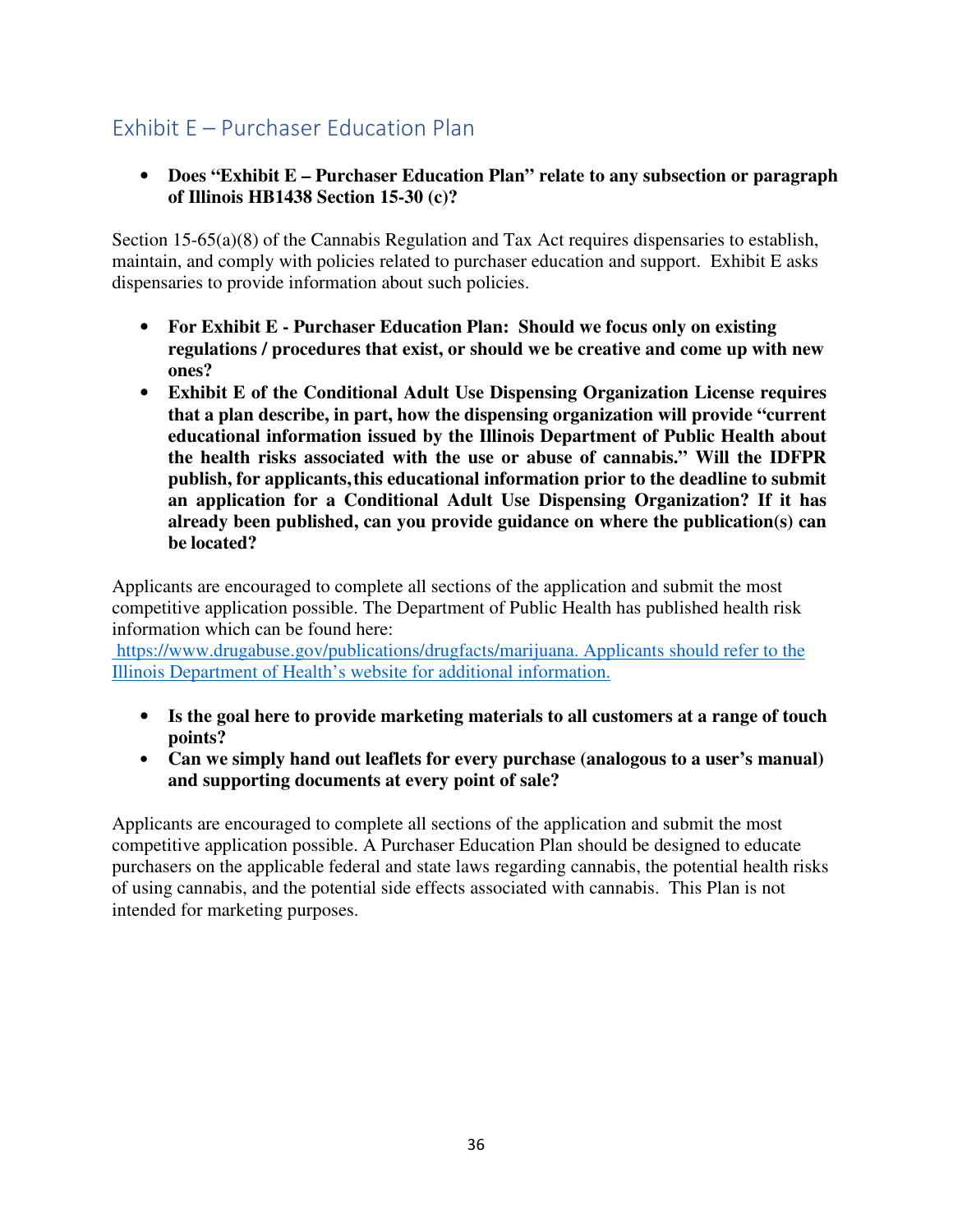# Exhibit F – Business Plan

- **Will retail store have real time access to state managed DB (database) of people going to dispensaries so we can make sure customers are not just shopping from to store to store and exceed daily max limits and "denial of service" is reported and shared. This will impact our ability to track "denial of service", daily max limits and if anyone is flagged that we cannot sell to.**
- **Will the States' software system have the ability to track purchasers and their purchases eg same purchaser just bought maximum limit of cannabis 1 hour before at a different dispensary, and thereby deny a sale?**
- **How are the limits on the amount of cannabis that a person over 21 can possess to be calculated/determined by the dispensary? Obviously the dispensary could not sell any amount that exceeds the limits at one transaction, but if the buyer came back later the same day to buy additional amounts, what is the dispensaries responsibility?**
- **Are the limits on a daily basis? May a patient/customer go home and return and buy the maximum legal amount in one day?**

Dispensaries may not sell cannabis to an individual purchaser in excess of the legal possession limits in a single transaction, but it is the purchaser's responsibility to ensure they do not possess more than the legal amount of cannabis.

• **For the estimated volume of cannabis the dispensary plans to store at the dispensary, should the applicant be providing the quantity estimate by cost (Unit of measurement = \$) or by weight/weight equivalent (Unit of measurement = grams / kg)? It seems difficult to quantify in weight terms due to not knowing the wholesale pricing available...** 

Applicants should quantify the volume of cannabis the dispensary intends to store at the dispensary in terms of the value of the cannabis in the dispensary using the estimated retail price.

• **What are the requirements around maintaining confidentiality of customers?** 

The Cannabis Regulation and Tax Act prohibits dispensaries from requiring purchasers to provide a dispensing organization with personal information - other than government-issued identification to determine the purchaser's age - without their consent, and a dispensing organization must not record personal information about a purchaser without the purchaser's consent. Additionally, other privacy laws concerning consumer data may apply.

• **What personal information of a patient/customer are you allowed to take before purchases? For the purposes of a product recall, how would we notify a patient/consumer if we are not able to gather their contact information?** 

The Cannabis Regulation and Tax Act prohibits dispensaries from requiring purchasers to provide a dispensing organization with personal information - other than government-issued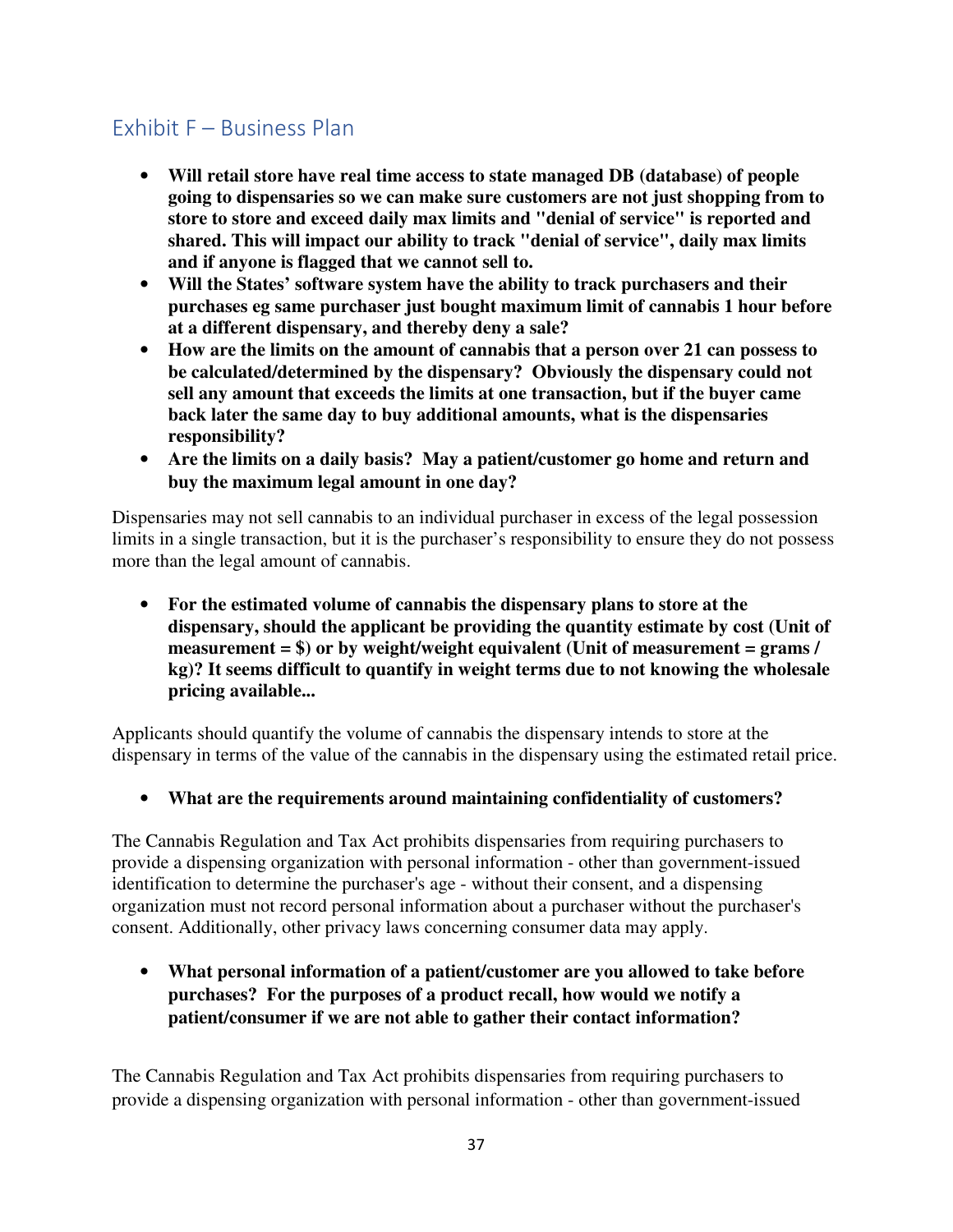identification to determine the purchaser's age - without their consent, and a dispensing organization must not record personal information about a purchaser without the purchaser's consent. Because customers are not required to provide personal information in connection with a sale without their consent, in the event of a recall it may not be possible to contact each purchaser of a product. Recall policies should be reasonably calculated to reach purchasers likely to have obtained cannabis at the dispensary and to directly reach purchasers who have consented to providing their information to the dispensary.

### • **Inside the business plan are we allowed to use the company name, or is it anonymous?**

Exhibit F is required to be anonymous. Anonymous means the person scoring the application must not be able identify the applicant or any of the applicant's principal officers. To ensure anonymity, all identifying personal information (i.e., names, addresses, specific business names, etc.) should be removed from the business plan. Applicants should substitute actual business names with generic terms such as "the dispensary," "the company," or a similar term.

- **Exhibit F requests the products and services that the dispensary organization will offer. Will any points for Exhibit F be awarded on the basis of offering products and services ancillary to cannabis, for instance, a health spa, yoga studio or acupuncture clinic?**
- **Are you referring to both cannabis and non-cannabis services when you ask for description of the services offered?**

Exhibit F requests information regarding the products and services to be offered by the dispensary. This would include cannabis and non-cannabis products and services. Scoring of applications will be done in accordance with the requirements of the Cannabis Regulation and Tax Act. The Department will not be providing a public description of the specific scoring system for applications at this time. Applicants are encouraged to complete all sections of the application and submit the most competitive application possible.

• **For EXHIBIT F - Business Plan: Should we include a fully fleshed out business plan or only focus on questions asked in application?** 

Applicants should specifically address the questions listed on the application and may include any other relevant information that demonstrates how they will manage the dispensary on a longterm basis. Applicants are encouraged to complete all sections of the application and submit the most competitive application possible.

- **Is BioTrackTHC an acceptable front-end system and an acceptable POS for an Illinois Dispensary?**
- **Is there a required/preferred inventory management or point of sale software that the Division would prefer cannabis dispensaries to use (e.g., Biotrack)?**
- **If there is not a required/preferred inventory management or point of sale software, can you provide a list of the inventory management or point of sale software currently in use in the IL medical cannabis program?**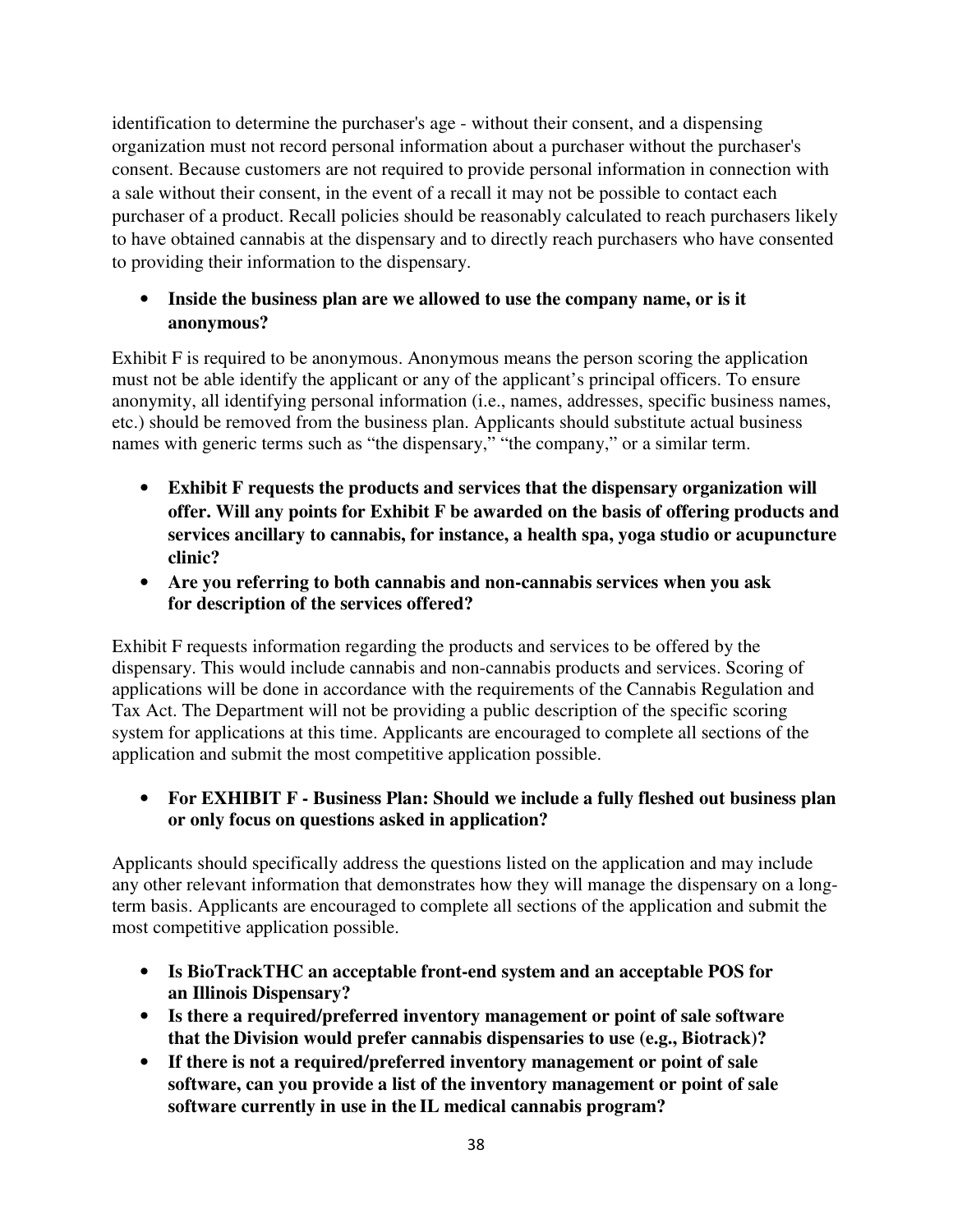- **Does the IDFPR have any required or recommended point-of-sale vendors for adult use dispensing organizations? If so, who are they or where can this list be located?**
- **Is any POS acceptable? Any limits or basic requirements? Ideally, we want to handle no cash transactions. Square POS and Lightspeed are possible options (need to investigate these software packages to see what's works best with our type of inventory and product). Does the Division intend to select a new software platform for its electronic verification system? Or will it use BioTrackTHC, the software currently in use under the Compassionate Use Medical Cannabis Program?**
- **Is there a recommended POS or inventory system that will communicate with the department the best to satisfy the requirements?**

There is no required or preferred third party provider of inventory management or POS services. Any provider and/or processes that meet the requirements of the Act will be acceptable provided that the system integrates with the State's verification system. At this time, the Department anticipates continuing to use BioTrackTHC.

• **Are the possession limits listed in HB1438 seen below also a representation of sale limits at a dispensary?** 

A dispensary must not sell a customer more cannabis than the purchaser is legally allowed to possess under the Cannabis Regulation and Tax Act.

• **When are the precise moments dispensary workers will need to check IDs of customers to verify age? Is it sufficient to check the IDs once upon entering the sales floor and once again upon the time of purchase?** 

Age verification must occur before a potential purchaser is allowed to enter the limited access area.

• **Is there a limit in the amount of cannabis a dispensary can hold at a time?**

No

- **Would we be able to sell tobacco products at the dispensary or paraphernalia? Are there any restrictions of what can be offered at the dispensary?**
- **Can an adult use dispensary also sell or make alcohol in the same building with the required permits and licenses?**
- **Can we have a full Smoke and Vape shop type of products combined with the dispensary?**
- **Can we sell products that contain alcohol?**
- **Can we sell snack foods?**
- **Can we sell coffee, tea, sodas, and juices?**

The Cannabis Regulation and Tax Act prohibits the sale of alcohol at a dispensary except as provided for in the Act. Dispensing organizations are prohibited from selling any product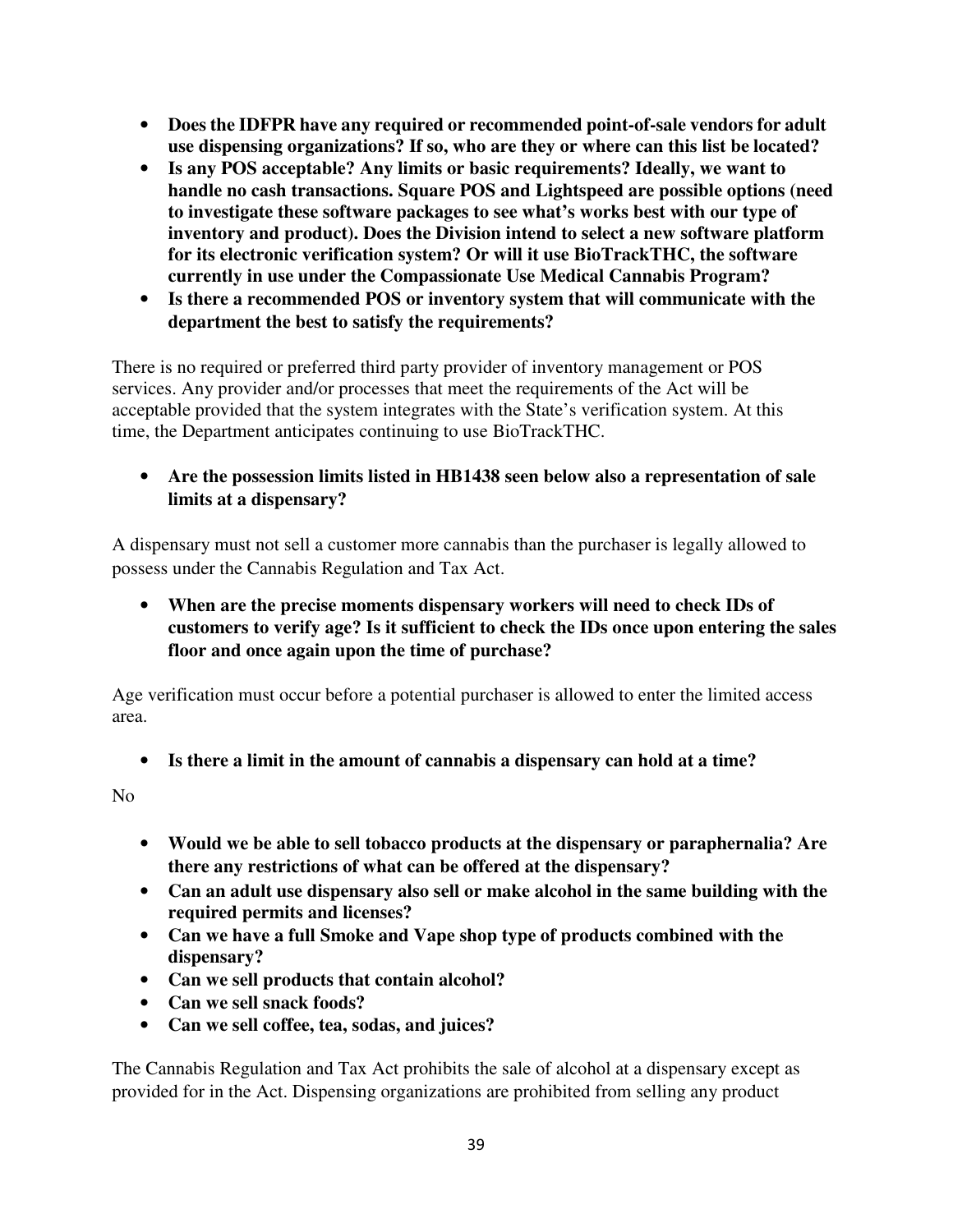containing alcohol except tinctures, which must be limited to containers that are no larger than 100 milliliters. 410 ILCS 705/15-70(d). The Act does not prohibit the sale of any other items.

• **Will it be possible to import cannabis from out of state? Will there be limitations?** 

Dispensaries are prohibited from obtaining cannabis or cannabis-infused products from outside the State of Illinois. 410 ILCS 705/15-70(n)(3).

• **In terms of products and services to be offered, is this section referring to the POS system's product and services to be offered and which level of software services to support the dispensary day-to-day's transaction? Or, you are referring the product and services we will be offering to our customers in terms of selling products such as infused/ edible products, and service offering such as in-store selling and online selling?** 

In Exhibit F, applicants should identify a POS system and the products and services it will be offering to customers.

• **Is the "dispenser" allowed to confirm the supplier's representation of grade and quality via third party testing? If so how will those products be tracked and removed from inventory according to the Department's regulations? Are there rules for treatment of that product after opening?** 

All cannabis products must arrive at the dispensing organization in sealed containers. A dispensary is permitted to confirm a supplier's representation of grade and quality via third party testing. Any product sent to a third party must be recorded in the State's verification system. If a product is opened for testing by a third party or otherwise, it must be destroyed.

- **Is the dispenser allowed to give away any samples for marketing purposes if the recipient is eligible? Are there any parameters or restrictions for this?**
- **Can we give away free non-cannabis items as promotional items?**

Section 55-20(d) of the Cannabis Regulation and Tax Act provides: "No cannabis business establishment nor any other person or entity may encourage the sale of cannabis or cannabis products by giving away cannabis or cannabis products, by conducting games or competitions related to the consumption of cannabis or cannabis products, or by providing promotional materials or activities of a manner or type that would be appealing to children."

- **Is the dispenser allowed to open product within the dispensary in order to allow the customer to examine, smell or interact with any of the products as long as nothing is consumed? If so how will those products be tracked and removed from inventory according to the Department's regulations? Are there rules for treatment of that product after opening?**
- **We will appreciate some clarification as to how samples are provided to customers and patrons to smell and look at. How does a customer see and**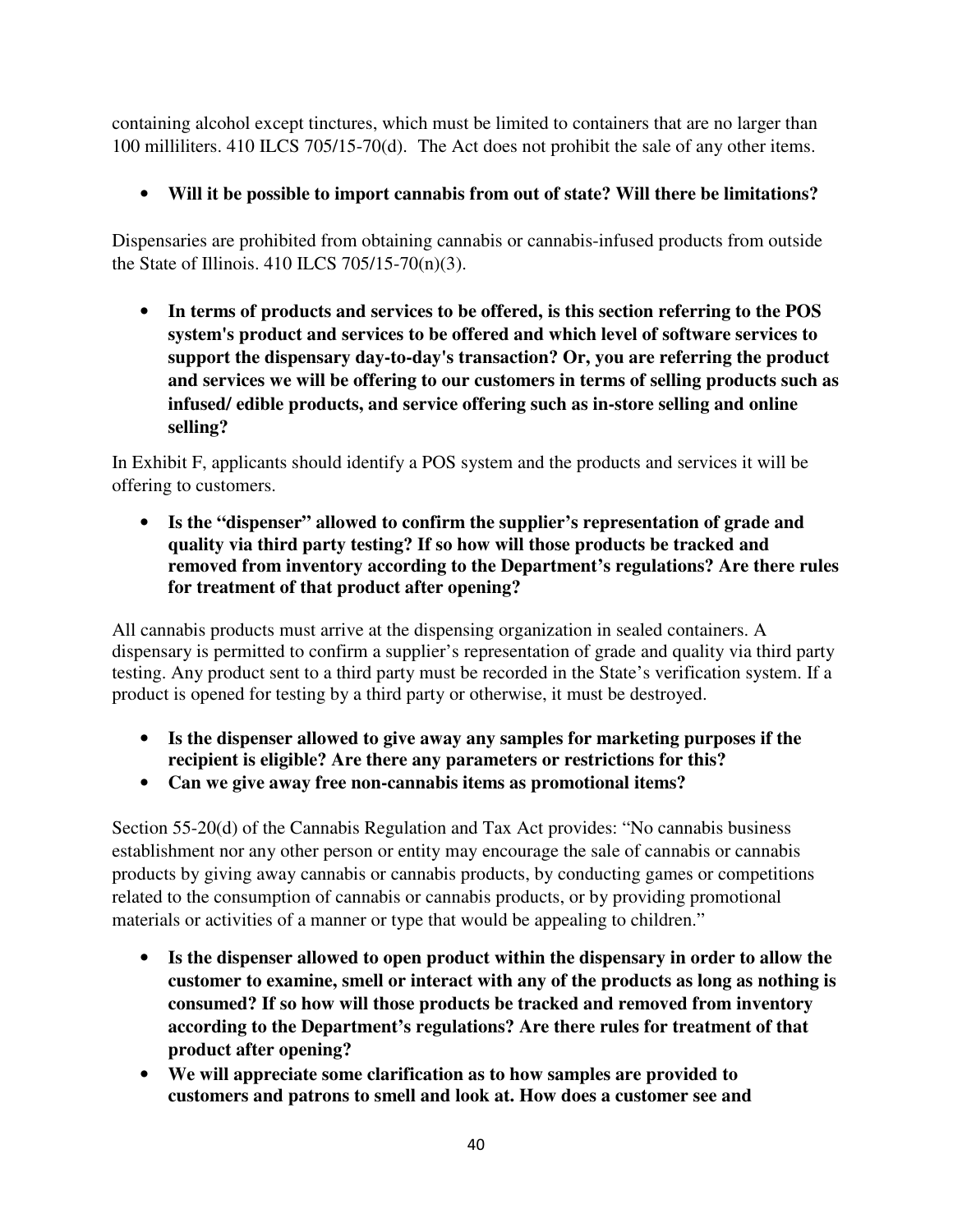**smell a cannabis product if all samples are required to be in an "enclosed locked room or cabinet"?** 

• **Can cannabis flower products and strains be displayed in a clear closed jar that has a slit or opening to allow the patron to see and smell the cannabis product?** 

Dispensing Organizations must display products consistent with the requirements of the Cannabis Regulation and Tax Act and any administrative rules that may be issued pursuant to the Act. The Act provides that "cannabis samples shall be in a sealed container. Samples shall be maintained in the restricted access area."

- **Can a licensee package a whole ounce?**
- **How in terms of weight and packaging can a dispensary sell flower? Are there restrictions? What are the individual quantities of flower a dispensary can sell prepackaged (1 gram, 3.5 grams, 7grams etc.) Do dispensaries have a say in that or is that mandated by IDFPR or Agriculture?**

Cannabis products must be packaged and sealed prior to arriving at the dispensary. The Cannabis Regulation and Tax Act does not limit the size of an individual package, but dispensaries may not sell more to a purchaser than they are legally allowed to possess.

• **Business Plan, specifically asks for sub items such as "Point-of-Sale system, Dispensing plan, etc." In the experience of this applicant, these items fall under the Operations Plan heading and the Business Plan would consist of items such as financial projections, operations team, Product lines, roll-out timelines, etc. Is the Department requesting items such as these that are not specifically called out in the subsections? If not may they be included?**

Applicants are expected to include in each exhibit all the information required for that exhibit, regardless of whether it was required to be submitted in another exhibit. Applicants should not assume that the same scorer will review all sections of their application. Therefore, all relevant information for each exhibit should be provided for that exhibit.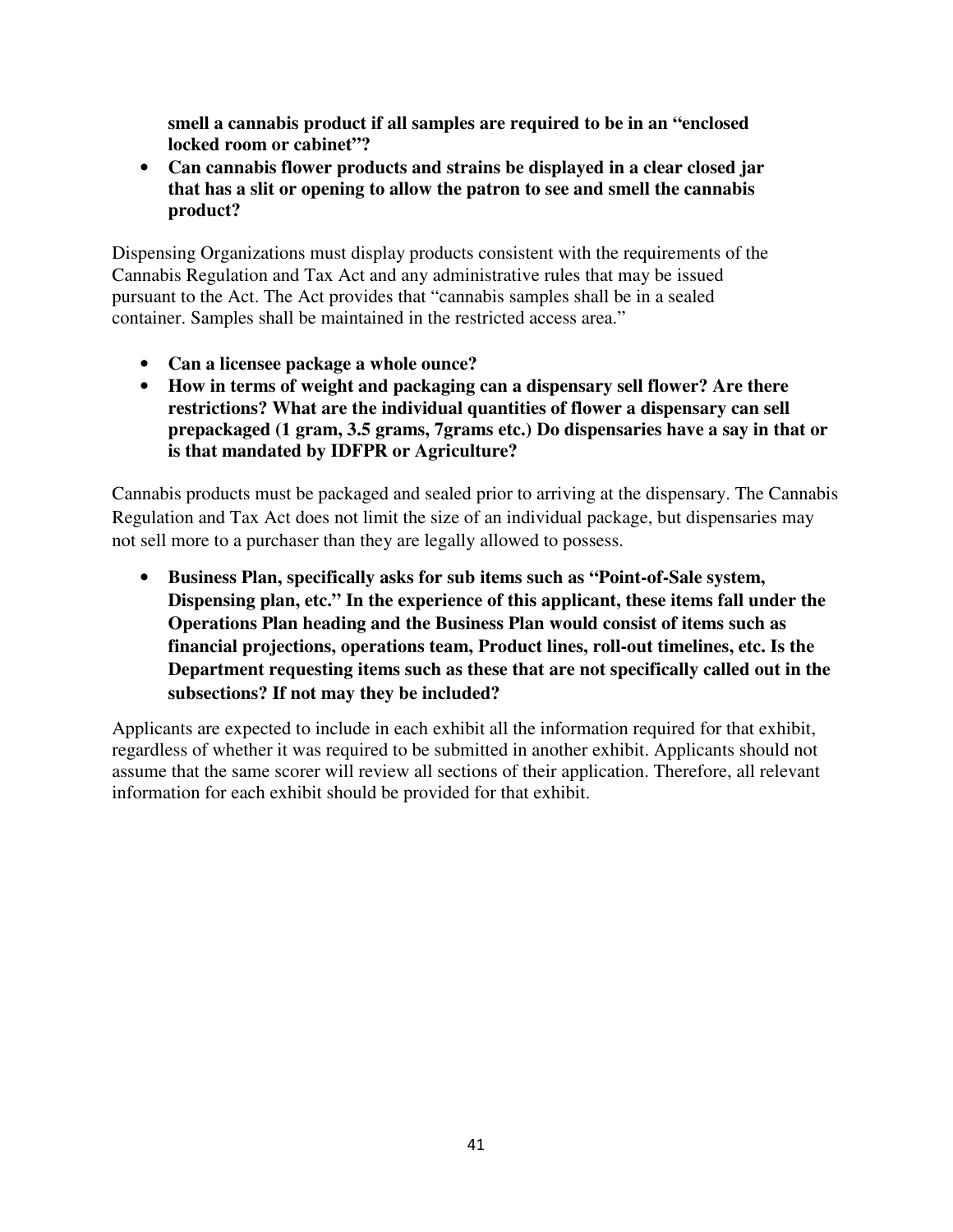# Exhibit G – Recalls, Quarantine, and Destruction Plan

- **I realize that any returns and quarantined items will be entered back into our system to ensure traceability in Biotrack. I do not understand who owns the decision for disposition or returns and quarantined items? Will that be the cultivator or distributor, who will then provide proof of destruction to the state? Or will it be the State Police after they reconcile quantity and volume to be disposed and then work with 3rd party destruction company?**
- **Please offer the States position on who will own the decision of how to dispose of any product returns, quarantined items, defects, etc.. Once the decision is made, who will provide destruction services and how? Will State require the cultivator to own this aspect of the reverse supply chain?**
- **Are there guidelines listed for the legal protocol for destruction? Should we follow the medical cannabis pilot program protocol (Section 1000.460 Waste Disposal)? Does the applicant need a licensed Transporter to take the cannabis to the destruction site?**

A dispensary may choose to adopt a policy to permit cannabis returns. Cannabis that has been returned to a dispensary must be destroyed by the dispensary. Cannabis must be destroyed at the specific direction of the Department, in the normal course of business as required by statute or administrative rules that may be issued by the Department, or at the direction of the dispensing organization. The Department must approve the method of destruction used.

• **Are there already rules and regulations in place that describe the requirements for medical cannabis dispensaries? If so, where can they be found online?** 

The Administrative Rules issued pursuant to the Compassionate Use of Medical Cannabis Program Act can be found here: https://www2.illinois.gov/sites/mcpp/Documents/68\_IAC\_1290\_DFPR\_eff52019.pdf.

Please note, applicants will be scored based on the Cannabis Regulation and Tax Act.

- **Where can we find the laws, regulations, rules, etc regarding recall practices? Will the documents be made available on the Division website? if so, can you please provide a link?**
- **Is a no recall policy allowed by law?**

Statutory obligations for the recall of defective or potentially defective cannabis can be found in Section 15-65 of the Cannabis Regulation and Tax Act.

• **Where can we find the laws, regulations, rules, etc regarding quarantine practices? Will the documents be made available on the Division website? if so, can you please provide a link?** 

Applicants can find information on quarantine procedures in Section 15-80 of the Cannabis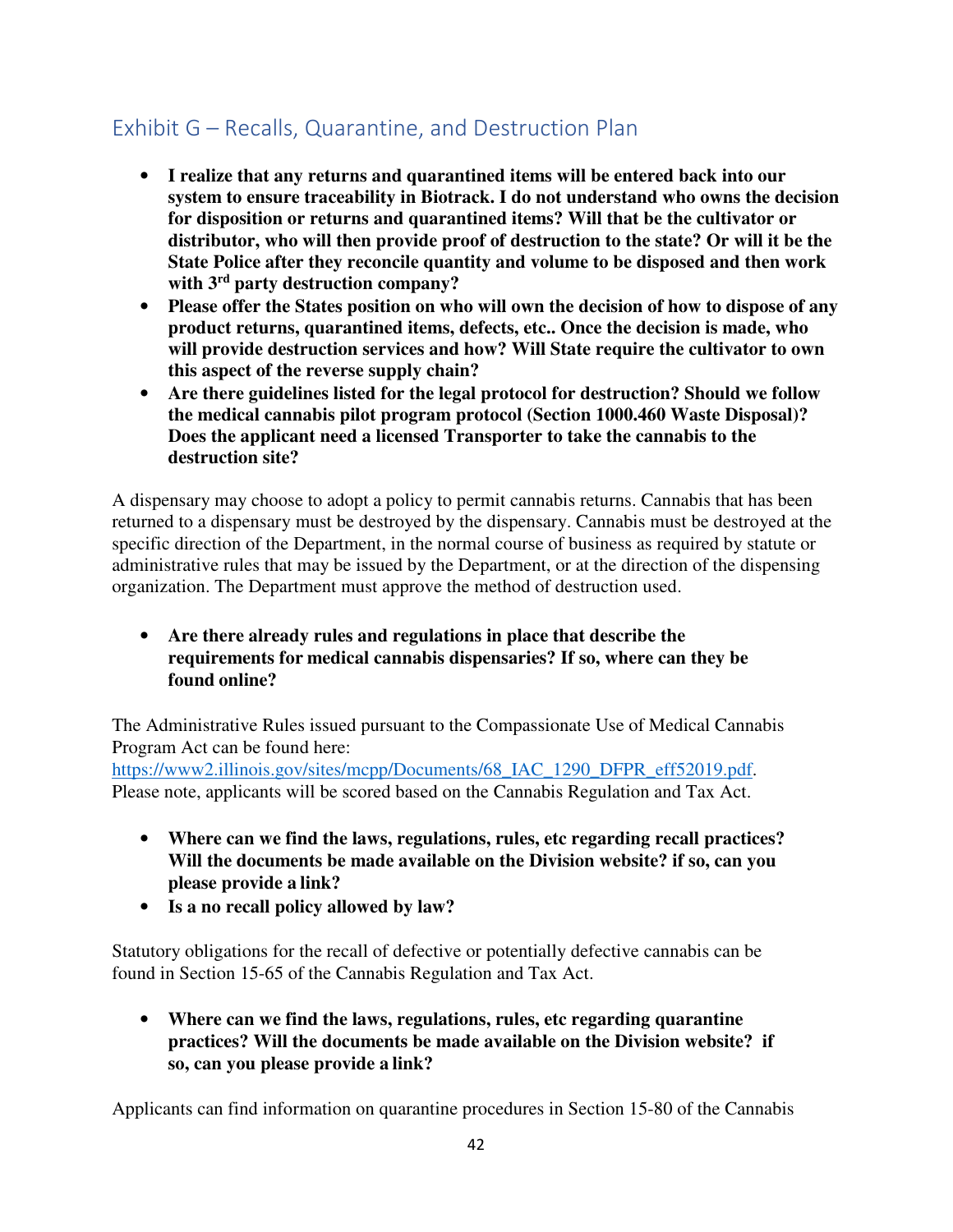Regulation and Tax Act.

- **Where can we find the laws, regulations, rules, etc regarding destruction practices? Will the documents be made available on the Division website? if so, can you please provide a link?**
- **In destroying inventory, can we employ denaturing practices such as those used in industrial ethanol processing and handling?**

Statutory obligations for the destruction of cannabis can be found in Section 15-90 of the Cannabis Regulation and Tax Act.

• **Are there any waste facilities already licensed by the state to dispose of cannabis waste and by products?** 

Applicants are not required to identify a waste hauler as part of their application but must submit a waste disposal procedure that complies with the Cannabis Regulation and Tax Act. The Department does not maintain a list of waste facilities for disposal of cannabis.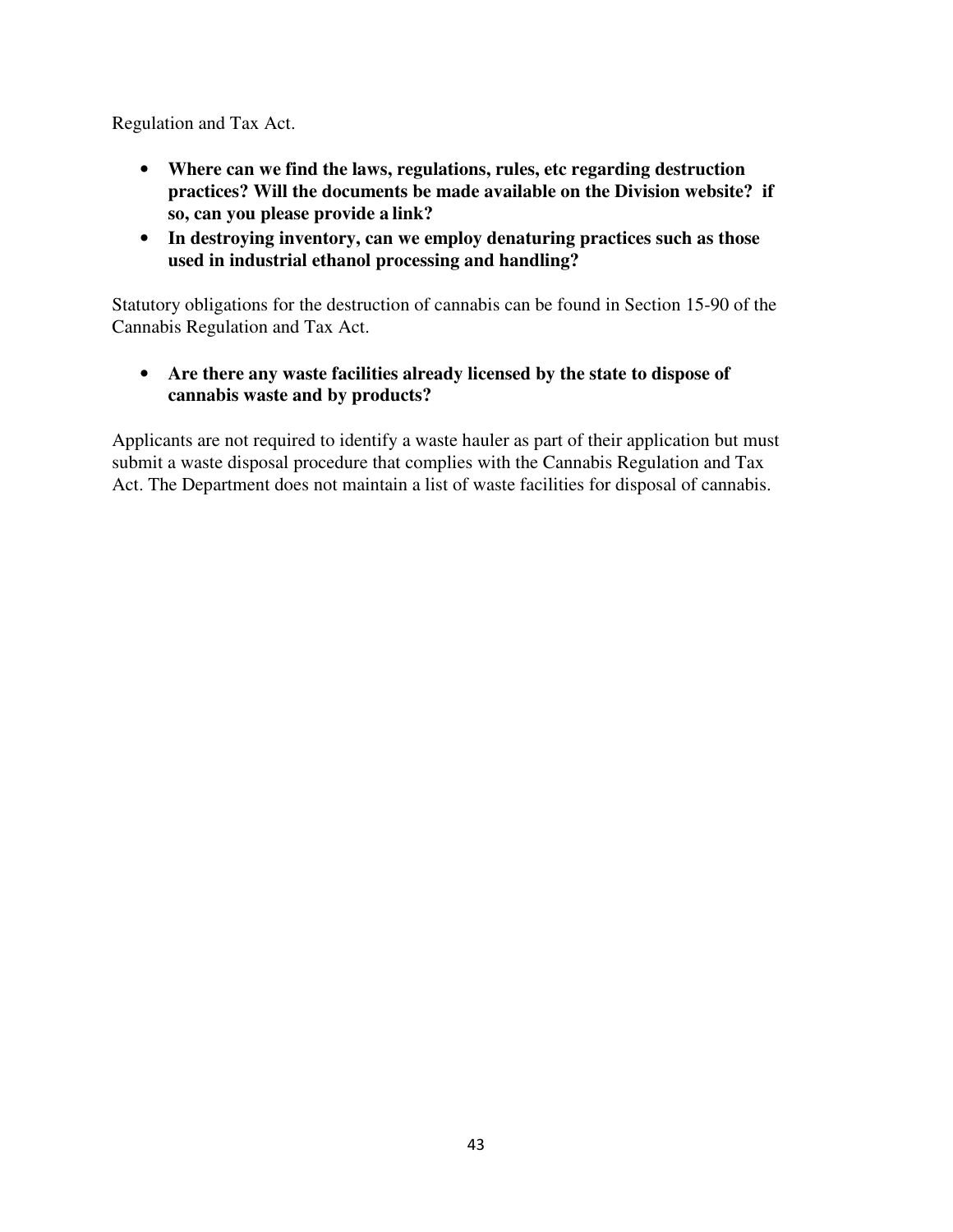## Exhibit H – Security Plan

- **For the contracting security firm provision, would contracting with a licensed security consulting firm be applicable?**
- **For Exhibit H, are contracts required for all private security contractors mentioned? Is more than one contract allowed?**
- **EXHIBIT H (Security Plan)- "Provide a copy of a contract with a private security contractor licensed under Section 10-5 of the Private Detective, Private Alarm, Private Security, Fingerprint, Vendor, and Locksmith Act of 2004." -- Is this inferring that all applicants must sign a third-party security contract in order to submit? Are there any requirements for said contract? Would a six-month contract be considered any differently from a two-year contract?**
- **Is it sufficient to provide detailed estimates and letters of intent in-place of contracts from a security company to avoid a binding contract in the event a license is not awarded?**

Applicants must submit a contract with a private security contractor that is licensed under Section 10-5 of the Private Detective, Private Alarm, Private Security, Fingerprint Vendor, and Locksmith Act of 2004. The contract must provide for a security guard to be onsite during operating hours. More than one contract is permissible. No minimum length of the contract is required. A contract may be contingent on the applicant obtaining a Conditional Adult Use Dispensing Organization License.

• **If Exhibit H is anonymous, should the names on the contract be redacted?** 

The name of the applicant must be redacted; the name of the contractor must not be redacted.

• **Section 15-25 (d) (29) requires the applicant to provide a contract with a private security contractor that is licensed under Section 10-5 of the Private Detective, Private Alarm, Private Security, Fingerprint Vendor, and Locksmith Act of 2004 in order for the dispensary to have adequate security at its facility. Without this requirement being specifically called out by an Exhibit, where and how will this contract be attached to the application?** 

This information should be provided as part of Exhibit H, entitled "Security Plan."

• **Can you please provide a more definitive definition of "break protection on perimeter windows"?** 

Break protection on perimeter windows refers to devices on the ceiling of a room that can alert a business owner if a window is broken. These devices are sometimes called "glass break sensors."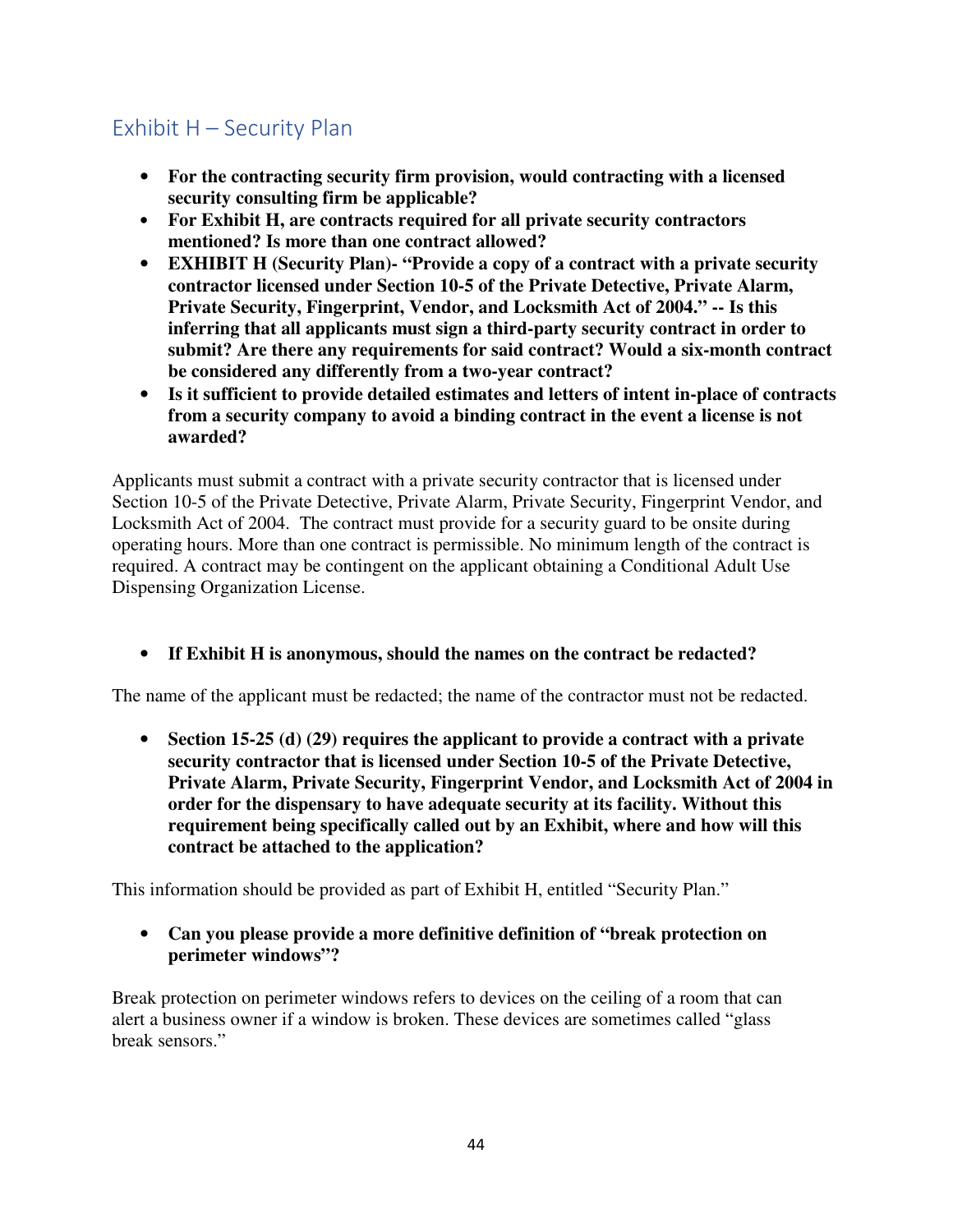• **Should the private security contract be included in the same file as Exhibit H within the application USB?** 

Yes, but the pages of the contract will not be counted toward the applicant's page limit for Exhibit H.

- **Exhibit H- With regard to a copy of a contract with a Private Security contractor, is the division looking for a contract with a security device provider or a security guard provider?**
- **Per a reading of the regulations it does not appear that security guards are required to be present at the facility during working or non-working hours. Are additional points awarded if the facility is to have professional security guards?**

Applicants must submit a contract with a private security contractor that is licensed under Section 10-5 of the Private Detective, Private Alarm, Private Security, Fingerprint Vendor, and Locksmith Act of 2004. The contract must provide for a security guard to be onsite during operating hours.

• **Please define if this is for electronic security or physical security? May we change this contractor if we locate outside of their service area?** 

Applicants must submit a contract with a private security contractor that is licensed under Section 10-5 of the Private Detective, Private Alarm, Private Security, Fingerprint Vendor, and Locksmith Act of 2004. The contract must provide for a security guard to be onsite during operating hours. Applicants will have an opportunity to change the firm with which they have contracted after being awarded a license if in the Department's determination the new security firm provides an equal or greater level of protection.

• **Are there any attachment limits or labeling requirements related to private security contracts in Exhibit H?** 

Only the contract may be attached. No other documents may be attached.

- **Does an emergency backup generator or an uninterrupted backup power supply satisfy the requirement found in Section 15-100(i)(9) of the Cannabis Regulation and Tax Act?**
- **How long does the facility have to remain operational after a natural disaster or an act of God (snowstorm, electrical outage, flood, tornado, etc.?**

The video surveillance system must be operational for at least four hours in the event of a power outage.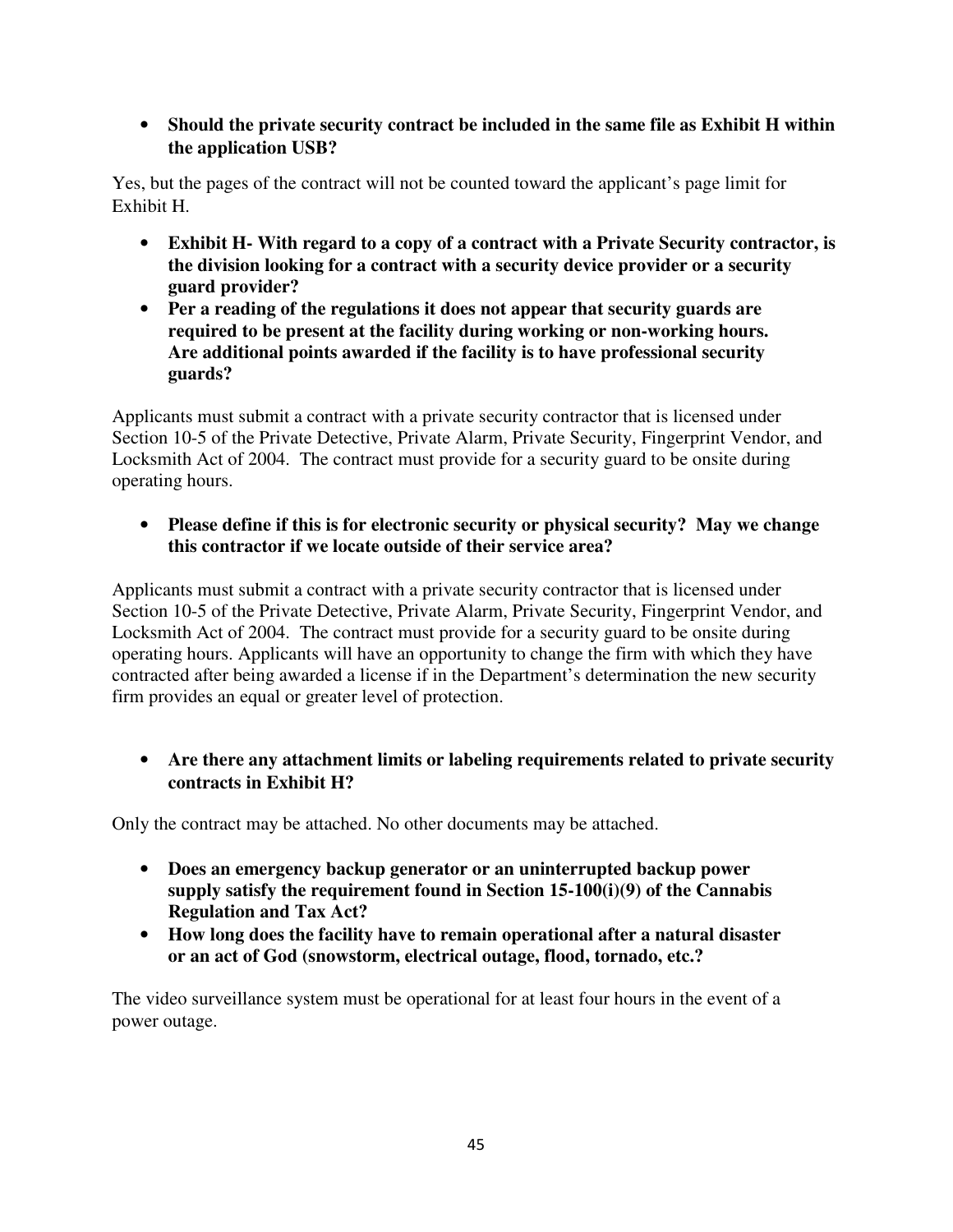# Exhibit I – Inventory Monitoring and Recordkeeping Plan

### • **Is the Department stating a full physical inventory has to be taken of the cannabis products every 24 hours?**

The Cannabis Regulation and Tax Act requires the agent-in-charge of a dispensary to conduct a daily inventory reconciliation.

### • **Has the Department developed and designed a standard form?**

The Department is in the process of developing procedures, which may include a standard form, for the reporting of inventory adjustment requests.

• **Is there an email address where the inventory adjustment request form is sent?** 

The Department is in the process of developing procedures for the reporting of inventory adjustment requests.

• **With regard to Exhibit I "Inventory Monitoring and Recordkeeping Plan", when will applicants be expected to establish an account with the State's verification system (i.e. – before or after being awarded a license)?** 

Applicants who are awarded an Adult Use Dispensing Organization Conditional License are required to establish an account with the State's verification system prior to beginning operations. Licensees will not be permitted to establish an account until after they have been awarded a license.

### • **Regarding Exhibit I, what does the state consider to be "denials of sale" and for what purpose are they being recorded?**

A denial of sale occurs when a sale is made but a purchaser, before leaving the dispensary, realizes she received the wrong product or the wrong number of products. Denials of sale may also occur because a POS system accidentally runs a sale multiple times and the sale needs to be voided. If either of these events occur, an agent-in-charge may void the sale and will need to maintain records of voided sales in an organized manner for agency inspectors to review. These records ensure that an inspector is able to examine possible discrepancies in inventory.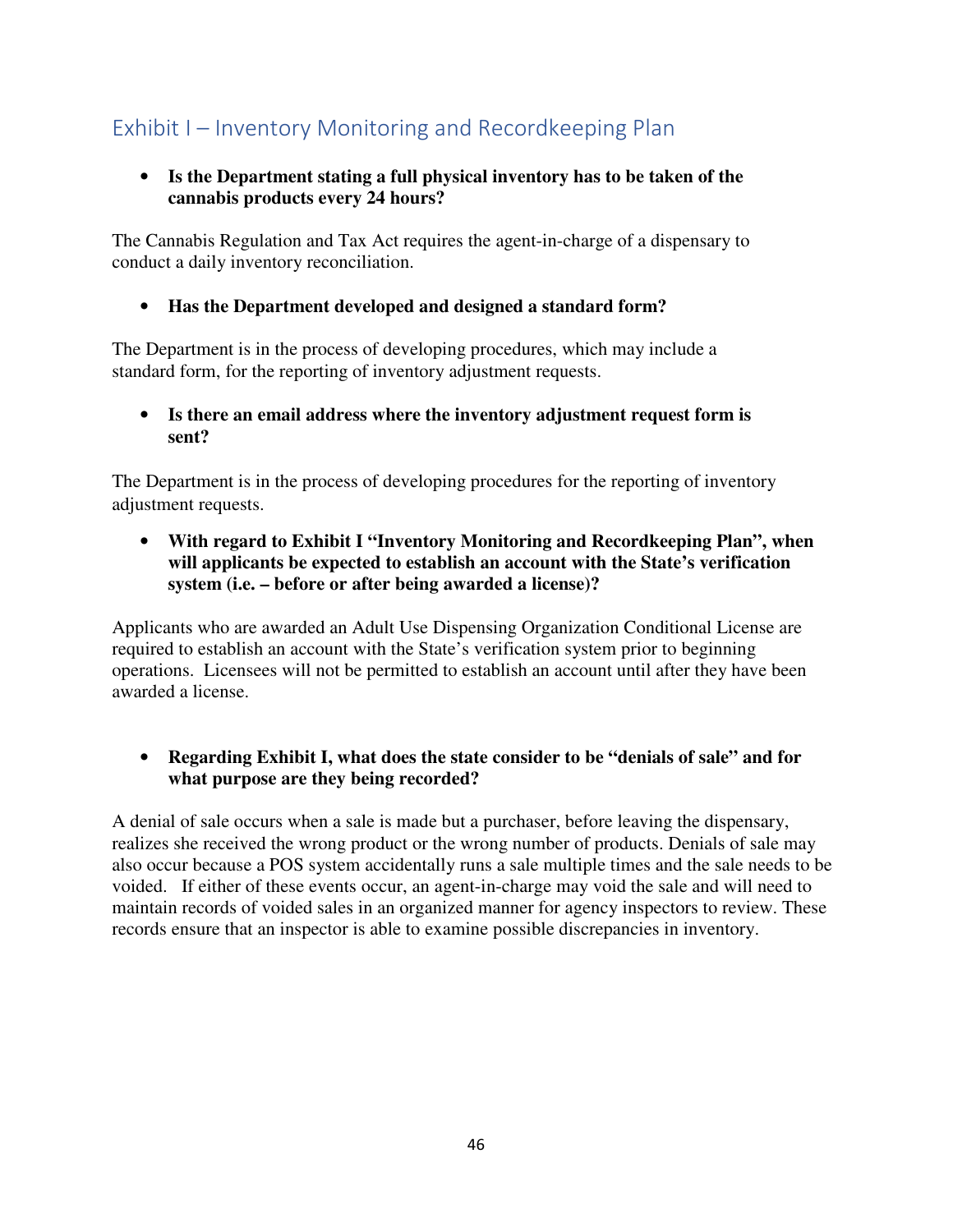# Exhibit J – Proposed Floor Plan

- **If an applicant has preliminarily identified a property or properties within a BLS Region, may an applicant submit a proposed floor plan for such property or properties with its application?**
- **Because an applicant does not know if it will be selected, can it use a generic floor plan?**
- **If we do not have a location secured at the application date, what are the floor plan requirements? Are we supposed to just provide conceptual drawings?**
- **If I don't have a location do I have to come up with a floor plan?**
- **If the applicant does not already have a location, but is looking to lease a retail space as opposed to building the location, should the proposed floor plan be drawn up as an example? How would the applicant stick to the floor plan, if there is no such space to lease that matches the floor plans exactly?**
- **The application states "an applicant is NOT required to have identified or secured a location". Would an applicant who has secured real estate be given any preference over an applicant who has not yet secured real estate?**

All applicants are required to submit a floor plan. Applicants that have already identified a property may submit a floor plan for that building. Applicants that have not identified a property shall submit a proposed floor plan. An applicant will not receive additional points for submitting a floor plan for a property that has already been identified. The floor plan must demonstrate that the applicant understands the statutory requirements related to the design of the facility, including, but not limited to, security features, signage, and storage. Successful applicants for a Conditional Adult Use Dispensing Organization License will have an opportunity to submit a floor plan for their actual location when the apply for the Adult Use Dispensing Organization License.

- **This question is regarding Exhibit J, the requirement for a statement of reasonable assurance that the issuance of a license will not have a detrimental impact on the community: is this a simple statement? Or should there be supporting evidence, and evidence in what form? Are there particular topics that should be addressed?**
- **If a location is not secured, and a floorplan is purely conceptual, how can we comply with the requirements to provide assurances will not have a detrimental impact on the community?**

Applicants should include any information or evidence they feel appropriate to provide a statement of reasonable assurance that any dispensary the applicant opens in their selected BLS region will not have a detrimental impact on any community in which the applicant wishes to locate.

• **Question, is a floor plan created in PDF format from Viso acceptable or do you need 3D visual renderings? Do you need a rendering of the "look and feel" (e.g. displays, branding, monitors, etc.) from customer perspective as they enter the store or just store layout?**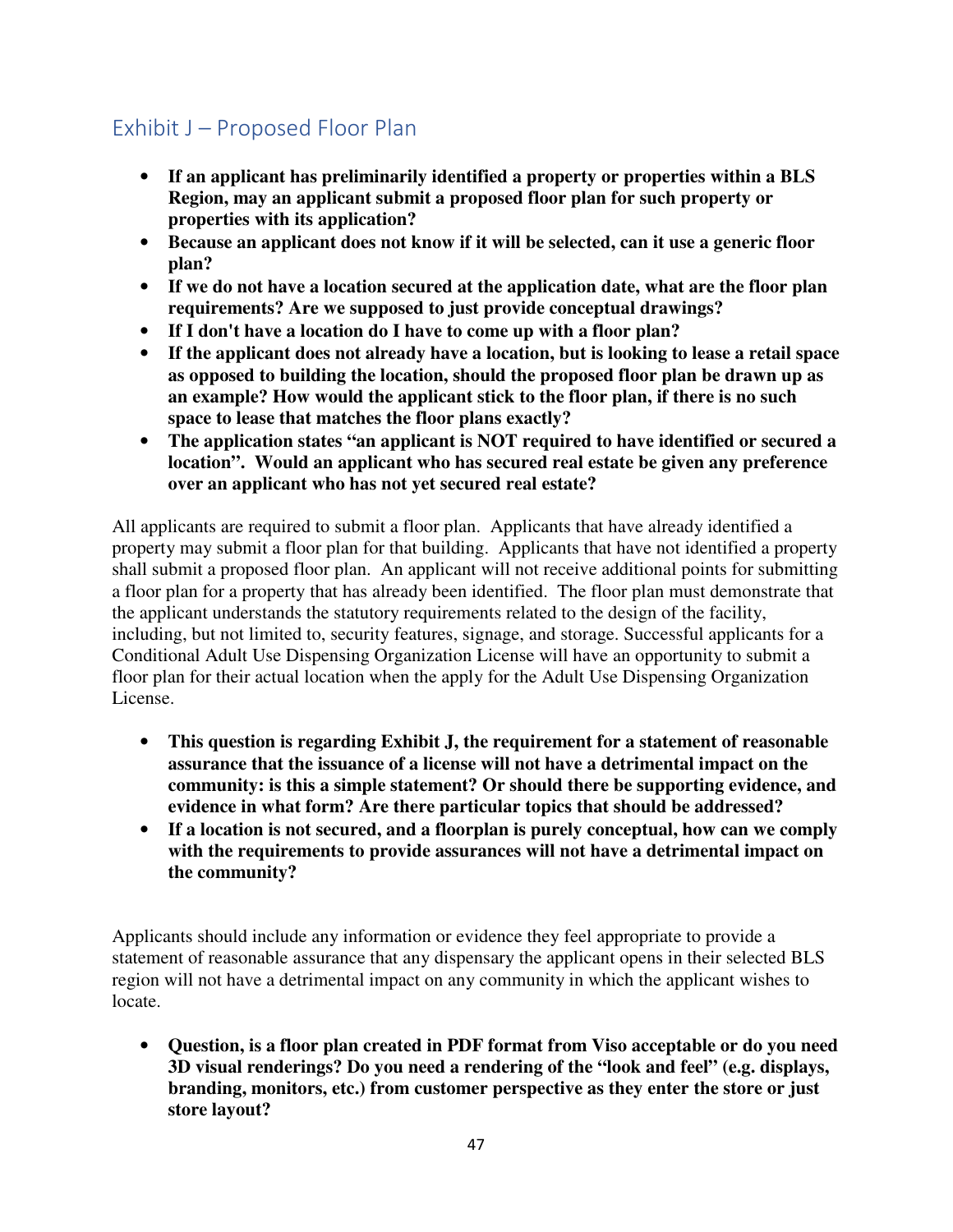Floor plans can be submitted as PDFs or .png files. The floor plan must demonstrate that the applicant understands the statutory requirements related to the design of the facility, including, but not limited to, security features, signage, and storage.

• **Page 2 of the application instructions state;** 

**"The USB drive must contain electronic versions of the Application Form and exhibits in PDF format except the proposed floor plan required by Exhibit J, which may be provided in .png format. The USB must contain separate files for each exhibit and the Application Form. The files shall be named: "Application Form," "Exhibit A," "Exhibit B," "Exhibit C," etc. No other words may be added to the exhibit file names." All information provided by the applicant shall be anonymous, except for the information contained in the Application Form, Exhibit A, Exhibit B, Exhibit C, Exhibit O, Exhibit P, Exhibit S, and Exhibit T. This would indicate the floor plan would be "anonymous" as well. Should the floorplans be redacted? And is "redacted/ions" the appropriate term for "anonymized", such as in the case of Exhibit N (Principal Officer resumes, etc)** 

The floor plan must be anonymous, meaning the name of the applicant or any information that would identify the applicant's name, principal officers, or individuals affiliated with the applicant must not appear on the floor plan.

• **If it is a conceptual drawing, what happens if we are awarded a license but the final space that is secured does not line up with that floorplan (for example, we specify a 3,000 SF facility with 3 exits in our plan but we are only able to lease a 2,500 SF store front with 2 exits)?** 

Successful applicants for a Conditional Adult Use Dispensing Organization License will have an opportunity to submit a floor plan for their actual location when they apply for the Adult Use Dispensing Organization License.

• **What is State of Illinois regulation for safe vs vault? For example, is a vault door on concrete room needed if storage space is larger than 10' x 10' and safes okay for any storage space less than 10' x 10'? This is an example only. I am trying to figure out if there is a tipping point when a vaulted door must be used vs safes.** 

Vaults are expected to meet security requirements comparable to the DEA's requirement for Schedule I Controlled Substances. The Department provides the below guidance for vault construction:

(1) The walls, floors, and ceilings of a vault should be constructed of:

(a) at least 8 inches of reinforced concrete;

(b) (i) 18-gauge structural studs made of galvanized sheet metal meeting requirements of ASTM A1003, (ii) 9-gague, Type II, Class 1 carbon steel security mesh and attachment clips meeting ASTM F1267 on either side of the studs, and (iii) an interior covered by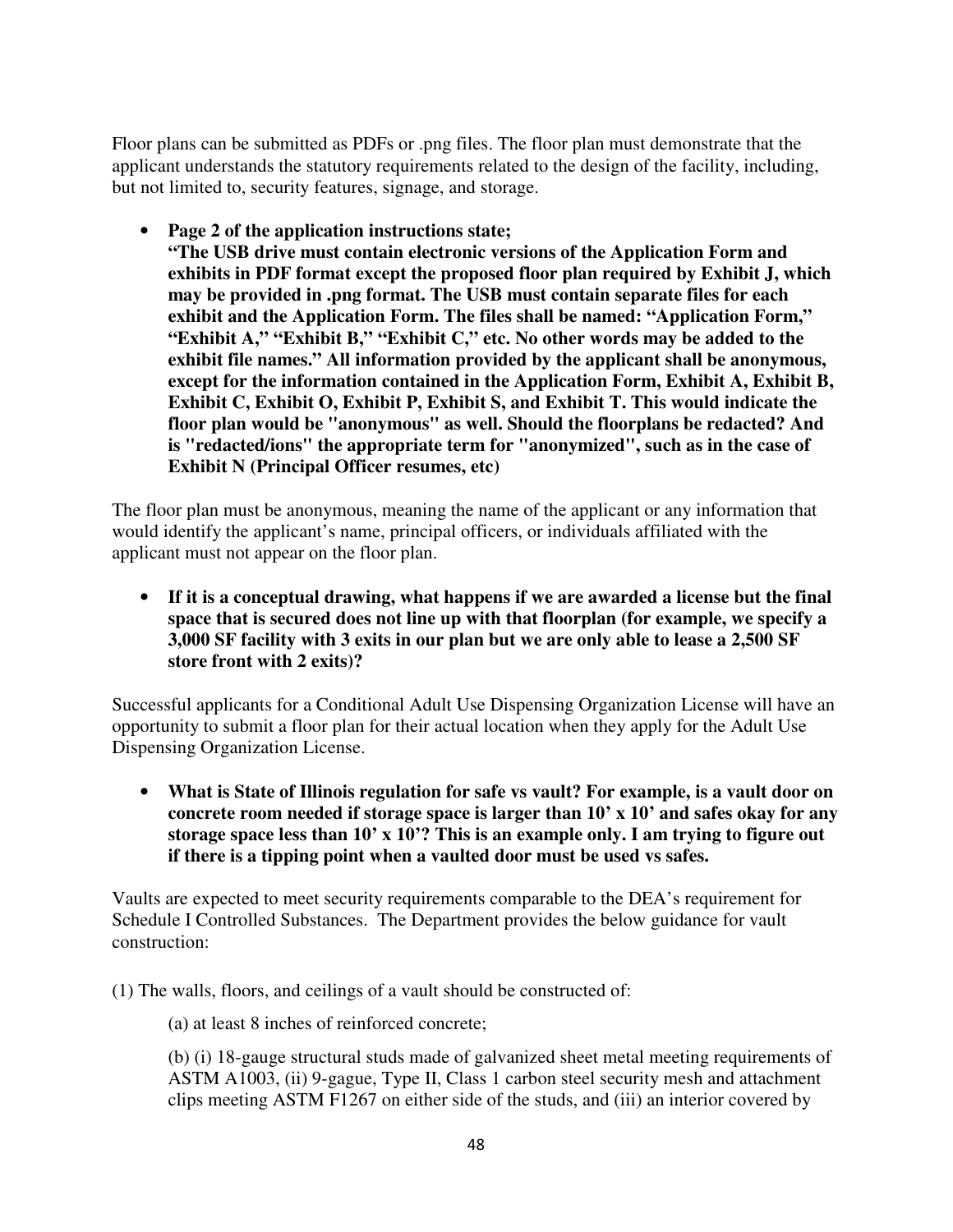UL and ULC Classified, Type X (per ASTM C1658), impact-resistant, moisture-resistant, noncombustible gypsum board tested to ASTM E136; or

(c) comparable materials and standards.

(2) The door and frame unit of a vault should conform to the following specifications or the equivalent: 30 man-minutes against surreptitious entry, 10 man-minutes against forced entry, 20 man-hours against lock manipulation, and 20 man-hours against radiological techniques;

(3) A vault, if operations require it to remain open for frequent access, should be equipped with a "day-gate" which is self-closing and self-locking, or the equivalent, for use during the hours of operation in which the vault door is open;

(4) The walls or perimeter of a vault should be equipped with an alarm, which upon unauthorized entry transmits a signal directly to a central station protection company, or a local or State police agency which has a legal duty to respond, or a 24-hour control station operated by the registrant; and

(5) The door of a vault should be equipped with contact switches.

• **If an Applicant for a Conditional Adult Use Dispensing Organization License is applying for multiple licenses in a BLS Region, should the Applicant submit multiple Proposed Floor Plans or is one prospective Proposed Floor Plan sufficient?** 

One proposed floor plan is sufficient, unless the applicant believes that it would modify its floor plan in different BLS regions.

- **Per the Cannabis Regulation and Tax Act of Illinois, the following information is required and only referenced in Exhibit J – Proposed Floor Plan** 
	- **a. Description of features that provide accessibility by the ADA**
	- **b. Detailed description of the air treatment systems installed to reduce odor**

**c. Description of the enclosed, locked facility where cannabis will be stored With a ten (10) page submission limit, is the expectation that all submitted material be a visual representation of the proposed facility? Or is the expectation that a single page of the base floor plan be submitted and the additional nine (9) pages be used to provide a written narrative discussing the details of the floor plan?** 

Applicants should provide any information they believe demonstrates an understanding of the statutory requirements related to the design of the facility. Applicants are encouraged to complete all sections of the application and submit the most competitive application possible.

• **Section 15-25(d)(11)(B) discusses "restricted access areas". Where is "restricted access area defined" and can a location have a "restricted access area" for cannabis products and a non-restricted access area for noncannabis accessory items?** 

"Restricted access area" means a room or rooms, or other contiguous area under control of the dispensing organization and on the registered premises, with access limited to dispensary agents, the Department, Illinois State Police, local law enforcement, emergency personnel and service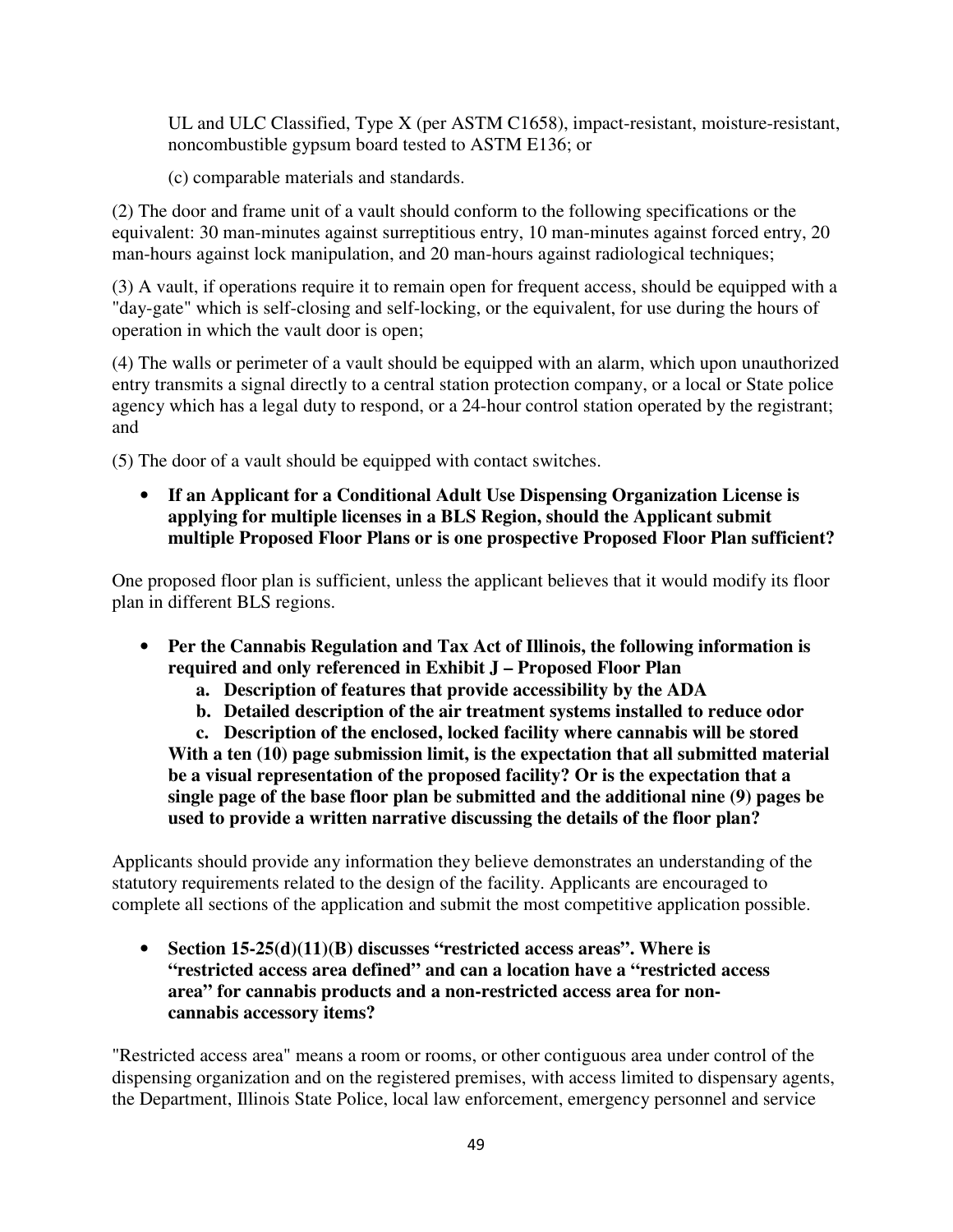professionals where cannabis is stored, held, packaged, sold or processed for sale. Cannabis must always be stored and sold from a restricted access area.

### • **Please clarify what is "limited access area". Is a limited access area only where cannabis products are located?**

"Limited access area" is defined in the Cannabis Regulation and Tax Act as a building, room, or other area under the control of a cannabis dispensing organization licensed under this Act and upon the licensed premises with access limited to purchasers, dispensing organization owners and other dispensing organization agents, or service professionals conducting business with the dispensing organization.

• **Does this mean that a dispensary has to have a "restricted access area" that is directly accessible from the retail floor area (the place where customers come to buy cannabis) so that cannabis can be "dispensed" from it? Or, alternatively, is it permissible for the dispensary to have all of its restricted access areas down the hall from the actual retail floor area (in offices)?** 

Dispensary agents must be located in a restricted access area as they are giving cannabis to a purchaser. A purchaser may not enter the restricted access area.

- **Can an Applicant design a facility that has a "Restricted Area" and a second business operating in the same facility and address but operates only in the non-restricted area. The second business will sell non-cannabis products (such as paraphernalia)?**
- **Can you have a facility where there is a lobby check-in area with locked entry to the dispensary, but an open space where CBD products, paraphernalia and the cannabis accessory portion of the business is located and does not require a secured entry?**
- **If we are allowed to have an area that sells cannabis accessories and noncannabis products, can a person or customer be in such area before and after they purchase a cannabis product?**

Dispensing Organizations must design their facilities consistent with the requirements of the Cannabis Regulation and Tax Act and any administrative rules that may be issued pursuant to the Act.

• **What are all of the "applicable legal requirements" that should be included on Applicant's floor plan?**

Applicants must review the Cannabis Regulation and Tax Act for all applicable legal requirements such as, but not limited to, security features, signage, and storage.

• **If the Applicant is applying for a Dispensing Organization License, but also plans to apply for an obtain a craft grower license at the same premises once craft grower license applications are available, should the Applicant include information about**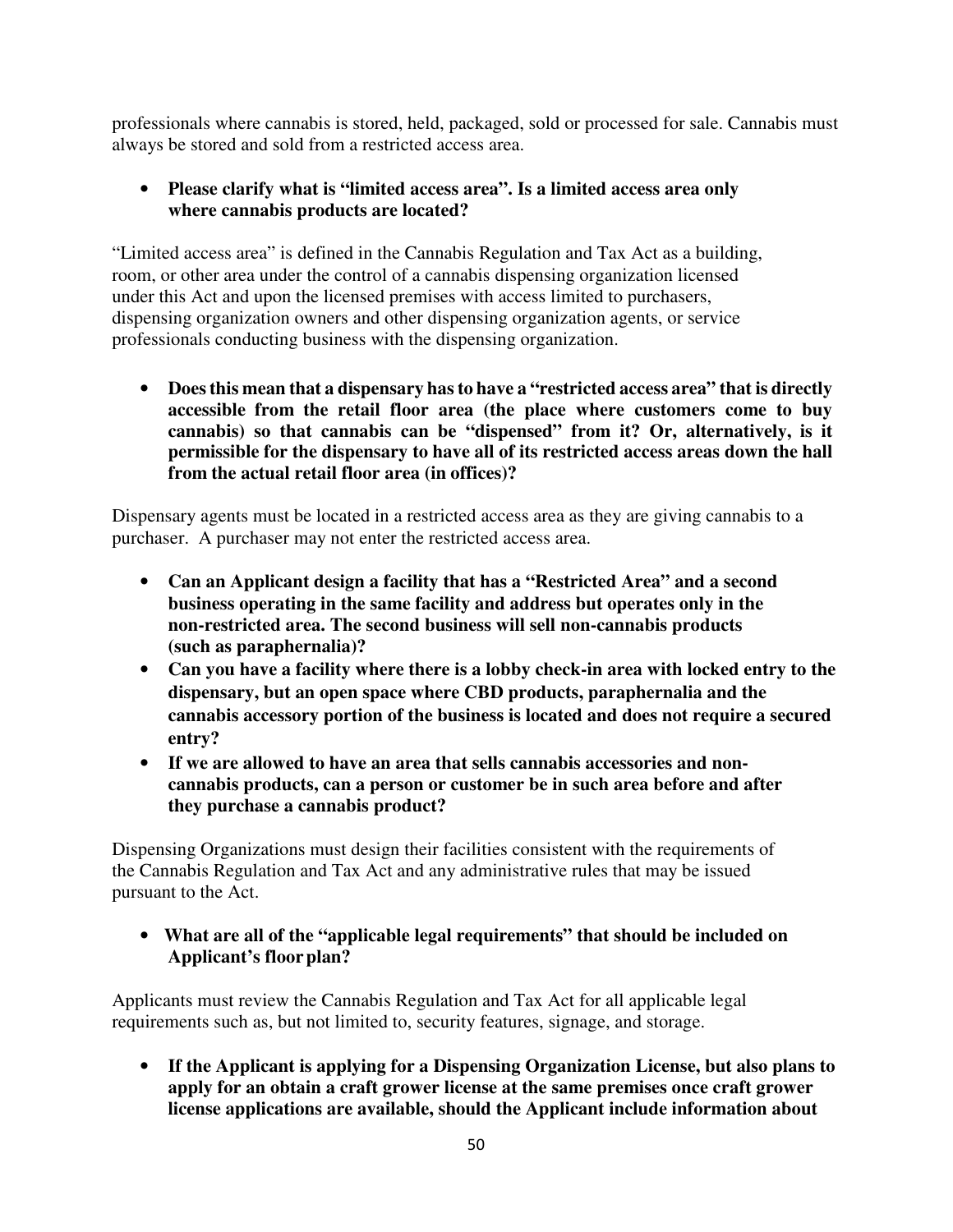### **the craft grower area in its Dispensing Organization License Application floor plan? If yes, will Applicant be scored on the floorplan associated with the craft grower facility as well?**

The applicant should not include information about the potential craft grower license. Any information submitted regarding a craft grower license will not be awarded points.

• **How big is a page for diagrams to include in floor plans?** 

Applicants should submit their floor plans electronically in whatever size they deem necessary to demonstrate an understanding of the statutory requirements related to designing a dispensary. The applicant should ensure all information submitted regarding the floorplan is readable and within the page limit.

• **Should applicants include narrative responses on a separate page or in the margins of the floor plan diagrams (e.g., notes describing features on the diagram, such as vaults, safes, and equipment)?**

Applicants should provide any information they believe demonstrates an understanding of the statutory requirements related to the design of the facility. Applicants should ensure all information submitted regarding the floorplan is readable and within the page limit. Applicants are encouraged to complete all sections of the application and submit the most competitive application possible.

• **Is the Floor Plan required to be created (and stamped) by an architect?**

Floor plans do not need to be created or stamped by an architect.

• **Should an applicant submit two Floor Plans, one displaying security features, and one displaying a detailed structural layout and non-security regulatory requirements (ADA compliance and Environmental Barriers Act compliance)?** 

Applicants should provide any information they believe demonstrates an understanding of the statutory requirements related to the design of the facility. Applicants should ensure all information submitted regarding the floorplan is readable and within the page limit.

- **As referenced in Exhibit J and Section 15-25(e) of the Act, what are the specific requirements for items (i)-(iii):** 
	- **a. "The Department shall verify the site is** 
		- **i. (i) suitable for public access,**
		- **ii. (ii) the layout promotes the safe dispensing of cannabis,**
		- **iii. (iii) the location is sufficient in size, power allocation, lighting, parking, handicapped accessible parking spaces, accessible entry and exits as required by the Americans with Disabilities Act, product handling, and storage."**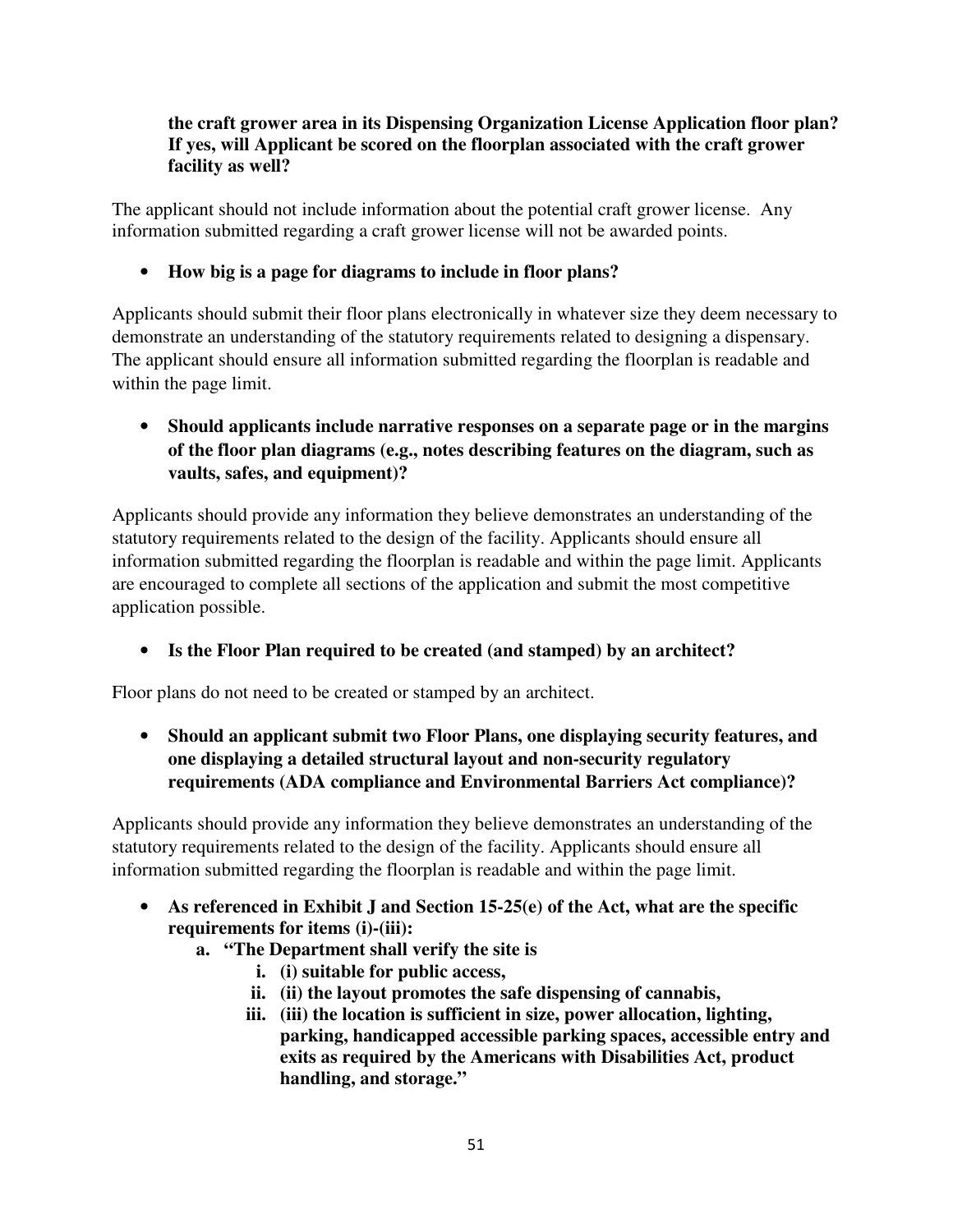### **b. By way of example, what will be viewed as "sufficient in size"? What will be viewed as providing "sufficient parking"? What will be viewed as "sufficient handicapped accessible parking spaces"?**

Section 15-25(e) applies to applicants after they have been granted an Adult Use Dispensing Organization Conditional License. Applicants should provide any information in their application that demonstrates an understanding of the statutory requirements related to the design of the facility. Applicants are encouraged to complete all sections of the application and submit the most competitive application possible.

• **Does the barrier between the facility's entrance and the limited access area have to be floor to ceiling?** 

The barrier between the public access area and limited access area should be a solid barrier that prevents an individual from easily accessing the limited access area. All counters separating limited access areas from restricted access areas should be at least 48" in height, except that spans of counters up to 36" in width may be reduced to 36" in height.

• **Are licensees required to have a roll up door, or other point of entry, that allows delivery vehicles to drive into the premises before deliveries can take place or can delivery vehicles remain outside of the premises?** 

Applicants must demonstrate the ability to safely accept delivery of and store cannabis in a restricted access area, but there is no requirement that delivery vehicles be able to enter the dispensary premises.

• **Exhibit J states that you need to propose the alarm service providers. This does not mean you need a contract with an alarm company or service provider on your application does it?** 

No, you do not need to have a contact with an alarm service provider prior to submitting an application. In Exhibit J, applicants may simply provide the name of an alarm company or service provider with which it intends contract should the applicant be awarded a license.

• **If an applicant submits a Floor Plan with a specified address, under what circumstances can an applicant change the location within the chosen district before license award date?** 

The Department will not address this question as it does not relate to the application process for a Conditional Adult Use Dispensing Organization License.

- **Can the dispensary be designed with tall and transparent windows in the front of the facility?**
- **Can the windows be transparent in order that the interior space of the dispensary can be viewed from outside of the premises?**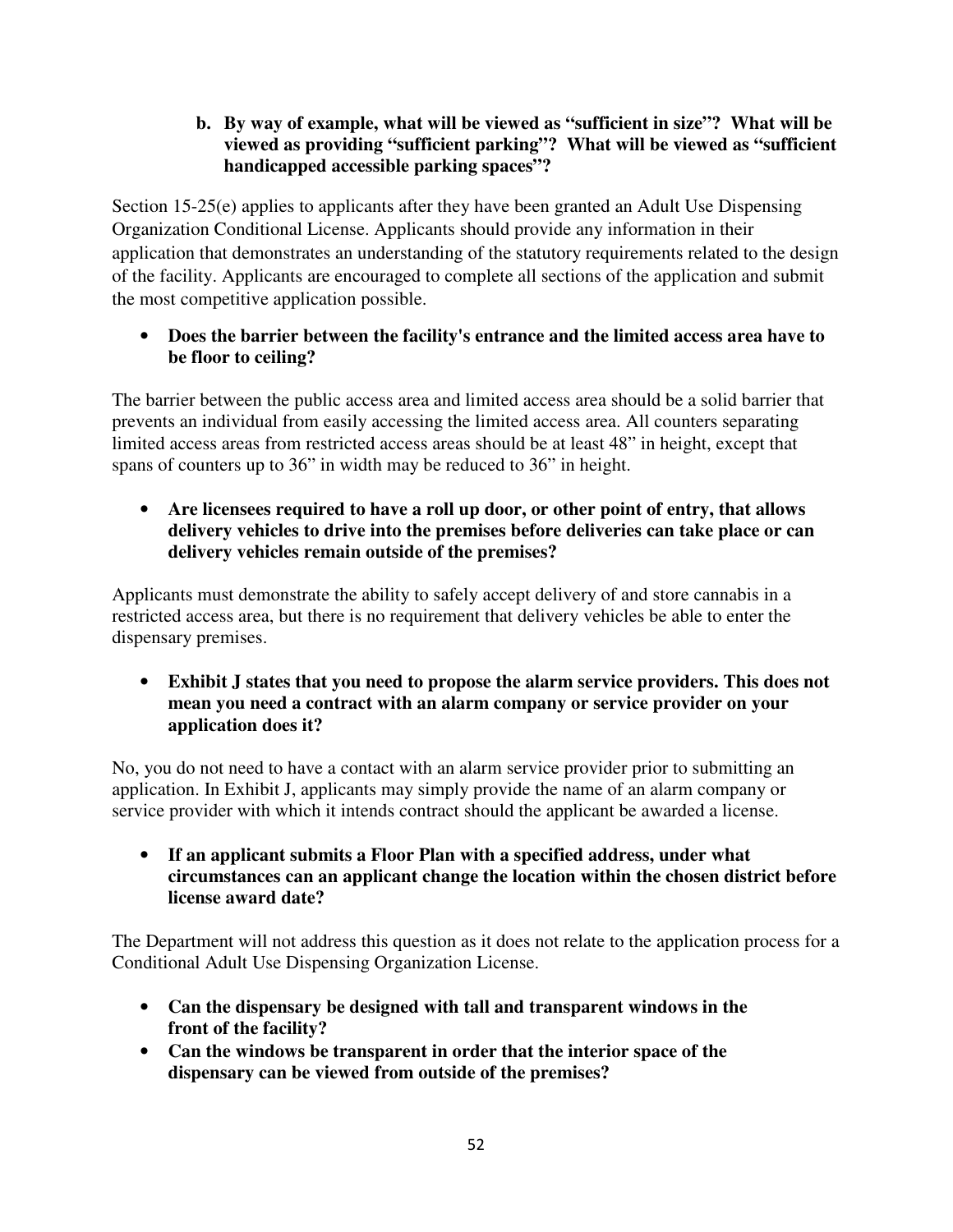Applicants must design their facilities consistent with the requirements of the Cannabis Regulation and Tax Act and any administrative rules that may be issued pursuant to the Act.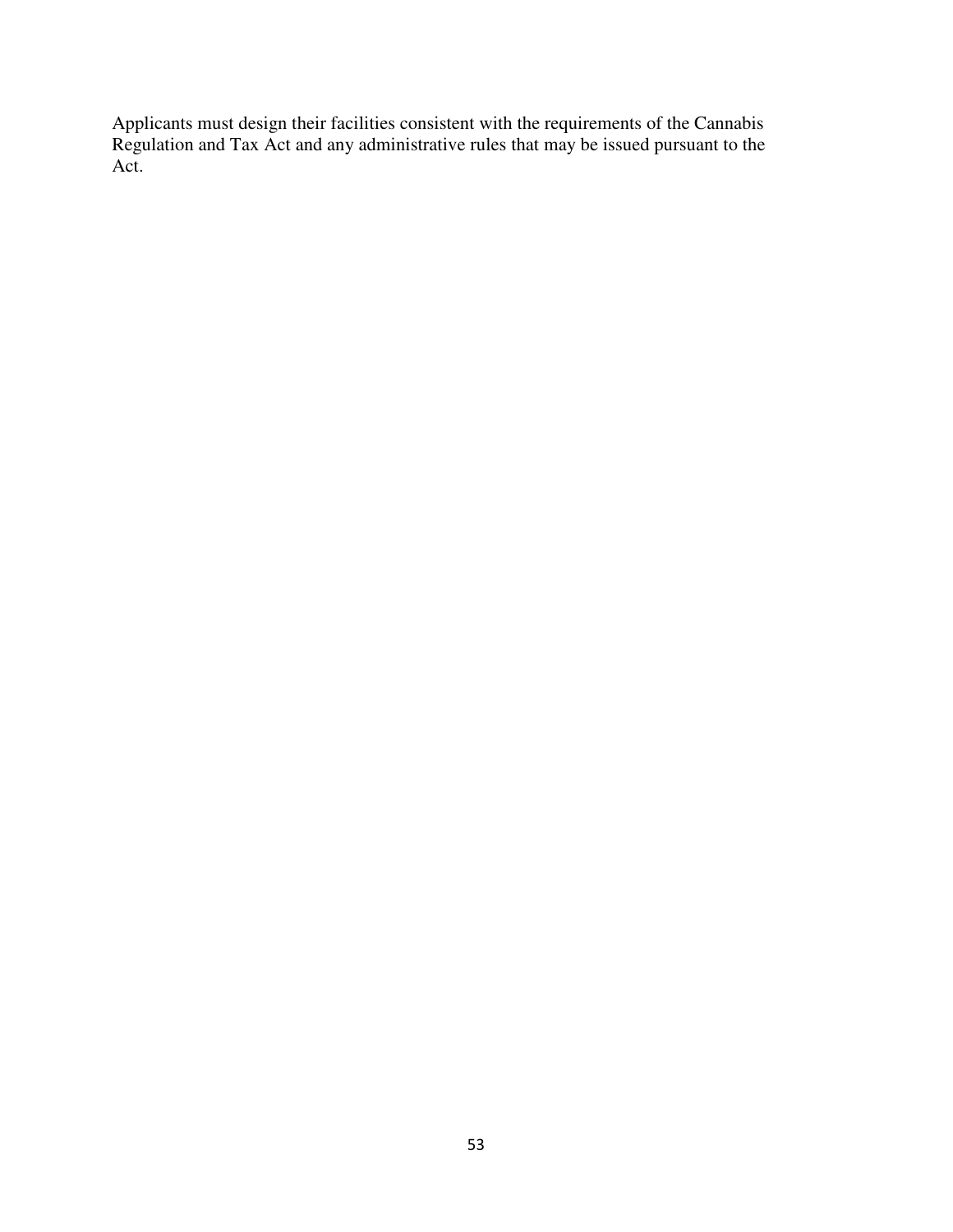# Exhibit K – Operating Plan

•

• **Can we promote our business online?** 

The Cannabis Regulation and Tax Act does not prohibit a business from promoting itself online. Please see the Cannabis Regulation and Tax Act for applicable restrictions on advertising.

## **Is there any restriction on the hours of operations?**

Yes, the Cannabis Regulation and Tax Act states an Adult Use Dispensing Organization may only operate between 6 a.m. and 10 p.m. local time.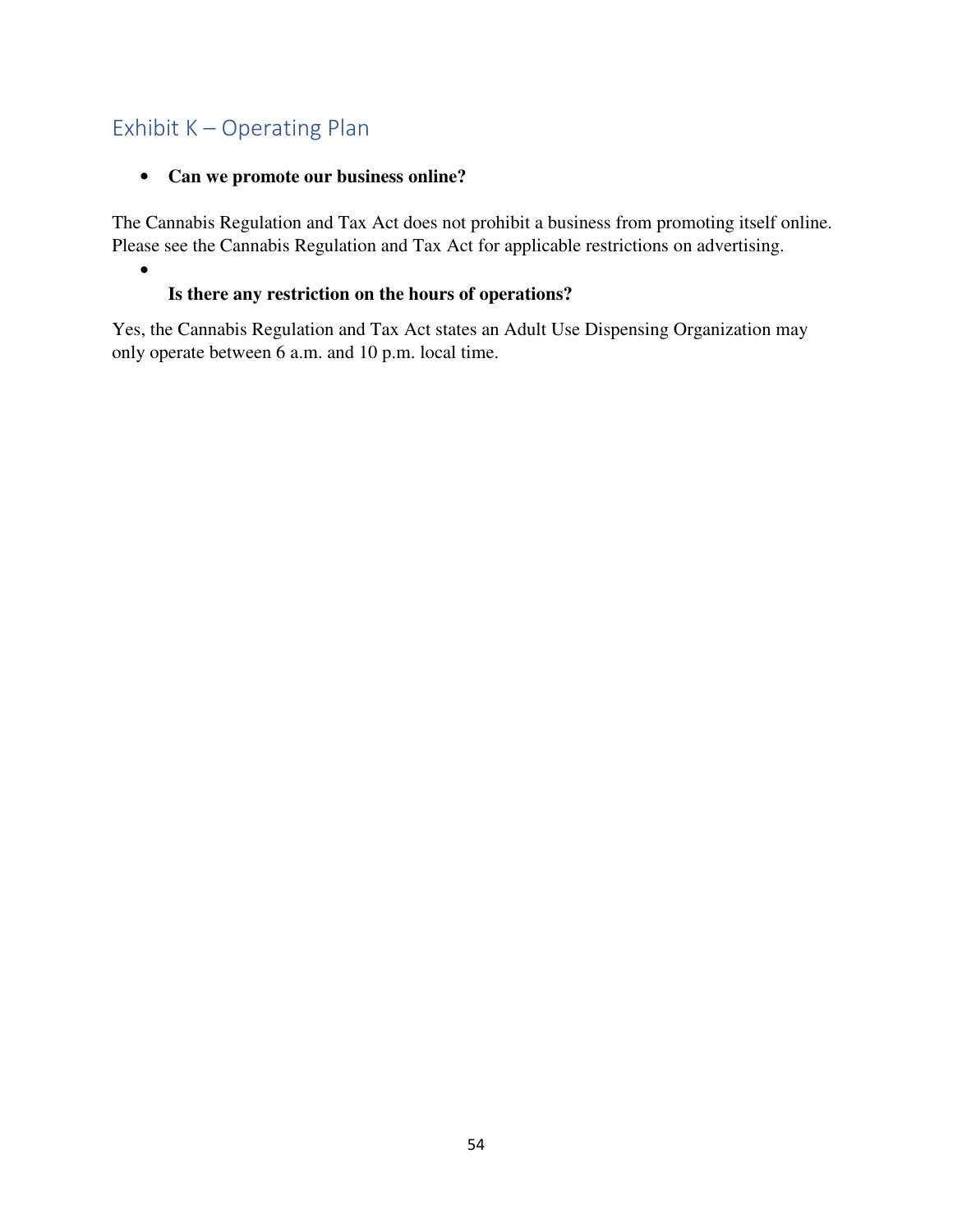# Exhibit L – Plan for Community Engagement

- **In Exhibit L: Plan for Community Engagement, we are given a page limit of 10 pages per plan. Would each of the described options be its own plan? For example, we would dedicate 10 pages to our plan for educating children on the potential harms of cannabis use and another 10 pages to our plan for an incubator program.**
- **If an applicant applies for more than one (1) license within a specific BLS Region and has developed customized Exhibit Ls for each proposed community within said BLS Region, how will the applicant be able to submit each Plan for Community Engagement? Current naming convention only allow for a single exhibit to be provided and for the file containing the information to be named "Exhibit L".**

Applicants should submit one plan for each license that the applicant is seeking. If the applicant intends to execute the same Plan for Community Engagement for each license awarded, then only one plan is required (10 pages). If the applicant intends to execute different Plans for Community Engagement for different licenses awarded, then the applicant may submit up to 10 pages for each Plan for Community Engagement. Applicants may provide a variety of services as part of a single Plan for Community Engagement, in which case all services must be described within the 10-page limit.

An applicant should indicate whether measures described in a Plan for Community Engagement are intended to be part of a single Plan or if they are individual Plans intended to be connected to different licenses if more than one license is awarded. An applicant should also indicate which Plan(s) it would execute if it receives fewer licenses than sought in its application.

• **The application does not require that applicant have secured an actual location. In the situation where a location has not been selected, should Applicant describe community alignment plans and goals generally, or should Applicant select a target community and describe its alignment plans specifically for that community?** 

Applicants are encouraged to complete all sections of the application and submit the most competitive application possible. If an applicant has a community in mind where it would like to locate if it is awarded a license, it may be specific in its Plan for Community Engagement. If an applicant does not have a location in mind it may describe the Applicant's plan in general terms, providing enough specificity for the Department to understand the applicant's intended commitment to the community.

• **Are certain activities weighted more heavily than others? If so, please prioritize.** 

The Department will evaluate each proposed Plan for Community Engagement on its own merits.

• **Since Exhibit L of the Conditional Adult Use Dispensing Organization License will only be scored and only result in a maximum of 2 bonus points in the event of a tie with another applicant in a BLS Region, will an applicant be punished if it does not include Exhibit L with its application for a Conditional Adult Use Dispensing**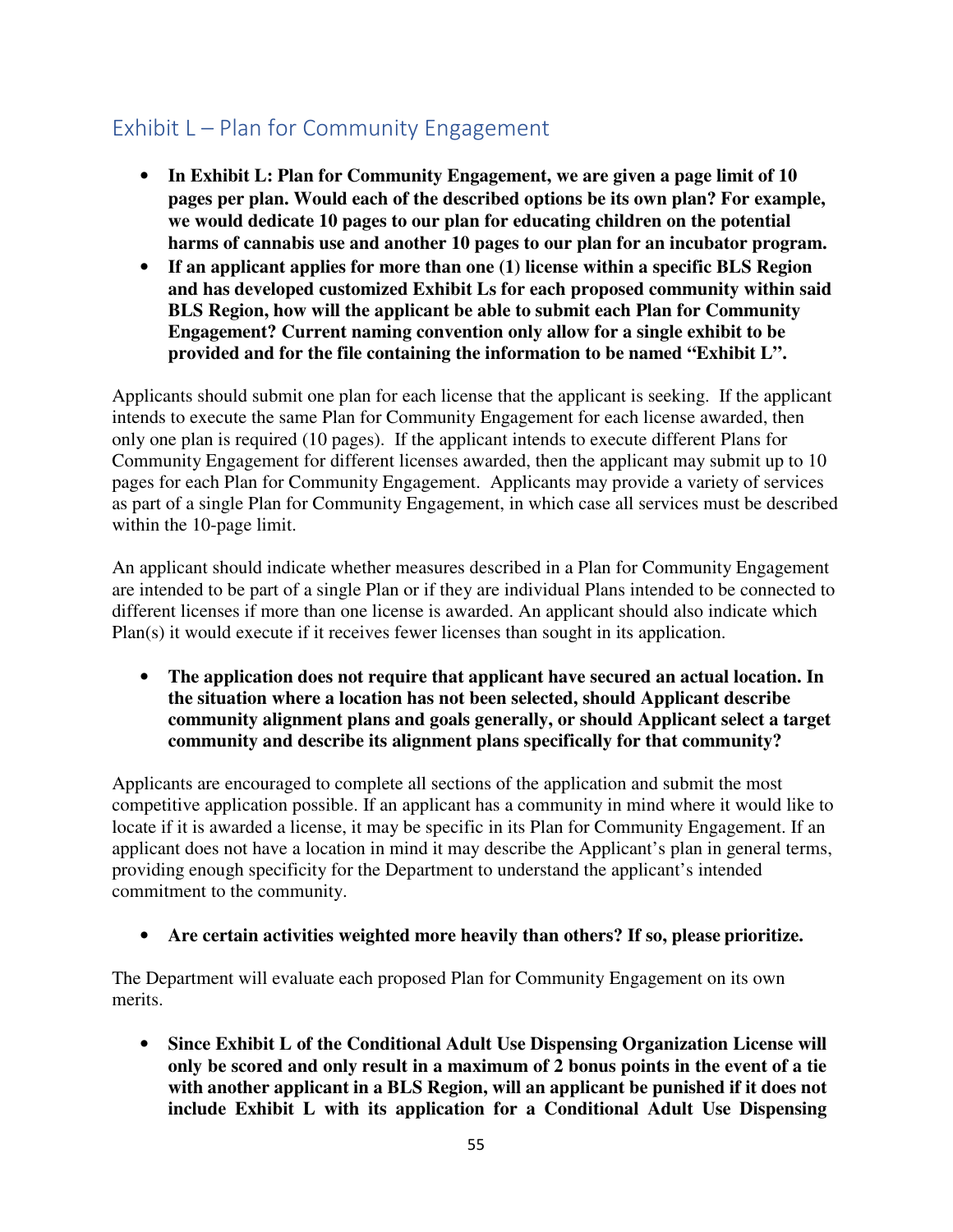### **Organization License?**

Because Section 15-25 of the Cannabis Regulation and Tax Act requires applicants to submit a Plan for Community Engagement, an application will be deficient if it does not include an Exhibit L. Applicants are encouraged to complete all sections of the application and submit the most competitive application possible.

If the Department detects a deficiency in an application, the Department will notify the applicant. The applicant will receive a deficiency notice from the Department and will have 10 calendar days from the date of the notice to cure the deficiency. Applicants receiving deficiency notices will be instructed how to respond in the notification of deficiency. All application fees are nonrefundable.

### • **Regarding Exhibit L, in the event of a tie and the scoring of this section will the state be limiting their grading to one "plan" or all "plans" submitted?**

In the event that it becomes necessary for the Department to grade this section, and the applicant submits more than one Plan for Community Engagement, the Department will score each Plan for Community Engagement submitted in connection with an application.

• **Are items "i- iv" each considered separate plans with a 10-page limit on each plan?** 

Applicants are to provide a Plan for each license they seek (which may be different or the same if the applicant is seeking multiple licenses). Items i-iv are guidance on what may be included in a Community Engagement Plan. Each Community Engagement Plan has a page maximum of 10 pages. Applicants are not required to include any of the listed activities in their Plan(s).

### • **As it relates to Exhibit L, will applications with letters of community support be scored higher than those that don't?**

Applicants may provide letters of community support, but such letters are not required. Such letters will count toward the 10-page limit. Scoring of applications will be done in accordance with the requirements of the Cannabis Regulation and Tax Act. The Department will not be providing a public description of the specific scoring system for applications at this time. Applicants are encouraged to complete all sections of the application and submit the most competitive application possible.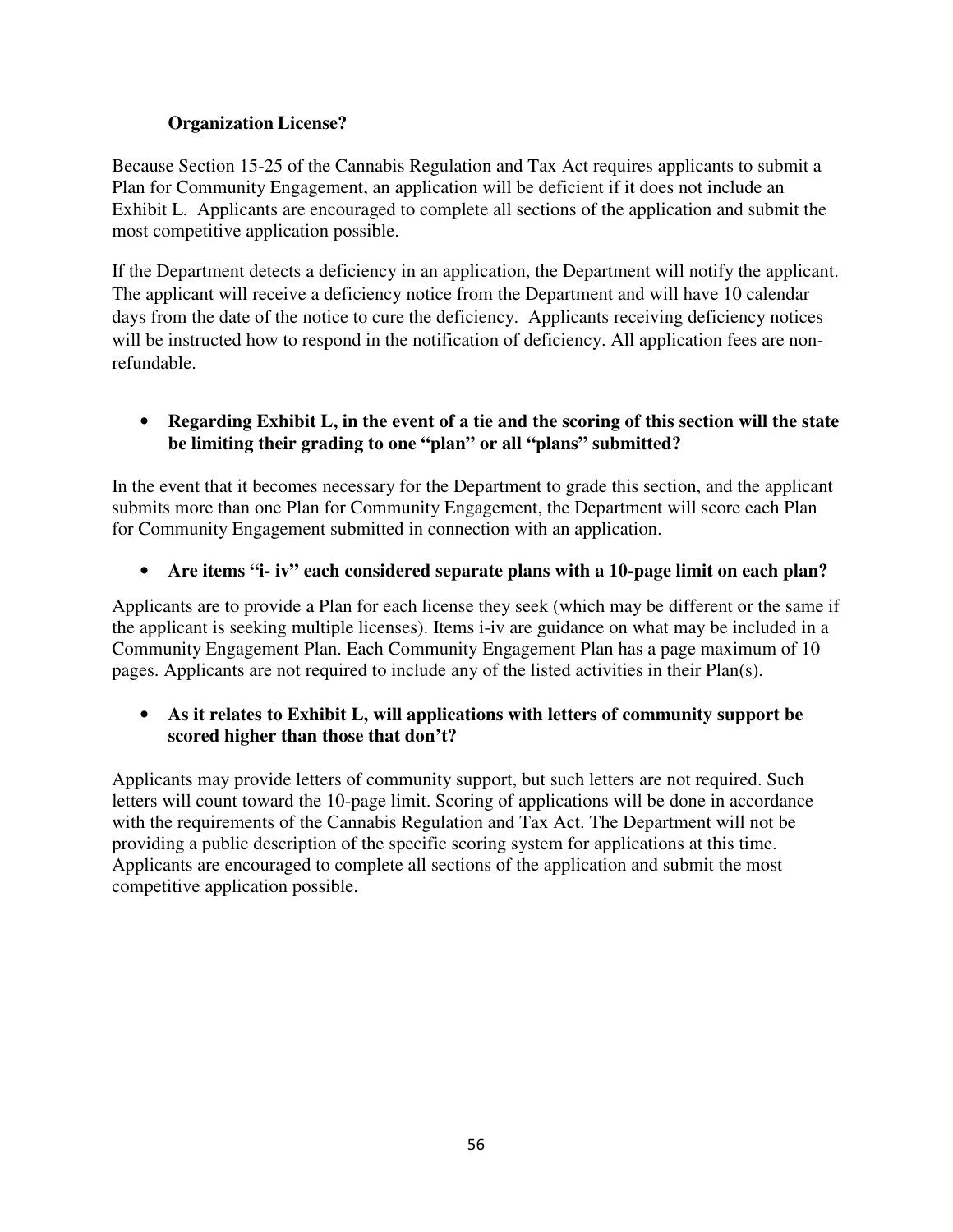# Exhibit M – Diversity Plan

• **Please define "diverse participants and groups." Is diversity defined by nationality?** 

The Cannabis Regulation and Tax Act does not define the term "diverse participants and groups." The Act requires applicants to submit a Diversity Plan that establishes a goal of diversity in ownership, management, employment, and contracting to ensure that diverse participants and groups are afforded equality of opportunity.

### • **Is a minority defined by Federal Law and regulations or is it defined by Illinois State laws and regulations?**

For purposes of the annual reporting required by Section 55-80 of the Cannabis Regulation and Tax Act, the Department will use the definition of minority found in the Business Enterprise for Minorities, Women, and Persons with Disabilities Act, 30 ILCS 575 et. seq.

### • **If the Applicant is majority owned by a woman does that also qualify for a diversity in ownership or management?**

The Cannabis Regulation and Tax Act does not define the term "diversity." The Act requires applicants to submit a Diversity Plan that establishes a goal of diversity in ownership, management, employment, and contracting to ensure that diverse participants and groups are afforded equality of opportunity.

• **Do spaces, returns, punctuation count as words?** 

No

## • **What criteria will be utilized to differentiate scores for establishing goals for diversity?**

The Cannabis Regulation and Tax Act sets forth the point values to be used in scoring applications. Scoring of applications will be done in accordance with the requirements of the Act. The Department will not be providing a public description of the specific scoring system for applications at this time. Applicants are encouraged to complete all relevant sections of the application and submit the most competitive application possible.

• **410 ILCS 705/15-25(d)(28) states that applicants must include "A diversity of plan that includes a narrative of at least 2,500 words." Meanwhile the application's instructions for Exhibit M – Diversity Plan states, "Provide a narrative of not more than 2,500 words." Can you clarify which of these is correct?**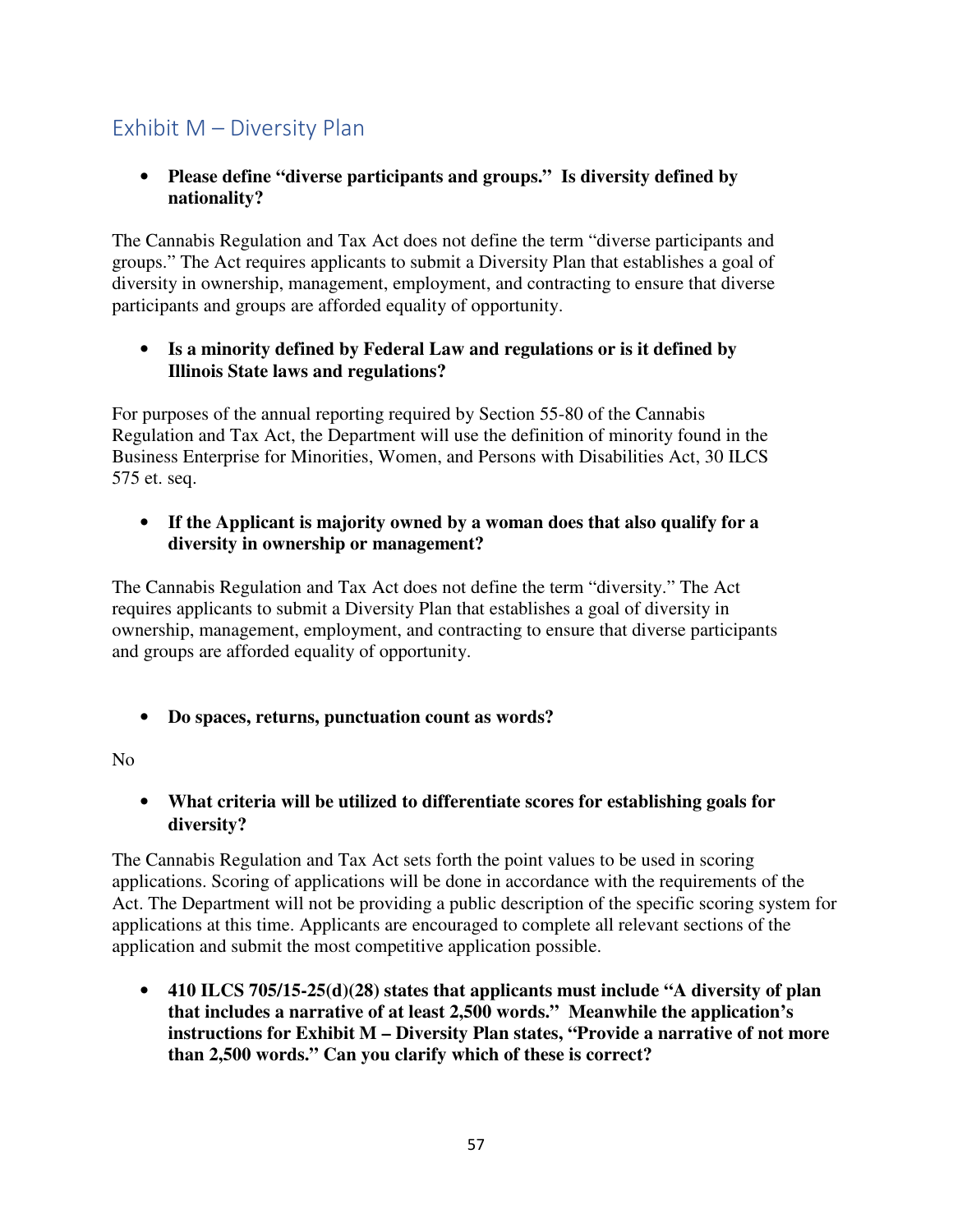The application states: "Provide a narrative of not more than 2,500 words that establishes a goal of diversity in ownership, management, employment, and contracting to ensure that diverse participants and groups are afforded equality of opportunity." Follow the instructions provided in the application.

### • **As it relates to Exhibit M, should W/MBE or similar certifications be redacted for the purpose of the application?**

Exhibit M must be anonymous. Anonymous means the person scoring the application must not be able identify the applicant or any of the applicant's principal officers. To ensure anonymity, all identifying personal information (i.e., names, addresses, specific business names, etc.) should be removed, and applicants should substitute actual business names with generic terms such as "the dispensary," "the company," or a similar term.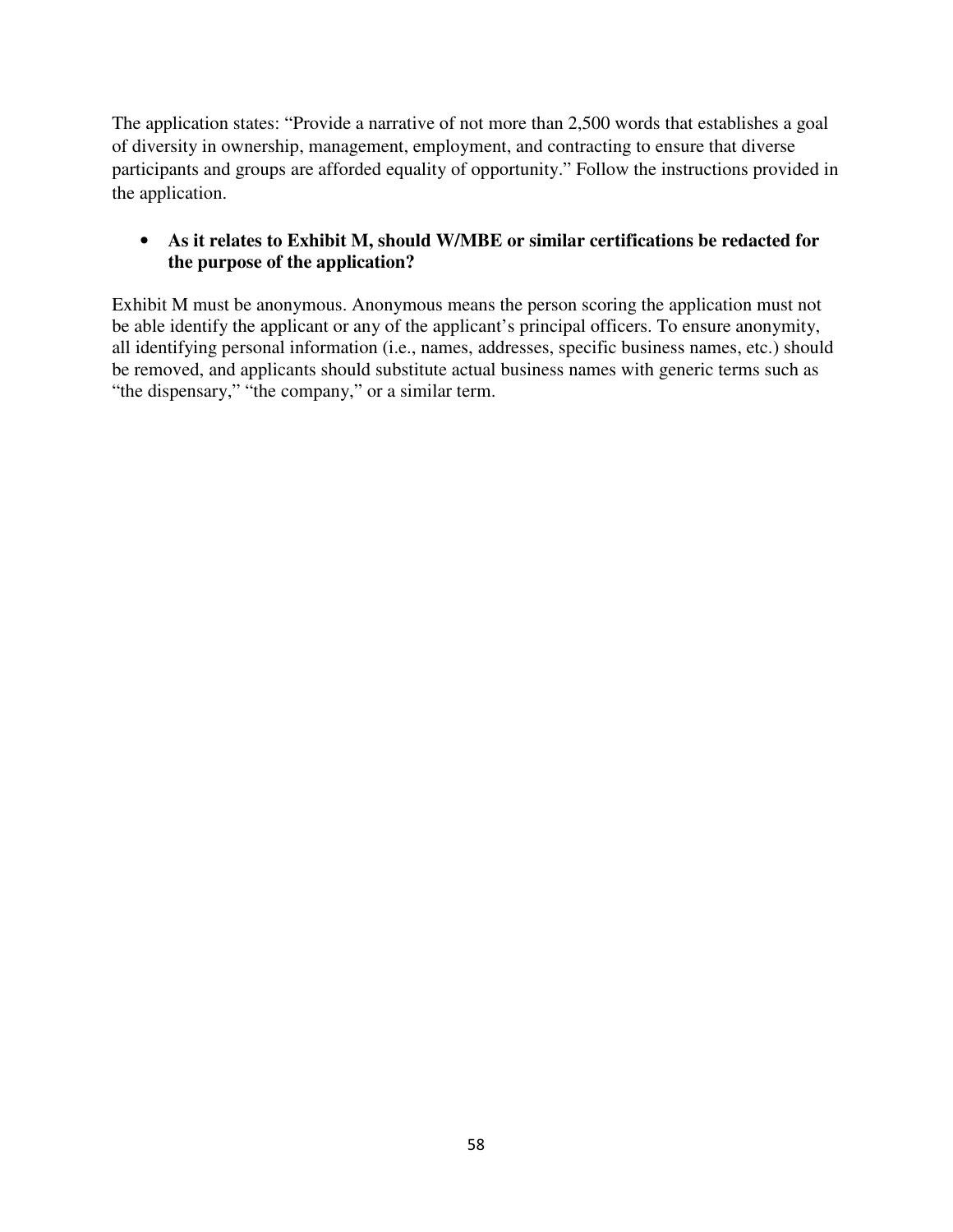# Exhibit N – Knowledge and experience of Principal Officers

- **Regarding the Knowledge and Experience of Principal Officers (Exhibit N), the applicant is required to "describe the types and quantities of products planned to be sold... includ[ing] confirmation of whether the applicant plans to sell cannabis paraphernalia or edible products." Is this information to be provided for each Principal Officer? If so, should this information be provided within the Officer's anonymized three-page resume, or does the Division recommend submitting this information in a separate document?**
- **Exhibit N asks for three pages on each principal officer's knowledge and experience, as well as a description of the types and quantities of products planned to be sold and whether the applicant plans to sell cannabis paraphernalia or edible products. Given that they are not specific to any one person's knowledge, where should applicants include the dispensing organization's proposed product offerings?**

Applicants may include 3 additional pages at the beginning of the submission that describe the types of products to be sold at the dispensary. Alternatively, applicants may provide a separate section in the pages for each of the Principal Officers that describes the types of products sold. This section must be included in the same electronic PDF file with the other responses to Exhibit N. This separate section should be included as the first pages of the PDF file and should be no more than 3 pages in length.

- **Because, for purposes of Exhibit N, proposed principal officer information is anonymous, must an application for proposed principal officer of an adult use dispensary organization, which necessarily contains personal identifying information, be submitted?**
- **How does Exhibit N differ from Exhibit B?**

One or more Applications for Proposed Principal Officer of an Adult Use Dispensing Organization must be submitted as part of Exhibit B. Exhibit B is not anonymous.

Exhibit N will include much of the same information provided in Addendum E of the Application for Proposed Principal Officer of an Adult Use Dispensing Organization. However, there must be no identifiable information about the proposed principal officer included in Exhibit N. Additionally, whether or not included in Addendum E, Exhibit N must demonstrate that the proposed principal officers have knowledge of various cannabis product strains or varieties and describe the types of quantities of products planned to be sold.

• **Does the person on the team with the experience and knowledge have to be a principal officer? Also, if the person with the experience and knowledge has been in the business and is certified in another state, is it a requirement to take the classes provided by the vendors in the state of Illinois as well?**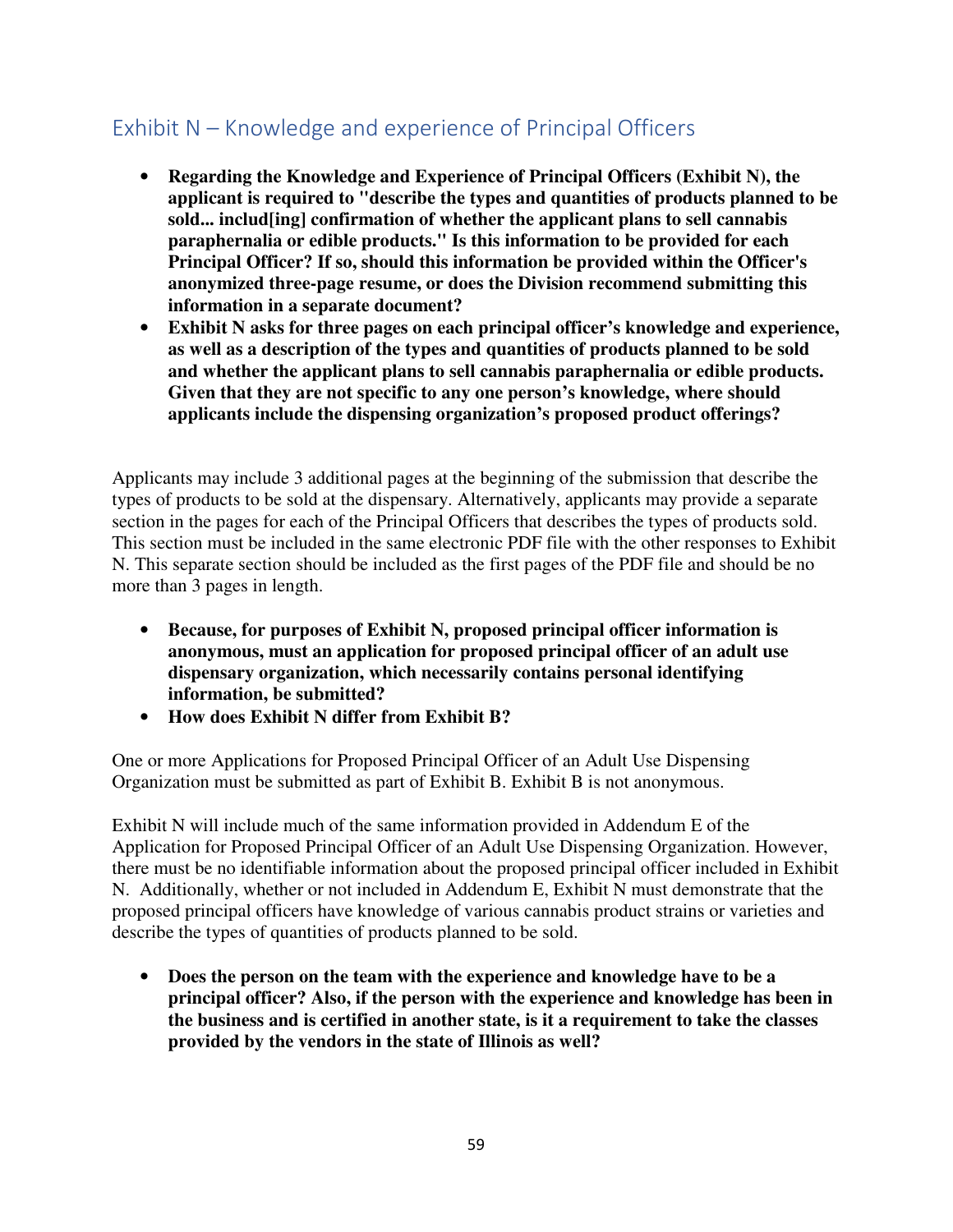Section 15-30 of the Cannabis Regulation and Tax Act provides applications will be scored on the knowledge and experience of principal officers. The Act does not permit scoring the application based on the knowledge and experience of other individuals. The Cannabis Regulation and Tax Act provides that "knowledge and experience may be demonstrated through experience in other comparable industries that reflect on applicant's ability to operate a cannabis business establishment."

- **Does anonymous mean "name removed" or does it mean obscured enough that a person cannot determine who the person is upon investigating their qualifications? For example, if the person was the graduate of ABC University, DEF Graduate School, and worked at GHI corporation for 20 years, you would be to figure out who they were without having a name.**
- **Will the anonymity requirements of Exhibit N be satisfied simply by redacting the principal officer's name? What if the principal officer has unique knowledge, expertise, or a professional title such that reasonable efforts could identify the officer?**
- **When creating anonymized Knowledge and Experience of Principal Officers in Exhibit N, can we/should we mention the names of companies and trade organization that that particular Principal Officer is associated with? Should we use the names of trade organizations and companies? For example, we could write:**  *Principal Officer is a Board Member of the National Cannabis Industry Organization and CFO of (for example only, this question did not come from Cresco) Cresco Labs.* **Or is it better to NOT list name of trade organization and companies associated with the Principal Officer, and write something like:**  *Principal Officer is a board member of a national cannabis trade organization and CEO of a publicly traded cannabis company?*
- **When responding to Exhibit N, ANONYMOUS Knowledge and Experience of Principal Officers, would making reference to specific branded products produced by the applicant in other markets qualify as identifying information?**
- **As we are writing the application, can we refer principal officer as CEO J.P. or CFO N.C? if YES, who else should be referred in such way on application (Only priciple owner or any individual's name including the once that are not principle owners or employees)? If NO, how should we make reference?**
- **To what extent do the "anonymous" exhibits need to avoid any hint of an applicant's identity. For instance, if an applicant refers to a "vertically integrated concept" and they are the only ones that implement such an operation, does that implicitly break anonymity?**
- **With regard to Exhibit N, will an applicant lose points if its document/resumes for each proposed officer does include the names and is NOT anonymized?**

The name of the Principal Officer and any specific identifiable information must be removed or anonymized for purposes of Exhibit N. Educational background does not need to be anonymized. Prior work for companies and/or participation in trade organizations should be referenced generally. If a person is a board member of a trade organization, do not list the trade organization by name. Applicants may state that a principal officer is a member of an established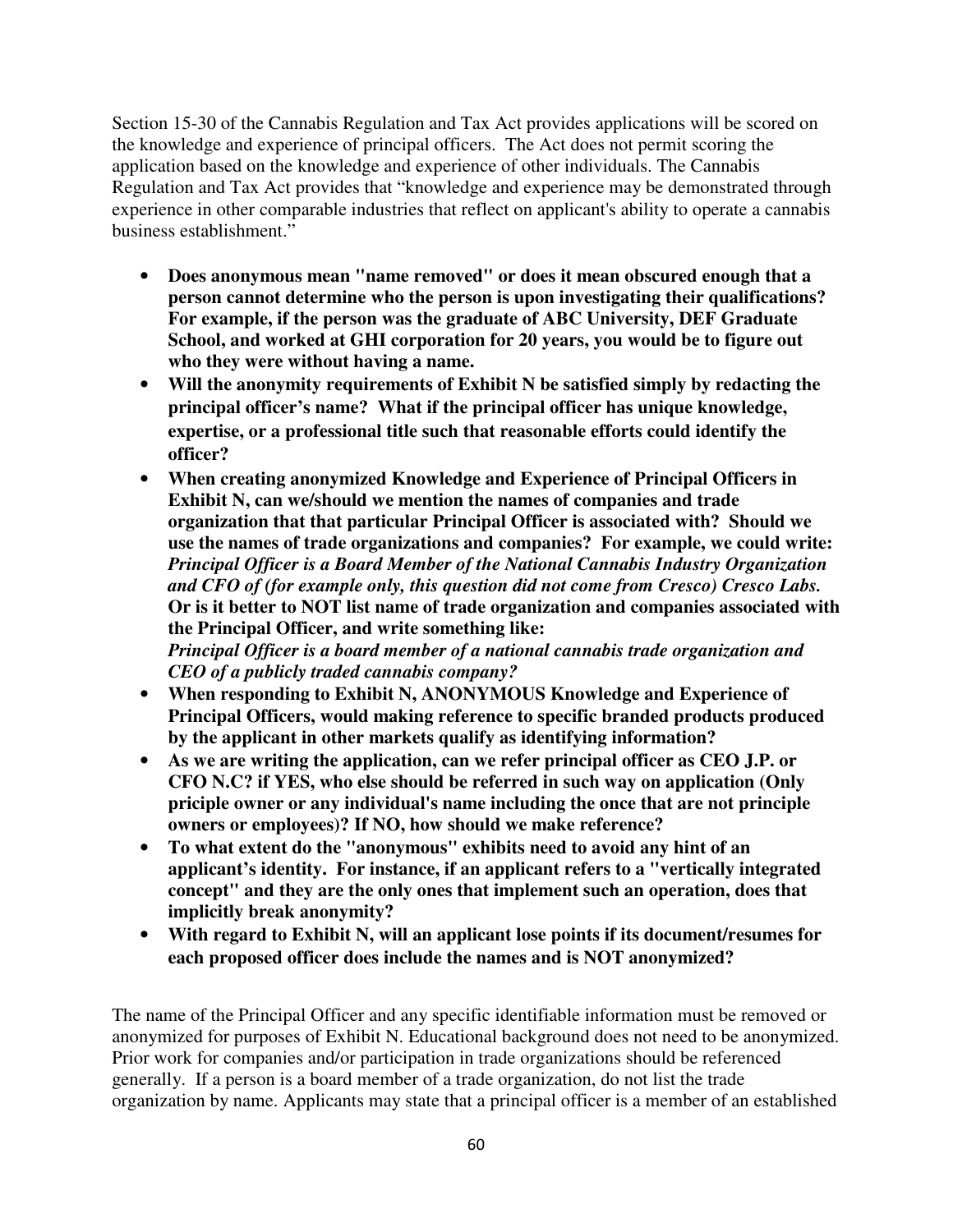trade organization and name the specific trade organization if the organization has 50 or more members. Applicants should refer to principal officers anonymously. Principal officers should be referred to by their title (CEO, CFO, COO, etc.) or by number (Principal Officer 1, Principal Officer 2, etc.). Do not use initials or any other potentially identifying information.

For example, an applicant's relevant work experience would be written as: "From 2005 to 2010 Principal Officer A served as Chief Operating Officer and Compliance officer for a cannabisinfused beverage producer operating in medical cannabis markets in Oregon and California that netted more than \$5 million in annual revenue in each year Principal Officer A served as COO."

If Exhibit N or any other exhibit contains the name of a principal officer, business, or product, applicants will be informed of the deficiency and given 10 calendar days to remedy the deficiency. If an application scorer is able to identify the person despite the applicant taking proper steps to anonymize the required information, the scorer will be instructed to inform the Department and a new grader will be assigned to the application.

- **Exhibit N is to be anonymous (or redacted?) Is the Division not interest in receiving an identified version of this Exhibit? Should we indicate some correlating information on the anonymized document to connect it to a Principal Officer application that is being submitted? Otherwise, should we indicate the identity in any way (e.g. initials, etc.)?**
- **Why is the information from Exhibit N anonymous, if the principals are being identified in Exhibit B?**

Applications are scored anonymously. Exhibit N will include much of the same information provided in Addendum E of the Application for Proposed Principal Officer of an Adult Use Dispensing Organization ("Addendum E"), however there must be no identifiable information about the proposed principal officer included in Exhibit N. The information submitted in Exhibit B will not be used to score applicants but may be used to verify information submitted by the applicant.

• **How is a principal officer's knowledge demonstrated?** 

Applicants should provide any information they believe demonstrates knowledge the proposed principal officers may have that would be relevant to operating a retail cannabis business.

• **Is it possible to receive full points for Exhibit N - Anonymous Knowledge & Experience of Principal Officers if none of the principal officer's have any formal experience in the cannabis industry?** 

The Cannabis Regulation and Tax Act provides that "knowledge and experience may be demonstrated through experience in other comparable industries that reflect on applicant's ability to operate a cannabis business establishment."

• **Are there minimum requirements for knowledge of cannabis business? If so, what are the minimum requirements?**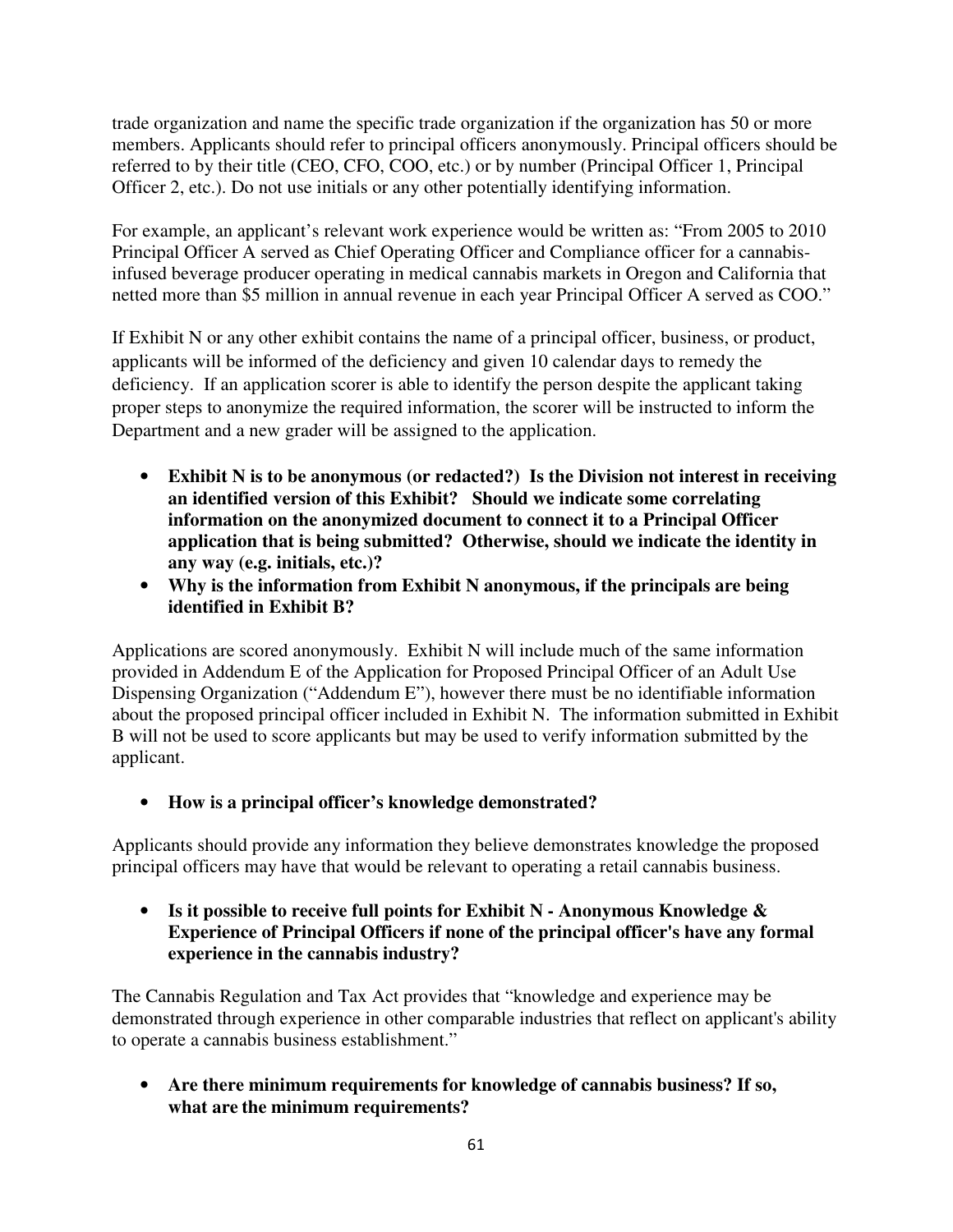Applicants should demonstrate any knowledge proposed principal officers may have that would be relevant to operating a retail cannabis business.

• **Can applicants include details about team members' experience, such as positions they may hold outside of the cannabis industry, previous businesses they have worked at, or awards or honors they have received in the sections of the application that must be anonymous?** 

Yes. An applicant can provide all relevant details about the Principal Officer's experience, including experience outside the cannabis industry. Such information must still be anonymous and refer to products, companies and accolades generally.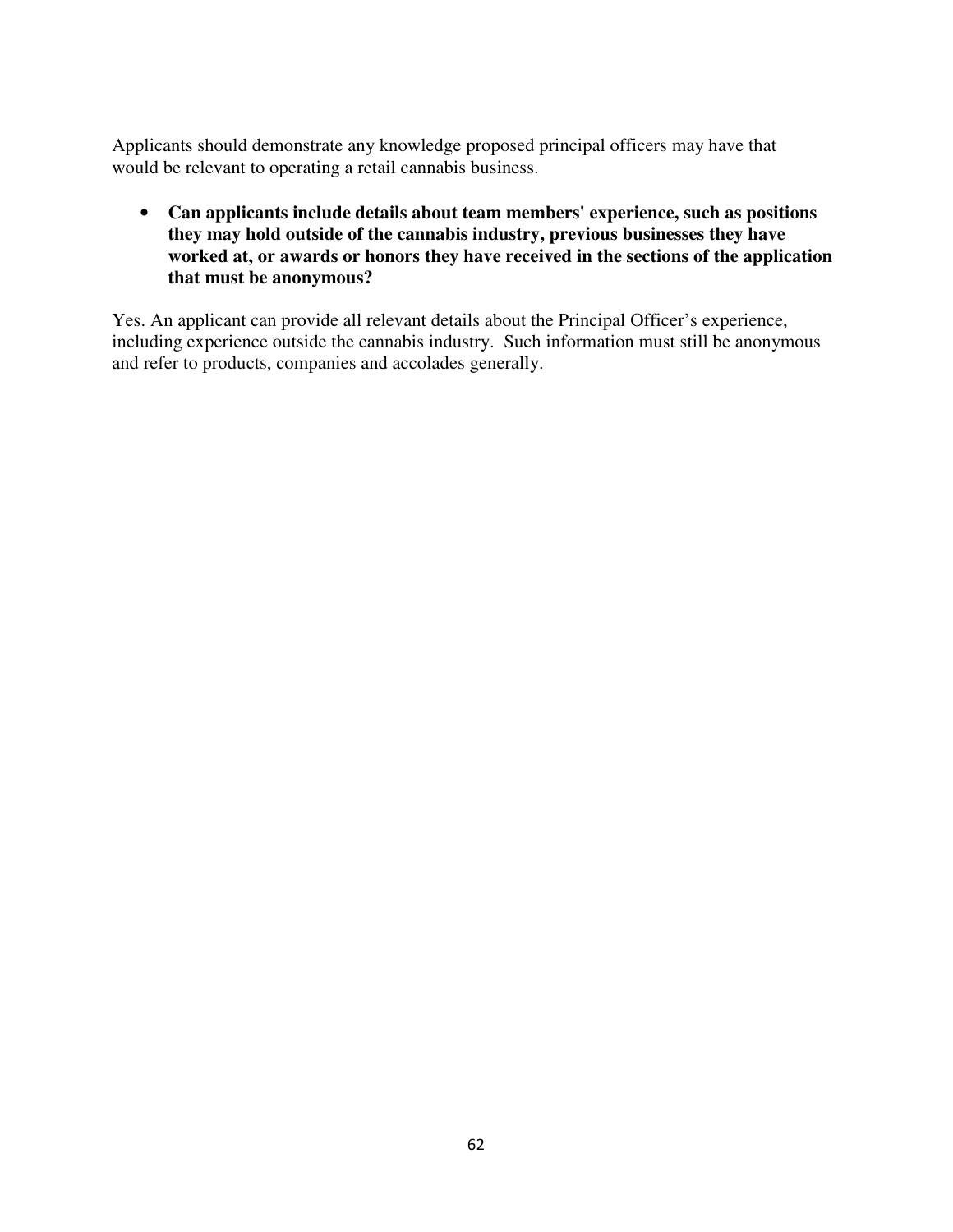# Exhibit O – Financial Information

- **For one Application of Cannabis Dispensary, the application requires having \$400,000 in liquid assets. Does applying for 5 licenses mean we must present \$2,000,000 in liquid assets? Or does showing \$400,000 in liquid assets ok for the application of up to 5 licenses?**
- **No mention of the \$400,000 in liquid assets? What are the requirements then?**
- **My question is that in 2014 there was a requirement of proof of funds in the amount of 400,000.00 in order to apply for a dispensary. What is the amount needed this time for the recreational license application?**
- **Bill HB1438 mentioned a requirement for applicants to show \$400,000 Liquide assets and \$50,000 in escrow. Does this apply for the Conditional Adult Use Dispensing Organization License too?**
- **How much "sufficient funds" do I need to show on my application to own & operate an adult use cannabis dispensing organization?**
- **How much liquid cash need to be shown per application? What are the expectations to show the financials?**
- **Is a separate \$50,000 escrow (***See* **410 ILCS 705/15-55 ) required for each application, or can you have a single escrow for multiple applications?**
- **Does the application process require the entity applying for the license to maintain a certain level of committed capital?**

There is no requirement that an applicant show any minimum level of liquid assets. An applicant need only provide a statement demonstrating that the applicant will have access to sufficient funds to own and operate any and all Adult Use Cannabis Dispensing Organization Licenses it may be awarded. Applicants may also provide any documentation supporting its statement. Applicants that are awarded a Conditional Adult Use Dispensing Organization License will be required to submit proof of a \$50,000 escrow account or surety bond after the Conditional Adult Use Dispensing Organization License has been awarded and before an Adult Use Dispensing Organization License can be awarded. Proof of escrow or a surety account is not required at the time of application.

#### • **Is the objective of "Exhibit O – Financials" for the applicant to assure capital and equity strength or to forecast operational results that indicate sustainability over a period of time?**

In Exhibit O, applicants are asked to provide a statement and any supporting documentation they wish to provide attesting that the applicant will have access to sufficient funds to own and operate an adult use cannabis dispensing organization if granted a license.

• **It appears from the DECO website that applications for loans/grants will be available after we have submitted our application and DECO has confirmed our status as a social equity applicant. If we plan to apply for a social equity loan through DECO, how do we document this in exhibit O?**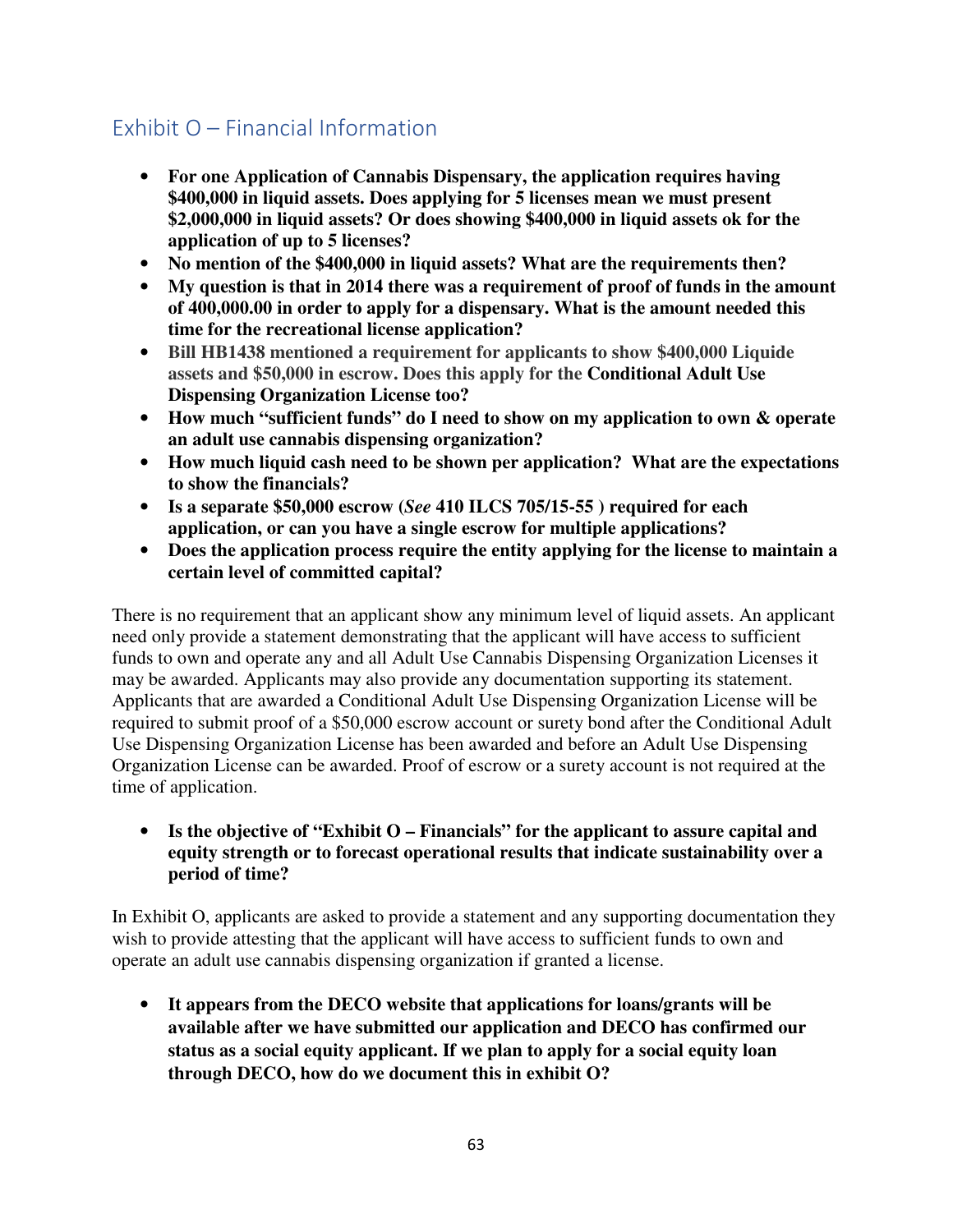If an applicant intends to rely on a loan from the Department of Commerce and Economic Opportunity to access sufficient funds to own and operate an adult use cannabis dispensing organization, it may inform the Department of this intent by including the following sentence in its statement for Exhibit O:

"I qualify as a Social Equity Applicant and plan to apply for a loan from the Cannabis Business Development Fund issued by the Department of Commerce and Economic Opportunity."

- **Does the applicant need to have the entirety of funding secure already? Does the applicant need to simply have agreements in place with financial institutions / investors to provide the funding? With the SAFE Banking Act working its way through federal legislation, it may be best for operators to take a wait-and-see approach...**
- **When applying for a cannabis license for retail does the social equity applicant need to show proof of capital or can the funds be in another account, maybe someone who is investing? Or if the funds can be allocated in a lawyer's trust account?**
- **Will a signed Letter of Intent with an investor or loaning party, and supporting bank records, be sufficient supporting documentation to prove the applicant will have access to sufficient funds to own and operate an adult use cannabis dispensing operation?**
- **What are examples of supporting documentation that will satisfy the IDFPR that if granted a license, the applicant will have access to sufficient funds to own and operate an adult use cannabis dispensing organization?**
- **How much detail do you need when submitting the application about our funding sources? Do we need to show source of funding and exact dollar amounts within particular sources?**
- **Is a bank letter from an owner showing the necessary funds sufficient documentation for Exhibit O?**
- **What supporting documents, if any, are required pursuant to Exhibit O of the Conditional Adult Use Dispensing Organization License application? Is a simple affidavit sufficient to satisfy the requirement in Exhibit O?**
- **If the applicant has access to funding, but only after an award is given and can provide an agreement and proof of funds, will the applicant be given less points if the proof of funds were in an investors bank account and not in the business account or the applicants account?**
- **Can Public Currencies such as Stocks and Bonds be used as proof of funds? Is it weighted the same as cash availability or less?**
- **Can real-estate equity be used as proof of funds?**
- **Will an applicant that Attest to having this capital available lose points for not showing proof of funds?**

An applicant need only provide a statement demonstrating that the applicant will have access to sufficient funds to own and operate any and all Adult Use Cannabis Dispensing Organization Licenses it may be awarded. An applicant may, but is not required to, provide any documentation supporting its statement.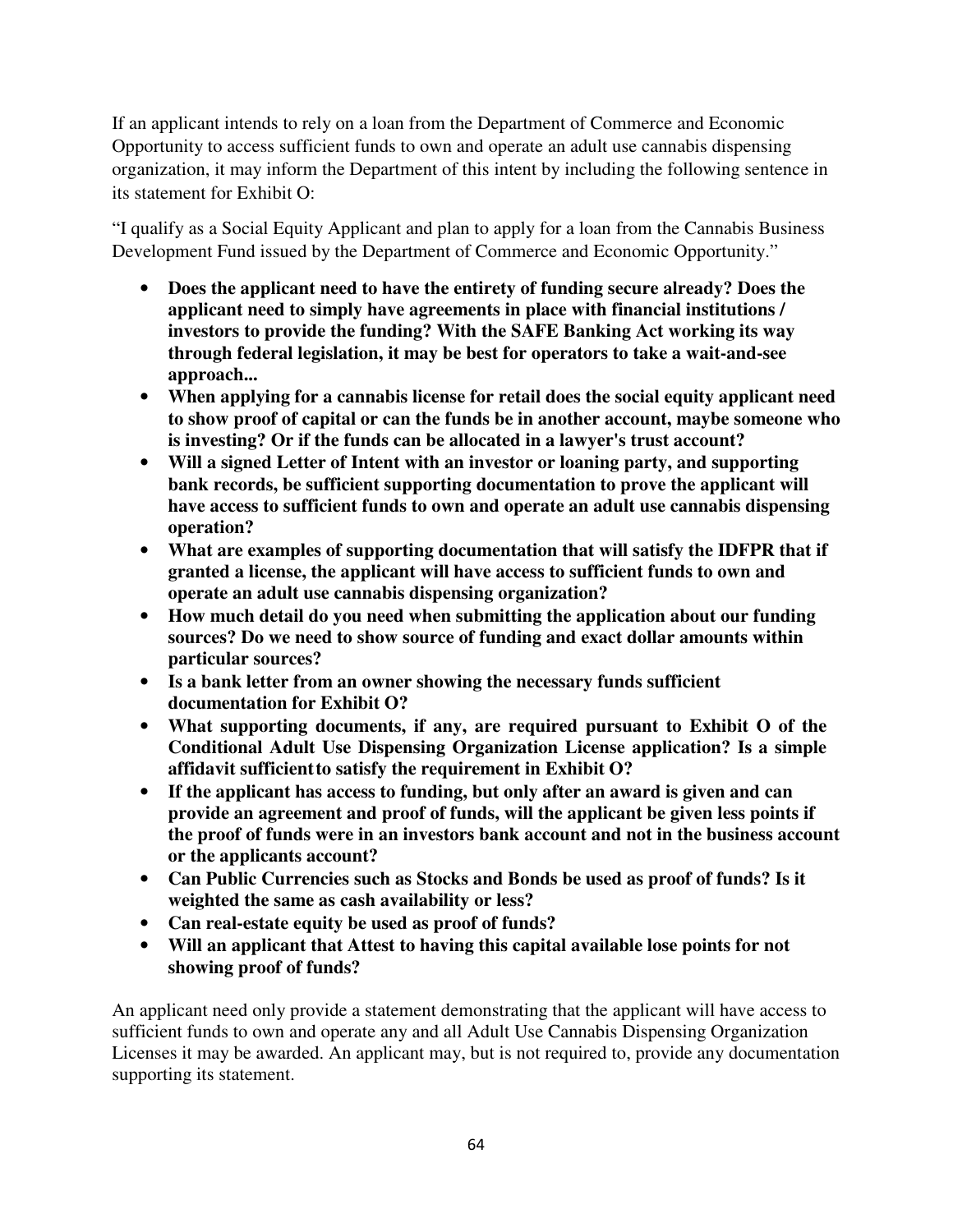- **If applied for more than 10 licenses (ex. 15), should organization provide proof of funds for a total of 15 license or total 10 since no more than 10 licenses will be awarded?**
- **Exhibit O requests demonstration of sufficient capital to operate "an adult use dispensary". For applicants applying to, say, 10 dispensaries, will demonstration of capital to operate a single dispensary be awarded full points, or will the applicant need to demonstrate ten times that amount to be awarded maximum points?**

An applicant need only provide a statement, and any supporting documentation it may wish to provide attesting that if granted a license, the applicant will have access to sufficient funds to own and operate any and all adult use cannabis dispensing organization licenses it may be awarded.

- **If a social equity applicant is a 51% owner, must he/she show capital contributions to the dispensary in Exhibit O?**
- **Can a social equity applicant show sufficient funds through a contingent loan from another principal officer?**

An applicant need only provide a statement and any supporting documentation it may wish to provide attesting that if granted a license, the applicant will have access to sufficient funds to own and operate any and all adult use cannabis dispensing organization licenses it may be awarded.

- **Do any future financial projections need to be provided? If yes, how many years of projections should the Applicant provide?**
- **Can the Department clarify which exhibit, if any, would be appropriate for the applicant to include detailed financial planning information, such as financial projections? Section O 'Financials', specifically asks for proof the applicant has sufficient funds, however it does not specifically ask for projections or a detailed budget? Would inclusion of projections and/or a detailed budget be acceptable for this Exhibit, as it states: "Provide a statement, and any supporting documentation you wish to provide, attesting that if granted a license the applicant will have access to sufficient funds to own and operate an adult use cannabis dispensing organization. states "**

Applicants are only required to provide a statement and any supporting documentation they may wish to provide attesting that if granted a license, they will have access to sufficient funds to own and operate an adult use cannabis dispensing organization. Applicants may, but are not required to, provide future financial projections that demonstrate the sufficiency of available funding.

### • **To demonstrate financial stability, is there a preference between putting funds in an escrow account vs. obtaining a bond?**

An applicant need only provide a statement and any supporting documentation it may wish to provide attesting that if granted a license, the applicant will have access to sufficient funds to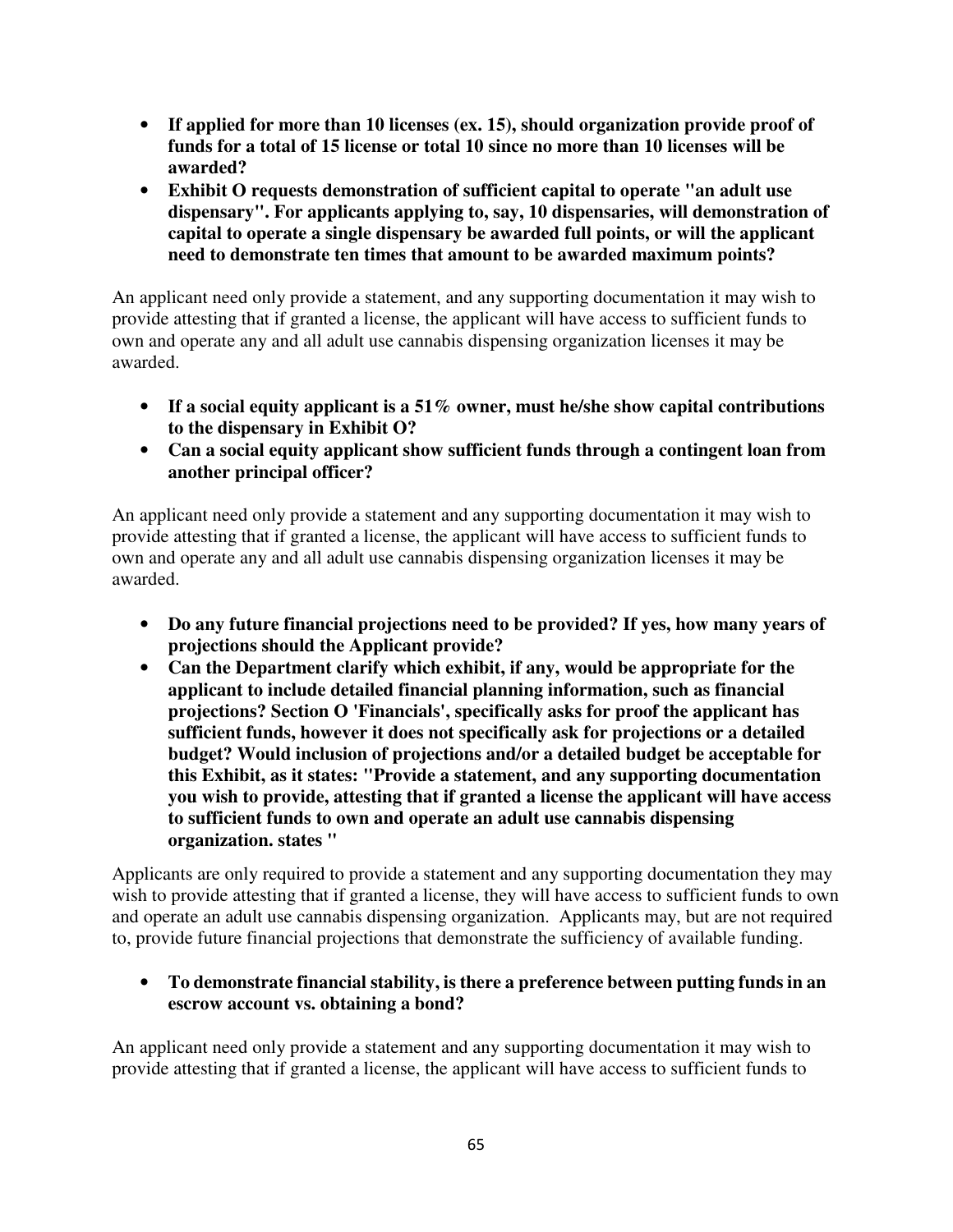own and operate any and all adult use cannabis dispensing organization licenses it may be awarded.

### • **What is the process for submitting redacted copies of our application with personal identifying information removed (i.e. Social Security Numbers on Tax and Financial documents in Exhibit O)?**

Applicants must redact any information that would reveal personally identifying information including, but not limited to, name, address, and social security number.

• **I'm wondering if the escrow requirement mentioned in the regulations is still required for the dispensary application, will proof be necessary?** 

Applicants are not required to submit proof of an escrow account or surety bond with their application for a Conditional Adult Use Dispensing Organization License. Applicants will have time to submit proof of the required escrow account or surety bond prior to applying for an Adult Use Dispensing Organization License.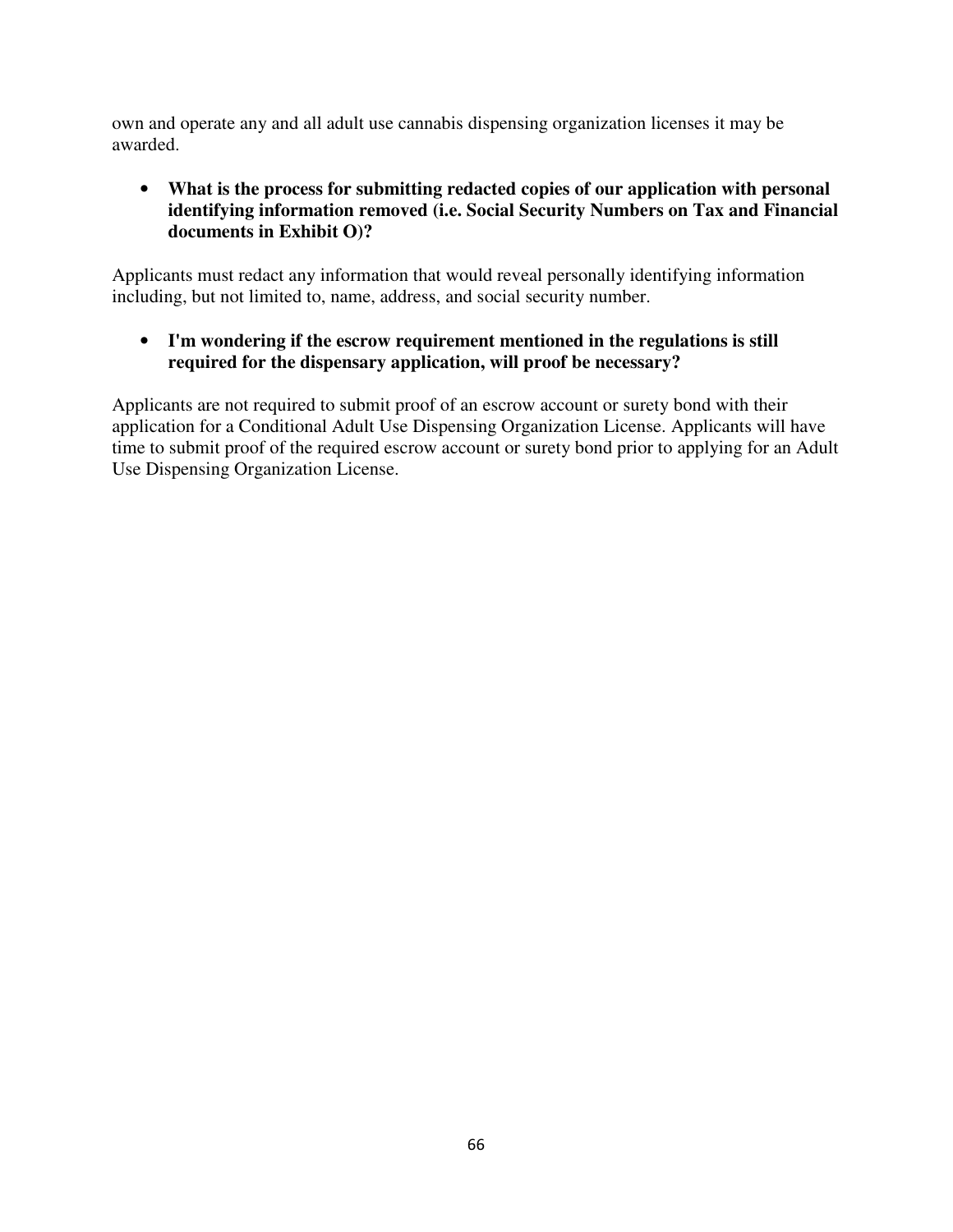# Exhibit P – Evidence of Status as a Social Equity Applicant

- **Is a member of an impacted family a son with a Marijuana arrest that resulted in a SIS in the State of Missouri?**
- **I am an Illinois resident and I have had a qualifying arrest in the past for possession of a minor amount of cannabis, but it was in another state (Minnesota). Does that qualify me as a social equity applicant?**
- **For past convictions does the conviction need to be in the state of IL? What if happened in another state but live in IL?**

The Cannabis Regulation and Tax Act only made offenses committed in Illinois eligible to be expunged. As such, offenses committed in other states cannot be used to qualify an applicant as a Social Equity Applicant.

- **I can't find any court records. I am searching news clippings but am not having success. Is there anything else that I could do to prove I had been arrested for an expungable offense that I had expunged?**
- **I am a social equity applicant pertaining to the eligible offense on my record. What exact documentation do I need to submit with my application? I need to know what the document is called that you need so I can request it from the court house.**
- **If the owner of the business was arrested in middle school for marijuana, but these records were later expunged and deleted from the system upon his turning 18 (according to IL law for how crimes are treated for minors), will a statement from him and citation of the above IL law suffice for our Social Equity Applicant portion?**
- **What is acceptable evidence that a cannabis arrest / conviction has been previously expunged but would be eligible for expungement under this law? All court and police records should have been destroyed. The offense may be long enough in the past where the attorney no longer maintains records. Will Affidavits from the accused, their attorney, etc., UNDER THE PENALTY OF PERJURY, be acceptable to prove the arrest took place?**
- **What documents are appropriate to verify social equity status? Arrest records, court records etc.**

To establish that an applicant has been arrested for, convicted of, or adjudicated delinquent for any offense that is eligible for expungement pursuant to Public Act 101-0027, applicants should provide a record of the arrest, conviction, or adjudication from the responsible legal authority. One example of a document that may demonstrate a Principal Officer was arrested for, convicted of, or adjudicated delinquent for an offense that is eligible for expungement pursuant to Public Act 101-0027 is a "disposition paper" from the court in the applicable jurisdiction.

Applicants that have had their cannabis arrest expunged in the past may: (1) provide a court record showing that an expungement was granted, (2) apply to the circuit court that granted the expungement to unseal the records of the arrest and provide a copy of those records to the Department, or (3) provide any other records that serve as evidence of the prior arrest,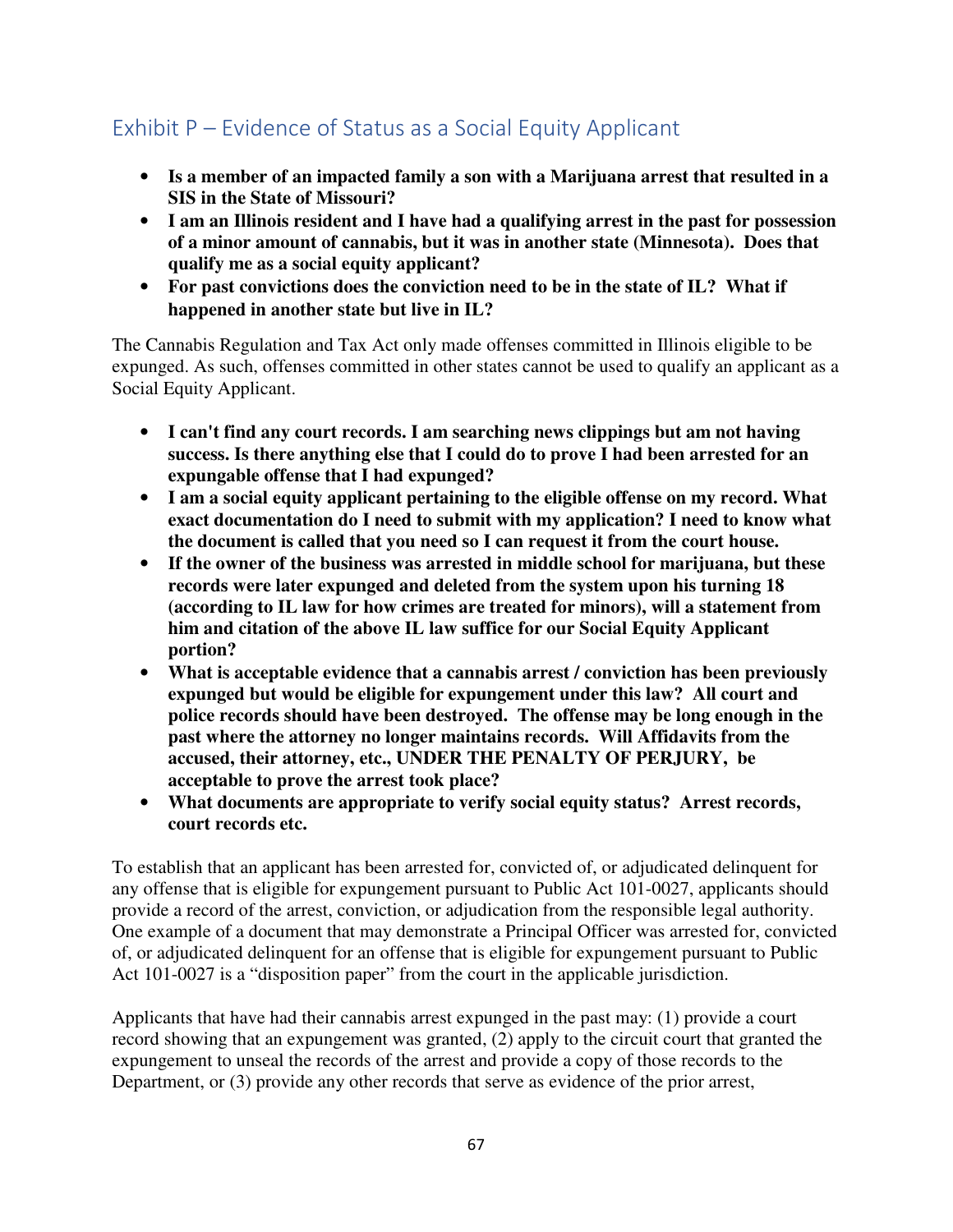conviction, or adjudication. Affidavits from the accused will not be accepted without additional documentation.

- **Option no. 5: Provides in part "The applicant shall also provide evidence the employees were engaging in full time work as of the date the application was submitted." Does the full time employment status as of the date of application have to be with the applicant as employer ? Or is it just that the employees were employed full time with any employer at the time of application?**
- **Item 5 of Exhibit P states "The applicant shall also provide evidence the employees were engaging in full time work as of the date the application was submitted." Does "full time work as of the date the application was submitted" include full time work in a non-cannabis job?**

The employees being used to qualify the employer as a Social Equity Applicant must be employed full-time by the applicant as of the day the application is submitted. The work performed by the employees may or may not be not related to cannabis. Proof of employment from an entity other than the applicant cannot be used to satisfy this requirement.

- **I was looking for information on how to apply for licensing through the equity program. If someone could please provide me with more information it would be greatly appreciated.**
- **Can you please send me a copy or link to the Social Equity Application?**

There is no separate application to become a Social Equity Applicant. Applicants must submit Exhibit P to establish their status as a Social Equity Applicant. Please refer all questions regarding loan funds to the Department of Commerce and Economic Opportunity at CEO.AdultUseCannabis@Illinois.gov.

• **Regarding the criteria for Social Equity status (Exhibit P), there appears to be a discrepancy in the language of A) the application and B) the language of the Act (HB1438), IDFPR's FAQ, and the Announcement which was also released October 1. Under the latter three documents, applicants who employ ten or more employees, of which 51% have 1) been arrested for, convicted of, or adjudicated delinquent for an offense that is eligible for cannabis expungement, 2) are members of an impacted family, or 3) currently live in a Disproportionately Impacted Area, would qualify as Social Equity Applicants. Under the application, however, those employees who currently live in a Disproportionately Impacted Area would not count toward that 51% unless they have lived in Disproportionately Impacted Areas for five of the last ten years, as is required if ownership/control is used to determine social equity status. Which of these definitions will the Division use to determine an applicant's Social Equity status?** 

A Social Equity Applicant, as set forth in the Cannabis Regulation and Tax Act, includes an applicant with ten or more full-time employees at the time of application that reside in a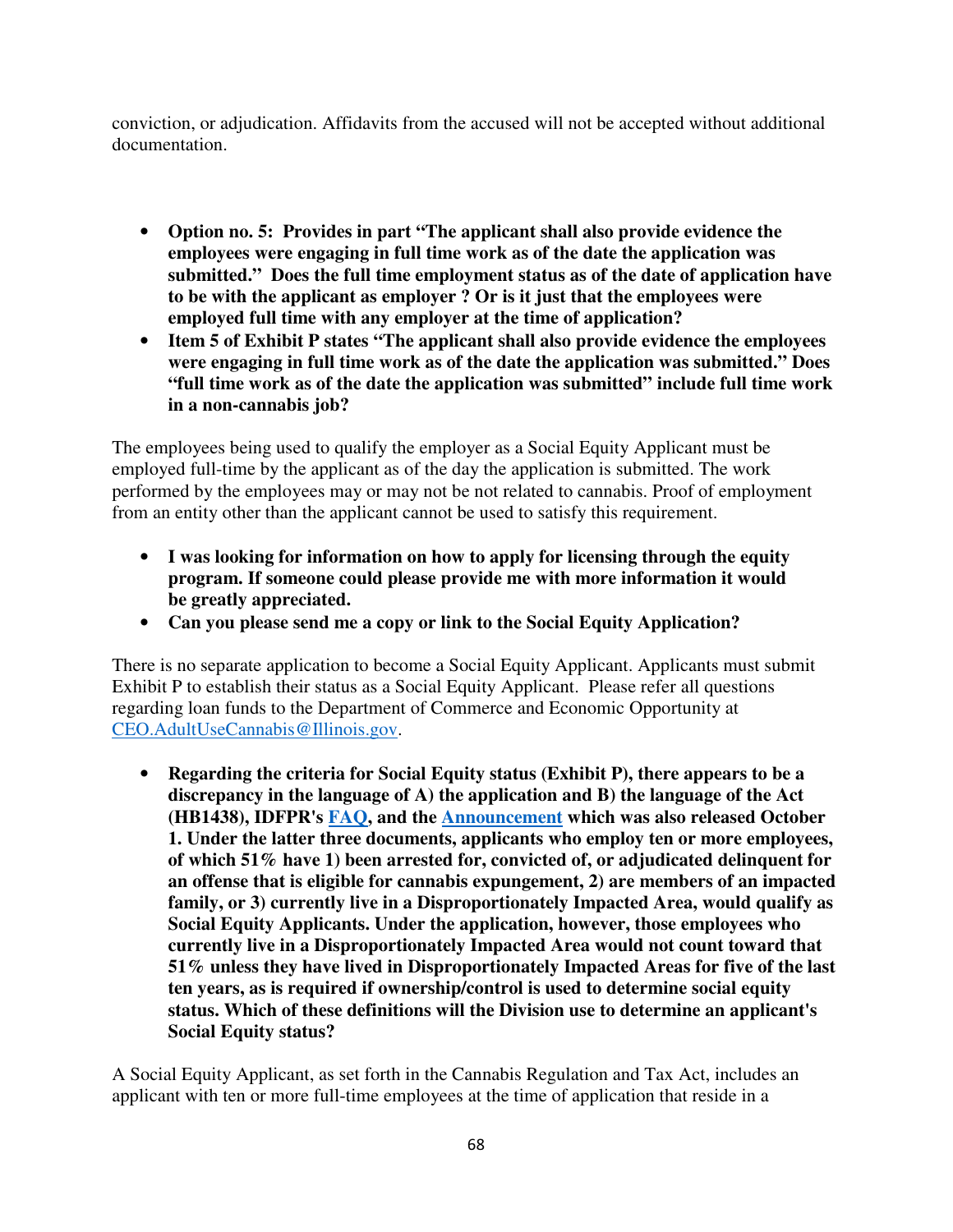Disproportionately Impacted Area (at the time of application), who have been arrested for, convicted of, or adjudicated delinquent for an eligible offense, or who are a member of an impacted family. The Department's application released on October 1, 2019 included incorrect instructions regarding Social Equity Applicant status. A revised application containing the correct instructions was issued on October 11, 2019 and is available at https://www.idfpr.com/Forms/AUC/I-AUOL.pdf.

- **Considering this is a conditional application and, once approved, we have 180 days to launch. Is it acceptable for us to apply as a Social Equity applicant as long as we execute our hiring plan (e.g. within 90-120 days from store opening we will fulfill the requirements)? The reason we ask, is because:** 
	- **a. We are a start-up organization and our revenue plan will trigger our staffing requirements.**
	- **b. Without existing sales, it is difficult to confirm if we will have 10 or 20 employees.**
	- **c. We would also like to leverage the benefits of the social equity program to start-up, grow our business with greatest impact to DIA territories.**
	- **d. We want offer jobs for individuals to our closest DIA areas shortly after start-up and as our business grows.**
- **If most Social Equity Applicants are expected to be new businesses requiring conditional licensure prior to commencing operations, how might they satisfy the requirement of having "10 full-time employees" that meet the qualification criteria? Would the Department accept an alternative path to demonstrate compliance?**
- **As, AT THIS POINT, I can't hire 51% of my manpower as qualified Social-Equityapplicants (because I don't have the dispensary open yet), will it be enough, for the application purpose, to commit to hire 51% of the employee as qualified Social-Equity-applicant?**
- **Will Social Equity Applicant points be awarded for hiring within a Disproportionately Impacted Area?**
- **We have been told that we could quality for social equity status if we employ 51% of our staff (minimum of 10 full-time employees) who are from DIAs. The wording is such (see below), as to assume that we already have employees. How is that possible if we're applying for a first time conditional license? Does the word "conditional" suggest that we are anticipating hiring staff from DIAs, and the state will follow up on that claim? Which begs the question, how can individuals coming from DIAs (or non DIAs for that matter) be prepared to start working at dispensaries within such a short period of time?**
- **For the Social Equity piece: our team has Contingent Full-Time Employment Agreements with our employees. Pending that these employees satisfy the Social Equity aspect requirements, does this satisfy the requirement that they be "engaging in full time work as of the date the application was submitted"? Will a contingent employment agreement satisfy that?**
- **If a business is just entering into the dispensary market and does not yet have employees but as part of their business model, intend to employ individuals who would qualify for Social Equity status, can this be applied towards the application to allow for Social Equity status?**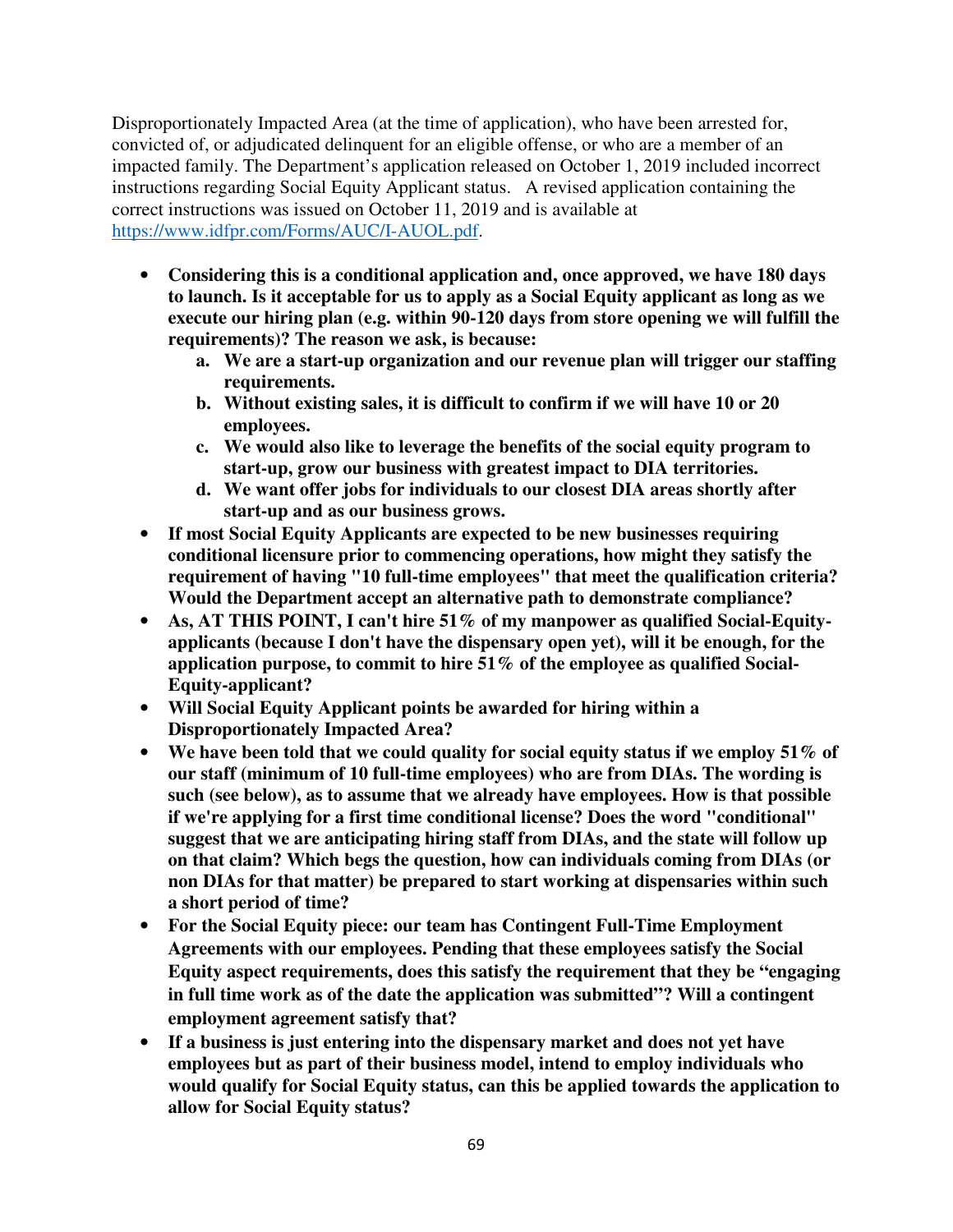- **For a new business in Illinois that does not yet have employees, how can we demonstrate compliance with this requirement? Our intention is to qualify through employing at least 51% eligible individuals but we are not yet staffed up**
- **My question is when must an applicant have the qualified employees to comply with the above social equity provision? Can an applicant be awarded a license if they promise to hire employees for their dispensary in compliance with the requirement? Or, must an applicant hire at least six social equity employees during the application process and compensate them while waiting to see if the applicant will be awarded a license?**
- **For Social Equity Applicants applying with evidence of employing 10 or more full time employees with 51% qualified as Social Equity Criteria, can you please clarify how the dispensary would employ the 10 plus individuals between application time and when licenses are granted? Since the dispensary is not yet opened, how could the employees possibly be working full time? Could the Applicant just pay the 10 employees for working but not, in fact, have them doing actual work? Please clarify how this would work.**
- **For a Social Equity Applicant who is an IL resident and is seeking to show that it employs 10 or more full-time employees with 51% or more qualifying as Social Equity Applicants under the previous sections, how does the Applicant have full time employees as of the date the application was submitted if operations are not yet approved by IL for the Applicant?**
- **Will intent to employ 10 or more full-time employees, 51% or more of those employees who would qualify as Social Equity Applicants satisfy the requirements of Exhibit P?**
- **Whether the applicant has to have 51% of employees on payroll at the time of submission if it elects to qualify under part (3), employing at least 10 full-time employees; Whether a letter of intent to hire would suffice; and Whether the applicant would still qualify if it currently employs at least 51% of its employees from disproportionately impacted areas, but in an unrelated business entity?**
- **In Exhibit P, #5 Is there a minimum time period an employee must be employed by the Applicant? If so, please state the specific minimum window of employment including an employment start date.**
- **Does the Department expect a new Applicant to have the minimum of 10 employees hired and paid for an estimated 12 months before the dispensary is allowed to open by the Department? (We are assuming it will take six months to get the final approval to open the dispensary after the license is granted). We have estimated it will cost a minimum of \$14,000 per month to hire and pay 10 employees who may or may not have dispensary related work.**

To qualify as a Social Equity Applicant based on the hiring of employees, the employees must be working full-time for the applicant as of the day the application is submitted. The employees may be engaged in work that is or is not related to cannabis.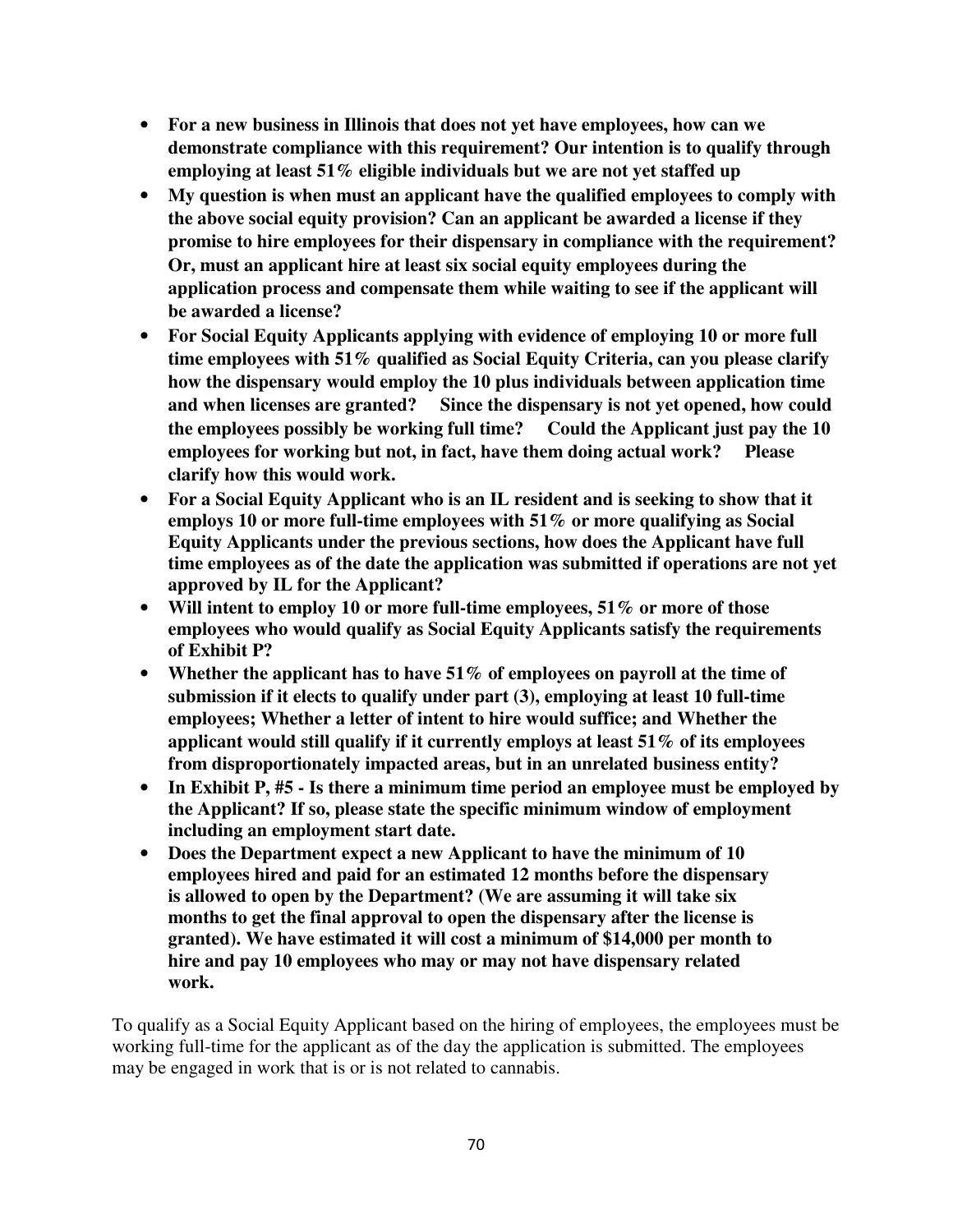- **Would an applicant residing in a "comparable geographic area", shown to have similar socioeconomic demographics and meets the criteria listed in the Act of a "DIA", qualify under the residency requirement of a social equity applicant?**
- **Can there please be some flexibility in the disproportionately affected area map? Or at least allow those judging the applications to take this fact into consideration.**
- **Does someone need to live in the blue area identified in DIA map or is there an acceptable radius of XX miles (e.g. 10 miles from specific zip codes) from blue area to qualify as social equity applicant? If so, what is the radius/distance from blue area that is acceptable to earn social equity applicant status?**
- **I live in Elgin for last 13 yrs, 7 miles (14min) from blue zone on DIA map. Can apply as social equity person?**

Only those applicants residing in a Disproportionately Impacted Area, as identified by the Department of Commerce and Economic Opportunity, qualify as a Social Equity Applicant based on their residency. A list of Disproportionately Impacted Areas identified by the Department of Commerce and Economic Opportunity is available at https://www2.illinois.gov/dceo/Pages/CannabisEquity.aspx.

- **If the BLS Region contains a Disproportionately Impacted Area, must the dispensary be in the area or close, and, if so, how close to obtain Social Equity Applicant points?**
- **Any restriction on BLS region to apply within the Disproportionately Impacted Areas resided ( 51% shareholder lived more than 5 years in the marked areas)?**
- **If a majority stake member of my team meets the criteria by having lived in a Disadvantaged Area for more than 5 of the last 10 years, can they only apply within that county or license area? For example - if my team member lived in a disproportionate area in the Champaign area, can we still apply for a license in the Chicago area and qualify as a social equity applicant?**

An applicant that qualifies as a Social Equity Applicant because the requisite number of Principal Officers reside in a Disproportionately Impacted Area are not confined to applying in the BLS region in which they reside. An applicant will not qualify as a Social Equity Applicant based on the proposed location of the dispensary. Social Equity Applicants are determined based on who owns or is employed by the business, rather than the location of the dispensary.

- **My question is, do you need to meet the \$750,000 combined income and 2 license requirement to be considered a social equity applicant as well as the requirements listed in the FAQ (disproportionately impacted areas, etc.)?**
- **Is a Social Equity Applicant required to meet the requirements of 410 ILCS 705/7- 20 (Fee waivers)? In other words, if an applicant meets the definition of a Social Equity Applicant but does not meet the fee waiver eligibility requirements, can that applicant pay 100% of all applicable fees and still qualify as a Social Equity Applicant?**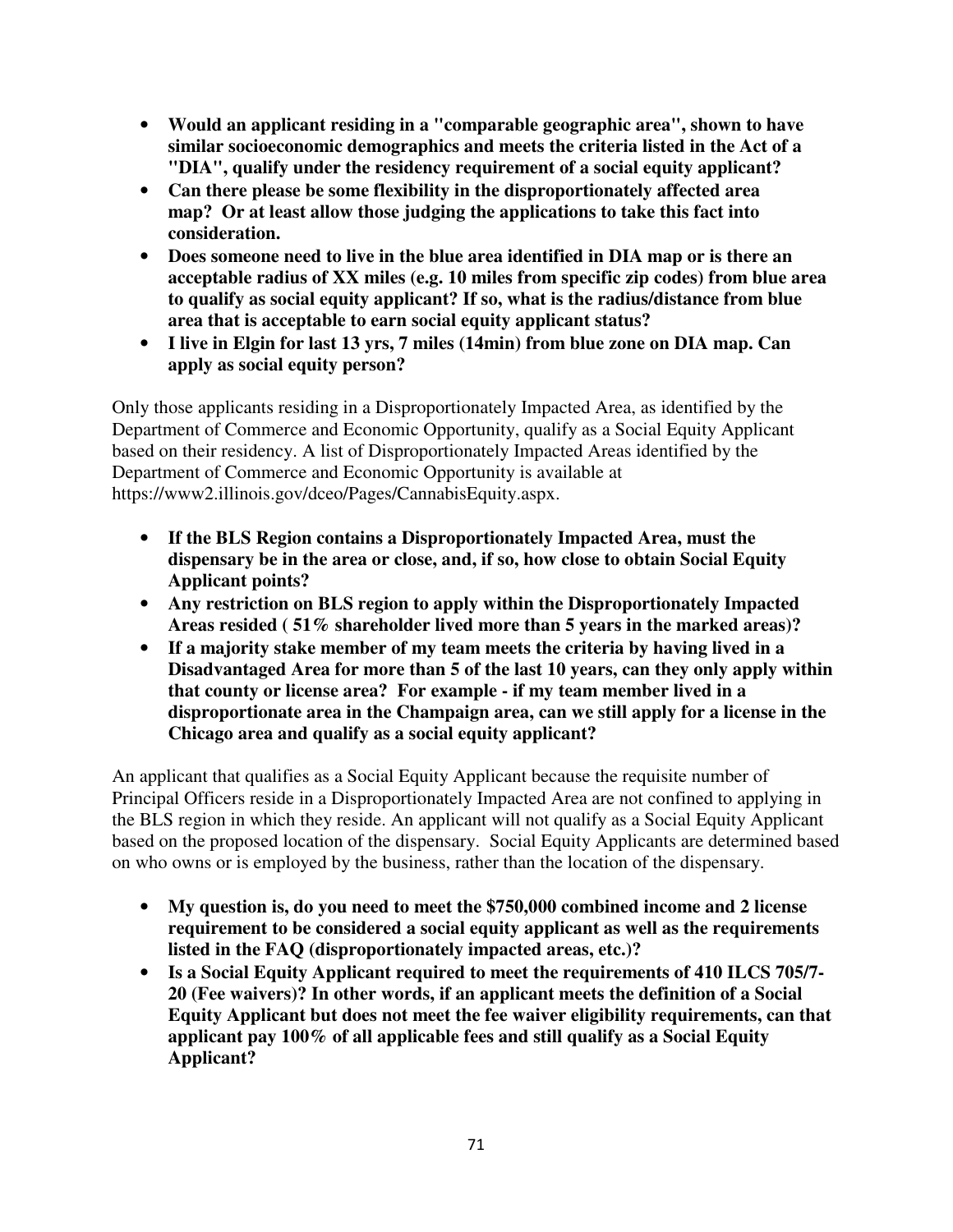Scorers will not consider the income of the applicant or any of its principal officers when determining whether the applicants qualifies for the 50 points associated with being a Social Equity Applicant. However, Section 7-20 of the Cannabis Regulation and Tax Act describes some conditions under which the applicant will not qualify for fee waivers available to other Social Equity Applicants.

• **For Principal Officers who are veterans, how is active duty military time within the past 10 years treated for purposes of determining whether the Principal Officer has lived in a Disproportionately Impacted Area for 5 of the last 10 years and counts toward 51% of Social Equity ownership?**

Applicants, including veterans or active duty military personnel, may use any residence listed on tax forms submitted to the State of Illinois as their primary residence as evidence of their residence in a Disproportionately Impacted Area. Veterans or active duty military personnel will not be disadvantaged by time spent away from their primary residence due to their military service.

- In order to qualify as a social equity applicant, does 51% of the company need to be **owned by an Illinois resident?**
- **What if you don't meet Exhibit P (1) because the company is solely owned by an international applicant that is not an Illinois resident, but 51% of the company's at least more than 10 full-time staff qualify under the social equity requirements? Is it possible to receive any points for this section without satisfying Exhibit P (1)?**

The Cannabis Regulation and Tax Act (the "Act") provides that an applicant can only qualify as a "Social Equity Applicant" if: (1) an applicant applying as an individual is an Illinois resident or, (2) an applicant applying as a business entity is incorporated and doing business in Illinois as of the date the application is submitted. The Act does not require the owners of a Social Equity Applicant to be Illinois residents. If an individual or individuals are applying in their individual capacity, they must all be Illinois residents.

- **Social equity criteria Can you earn all 50 points simply by meeting one of the criteria stated - e.g., hiring 10 employees of which 51% living in impacted area, etc.?**
- **How are social equity applicant points awarded, in whole or in part?**
- **Do multiple qualifiers yield more points?**
- **Is this section graded as pass/fail or is it graduated? For example, if we are 51% owned by qualifying individuals, will we receive fewer points than a 100% owned entity?**
- **With regard to the 50 points for Evidence of Status as Social Equity Applicant, will the full 50 points be awarded to those that meet the criteria? Or will the section be graded qualitatively based on the strength of the social equity applicant meeting the intent of the law? In other words is it the full 50 points or zero on this Section?**
- **How can a Social Equity Applicant be awarded the maximum 50 points?**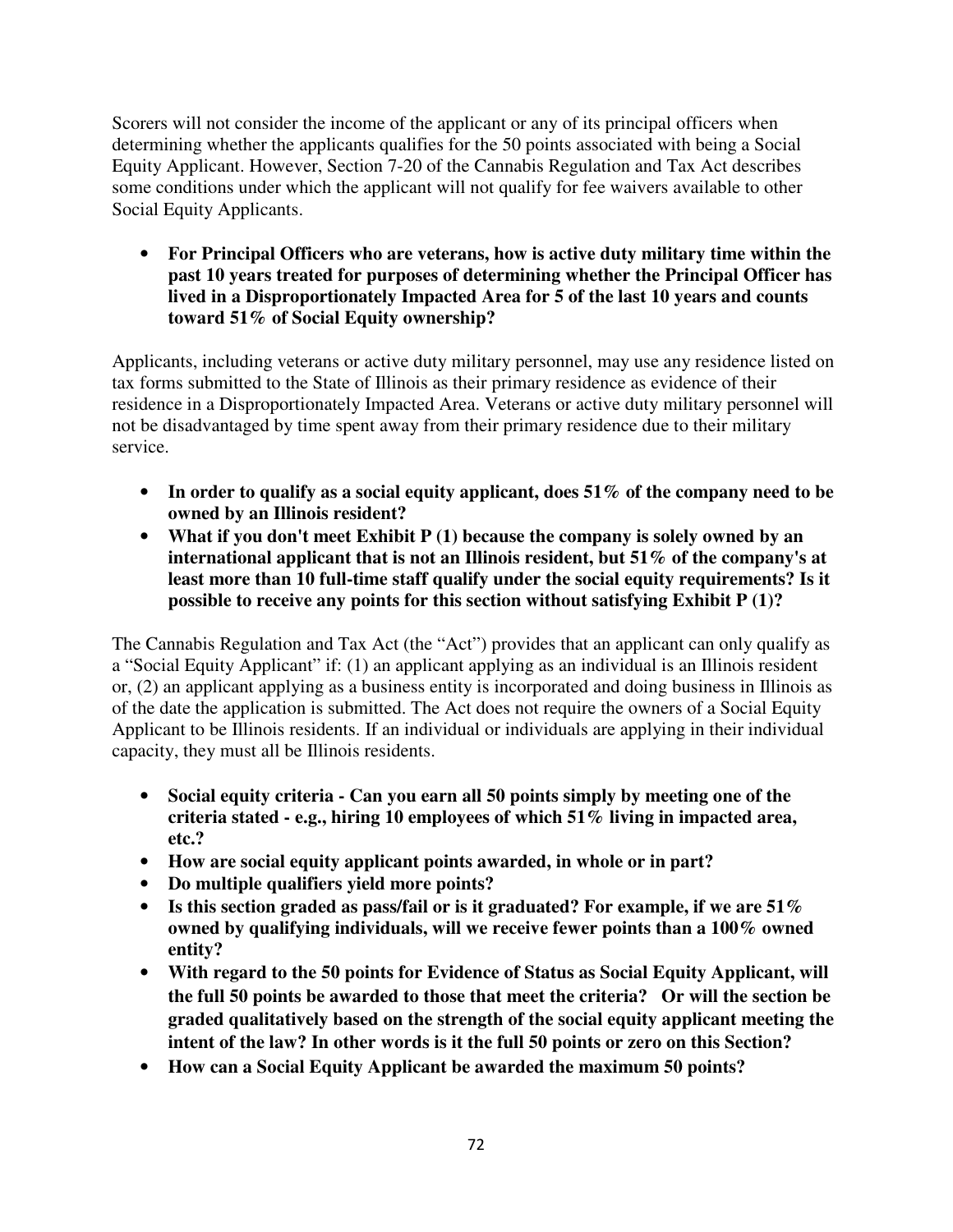- **Do we receive additional points for the more people we have on our team/application who have either lived in a disproportionate area and/or have expungeable qualifying cases? Or is a Yes or No point scale on this section?**
- **For the Social Equity Applicant, could the individual owning 51% that was arrested and adjudicated for possession, now reside in a wealthy community having turned around their life and done well financially? Would they receive the same amount of points on the application as someone with a similar arrest that lives in a Disproportionally Impacted Area?**

Points awarded for Exhibit P (Evidence of Status as a Social Equity Applicant) will be awarded on a binary basis in which applicants that qualify will receive 50 points and applicants that do not qualify will receive 0 points. Applicants will not receive additional points for meeting more than one qualifying criterion or for going beyond the required criteria in the Cannabis Regulation and Tax Act.

- **The requirements state that in order to be considered for the social equity status for the application there must be 51% ownership in the business by an individual who can qualify for social equity status. Is this a literal ownership percentage regardless of total number of owners, or does this only mean that the individual's ownership interest must equate to what would be majority ownership? For example, if my company has 3 owners and the individual with qualifying status has 36% percent ownership while the other two owners retain 32%, would this be considered the same as having 51% ownership in the business since they would have the majority ownership?**
- **If I am applying for a conditional dispensary license with two other people (3 people) and 2 of them qualify for social equity (66% ownership), do we qualify for the 50% discount or does one person by himself/herself have to own over 51% to qualify?**
- **Individual 1 qualifies under condition A. Individual 2 qualifies under condition B. Individual 3 qualifies under condition C. If these three individuals made up 51% or more of an application would they qualify as a social equity applicant?**

The Cannabis Regulation and Tax Act requires that 51% or more of the ownership and control be held by one or more individuals that meet the qualifying criteria in order for an applicant to qualify as a Social Equity Applicant. If multiple individuals own or control at least 51% percent of an applicant and collectively qualify the applicant as a Social Equity Applicant, they are not required to qualify under the same provision of the Social Equity Applicant definition. Please refer to the definition of Social Equity Applicant in Section 1-10 of the Cannabis Regulation and Tax Act.

• **For individuals who did reside in Chicago, in areas that were considered Disproportionately Impacted Areas, but were homeless within the 5 years of the last 10 years, what considerations are given to allow for individuals with this type of experience to show habitation within a Disproportionately Impacted Area?**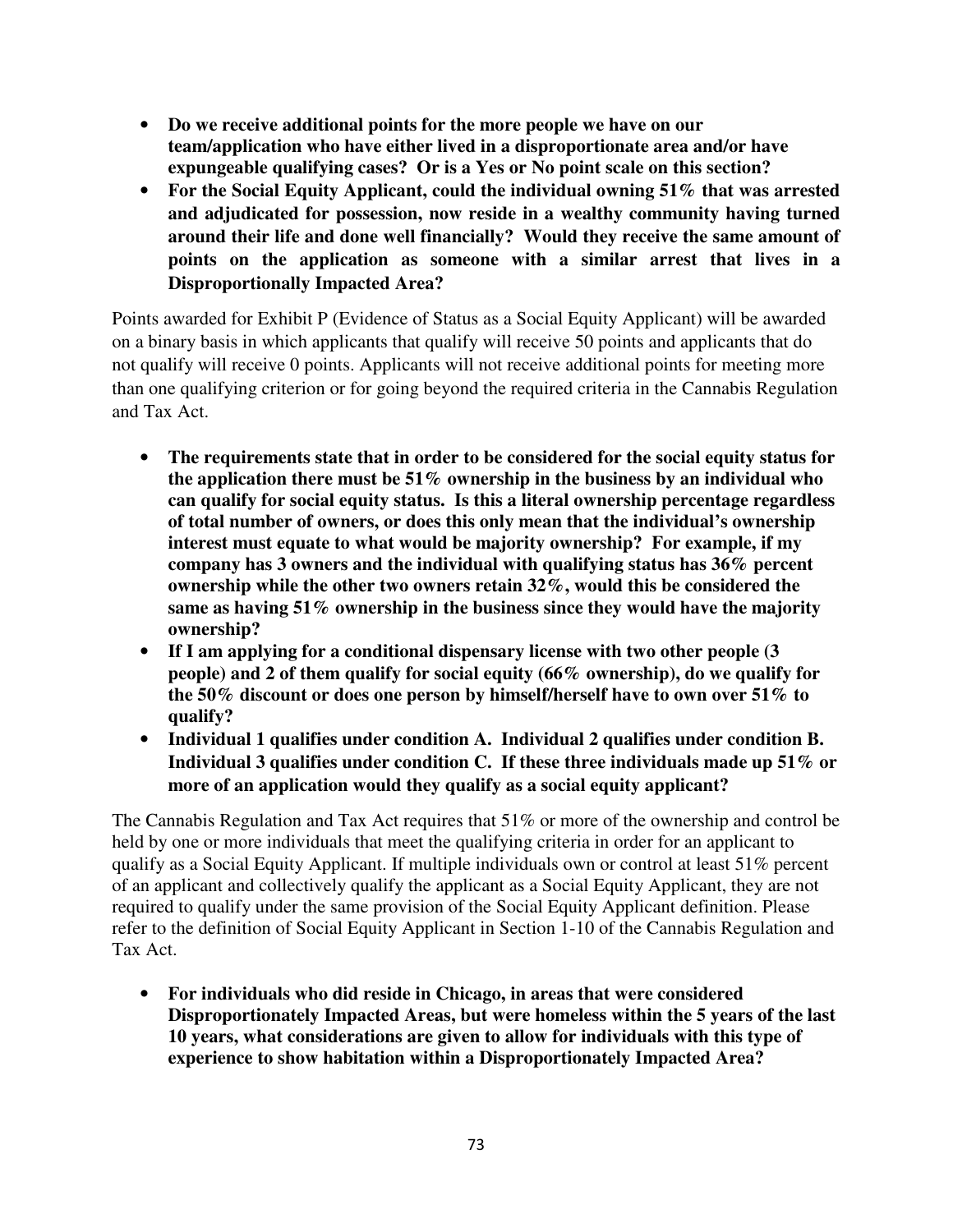An applicant who resided in a Disproportionately Impacted Area but was homeless for some or all of the relevant time period may provide a signed Homeless Status Verification form provided by the Illinois Secretary of State (available here:

https://www.cyberdriveillinois.com/publications/pdf\_publications/dsd\_a230.pdf) to show they resided in a Disproportionately Impacted Area during that period of time.

• **Can an applicant qualify for an adult use social equity license if they meet the 51% ownership rule and Have lived in a Disproportionately Impacted Area in 5 of the past 10 years and none of the other requirements listed below?** 

An applicant must meet only one of the criteria to qualify as a Social Equity Applicant.

• **Does a prior offense not qualified for expungement get any points?** 

No – only those offenses eligible for expungement pursuant to Public Act 101-0027 meet the criteria for a Social Equity Applicant.

- **Can an applicant awarded a license as a social equity applicant (SEA)sell all or a portion of their shares?**
- **Other than the provisions of Sec 7-25a, are there other restrictions, prohibitions or limits on the ability of a Social Applicant who is a person/individual, to sell or transfer all or a portion of its ownership interest in the entity that is the license holder?**

The Department will not address this question as it does not relate to the application process for a Conditional Adult Use Dispensing Organization License.

• **What role is the SEA required to hold in the organization/business?** 

Please refer to the definition of "Social Equity Applicant" in Section 1-10 of the Cannabis Regulation and Tax Act.

- **Once the application is awarded how does being a social equity owner differ from other owners of same business and other licensed entities?**
- **What's the requirement around maintaining social equity employees for the long term?**

If a Social Equity Applicant license holder seeks to transfer a cannabis license to an entity that does not qualify as a Social Equity Applicant within 5 years of receiving the license, it must make payments to the Cannabis Business Development Fund as specified in 410 ILCS 705/7-25.

The Department will not address questions regarding long term employment as this question does not relate to the application process for a Conditional Adult Use Dispensing Organization License.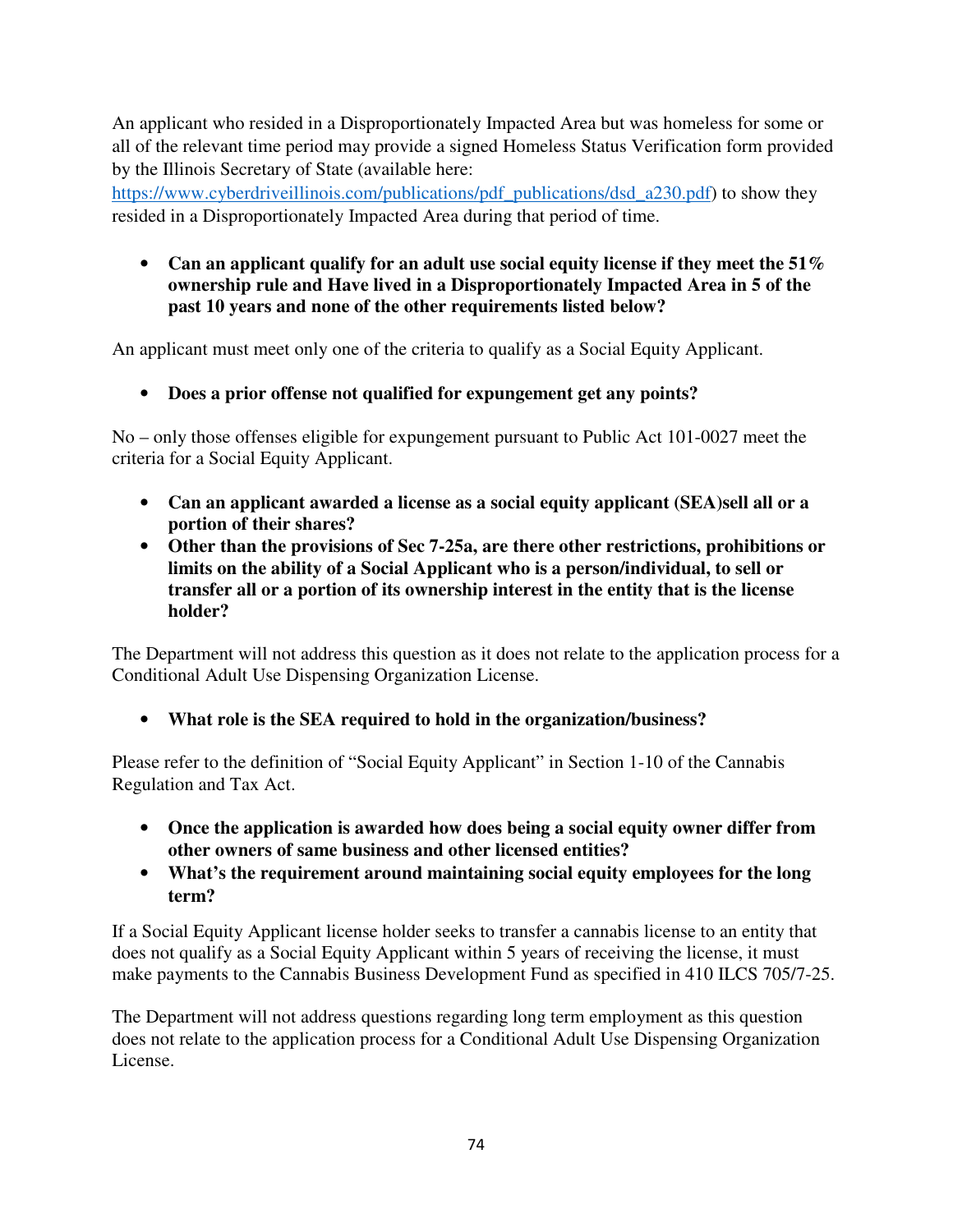- **How is "ownership and control" defined? For example, if we apply for and do not win (or the loan applications for exhibit O are not provided prior to submitting the application) a social equity loan/grant are we able to sell or pledge non-voting shares, such that we would maintain voting control, but potentially retain less than 51% of the profits?**
- **Is 51% ownership and control sufficient or must it be more than 51%?**
- **As referenced in Exhibit P, can individuals qualifying for social equity status (residing in the disproportionately impacted areas or who have been arrested/convicted/adjudicated of an eligible offense) meet the ownership/control requirements by investing in a dispensary licensee entity through a "holding co" (for example, if there is a hold co that is 100% owned by social equity-qualifying individuals, and that hold co owns 51% or more of the proposed licensee, does that meet the test to be deemed a Social Equity Applicant)?**
- **Question No. 11, first criteria option on the Conditional Adult Use Dispensing Organization License Application asks if the applicant is an Illinois resident and is "at least 51% owned and control by one or more individuals who have resided for at least 5 of the preceding 10 years in a 'disproportionately Impacted Area.'" Is it sufficient for qualified individual to have 51% or more of the voting ownership, but less than 51% of the financial ownership of the applicant entity, thus giving that individual 51% ownership and control of the applicant?**
- **The Act and the regulations require that a Social Equity Applicant have "at least 51% ownership and control by . . . ." Can you provide further explanation on the definition of "ownership and control"? Is ownership of 51% of the voting securities of an entity sufficient to qualify, even if, assuming for example:** 
	- o **The Senior Officers and Managers of a Dispensary are designated in advance and change or other action requires unanimous consent?; and/or**
	- o **The minority owners have preference on return of their capital, so the 51% only participate in the "profits" after other investors receive their preferred return?**

"Ownership and control" means ownership of at least 51% of the business, including corporate stock if a corporation, and control over the management and day-to-day operations of the business and an interest in the capital, assets, and profits and losses of the business proportionate to percentage of ownership.

- **If a child was arrested for cannabis in 2001, and the child no longer resides in Illinois, but the child's parents do, can you confirm the parents would qualify for social equity as "Impacted Family Members"? And if so, what "evidence of the relationship" would be best to verify parent/child relationship? Birth certificate?**
- **How does one demonstrate a familial relationship to qualify as a Social Equity Applicant (in terms of documentary evidence)?**

To demonstrate evidence as a Social Equity Applicant, applicants must submit something more than a mere statement of qualification. Applicants should submit records that can be verified by application scorers such as, but not limited to government and business records. Examples of such records include, but are not limited to, W-2 forms, income tax forms, court records,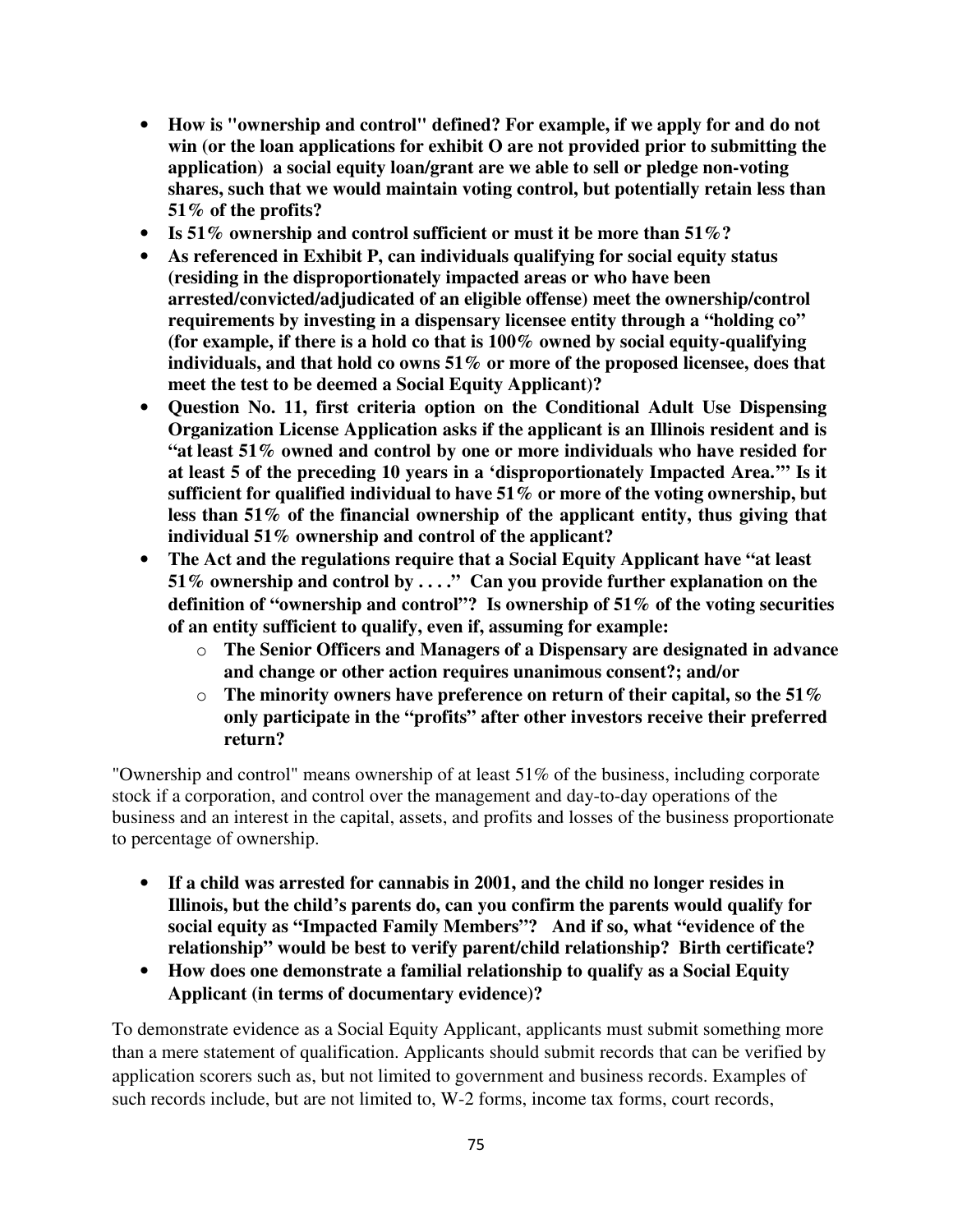disposition papers, utility bills, insurance forms, bank statements, pay stubs, pension payments, records from public assistance agencies, and school records. A birth certificate is an example of a document that may be used as evidence of a parental relationship.

Please refer to the definition of Social Equity Applicant in Section 1-10 of the Cannabis Regulation and Tax Act.

- **Is "Possess Cannabis />500 Grams" arrest on 10/24/2000 whereby the Defendant/Petitioner was released without conviction following a sentence of probation under "720 ILCS 550/10-Section 10 of the Cannabis Control Act" eligible for expungement under this Act, HB 1438? Or more simply, does this particular arrest qualify the individual as a "Social Equity Applicant"?**
- **Can you provide a complete list of "offenses eligible for expungement under this Act"? This would be very helpful for all potential social equity applicants.**
- **What counts as a cannabis charge? Is there a time frame for charges, such as in the past 20 or more years ago?**
- **Do class 4 felonies for intent to distribute count as expungable/ will they hurt the applicant's chances?**
- **Do I qualify as an social equity applicant if I have a felony charge with the possession of marijuana?**
- **Would a person still be considered a social equity applicant if they were arrested for an offense made eligible for expungement, along with a controlled substance charge, but the eligible offense was dropped?**

Offenses identified in Sections 4 and 5 of the Illinois Cannabis Control Act (720 ILCS 550) that were classified as Class 4 felonies or misdemeanors at the time of the offense are eligible for expungement. None of these crimes are expungable if the offense was associated with a violent crime or a penalty enhancement for selling to a person under the age of 18 if the seller was over the age of 18. Applicants should review whether their offense was charged as a Class 4 felony or any level misdemeanor to verify their eligibility for expungement.

- **With the requirement of providing evidence for each employee that qualifies under social equity qualifications are we required to submit payroll/employee information with our application?**
- **How does a Social Equity Applicant qualifying under the third option (i.e. through employment), demonstrate full-time employment? How do we demonstrate the applicant meets the requirement generally (Org chart, tax records, etc.)?**

To demonstrate evidence as a Social Equity Applicant through employment, applicants must submit something more than a mere statement of qualification. Applicants should submit records that can be verified by application scorers such as, but not limited to, government and business records. Examples of such records include, but are not limited to, W-2 and/or W-4 forms, pay stubs, New Hire Reporting Forms submitted to the Illinois Department of Employment Security, payroll records, residency records, income tax forms, court records and disposition papers, utility bills, insurance forms, bank statements, pension payments, records from public assistance agencies, and school records.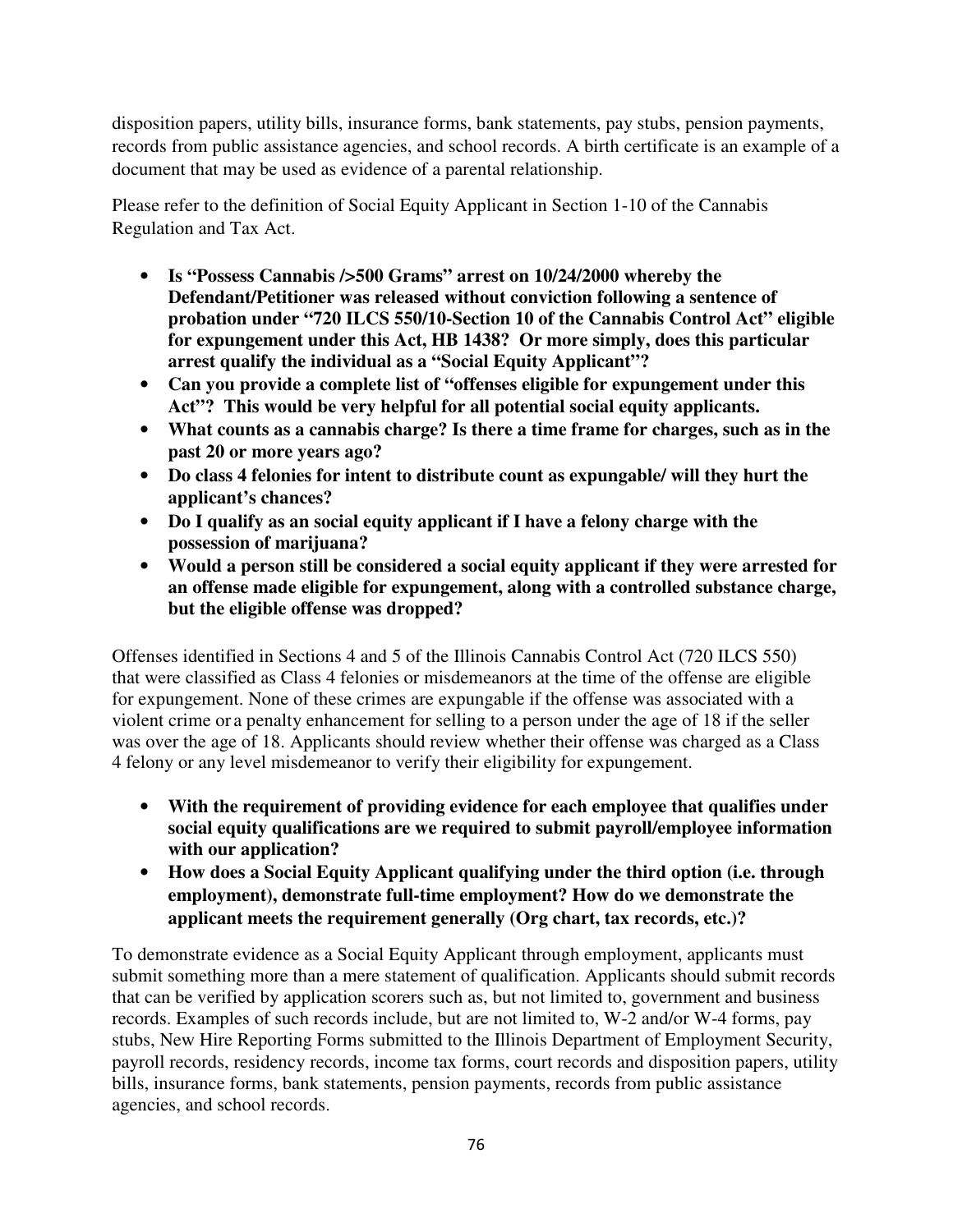• **For the case of an Applicant achieving Social Equity Applicant Status by employing a minimum of 10 full time employees, 51% or more of the employees qualifying as Social Equity Applicants, how does the IDFPR define full time employment?** 

"Full-time employee" means an individual for whom a W-2 is issued by the applicant and is employed for a basic wage for at least 35 hours each week. "Basic Wage" means compensation for employment that is no less than the legal minimum wage of the jurisdiction in which the person is employed. Salary shall consist of all basic wage compensation not including overtime pay, bonus pay, stock options, awards or any other equity-based incentive, unreimbursed employee expenses or piecemeal rate of pay, or any form of deferred compensation.

• **Would an individual employed by the applicant for 40 hours a week at the Illinois minimum wage qualify as a full-time employee, under the requirements for Social Equity Applicant Status?** 

"Full-time employee" means an individual for whom a W-2 is issued by the applicant and is employed for a basic wage for at least 35 hours each week. "Basic Wage" means compensation for employment that is no less than the legal minimum wage of the jurisdiction in which the person is employed. Basic wage shall not include overtime pay, bonus pay, stock options, awards or any other equity-based incentive, unreimbursed employee expenses or piecemeal rate of pay, or any form of deferred compensation.

- **Can a Social Equity Applicant gain the maximum 50 points by having 10 full time employees, 60% of whom currently reside in a Disproportionately Impacted Area?**
- **Can a Social Equity Applicant gain the maximum 50 points by having 10 full time employees, 60% of whom have been arrested or convicted or adjudicated delinquent of a cannabis offenses eligible for expungement under the Cannabis Regulation and Tax Act, or are a member of an impacted family?**
- **To qualify as a Social Equity Applicant can the applicant combine the different criteria of a Social Equity Applicant to reach 51% ownership? Meaning if an applicant has 26% ownership with people(s) who have lived 5 of the last 10 years in a Disproportionately Impacted Area, and 25% ownership with people(s) who have an offense eligible for expungement, would they qualify as a Social Equity Applicant?**
- **If an Applicant's retail facility is small and, therefore, Applicant employs less than 10 employees but 51% or more of those employees would qualify as social equity applicants, can the Applicant obtain Social Equity Applicant status or any points for this Exhibit?**
- **How will the state view staffing companies to pay 10 full time employees 6 of which are Social Equity Applicants before opening their doors?**
- **The fourth Social Equity criteria on Page 1 requires an applicant to have at least 51% or more of its 10 or more full time employees who meet the qualifying conditions in the fourth criteria. Do 51% of the employees have to share at least one**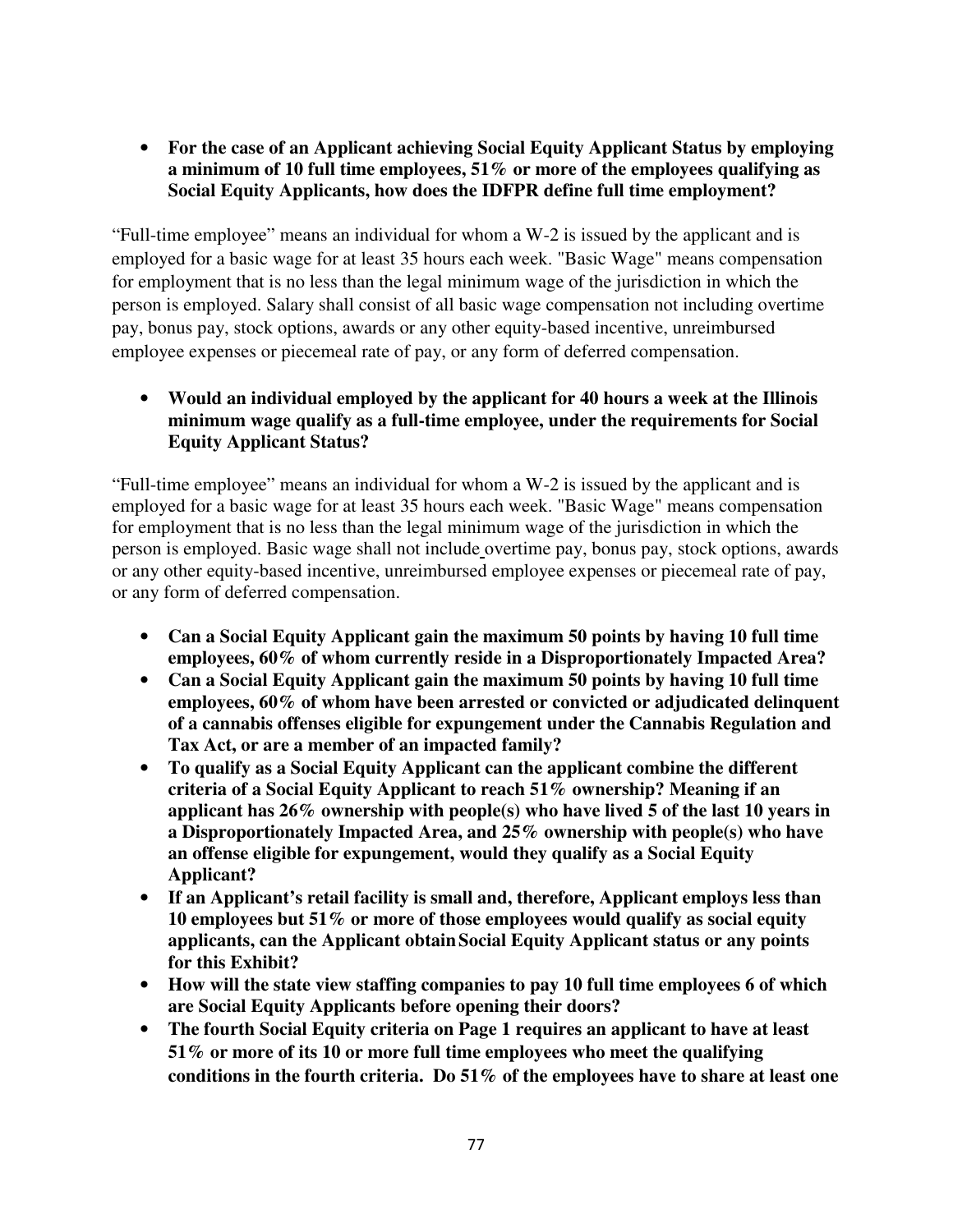### **of the same qualifying conditions, or can the 51% be combined among different qualifying conditions?**

The Cannabis Regulation and Tax permits an applicant to obtain status as a Social Equity Applicant if, at the time of application, they have 10 or more full-time employees, at least 51% of whom: (1) currently reside in a Disproportionately Impacted Area, or (2) have been arrested, convicted of, or adjudicated delinquent of an offense eligible for expungement under Public Act 101-0027, or (3) are a member of an impacted family. Each of the qualifying employees must meet one of the above criteria, but they are not required to all meet the same criterion.

- **Please clarify how the five years are being counted? Is this tax years? Or to the day 5 full years? For example this would be my fifth full tax year here in IL but in days I would be short if a year is 365 days. Does 4 of last 10 years still qualify if I moved here four years ago?**
- **What if you no longer live in the DIA but have for more than 5 of past ten years?**

Applicants must show that they lived in a Disproportionately Impacted Area for five full calendar years.

• **If the organization I work for currently holds a medical dispensary license, are we eligible to participate in the new round of 75 conditional adult use licenses (subject to the 10 licenses cap) with social equity applicants owning at least 51%?** 

Principal officers of currently registered medical cannabis dispensing organizations may be principal officers in a Conditional Adult Use Dispensing Organization License provided the principal officer will not have ownership or control in more than 10 total Early Approval Adult Use Dispensing Organization Licenses, Conditional Adult Use Dispensing Organization Licenses, and Adult Use Dispensing Organization Licenses. Please refer to the definition of Social Equity Applicant in Section 1-10 of the Cannabis Regulation and Tax Act.

• **Assuming the answer to the above question is YES, what % ownership can our organization take in the new round of 75 conditional AU licenses if we partner with qualified social equity applicants? Is it the same 10% which is mentioned in the IL CRTA (section 15-15 and 15-20) for early approval AU licenses, assuming our organization chooses to participate as a host in a cannabis business establishment incubator program?** 

Principal officers of currently registered medical cannabis dispensing organizations may be principal officers in a Conditional Adult Use Dispensing Organization License provided no principal officer will have ownership or control in more than 10 total Early Approval Adult Use Dispensing Organization Licenses, Conditional Adult Use Dispensing Organization Licenses, and Adult Use Dispensing Organization Licenses. The Department will not answer questions as to a specific potential applicant's qualifications as a Social Equity Applicant. Please refer to the definition of Social Equity Applicant in Section 1-10 of the Cannabis Regulation and Tax Act.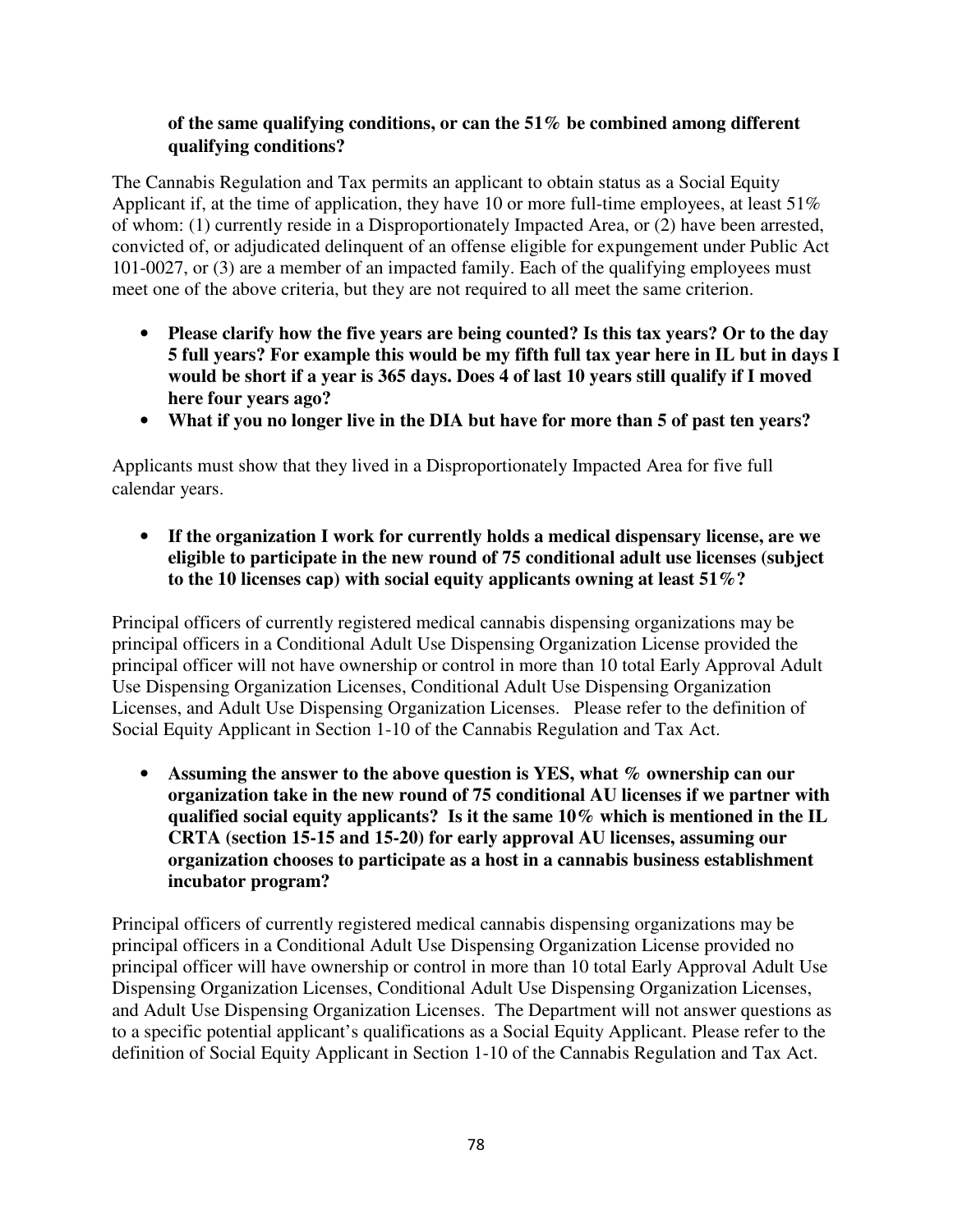For questions regarding any actions that may disqualify a medical cannabis licensee that has acquired an Early Approval Adult Use Dispensing Organization License from having its incubator program approved by the Department of Commerce and Economic Opportunity, please consult the Department of Commerce and Economic Opportunity.

- **When can we expect IDFPR to issue guidelines on management agreements to social equity applicants, profit sharing and equity ownership of new conditional AU licenses, etc.? For example, is it permissible to have a mgmt fee based on % of revenue, even if we own 0% of the equity?**
- **Will management companies that strip off the profits of the dispensary to control the social equity ownership be allowed?**

The definition of Social Equity Applicant includes aspects of "ownership" and "control." To qualify as a Social Equity Applicant, an applicant must be 51% or more owned and controlled by qualifying individuals or the applicant must currently employ a requisite number of qualifying individuals. Please refer to the definition of Social Equity Applicant in Section 1-10 of the Cannabis Regulation and Tax Act.

"Ownership and control" means ownership of at least 51% of the business, including corporate stock if a corporation, and control over the management and day-to-day operations of the business and an interest in the capital, assets, and profits and losses of the business proportionate to percentage of ownership.

• **Can we provide a proposed mgmt agreement to IDFPR for review ahead of application submission or include it as part of the submission?** 

The Department will not answer questions as to a specific potential applicant's qualifications as a Social Equity Applicant. Please refer to the definition of Social Equity Applicant in Section 1-10 of the Cannabis Regulation and Tax Act.

- **For Exhibit P, in order to demonstrate that an employee currently lives in a Disproportionately Impacted Area, are there any requirements for the number of documents or the date of the documents used as evidence?**
- **When applying for social equity for having lived in a disproportionally affected area for 5 of the last ten years, do we need proof for every year, or how do we cover all five years? Is any evidence more valid than others?**

There is no maximum limit on the number of documents that may be used to demonstrate an applicant's status as a Social Equity Applicant. Applicants must include records for each year in which they lived in a Disproportionately Impacted Area. When offering evidence that a person has resided in a Disproportionately Impacted Area for the requisite number of years, "resided" means an individual's primary residence was located within the relevant geographic area as established by two (2) of the following:

- (1) a signed lease agreement that includes the applicant's name;
- (2) a property deed that includes the applicant's name;
- (3) school records;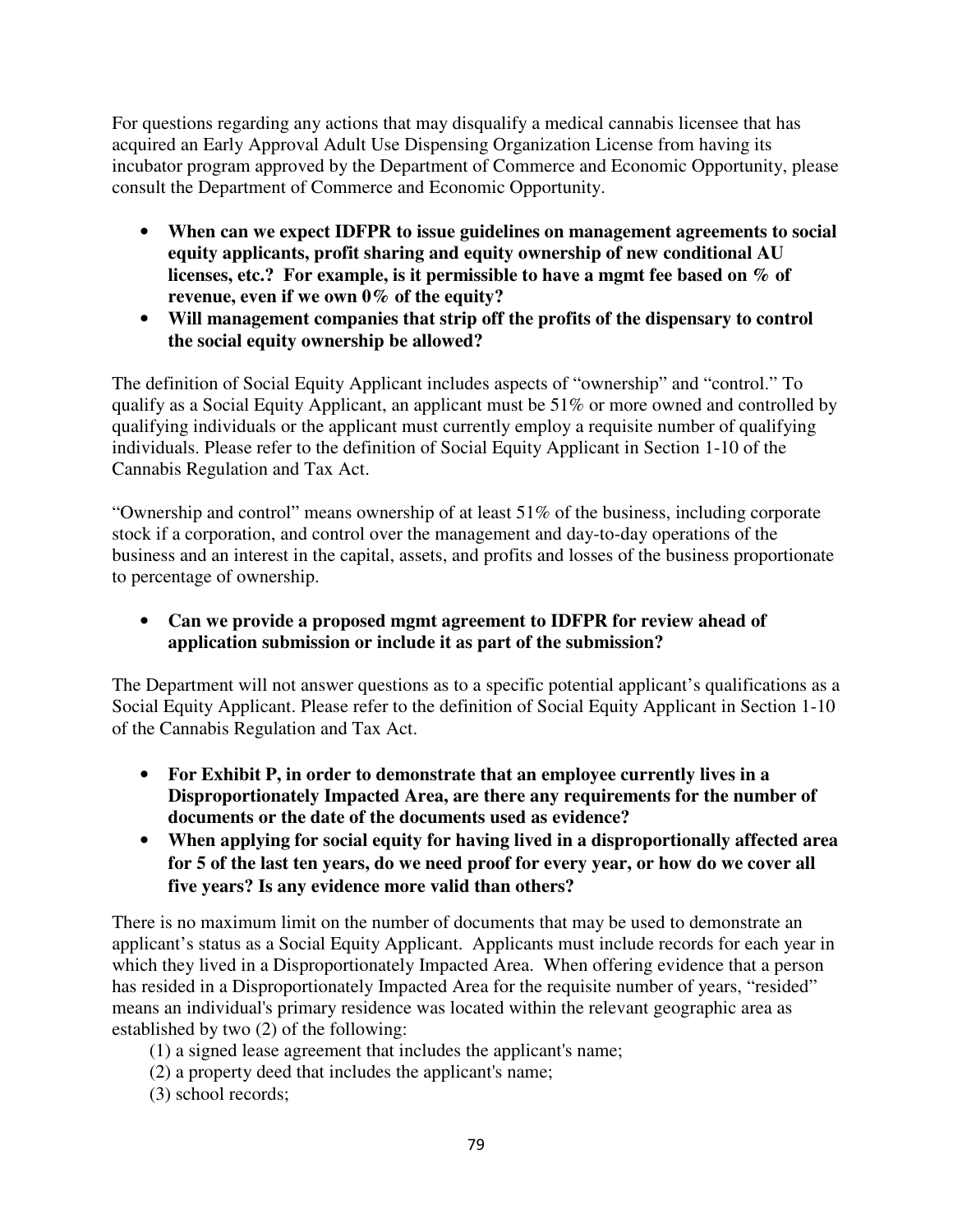(4) a voter registration card;

 (5) an Illinois driver's license, an Illinois Identification Card, or an Illinois Person with a Disability Identification Card;

 (6) a paycheck stub; or (7) a utility bill.

• **How will the State view options to buy out the social equity owners for fair market value in 3 years ago the company has grown to a social equity business by hiring?** 

The Department will not address this question as it does not relate to the application process for a Conditional Adult Use Dispensing Organization License.

- **Will an applicant for a Dispensary be considered a "Social Equity Applicant" if it otherwise satisfies the requirements of a Social Equity Applicant, but:** 
	- **a. The applicant has entered into a management agreement with a thirdparty that provides that the third-party manager will manage the Dispensary (and does the answer depend on how much oversight and control the applicant exerts over the manager)?; and/or**
	- **b. The applicant has entered into a Shareholders Agreement or other agreement with a minority owner that provides the minority owner with certain control or negative control (such as a right to board seats or veto rights over certain significant actions)?; and/or**
	- **c. The applicant's shareholder base includes investors that have preference on return of capital or profits before distribution of profits to other shareholders, including the shareholders that resulted in the applicant being classified as a Social Equity Applicant? For example, the shareholders of the applicant that result in the applicant being classified as a Social Equity Applicant contribute 30% (or 0%) of the capital in exchange for Class A shares which represent 60% of the voting and economic rights in the applicant; investors contribute 70% (or 100%) of the capital in exchange for Class B shares which represent 40% of the voting and economic rights in the applicant, but also provide for a preferred return on capital prior to any distributions being paid on the underlying economic rights.**

The Department will not answer questions as to a specific potential applicant's qualifications as a Social Equity Applicant. Please refer to the definition of Social Equity Applicant in Section 1-10 of the Cannabis Regulation and Tax Act.

• **If you hand in 20 applications under one company name, do you need 200 employees for the equity program or the minimum 10 employees until the licenses are issued?**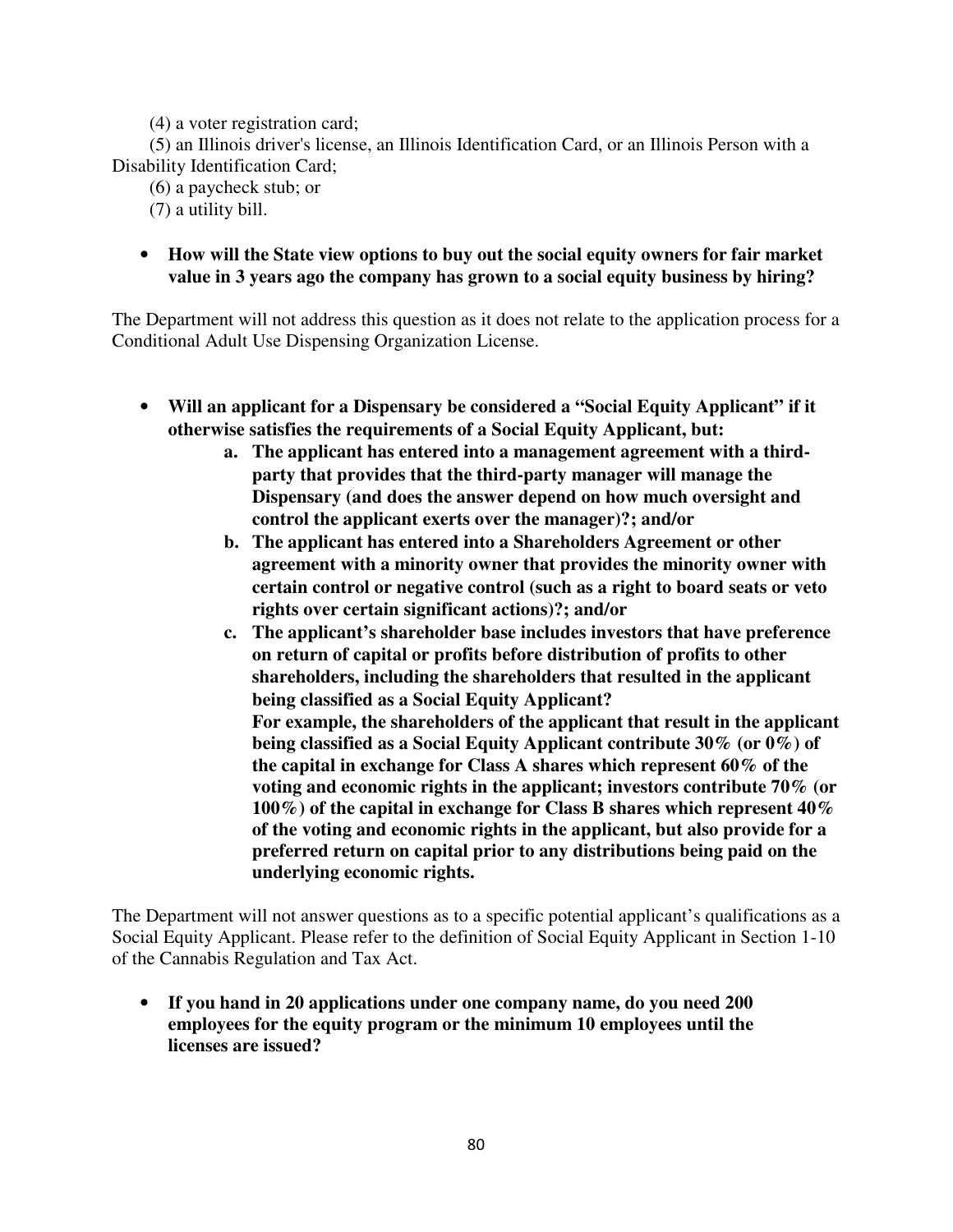The number of full-time employees required for qualifying as a Social Equity Applicant is based on the applicant, not the number of applications the Applicant submits.

- **What if an employee terminates employment with the Applicant and accepts another position after the application is submitted. Does the Applicant have to replace the employee?**
- **If the Applicant is required to replace the employee, how much time does the Applicant have to find and hire a suitable replacement?**
- **Should an applicant expect to maintain ten employees on a full-time basis from the time of application through award date?**
- **Is an applicant that utilizes the full-time employee provision to reach social equity status then required to maintain ten full-time employees (six of whom meeting the social equity criteria) at all times after award date if a license is awarded?**

The applicant must disclose all adverse material changes to the application to the Department, including material changes during the time period between application and granting the award. Staffing changes that impact the Applicant's status as a Social Equity Applicant would be considered adverse material changes. The applicant will have ten (10) calendar days after the material change is disclosed to remedy the deficiency and retain status as a Social Equity Applicant.

• **As it relates to hiring the 51% of employees residing in the DIA, if the employees are 1099 employees will that employment engagement satisfy the SEA requirements or must the employees be W2 employees? And will those employees be able to be subcontracted to other entities (such as existing dispensaries) for training and other purposes prior to the license award?** 

"Full-time employee" means an individual for whom a W-2 is issued by the applicant and is employed for a basic wage for at least 35 hours each week. "Basic Wage" means compensation for employment that is no less than the legal minimum wage of the jurisdiction in which the person is employed. Basic wage shall not include overtime pay, bonus pay, stock options, awards or any other equity-based incentive, unreimbursed employee expenses or piecemeal rate of pay, or any form of deferred compensation.

• **Are non-profit organizations permitted to apply as social equity applicants?** 

Non-profit entities are eligible to apply as a Social Equity Applicant provided the non-profit organization meets the required criteria for being a Social Equity Applicant.

• **The enabling statue (410 ILCS 705) contemplates the sale of a social equity candidate's interest (***See* **410 ILCS 705/7-25) within 5 years of a license being issued. Will an applicant be awarded full points for the social equity section if there is a mechanism (ie. stock option, shareholder agreement, or convertible note) that contemplates an optional reallocation of ownership interest that may result in the social equity client having less than 51% ownership and control of a licensee? In the**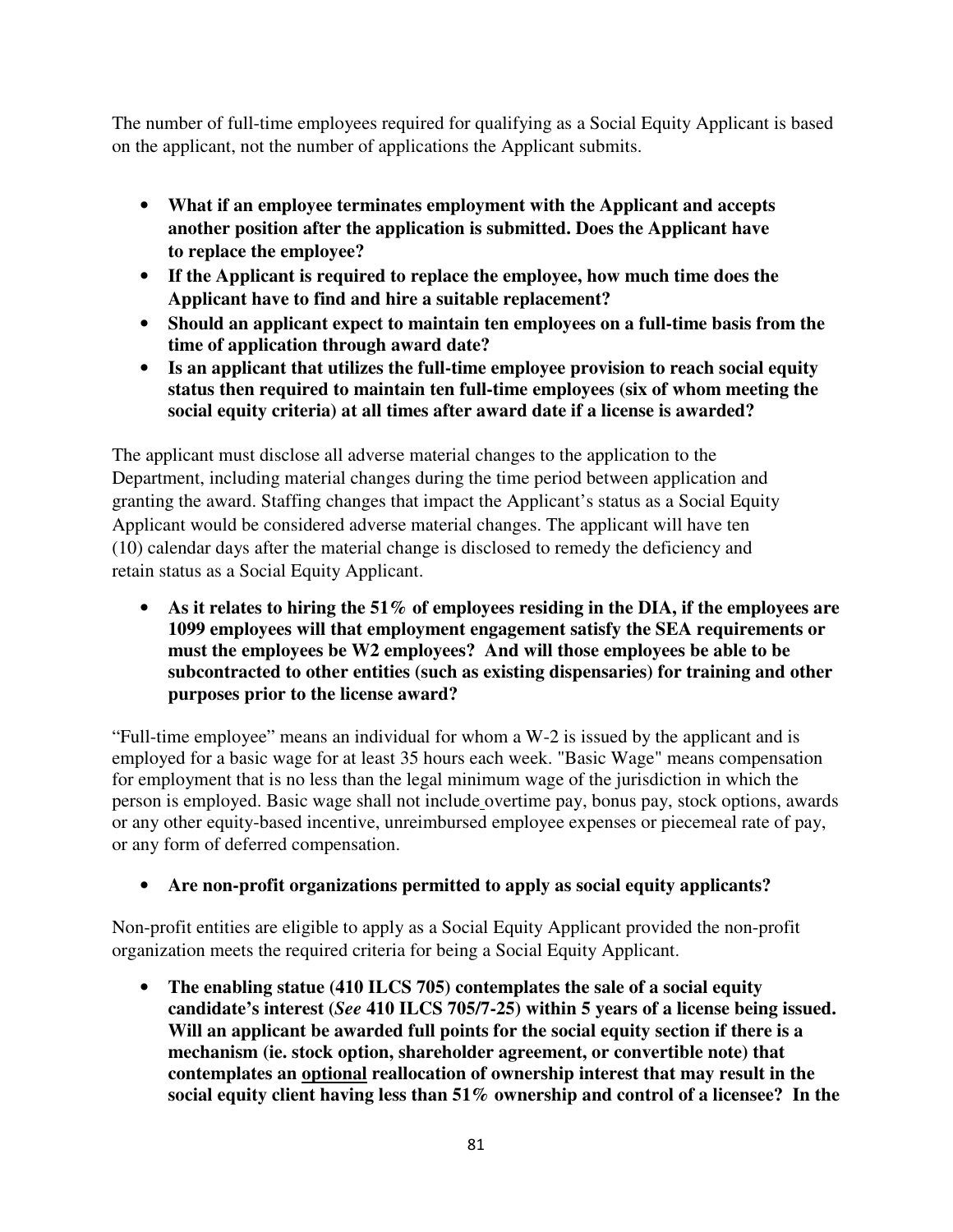#### **event the mechanism is utilized all parties would be paid fair market value for any share re-allocated to another owner within the group.**

The Department will not answer questions as to a specific potential applicant's qualifications as a Social Equity Applicant. Please refer to the definition of Social Equity Applicant in Section 1-10 of the Cannabis Regulation and Tax Act.

- **If there is a mechanism (stock options, shareholder agreement, or convertible note) contemplates a social equity license holder having less than 51% ownership and it occurs after 5 years of holding a license, are the new majority shareholders required to undertake the actions (make payments) described in 410 ILCS 705/7-25?**
- **How will the State view proxies to vote shares of the Social Equity owners?**

The Department will not answer questions as to a specific potential applicant's qualifications as a Social Equity Applicant. Please refer to the definition of Social Equity Applicant in Section 1-10 of the Cannabis Regulation and Tax Act.

• **Control is not individually defined in 410 ILCS 705. Will the department utilize a similar definition of control as described in 44 Ill. Admin. Code Section 10.68 Control?** 

"Control" including the term "controlling," "controlled by" and "under common control with," means the possession, directly or indirectly, of the power to direct or cause to direction of the management and policies of a person, whether through the ownership of voting shares, by contract, or otherwise.

- **If a company that meets the social equity status via ownership raises capital after application, but before license award date, that results in the percentage of social equity owners dropping below 51% ownership and control, would that effect the applicant entity's status as a social equity applicant?**
- **If a company that meets the social equity status via ownership raises capital after award license date resulting in the percentage of social equity owners dropping below 51% ownership and control, would that effect the entity's licensure?**

An applicant must disclose any adverse material changes to their application submitted to the Department. An adverse material change is one that has the potential to negatively impact the applicant's application score or qualification for a license. Failure to disclose an adverse material change to the Department may result in denial or revocation of a license. Staffing changes that impact the Applicant's status as a Social Equity Applicant would be considered adverse material changes. The applicant will have 10 calendar days after the material change is disclosed to remedy the deficiency and retain their status as a Social Equity Applicant.

• **Why does June 25th apply only to condition C. Shouldn't dates prior to June 25th apply to condition B as well? Otherwise, someone can go out and get arrested today to gain social equity.**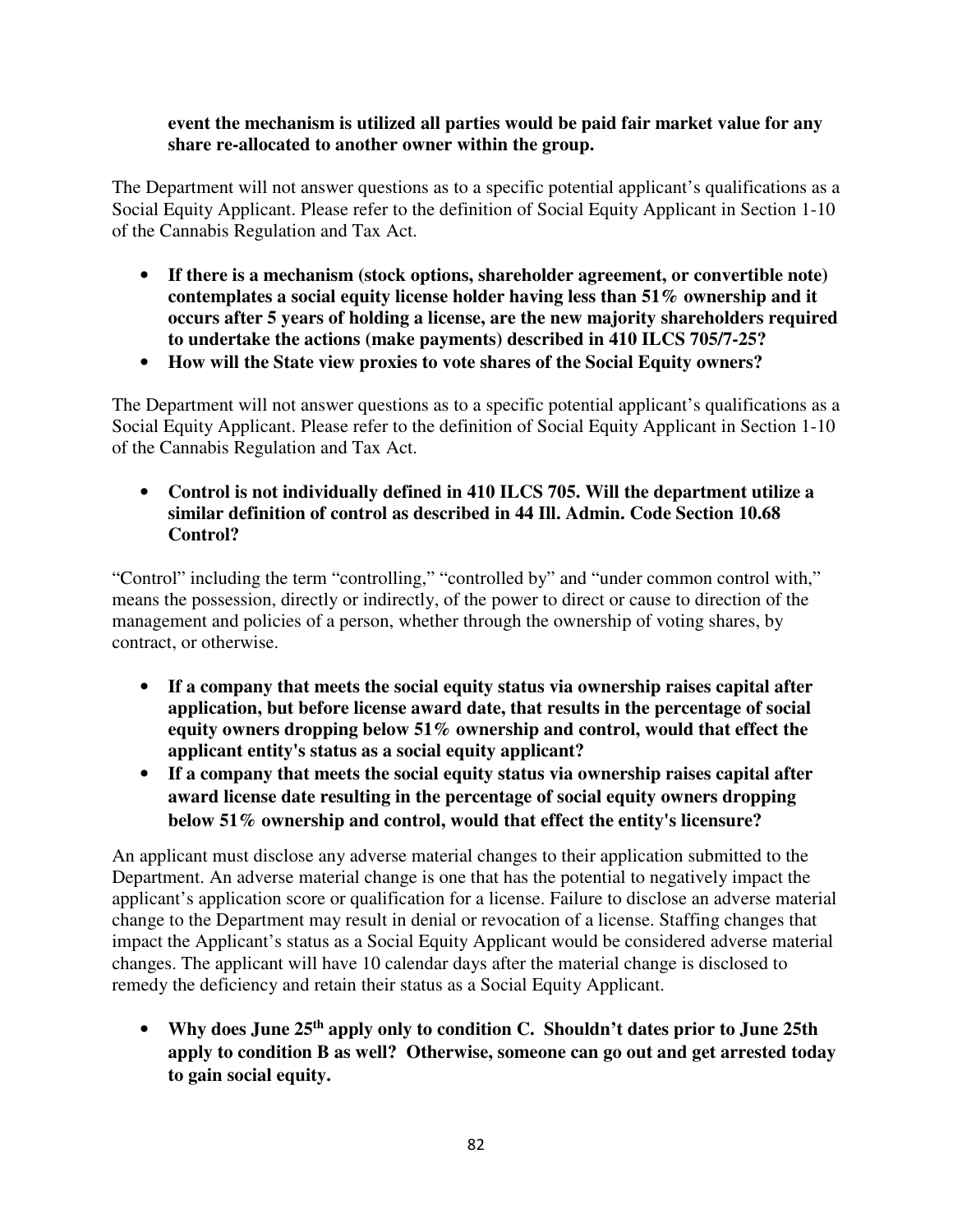The Department cannot answer the question as written. Please refer to the Cannabis Regulation and Tax Act for further information.

- **John Jones owns more than 51% (actually 100%) of "Company A" and there has been no change in ownership in Company A after June 25th. Company A has been a "second chance employer" for over 30 years hiring hundreds of convicted offenders over the years. Company A currently has 40 employees of which 80 percent (over 51%). This percentage was also true on June 25th. John Jones will own more than 51% of the proposed dispensary. Does John Jones qualify for social equity? If not, what changes would John Jones need to make to qualify?**
- **What if, by no fault of John Jones, he can no longer maintain over 10 employees with 51% or more qualifying through May, 2020? He has maintained well over 10 employees who would allow him to qualify for the past 30 years. Why is this different that someone moving out of a disproportionately affected neighborhood five years ago? Why does that person qualify?**

The Department will not answer questions as to a specific potential applicant's qualifications as a Social Equity Applicant. Please refer to the definition of Social Equity Applicant in Section 1-10 of the Cannabis Regulation and Tax Act.

• **For the Social Equity Applicant relating to the criteria of 10 full-time employees, can the owners/operators count as 4 of those 10 employees per license being applied for?** 

Principals officers may count as employees if they meet the definition of full-time employee.

"Full-time employee" means an individual for whom a W-2 is issued by the applicant and is employed for a basic wage for at least 35 hours each week. "Basic Wage" means compensation for employment that is no less than the legal minimum wage of the jurisdiction in which the person is employed. Basic wage shall not include overtime pay, bonus pay, stock options, awards or any other equity-based incentive, unreimbursed employee expenses or piecemeal rate of pay, or any form of deferred compensation.

• **Is there a limit on the number of licenses to apply for using the same person(s) as a Social Equity Applicant?** 

There is no limit on the number of licenses an individual can be used to qualify as a Social Equity Applicant. However, no individual may hold financial interest in or control of more than 10 Adult Use Dispensing Organization Licenses.

• **The statute talks about a 750k cap of annual income for the social equity applicant, how does that work or how will it be applied?** 

The annual income limit applies only to the ability of a Social Equity Applicant to receive a waiver on fees required by the Department. "Income" means the Adjusted Gross Income listed on the applicant's federal tax form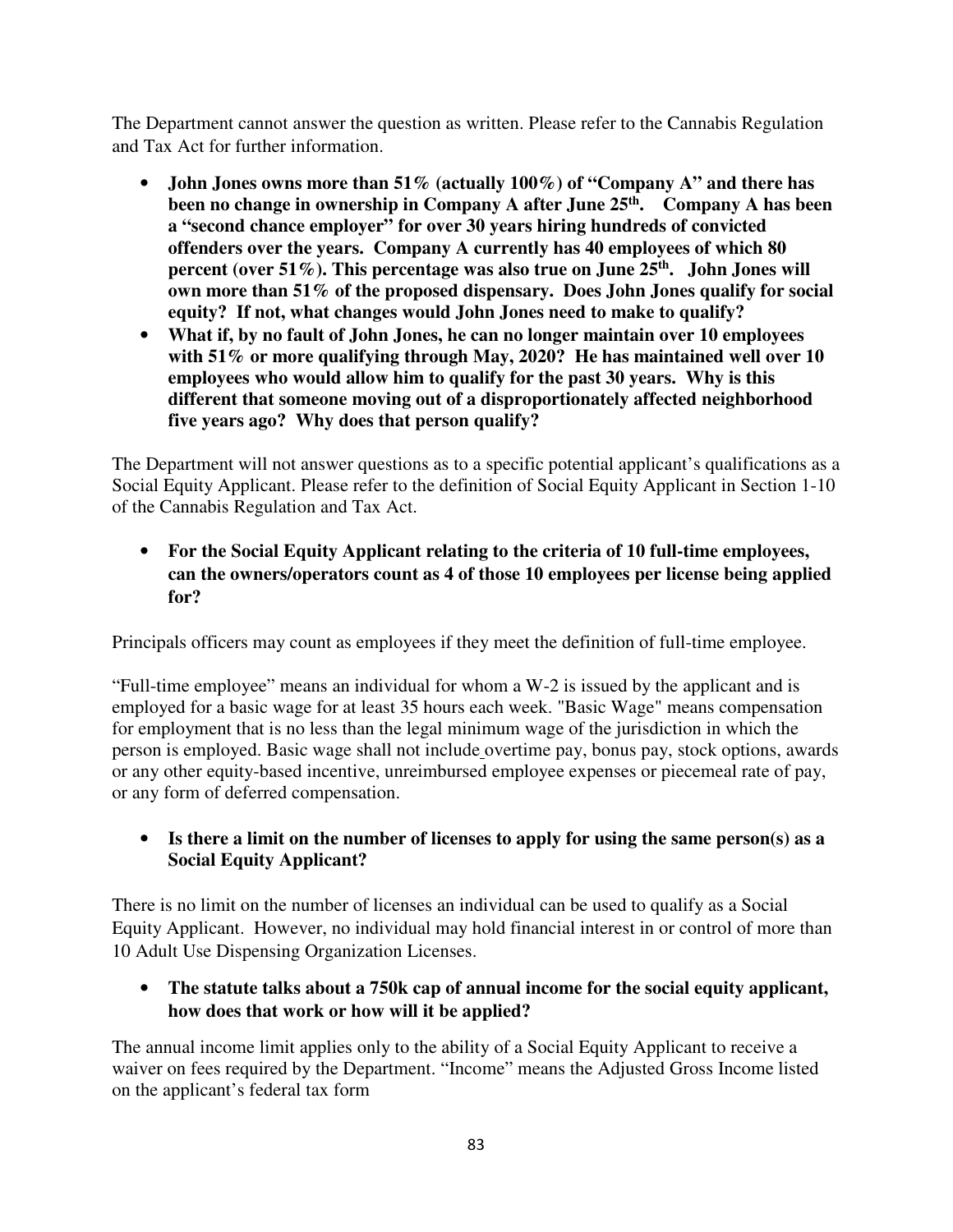• **If you were convicted of a crime that is eligible for expungement under the Illinois Cannabis Regulation and Tax Act, and that conviction was previously expunged, do you still qualify as a Social Equity Applicant because the crime you were convicted of is an "offense that is eligible for expungement under" the Act?** 

Yes, because the offense was of the type that was made expungable by Public Act 101-0027, a person with such a previously expunged offense would satisfy the requirement.

• **If an applicant is looking to be a social equity applicant based on having 10 employees at least 51% of which meet the social equity applicant requirements, do all employees need to be Illinois residents? For example, if an employee has a parent who was arrested for an offense that is eligible for expungement under the Act, but that employee lives in Wisconsin, can they count toward the 51% of employees who meet the social equity applicant requirement?** 

No, the employees do not all need to be Illinois residents. The applicant must be an Illinois resident but there is no residency requirement for employees.

- **For any Social Equity Applicant, in connection with Exhibit P of the Dispensary Application, please advise as to the effect, if any, the following business transactions would have on an applicant's status as a Social Equity Applicant if the transaction was undertaken by the 51% control person through which the entity's Social Equity Applicant status (the "SEA Control Person") was obtained:** 
	- **a. A traditional senior lender finances all or any portion of the price to obtain the SEA Control Person's equity interest or the start-up costs for the entity, including if the SEA Control Person grants a lien on its equity in connection with the financing transaction. Can the lender agree to accept payment "in kind" (e.g., the SEA Control Person's equity financed in the transaction) in the event that the SEA Control Person cannot otherwise repay the loan in cash?**
	- **b. An employee benefit plan that permits equity participation in an applicant by employees which might dilute the SEA Control Person's ownership below 51%.**
	- **c. Enter into an equity financing transaction to raise capital to grow the business which would dilute the SEA Control Person's ownership below 51%.**
	- **d. The sale of all or a portion of the SEA Control Person's equity stake which would dilute the SEA Control Person's ownership below 51%, whether under hardship conditions or otherwise. Is there a minimum holding period contemplated for such person's controlling equity stake after a license is granted?**
	- **e. Structure the organizational documents in a manner (or enter into a voting agreement) to provide members (other than the SEA Control Person) a right to veto certain fundamental transactions, such as the issuance of additional**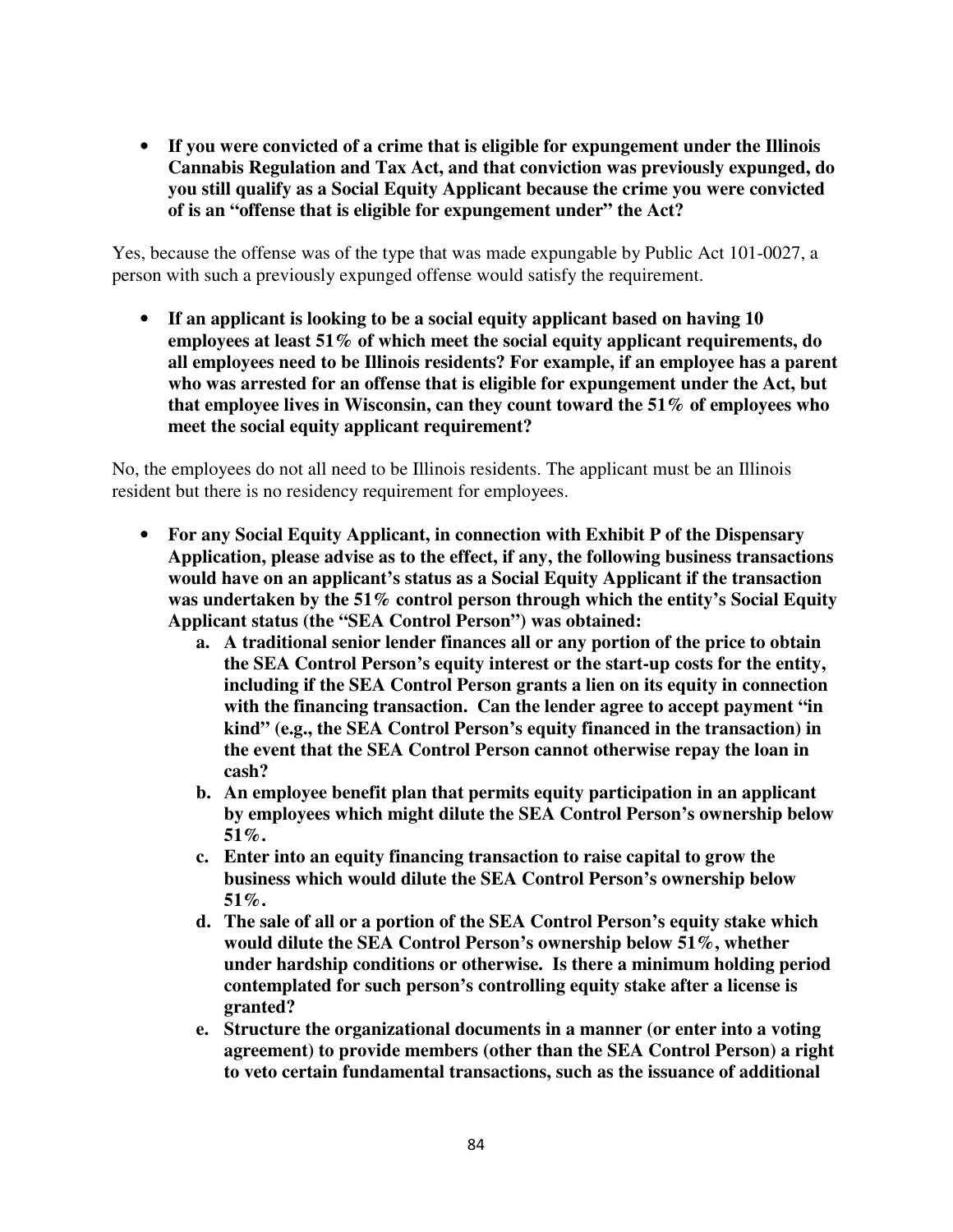**equity, granting liens on company assets, entering into loan transactions or entering into new areas of business.** 

**f. Create multiple series of equity, whether at the formation of the entity or upon accepting additional capital from new or existing investors.** 

The Department will not answer questions as to a specific applicant's qualifications as a Social Equity Applicant. Please refer to the definition of Social Equity Applicant in Section 1-10 of the Cannabis Regulation and Tax Act.

• **Can you please clarify the definition of "income" for individuals and companies? Are you stating, as an example, that if we have three persons that each own 12% of the Parent and each individual has \$300,000 of income in the previous year (for a total of \$900,000 combined income for the three individuals) that the Applicant will not qualify for a "Fee waivers"?** 

"Income" means the Adjusted Gross Income listed on the applicant's federal tax return.

• **When is the qualification for the "Fee waivers" determined?** 

If an applicant believes it qualifies as a Social Equity Applicant eligible for a fee waiver, it should answer "Yes" to question 10 of the Application Form and submit a reduced application fee of \$2500 for each license sought. If during the review of the application it is determined that the applicant does not qualify as a Social Equity Applicant, the applicant will be notified of the deficiency and will be given 10 calendar days to either pay the remainder of the application fee for non-Social Equity Applicants or provide evidence that the applicant qualifies as a Social Equity Applicant. All application fees are non-refundable.

- **Are the 75 conditional retail adult cannabis dispensary licenses only for people that fall within social equity map? Does it make sense for any non-social equity person to apply based on our merits?**
- **Will licenses be awarded to people that are not within social equity map but have the other requirements complete?**
- **If a social equity person does not open store in 180 days, will "next in line" be reviewed for award? Could the "next in line" person be a non-social equity applicant?**
- **Will non-social equity person be added to the "queue" after 75 licenses issued? Meaning, does the State encourage non-social equity applicants to apply because there is a visible process in place to determine if he/she is next in-line or in queue to be considered?**

Status as a Social Equity Applicant is not a requirement to apply for or receive a Conditional Adult Use Dispensing Organization License. If a Social Equity Applicant is awarded a Conditional Adult Use Dispensing Organization License but then forfeits the Conditional Adult Use Dispensing Organization License, the forfeited license is not required to pass to another Social Equity Applicant.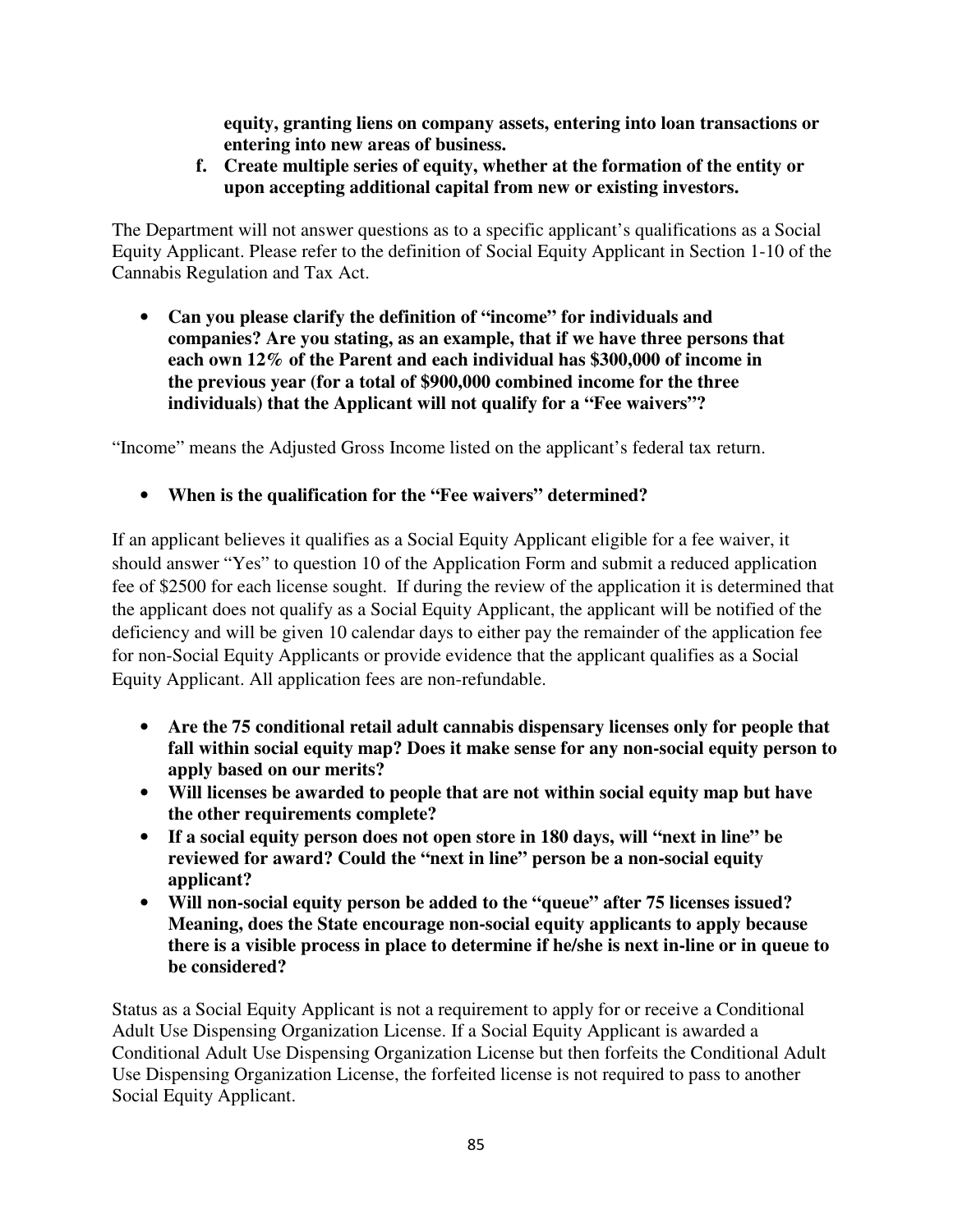# Exhibit Q – Labor and Employment Practices Plan

# • **If Exhibit Q is anonymous, should the names on the contract be redacted?**

The names of the applicant and any principal officers must be redacted.

# • **Though this section is optional, will it be scored?**

Exhibit Q is optional. However, it does have a point value as identified in the Cannabis Regulation and Tax Act. It is worth up to 5 points. Applicants are encouraged to complete all sections of the application and submit the most competitive application possible.

### • **If I do not submit an Exhibit Q, will my application be considered to have deficiency?**

No. Because this is an optional section, the application will not be considered to have a deficiency if an Exhibit Q is not submitted. Applicants are encouraged to complete all sections of the application and submit the most competitive application possible.

# • **Is a labor peace agreement required to be submitted with Exhibit Q?**

Applicants may, but are not required, to submit a labor peace agreement. Applicants are encouraged to complete all sections of the application and submit the most competitive application possible.

# • **What is Living Wage in dollar amount per hour in Illinois?**

Applicants may, but are not required, to provide information about wages they pledge to pay employees above the local minimum wage in effect in the BLS region. Applicants are encouraged to complete all sections of the application and submit the most competitive application possible.

• **Do these benefits have to in place at the time the application is submitted if you are applying as a company with at least 10 employees, or can the enhanced benefits become effective upon the ending of the employee probationary period?**

Applicants are encouraged to complete all sections of the application and submit the most competitive application possible.

• **Is there a state statute that guides appropriate labor and employment practices for the state's cannabis plans? If so, what is it?** 

Applicants must follow any and all federal, state, and local laws related to labor and employment practices.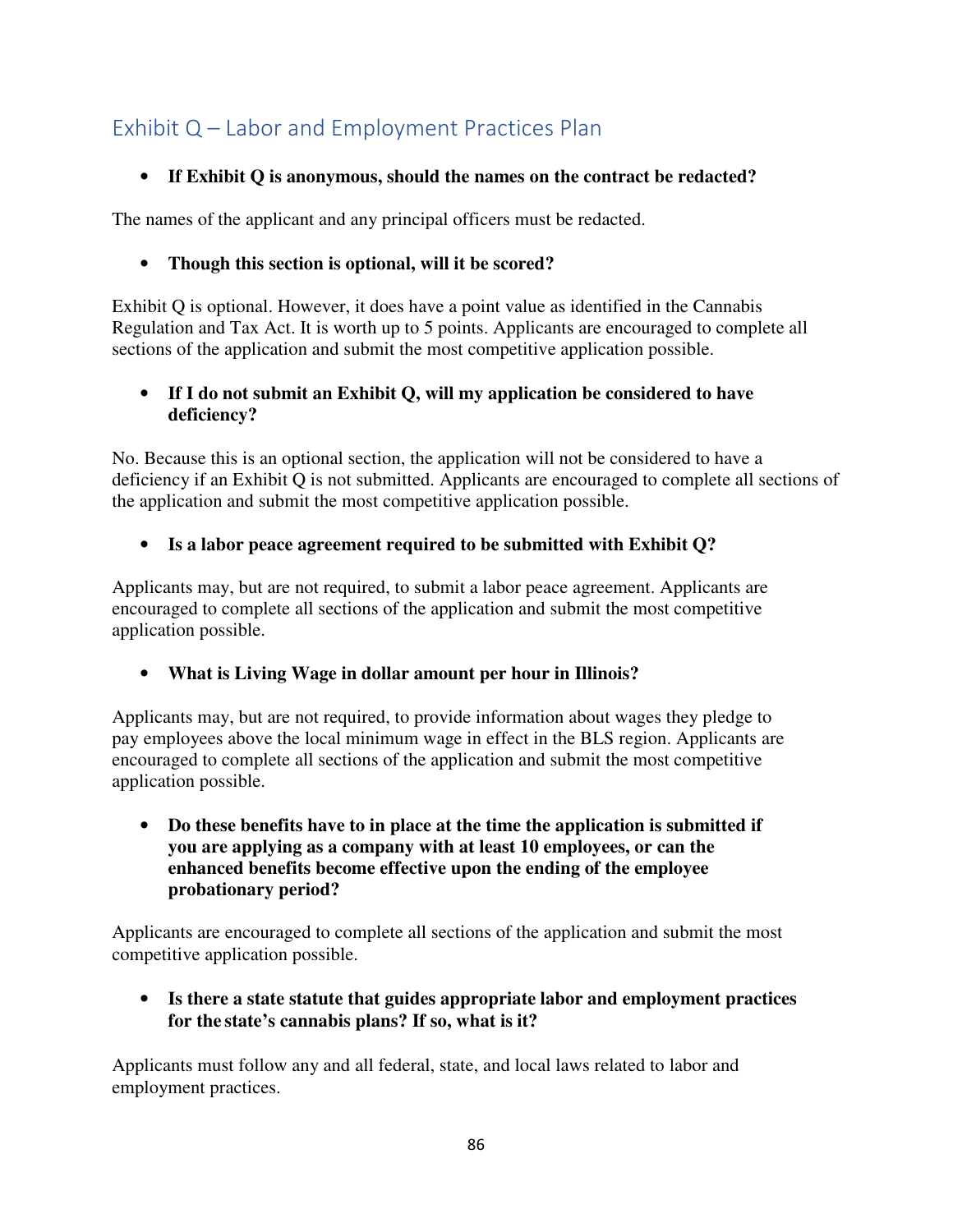# Exhibit R – Environmental Plan

• **Though this section is optional, will it be scored?**

Exhibit R is optional. However, it does have a point value as identified in the Cannabis Regulation and Tax Act. It is worth up to 5 points. Applicants are encouraged to complete all sections of the application and submit the most competitive application possible.

#### • **If I do not submit an Exhibit R, will my application be considered to have deficiency?**

No. Because this is an optional section, the application will not be considered to have a deficiency if an Exhibit R is not submitted. Applicants are encouraged to complete all sections of the application and submit the most competitive application possible.

• **Is there a state statute that guides appropriate environmental practices for the state's cannabis plans? If so, what is it?**

Applicants must follow any and all federal, state, and local laws related to environmental practices.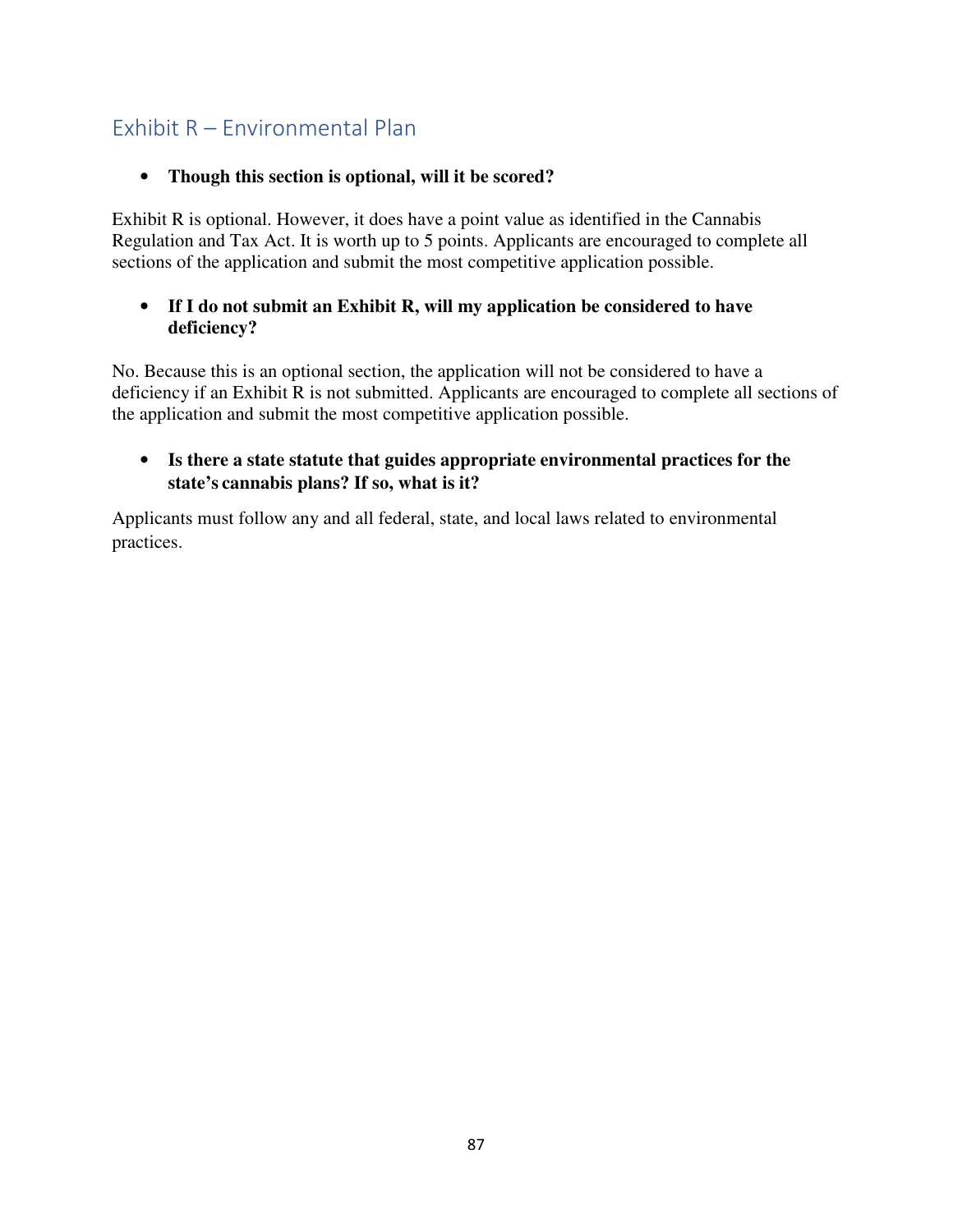# Exhibit S – Evidence of Status as an Illinois Owner

• **If we demonstrate, our residency in Exhibit O, do we need to submit duplicate information, or can we simply say, "See Exhibit O"?** 

Applicants are expected to include in each exhibit all the information required for that exhibit. Applicants should not assume that the same scorer will be reviewing all sections of their application.

- **How much of the applicant's tax returns from each of the last 5 years are necessary? Are there just certain sections of the tax returns that should be submitted?**
- **Are five (5) years of tax records required for Illinois residents? If yes, in what section of the application would these be required?**
- **Exhibit S Evidence of Status as an Illinois Owner (Optional): Can an applicant prove status as an Illinois owner by providing documents such as voter registration card, utility bills, etc. Also, if tax records, should an applicant submit state of federal tax records? In addition, what information can be redacted from the tax records?**
- **In order to receive five (5) points for being an Illinois Owner, can this be accomplished by providing a copy of the 1st page of Form IL-1040 for each of the past five (5) years? Can the applicant redact all information in Form IL-1040 other than name and address?**
- **Can an applicant prove status as an Illinois owner by providing documents such as voter registration card, utility bills, etc. Also, if tax records, should an applicant submit state or federal tax records? In addition, what information can be redacted from the tax records?**
- **Under Exhibit P, Paragraph 1, the Department gives a list of documents that can be used to prove Illinois residency. Can these documents be used to provide Illinois residency under Exhibit S?**

Applicants must include copies of pages 1 and 2 of their IL-1040 tax forms submitted to the State of Illinois for each of the last 5 years. No redactions are permitted.

• **Exhibit S- Evidence of Status as an Illinois Owner (optional) Provide evidence the applicant is 51% or more owned and controlled by a person or persons who are Illinois residents. Does the above mean that applicants are not required to be residents of the state of Illinois?** 

Applicants are not required to be residents of the State of Illinois.

• **If an applicant qualifies for Illinois resident ownership status, will the applicant receive all 5 points available or will there be distinctions based on the quality of the answer and/or whether they exceed the requirements of the Act (e.g. 75% Illinois resident ownership vs 51%)?**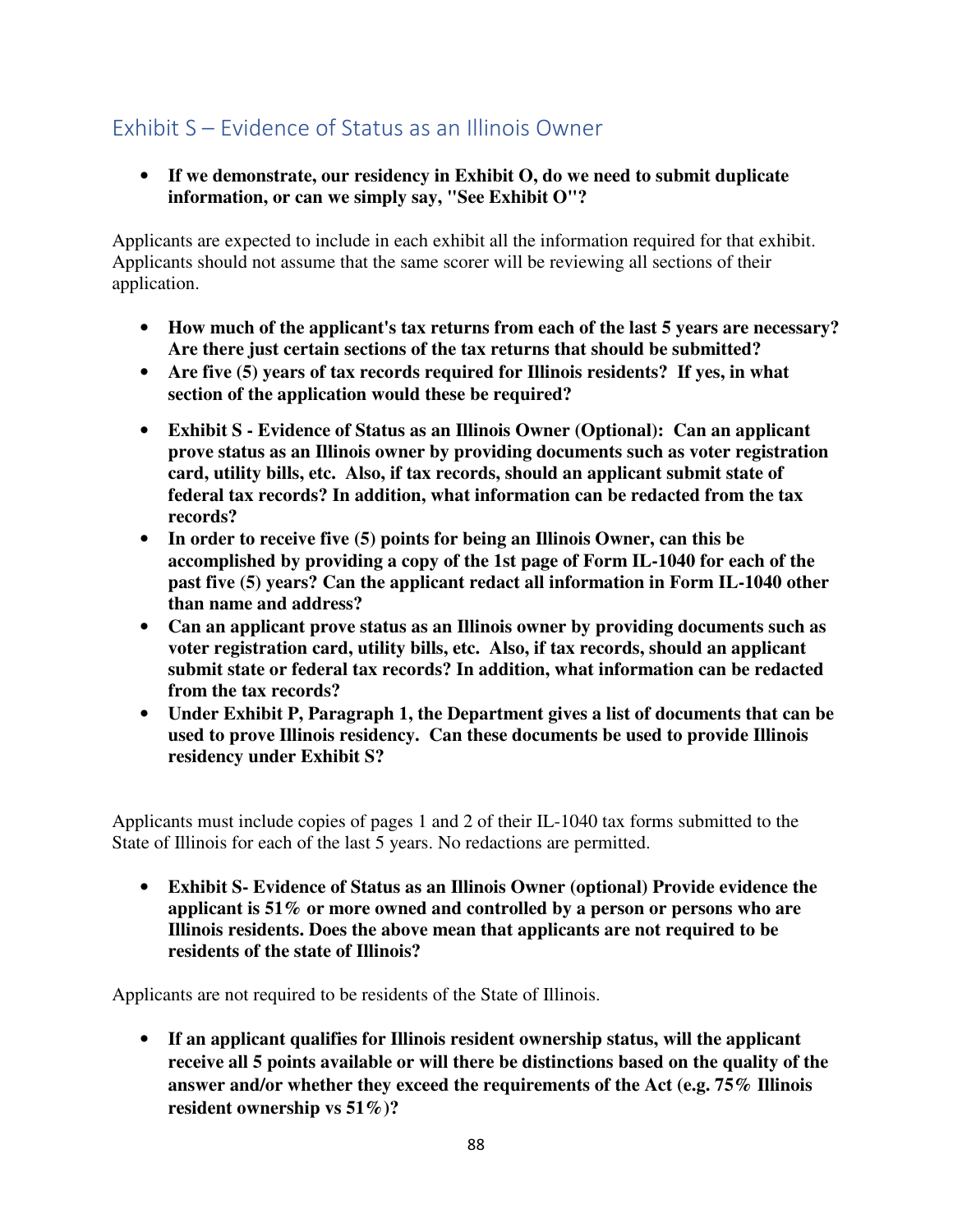Points for being an Illinois Owner will be awarded on a binary basis, meaning applicants will receive 5 points if they qualify for Illinois Owner status, and 0 points if they do not qualify.

## • **Residency requirements require IL residency for five years, as demonstrated by tax returns. If the person only has three years of tax returns due to young age, how else can they demonstrate residency?**

Applicants can only show status as an Illinois Owner by including copies of pages 1 and 2 of their IL-1040 tax forms submitted to the State of Illinois. No redactions are permitted.

• **For Exhibit S, for clarification, residency for purposes of Social Equity status can be established in 30 days (Ex. P), but residency for purposes of Evidence of Status as an Illinois owner (Ex. S) requires 5 years of residency?**

A person or persons who own or control 51% or more of the applicant must have lived in Illinois for 5 years for the applicant to receive the 5 points awarded to Illinois Owners. This required time period is unrelated to any residency requirements included in other exhibits in the application.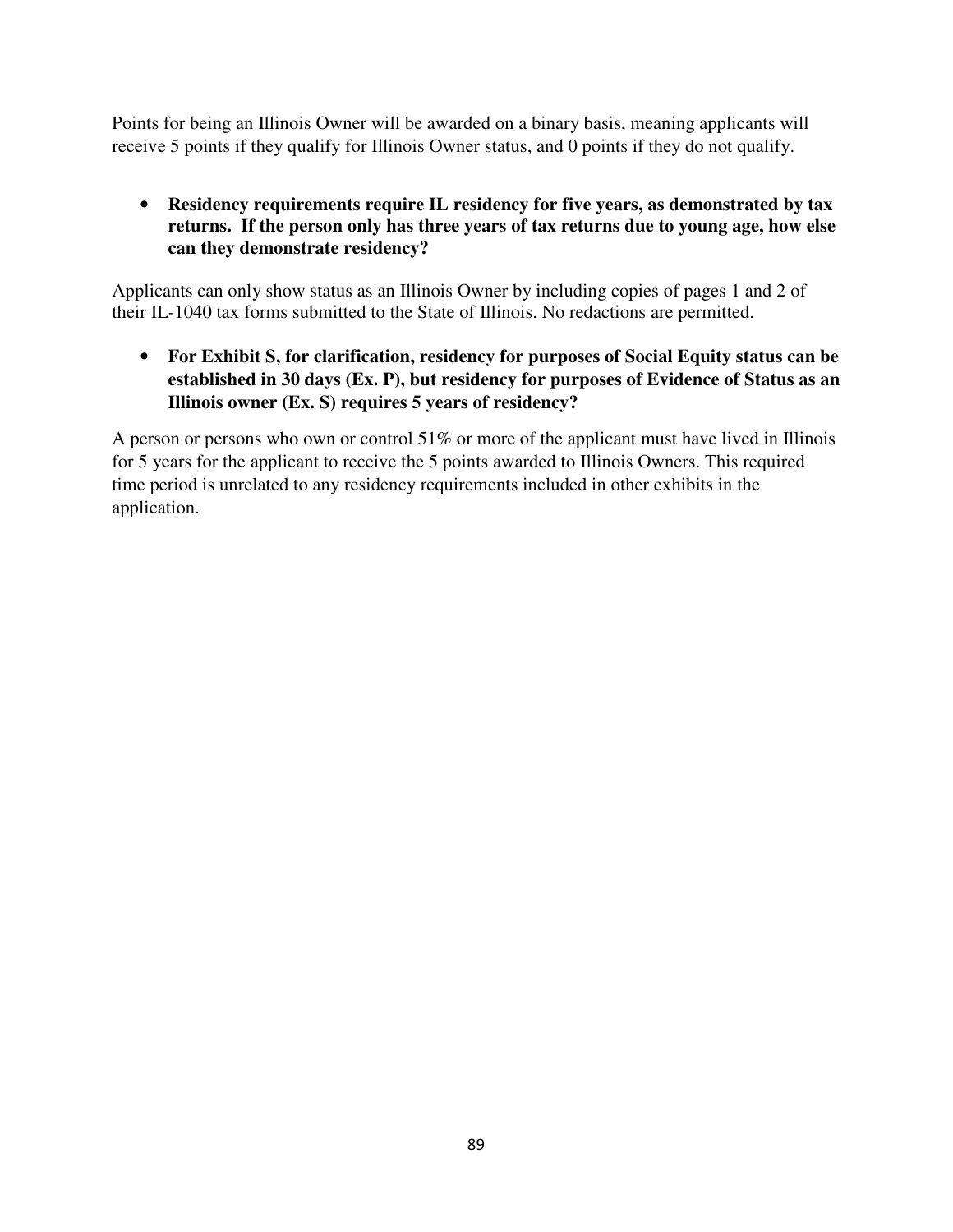# Exhibit T – Evidence of Status as a Veteran

• **For Principal Officers who are veterans, how is active duty military time within the past 10 years treated for purposes of determining whether the Principal Officer has lived in a Disproportionately Impacted Area for 5 of the last 10 years and counts toward 51% of Social Equity ownership?** 

Applicants, including veterans or active duty military personnel, may use any residence listed on tax forms submitted to the State of Illinois as their primary residence as evidence they do reside or have resided in a Disproportionately Impacted Area. Veterans or active duty military personnel will not be disadvantaged by time spent away from their primary residence in connection with their military service.

### • **For the status of the veteran, does the status have to apply to the principal officer(s) submitting the application form or the person is one of the business partners or holding a key position in the organization?**

For the applicant to qualify for veteran status under Exhibit T, the applicant must be 51% or more owned and controlled by an individual or individuals who meet qualifications of a veteran as defined by Section 45-57 of the Illinois Procurement Code.

A principal officer is defined as: (1) a cannabis business establishment applicant or licensed cannabis business establishment's board member; (2) an owner with more than 1% interest of the total cannabis business establishment or more than 5% interest of the total cannabis business establishment of a publicly traded company; (3) a president, vice president, secretary, treasurer, partner, officer, member, and manager member; (4) a person with a profit sharing, financial interest, or revenue sharing arrangement; (5) a person with authority to control the cannabis business establishment; or (6) a person who assumes responsibility for the debts of the cannabis business establishment.

### • **If the owner's spouse is currently active in the military, would we be able to qualify for veteran status?**

For the applicant to qualify for veteran status under Exhibit T, the applicant must be 51% or more owned and controlled by an individual or individuals who meet qualifications of a veteran as defined by Section 45-57 of the Illinois Procurement Code.

• **If an applicant qualifies for veteran status, will the applicant receive all 5 points available or will there be distinctions based on the quality of the answer and/or whether they exceed the requirements of the Act (e.g. 75% veteran ownership vs 51%)** 

Points for being veteran owned will be awarded on a binary basis, meaning applicants will receive 5 points if they qualify as veteran owned, and 0 points if they do not qualify.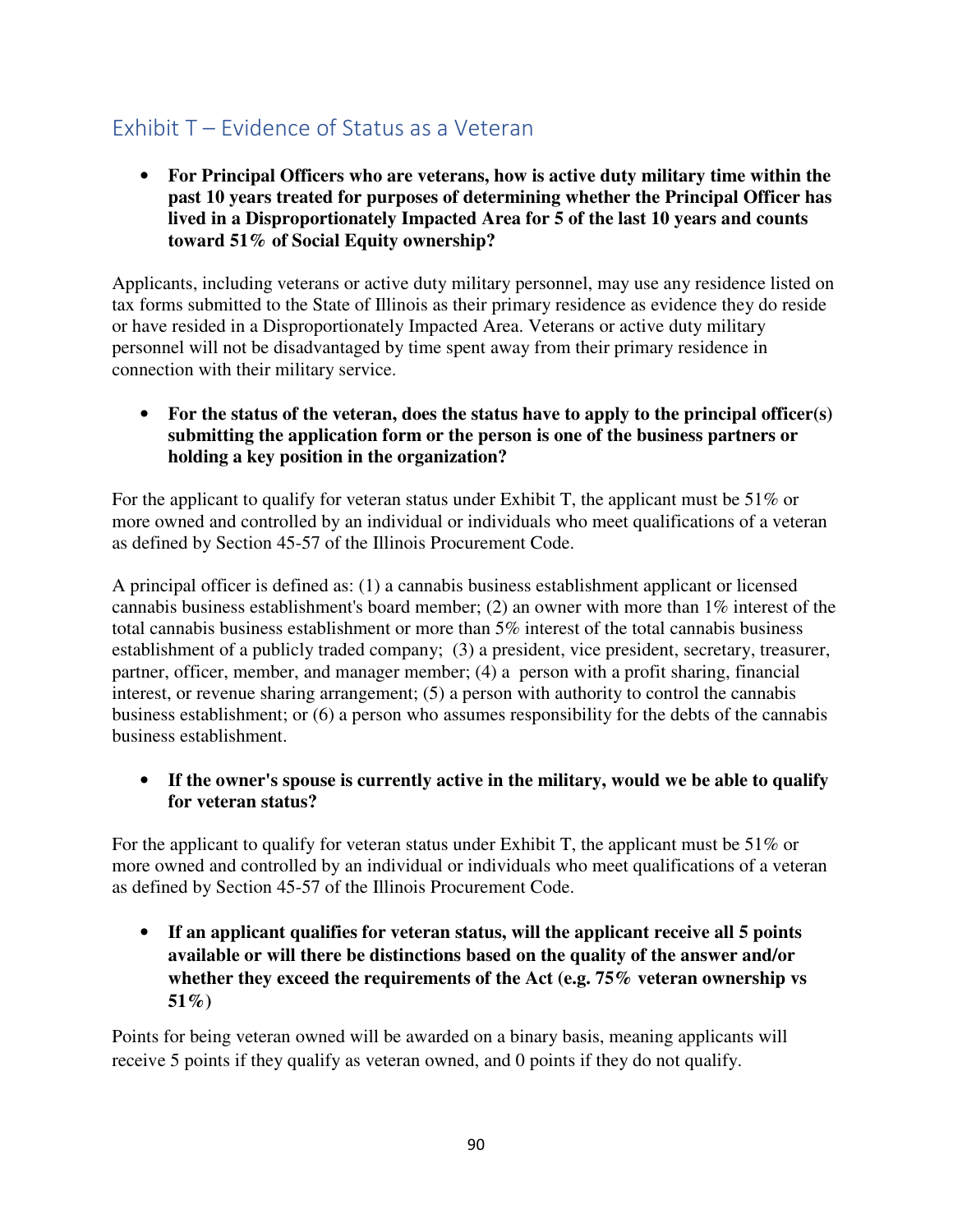• **Does the Veteran have to own 51% or more of the company to qualify for the additional 5 points? Can the Veteran qualify for the 5 points if they partnered with a Social Equity Applicant and have a combined ownership interest of 51%.** 

There are separate, independent criteria to determine whether an applicant is veteran owned and whether an applicant is a Social Equity Applicant. Each will be evaluated independently of one another.

• **As it relates to Exhibit T, will this section be scored with variance? Will some points be awarded for being partially veteran owned? Will some points be awarded for less than 6 months of military service?** 

Points for being veteran owned will be awarded on a binary basis, meaning applicants will receive 5 points if they qualify as veteran owned, and 0 points if they do not qualify. For an applicant to qualify for points under Exhibit T, the applicant must be 51% or more owned and controlled by an individual or individuals who meet qualifications of a veteran as defined by Section 45-57 of the Illinois Procurement Code.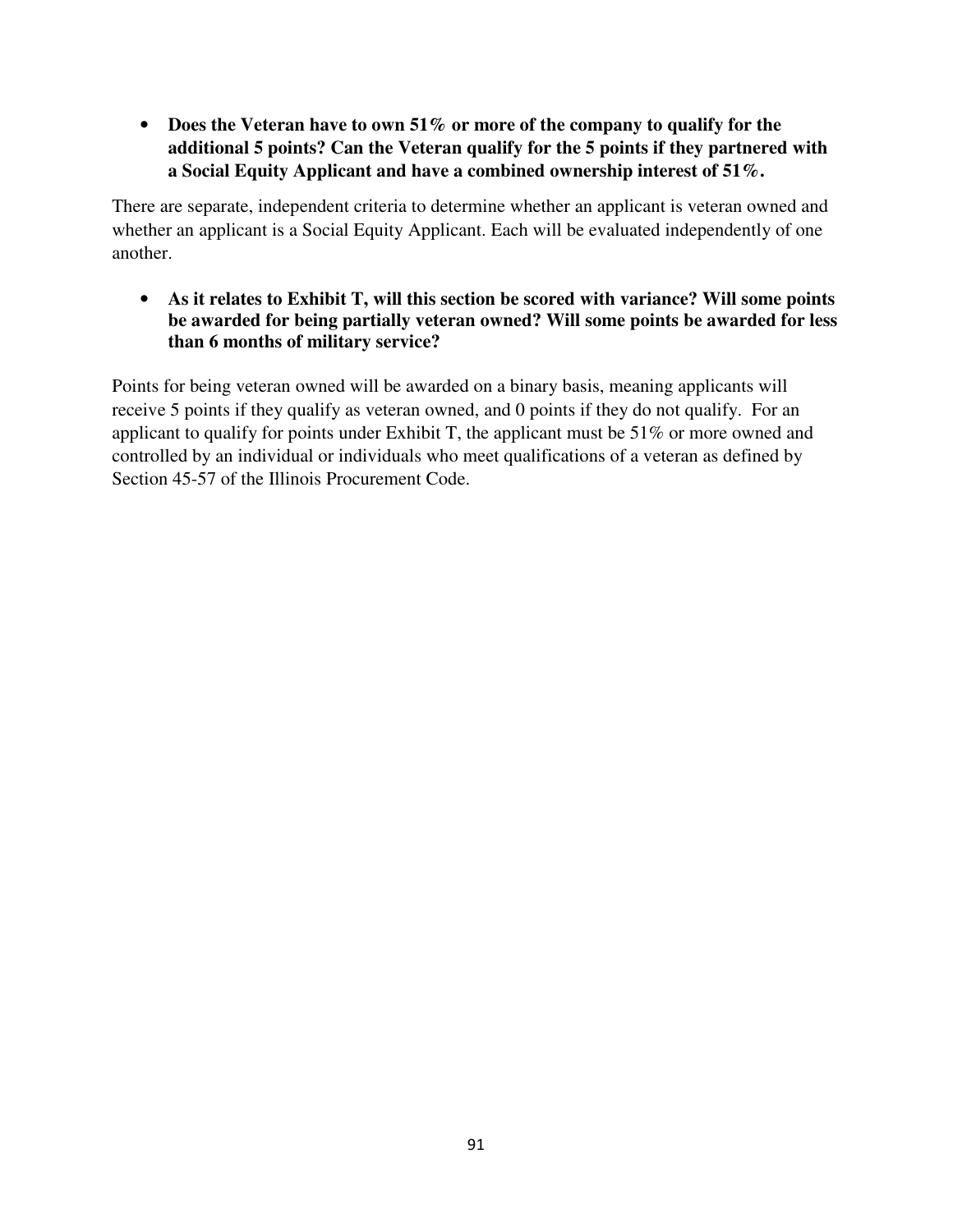# General Questions

• **Hello. I am an e-commerce Business owner. How can my business dispense online as an entrepreneur?** 

All sales and delivery of cannabis to purchasers must occur in person in a licensed dispensary.

- **Once approved the Adult Use Dispensing Organization License is \$60,000 for a twoyear license. What will the renewal fees be after the initial 2-year license?**
- **Is the \$60,000 fee a recurring fee (every two years) or is it a one-time fee?**

The renewal fee after the initial license term is \$60,000.

• **Will any of the conditional adult use dispensing organization licenses be awarded prior to May 1, 2020?** 

As required by the Act, the Department of Financial and Professional Regulation will award up to 75 Conditional Adult Use Dispensing Organization Licenses before May 1, 2020.

- **Are images allowed within the Exhibits?**
- **Can an applicant include graphics in their responses to the application exhibits, such as Exhibit E?**

Images or graphics are permitted within exhibits.

• **Are there regulations in place for law enforcement (state and local) owning or participating as principal officers for applications?**

The Cannabis Regulation and Tax Act does not prohibit law enforcement officials from owning Illinois cannabis business establishments. However, other domestic or foreign laws may apply, and applicants should perform their own analysis to ensure they are aware all applicable domestic and foreign laws.

• **Can you please provide insight on whether or not nurses can stand to lose their license if they own a stake in a legal cannabis dispensary in Illinois?** 

By itself, having a financial interest in or control of an Illinois Adult Use Dispensing Organization will not place an Illinois nursing license at risk. Depending on which state has issued the nursing license, the applicant may wish to contact the entity that regulates his or her professional license for additional information.

• **We have a client whom is interest in obtaining a Medical Cannabis Dispensary License in both Skokie and Lincolnwood, Illinois. Can you please tell me what we have to do in order to apply for them?**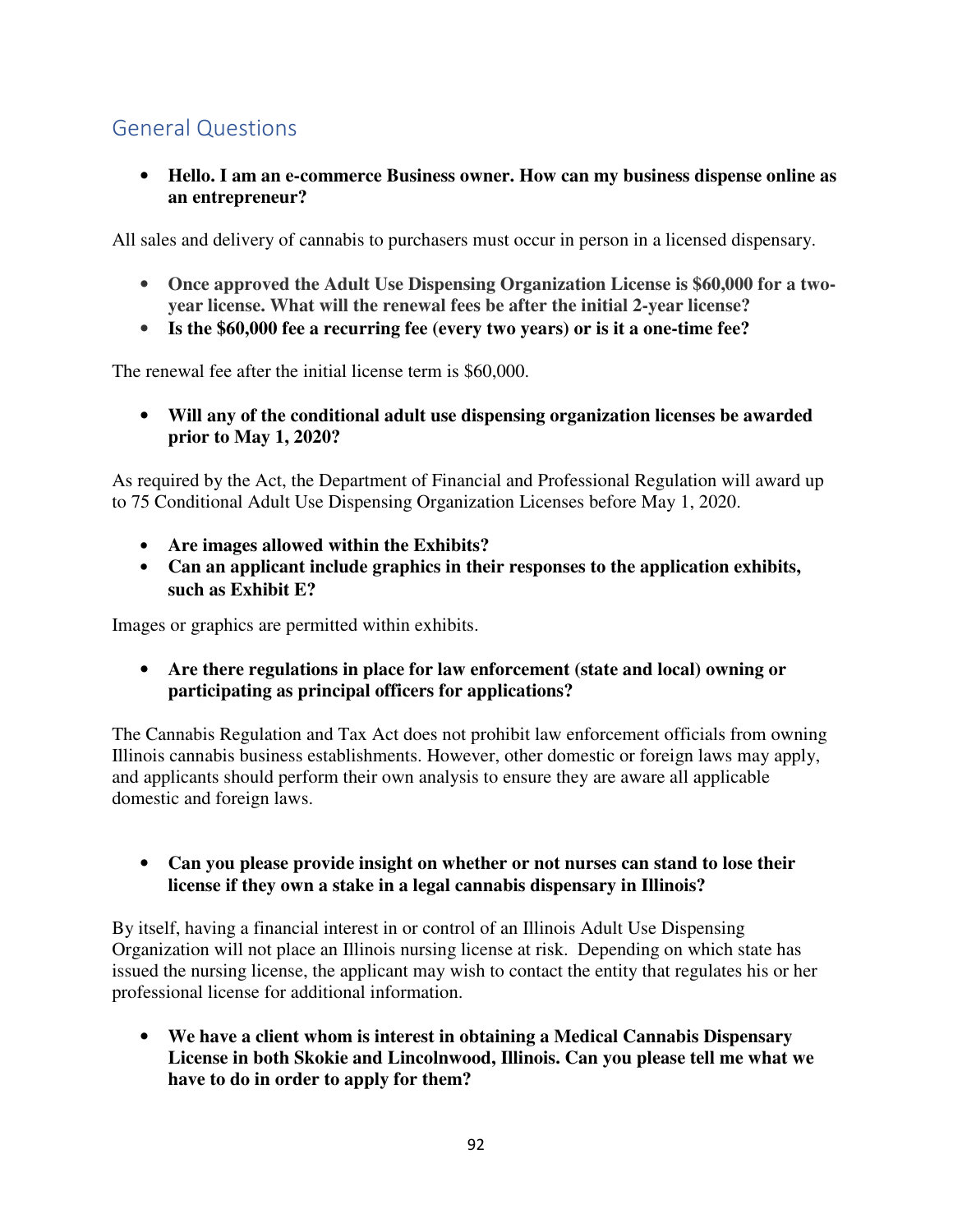The Department will not address this question as it does not relate to the application process for a Conditional Adult Use Dispensing Organization License.

• **In the coming months, does your department, or any other state-level Illinois agency, plan to issue regulations in addition to the Cannabis Regulation and Tax Act to govern the operation of recreational cannabis licensees? If so, what is the timeline?** 

The Department will review and grade applications based on the requirements of the Cannabis Regulation and Tax Act. The Cannabis Regulation and Tax Act authorizes the Department to issue regulations that govern the licensing and operation of adult use cannabis dispensaries. The Department cannot provide information regarding when it may issue such regulations.

- **What will the licensing requirements be for a cigar (Hooka) lounge type business. Not a dispensary but a lounge type atmosphere for adults 21 and over to come and enjoy their own cannabis.**
- **Is a customer allowed to smoke or consume an edible as a sample in the restricted area of the premises?**

The Department licenses Adult Use Dispensing Organizations. It does not license on-site consumption facilities. Regarding samples, Section 55-20(d) of the Cannabis Regulation and Tax Act provides: "No cannabis business establishment nor any other person or entity may encourage the sale of cannabis or cannabis products by giving away cannabis or cannabis products, by conducting games or competitions related to the consumption of cannabis or cannabis products, or by providing promotional materials or activities of a manner or type that would be appealing to children."

# • **What is the distance restriction away from churches and schools?**

The Cannabis Regulation and Tax Act does not establish any mandatory setbacks from any type of facility besides other dispensaries, however, applicants should be aware of any setback requirements set by a local jurisdiction.

#### • **Is a separate business licensing required before cannabis licensing, or is business licensing wrapped up with the cannabis licensing?**

A separate business license is not required prior to receiving a Conditional Adult Use Dispensing Organization License. However, local business licenses may be required before the Department awards an Adult Use Dispensing Organization License.

• **I can't seem to find much information on the farmer cultivation limits for Illinois. Is the number of plants dependent on the square foot of canopy growth? Or is all that just dependent on future state regulation?**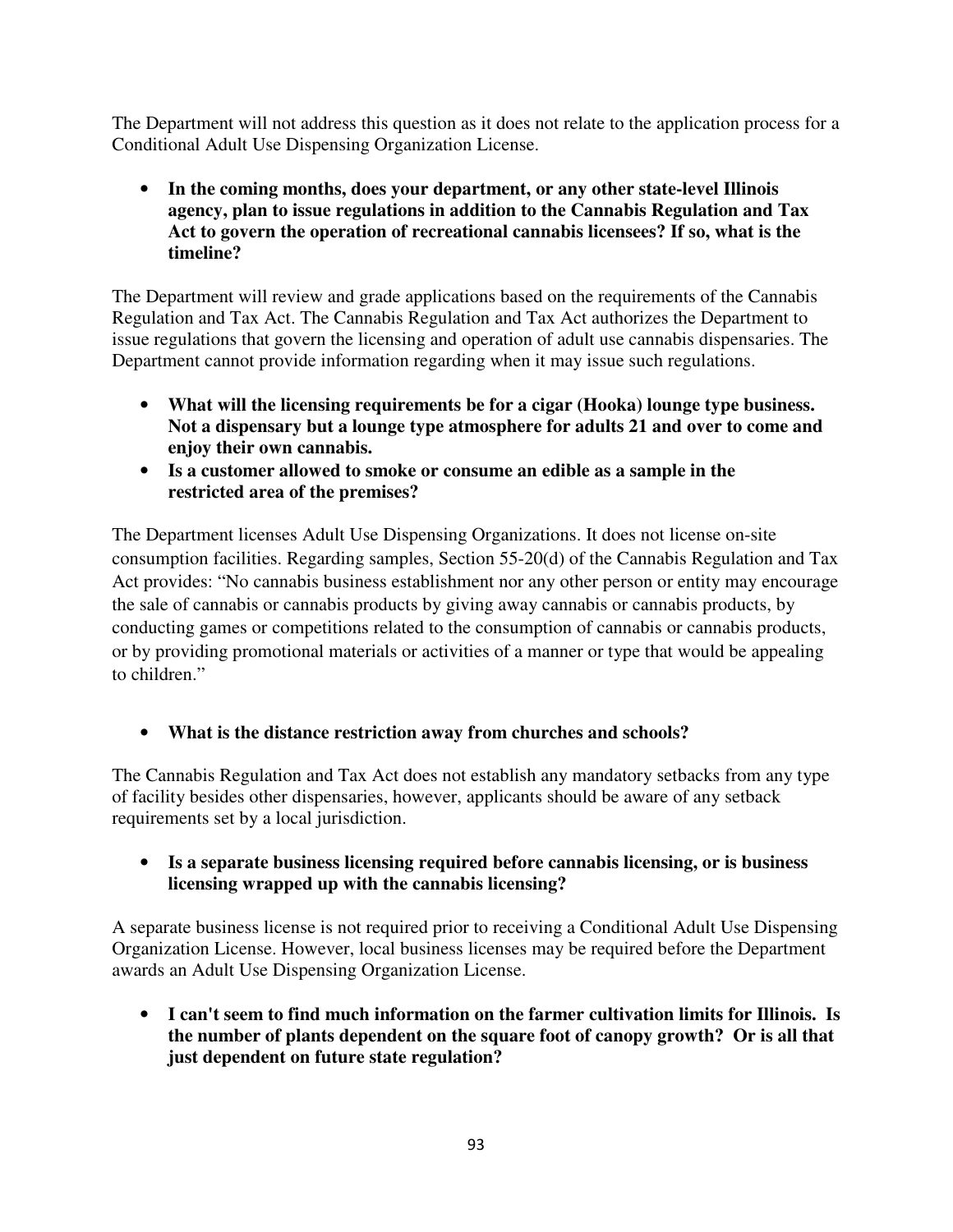Please direct any questions related to licensing or requirements for cultivation centers to the Department of Agriculture, Bureau of Medicinal Plants.

• **If an individual is granted a dispensary license, will they also be able to sale medical marijuana?** 

Recipients of a Conditional Adult Use Dispensing Organization License are eligible to receive an Adult Use Dispensing Organization License. The Adult Use Dispensing Organization License permits holders to only sell cannabis to adult use purchasers and does not entitle holders to sell cannabis through the medical cannabis program.

- **Is there a limit to the number of dispensaries licenses that any one company may own in Illinois?**
- **Is there a limit to the number of licenses a Social Equity Applicant can be awarded? Or are Social Equity Applicants also allowed to be awarded and simultaneously hold ten (10) Adult Use Dispensing Organization Licenses?**
- **Will companies that hold medicinal use licenses have an opportunity to apply for these 75 licenses?**

No principal officer may have a financial interest in or control of more than 10 total Early Approval Adult Use Dispensing Organization Licenses, Conditional Adult Use Dispensing Organization Licenses, and Adult Use Dispensing Organization Licenses.

Principal officers of currently registered medical cannabis dispensing organizations may apply to become principal officers of a Conditional Adult Use Dispensing Organization License, provided that no principal officer may have a financial interest in or control of more than 10 total Early Approval Adult Use Dispensing Organization Licenses, Conditional Adult Use Dispensing Organization Licenses, and Adult Use Dispensing Organization Licenses.

- **Does the number of adult use dispensary licenses allotted to each BLS Region include the existing medical dispensaries that convert to recreational use?**
- **If I currently own and operate a medical cannabis dispensary under the original bill and I decide to relocate using the "early adult recreation option," does that take away from one of the 75 licenses available? Sections 10-20**

The number of Early Approval Adult Use Dispensing Licenses is not included in the 75 Conditional Adult Use Licenses issued before May 1, 2020.

• **I would like to identify top three cities I plan to open a retail dispensary. How should I identify on my application that certain territories zoning maps are not yet available? I need to make sure any zoning questions in application have a legitimate response and I'm not sure how to respond when most cities are still in-process.** 

An applicant is not required to have identified or secured a location before submitting an application. No extra points will be awarded to applicants that have identified or secured locations before submitting their application.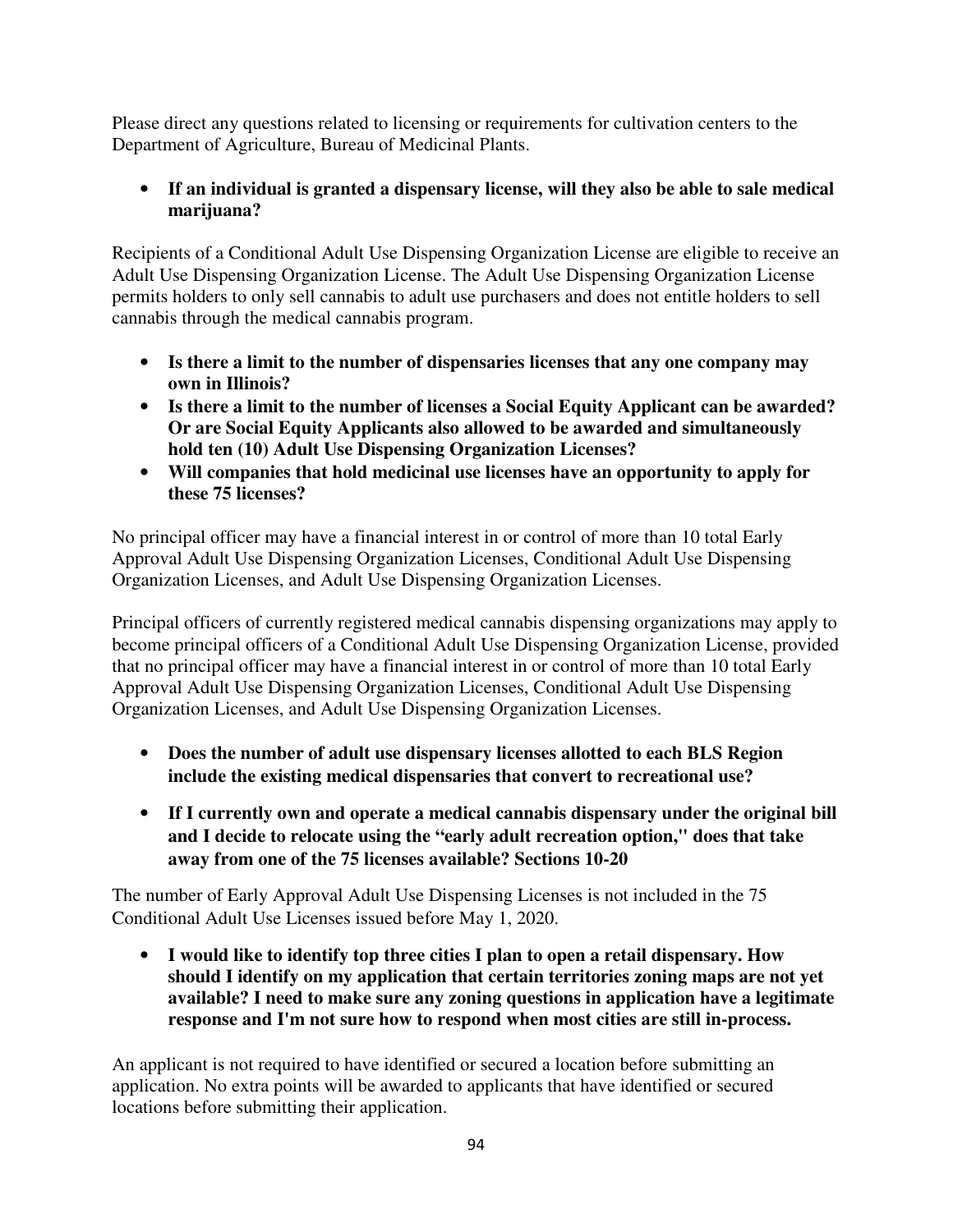• **Can a person/business apply for all these different licenses (Dispensary, Cultivation, Infuser, Transporter, Craft Grower) and be able to monopolize the cannabis industry?** 

An applicant may apply for and participate in ownership of any or all types of cannabis business establishments.

• **Is there a cumulative license limit (i.e. a maximum number of infuser, dispensary, craft grower, and transport licenses an entity may have)?** 

There is not a license limit that applies across license types. However, some individual license types do have limits. No Principal Officers in a dispensary may have a financial interest in or control of more than 10 adult use dispensing organizations.

- **Is the Department holding public meetings prior to licensing Adult Use Cannabis? If so, when and where?**
- **Will any guidance documents be released that indicate in more detail what information is required for each section (exhibit) of the application?**

The Department does not currently plan to hold a public meeting prior to issuing the Conditional Adult Use Licenses in May 2020. The Department will be answering questions submitted to FPR.AdultUseCannabis@illinois.gov received by 5 p.m. on November 15, 2019. The Department will post answers to the submitted questions by 5 p.m. on November 25, 2019.

• **What keeps groups from creating "straw man" applications in effort to garner additional points, or will this scenario be frowned upon? My group fears unscrupulous applicants will file and not be who they claim to be. How is this issue handled?** 

Scoring of applications will be done in accordance with the requirements of the Cannabis Regulation and Tax Act. The Department will not be providing a public description of the specific scoring system for applications at this time. Applicants are encouraged to complete all sections of the application and submit the most competitive application possible. Applicants must answer each question completely and honestly. The Department may deny any application that includes the submission of misleading, incorrect, false, or fraudulent information in the application. It is considered misleading, incorrect, false, or fraudulent to fail to include any information that should have been included. Applicants that submit false or misleading information the Department risk having their license denied of revoked.

• **Adult Use dispensaries have the right to sell to purchasers who are patients (under the medical program), but if the patient chooses to buy from an adult use dispensary are they subject to the same taxes that other purchasers must pay, or do they have the benefit of the medical program's tax structure?**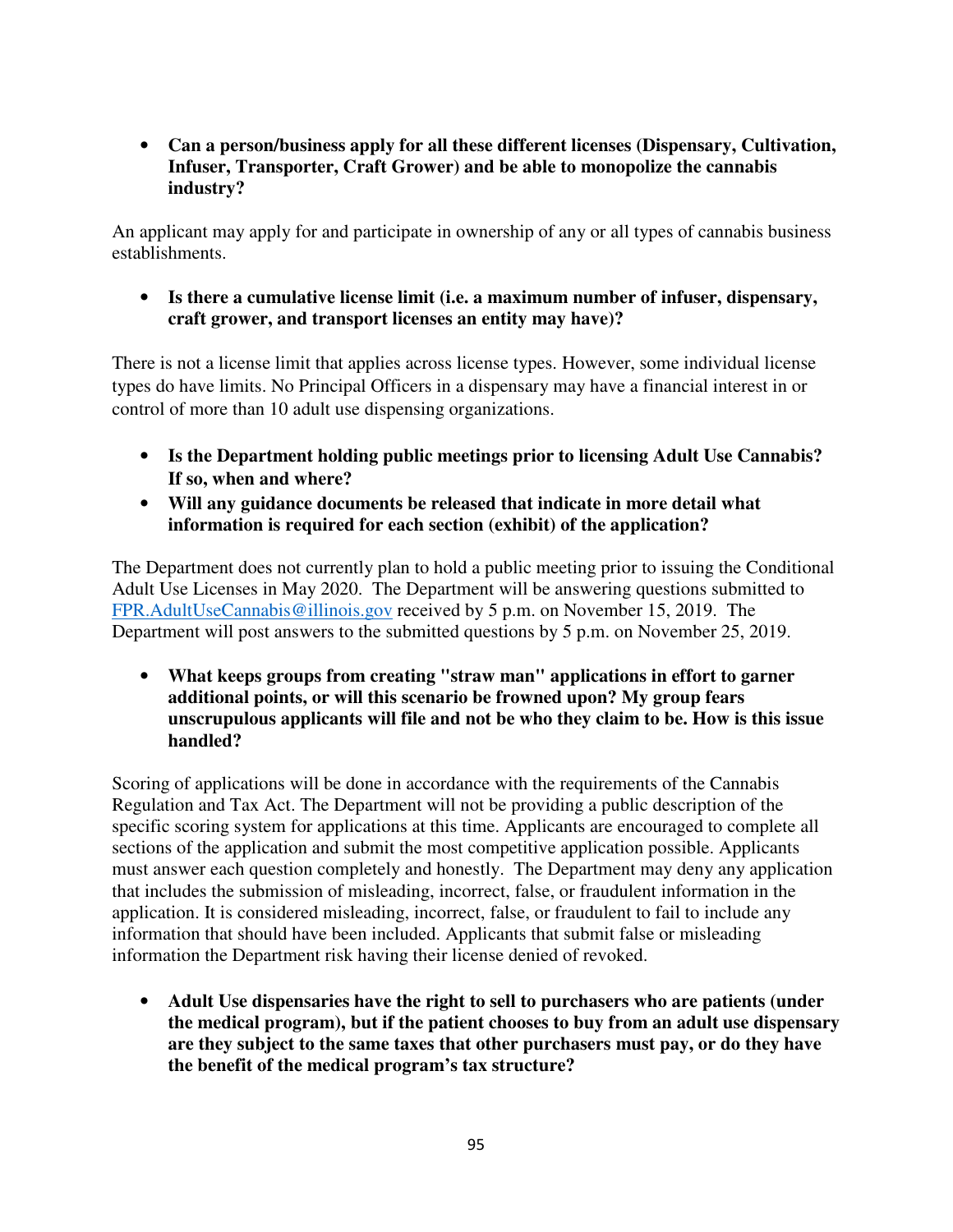A dispensary must hold a registration under the Compassionate Use of Medical Cannabis Program Act to sell cannabis to medical cannabis patients at the medical cannabis tax rate. An individual permitted to purchase medical cannabis under the Compassionate Use of Medical Cannabis Program Act may choose to purchase cannabis from an Adult Use Dispensing Organization. A medical patient purchasing cannabis from an Adult Use Dispensing Organization would purchase the cannabis as an adult use purchaser and not as a medical patient and shall be charged the applicable tax rate for adult use purchasers.

• **Could you please point me to where I can find information on the status of prior medical cannabis regs and the new regs for the Cannabis Regulation and Taxation Act?** 

The Department has not proposed or issued administrative rules pursuant to the Cannabis Regulation and Tax Act. Administrative rules issued pursuant to the Compassionate Use of Medical Cannabis Program Act can be found at the following link: https://www2.illinois.gov/sites/mcpp/Documents/68\_IAC\_1290\_DFPR\_eff52019.pdf

• **Section 55-85(b) of the Act. We read this as saying that new adult use dispensing organizations will not be required to carry medical cannabis products as long as they are at new locations not previously occupied by a medical cannabis dispensing organization. Can you confirm that read as accurate?** 

A dispensary must hold a registration under the Compassionate Use of Medical Cannabis Program Act to sell cannabis to medical cannabis patients at the medical cannabis tax rate. Dispensaries that are not authorized to sell cannabis pursuant to the Compassionate Use of Medical Cannabis Program Act are not required to maintain an inventory of medical cannabis.

- **Will application deficiency be provided upon application rejection?**
- **Upon receipt of deficiency notices as set forth on page 2 of the instruction sheet, what process should be utilized for resubmission (email, paper, USB)?**

If the Department detects a deficiency in an application, the Department will notify the applicant. The applicant will receive a deficiency notice from the Department and will have 10 calendar days from the date of the notice to cure the deficiency. Applicants receiving deficiency notices will be instructed how to respond in the notification of deficiency. All application fees are nonrefundable.

• **How did the state come up with 75 licenses for wave 1?** 

The Department will not address this question as it does not relate to the application process for a Conditional Adult Use Dispensing Organization License.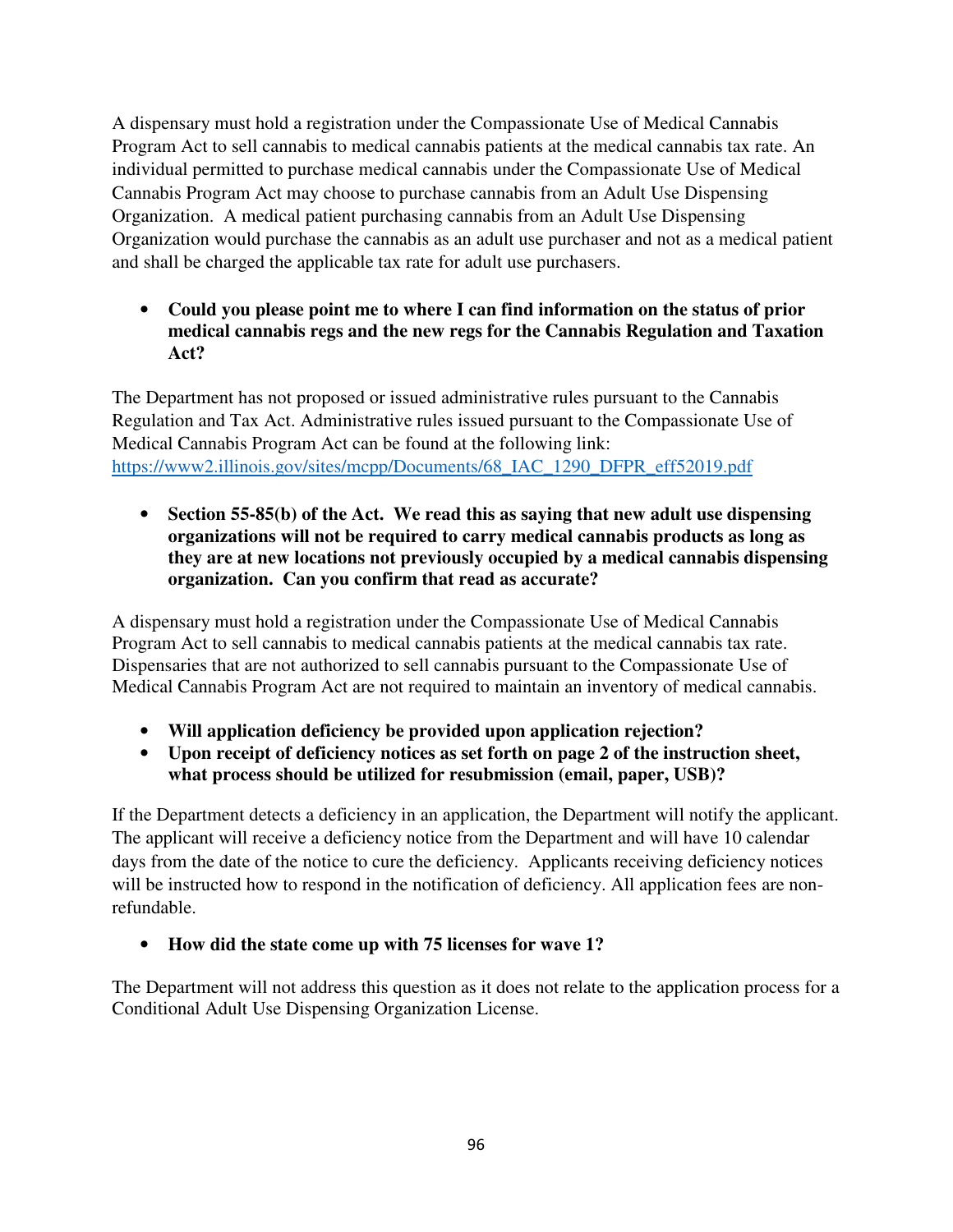### • **How many applications are expected for 75 licenses?**

The Department will not address this question as it does not relate to the application process for a Conditional Adult Use Dispensing Organization License.

• **Are we able to present a proposal that promotes a seed to sale model? I.e. Can applicants propose a facility that incorporates a cultivation center and dispensary into one business model?** 

Applicants are only able to apply for a Conditional Adult Use Dispensing Organization License through this application process. Questions about licenses for cultivation centers may be directed to the Department of Agriculture. Applicants are encouraged to complete all sections of the application and submit the most competitive application possible.

• **Are you all able to provide a list of medical dispensaries that have obligated to providing mentoring and/or low-interest loans to social equity applicants?** 

The Department cannot provide a list of medical cannabis dispensaries that have opted into providing mentoring and/or low-interest loans to social equity applicants.

• **Will dispensing organizations be required to hire retail employees (budtenders, etc...) who are part of a union? And for contracted security?** 

The Cannabis Regulation and Tax Act does not require union employees to be employed at cannabis business establishments.

- **How does one discover whether their proposed facility is within 1500 feet of an existing dispensing organization?**
- **If at the time of the application, the facility is not operational, does the 1,500-foot requirement still apply?**
- **What constitutes an "existing dispensing organization" for the purposes of the 1500 foot rule?**
- **How will the Department measure distance from dispensary to dispensary?**
- **Is the 1,500 foot distance requirement from another dispensary and the 1,000 foot distance requirement for advertising the only distance limitations?**
- **How will geographic conflicts be resolved once licenses are awarded if applicants do not identify sites in the application process?**
- **Will we be able to see before the application deadline where applicants who have submitted their plans are trying to put their dispensaries?**
- **For the Chicago-Naperville, Elgin BLS region, so long as each dispensary is 1500 ft from one another, will the proximity of another dispensary play a role in the likelihood of an license being awarded?**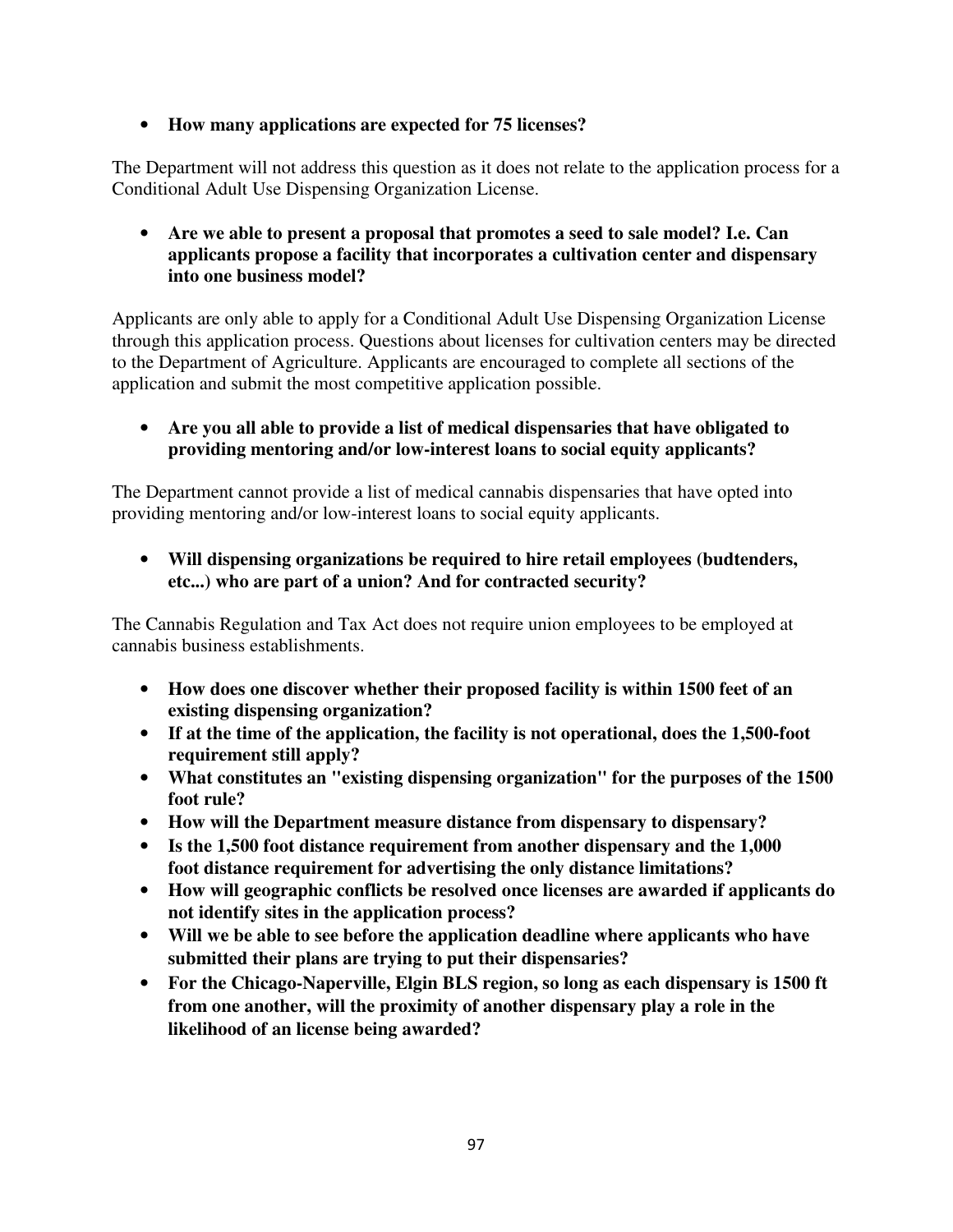Applicants are not required to provide any information about the location of a proposed dispensary, and no extra points will be awarded to applicants who have located or obtained a location.

• **How will geographic conflicts be resolved once licenses are awarded if applicants do not identify sites in the application process?** 

The Department will not address this question as it does not relate to the application process for a Conditional Adult Use Dispensing Organization License.

• **Is there a list available of Banks or Credit Unions in the State if Illinois that will accept Cannabis businesses as clients and will accept cash deposits from Illinois licenses cannabis businesses?** 

The Department does not maintain such a list.

- **Can we have an electronic menu board of what we are selling on the outside of the premises?**
- **Can we have a person handing out advertising on the sidewalk of the dispensary?**

Dispensing Organizations must conduct themselves consistent with the requirements of the Cannabis Regulation and Tax Act and any administrative rules that may be released pursuant to the Act.

- **Does the system allow for an agent to work in more than one dispensary organization?**
- **Does a person require multiple badges if they work in more than one dispensing organization?**

An Adult Use Dispensing Organization Agent may work in more than one dispensary. However, an Adult Use Dispensing Organization Agent-in-Charge may only serve as an Agent-in-Charge at one location. If an Adult Use Dispensing Organization Agent works in multiple dispensaries that share common ownership, they do not need to acquire separate badges. If the agent works for multiple employers, they must have separate badges.

• **Has the Department developed and designed the "agent, employee, contracting, and subcontracting diversity report"? Please forward a copy of the report?** 

The State has not issued such a report at this time.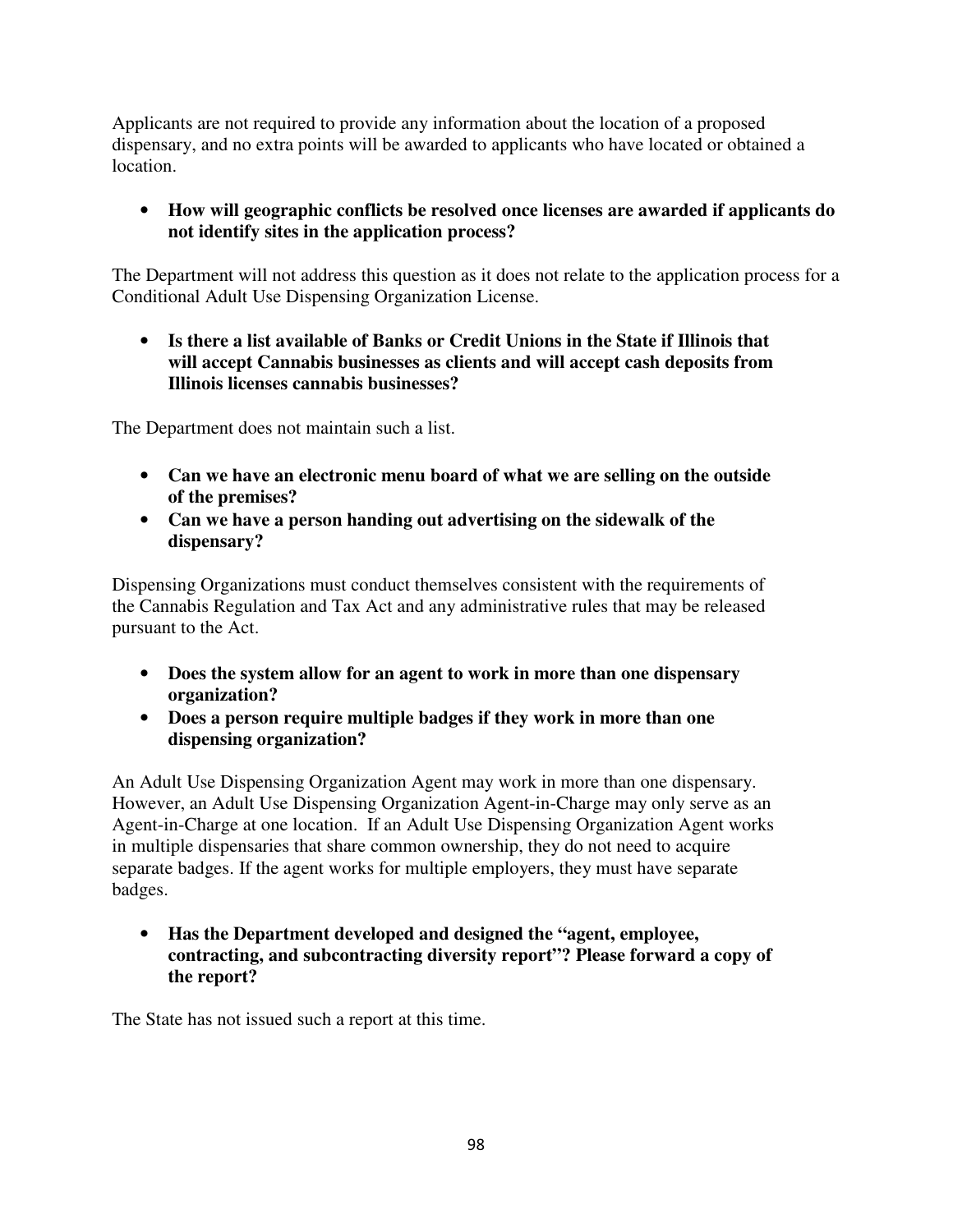• **Has the Department developed and designed the "environmental impact report"? Please forward a copy of the report?** 

The State has not issued such a report at this time.

• **Is the "oldest stock" measured as the oldest dated product of each individual Stock Keeping Unit ("SKU") number?** 

The age of the stock is determined by when it was received and accepted by the dispensing organization.

• **Does the department recommend or require including standard operating procedures for business operations in written responses (exhibits) for the app?** 

Any operating procedures provided with an application should be written as if they are the dispensing organization's operating procedures. Applicants are encouraged to complete all sections of the application and submit the most competitive application possible.

- **In what form does the Department provide the request for copies of the policies and procedures to be provided to the Department?**
- **If a Conditional License is awarded by the Department are the policies and procedures required to be provided to the Department prior to the License being issued?**

The Department's request for copies of policies and procedures may be oral or in writing. A policy and procedures manual, separate from the completed application and exhibits, is not required before an applicant can receive a Conditional License. Applicants must respond to any request from the Department within 30 days unless otherwise specified by the Department.

• **Is there a threshold amount of "loss or theft of cannabis"? Is it 1 gram, 3.5 grams, etc.?** 

Any loss of cannabis must be reported to the Department.

- **Is a "service professional" an individual or a company providing the service?**
- **When you refer to the word "name" are you referring to the service company's name or the service technician's name?**

A service professional may be an individual or company providing the service. "Name" refers to the individual person's name providing the service.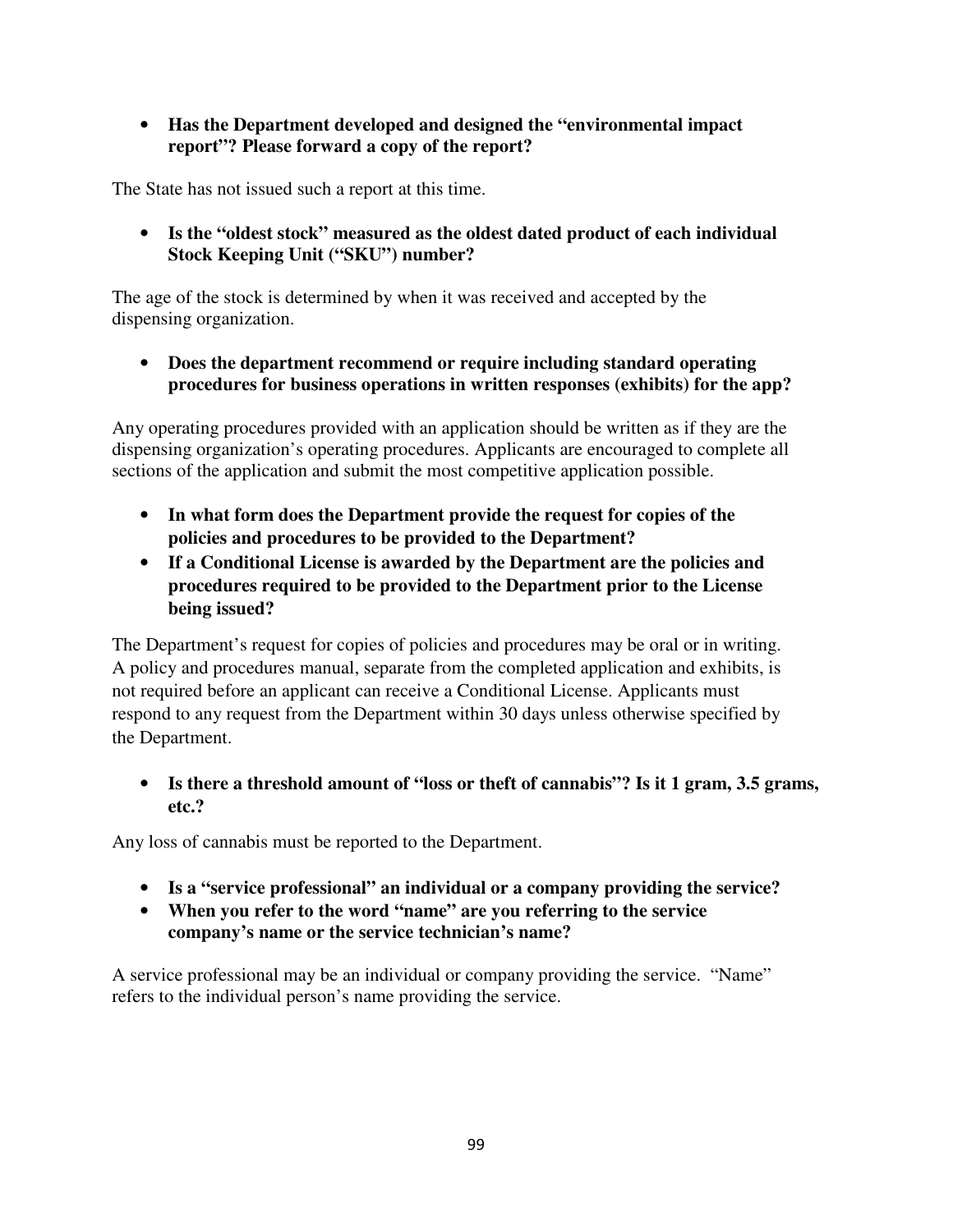# • **Please define how "40% of the total inventory available for sale" calculated.**

Whether a dispensary has more than 40% of the total inventory available for sale will be determined by counting the individual inventory items a dispensary offers for sale from each cultivation center, craft grower, or infuser. The determination will not be calculated by product type, retail value, or any other measure. The Department may change this policy by administrative rule.

• **Is the Department stating that shareholders, members, officers cannot lend financial resources if there is a cash flow shortage?** 

No

• **Can a license holder define more than one "agent-in-charge?** 

Yes, but only those employees given the additional responsibilities associated with being an agent-in-charge should be given that designation.

• **Do the hours of operation define when the dispensary is open to the public or the total hours employees are in the facility?** 

Hours of operation refer to when the dispensary is open to the public.

- **What is the latest time the dispensary can be open on weekend nights?**
- **Is there a grace period a customer can be in a dispensary if their entered prior to 10:00 pm but their cannabis product order is not fulfilled until after 10:00 pm?**

The Cannabis Regulation and Tax Act provides that a dispensary may operate between 6 a.m. and 10 p.m. local time.

• **Other than Exhibit J, is there any other places applicants must be sensitive to mentioning location information?** 

Applicants do not need to submit any location specific information. No extra points will be awarded to applicants that have identified or secured locations before submitting their application.

• **Is the information supplied in the Application for Adult Use, and/or the application itself, including the information provided by and on behalf of the Principal Officers, subject to FOIA and how are personal documents protected?** 

Confidentiality of applications are addressed in Section 55-30 of the Cannabis Regulation and Tax Act.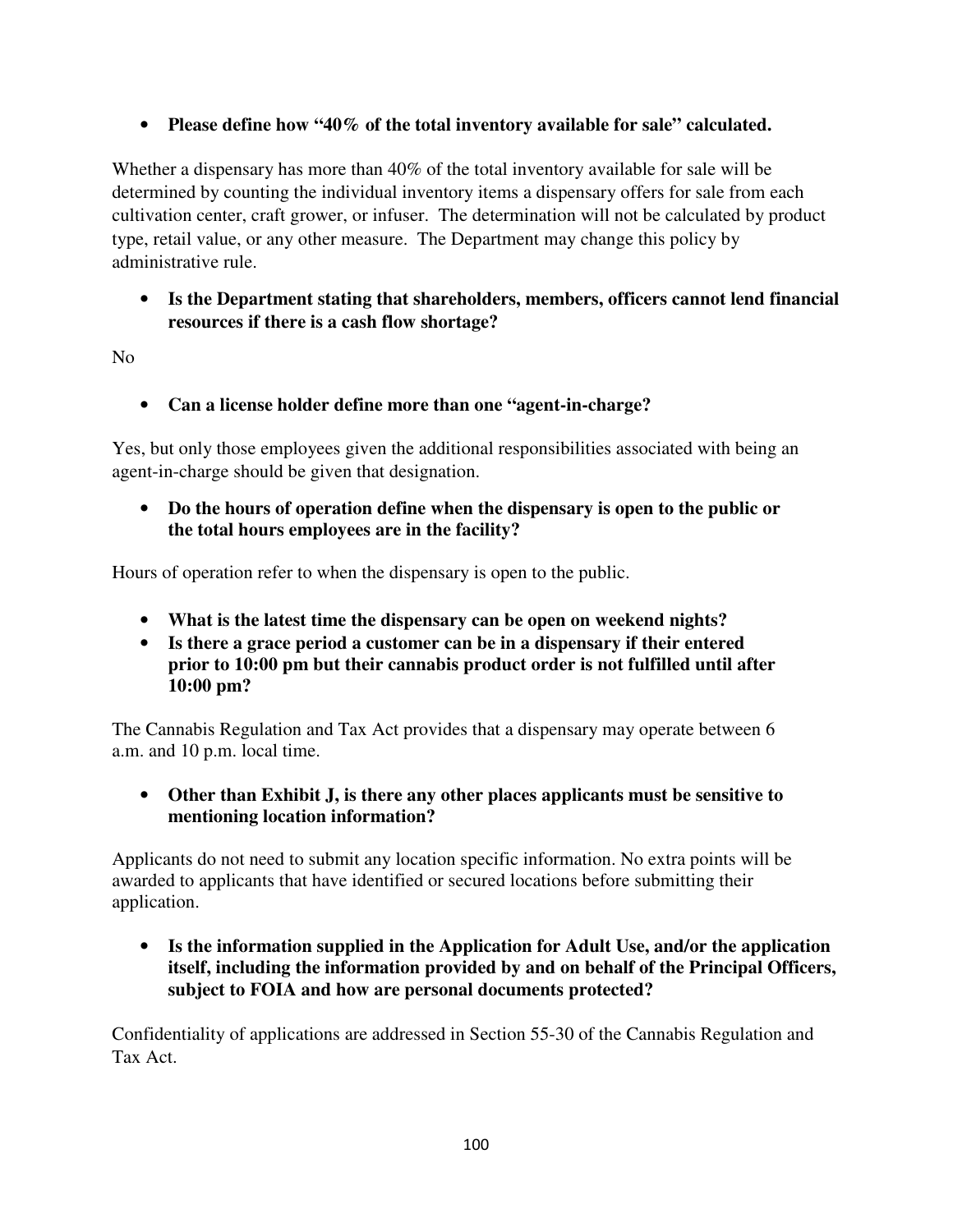• **Will there be a set number of winning applications for each group, 1) Non-Social Equity Applicants and 2) Social Equity Applicants?** 

No.

• **Has the IDFPR published the agent identification card application form referenced in Question No. 7 of the Application for Proposed Principal Officer of an Adult Use Dispensing Organization?** 

Not at this time.

• **In order to receive Status as a Veteran and Status as an Illinois Owner, if an applicant has social equity members, but not are all Veterans or from Illinois, can the applicant still qualify if the majority of the principal officers own and control 51%.** 

There are separate, independent criteria to determine whether an applicant is a Social Equity Applicant, whether it is owned by an Illinois Owner, or owned by a Veteran. Each will be evaluated independently of one another.

• **How will the limited supply of adult-use cannabis be proportioned to operating adult-use dispensaries?** 

The Department will not address this question as it does not relate to the application process for a Conditional Adult Use Dispensing Organization License.

• **Can we receive the specific methods used by DCEO? Is there a way to challenge the social equity standing in the application pending a future review by DCEO?** 

Please refer all questions for the Department of Commerce and Economic Opportunity to CEO.AdultUseCannabis@Illinois.gov.

• **Will the licensee be considered the applicant(s) (such as one or more individuals who submit the application) or the entity (formed or proposed to be formed by the individual(s) submitting the application)?** 

The licensee will be the entity that applies for the license. Individuals are also able to apply for a license in their individual capacity. Individuals applying for the license in such capacity will be considered the licensee.

- **For advertising, How will the following terms be defined:** 
	- **i. "school" is a community college considered a "school"?**
	- **ii. "public park" if a private entity owns a piece of property set up to have features of a public park (e.g., benches, sitting areas) and the public can freely access/use that property, would this be considered a "public park"?**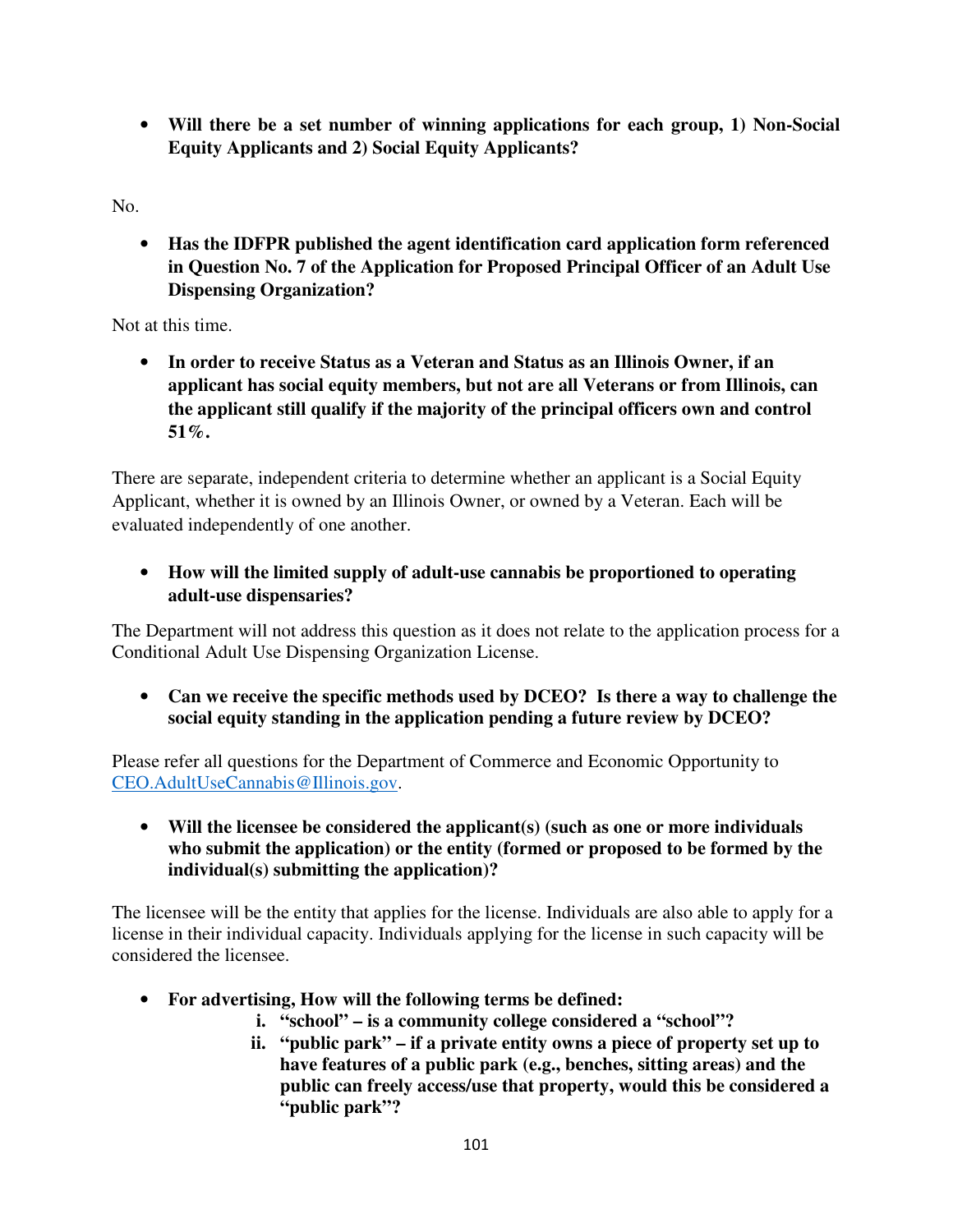### **iii. "on or in publicly owned or publicly operated property" – is a city/municipality owned parking lot considered a "publicly owned or publicly operated property"?**

The Department will not address this question as it does not relate to the application process for a Conditional Adult Use Dispensing Organization License.

• **What are the implications of a dispensary working with a research effort to provide product at no cost to the eligible test subjects? For Example: trials and research on the remediation of opiate addiction and withdrawal symptoms through cannabis products.** 

Dispensing Organizations must operate consistent with the requirements of the Cannabis Regulation and Tax Act and any administrative rules that may be released pursuant to the Act.

• **In December, will the Department make public the number of applications that have been received leading up to 1/1/20? If so, will it be broken down by BLS region?** 

The Department will not be releasing any applicant or application information in December 2019.

• **Can applicants include names or identifying information for consultants such as security firms, vendors, suppliers, individuals that write letters of support or charitable organizations they have established partnerships with, in the sections of the application that must be anonymous?** 

Applicants must include the name of the security contractor with whom it contracts as required by Exhibit H. In Exhibit L, if an applicant has a community in mind of where it would like to locate should it be awarded a license, it may name a specific organization or community it would plan to help. If an applicant does not name a specific organization or community, it should describe a plan with enough specificity that the application scorers can identify what the commitment will be. For example, if a Plan involves working with a local elementary school district, the application can refer to the "local elementary school district in which the dispensary eventually locates" without the name the specific district.

Applicants should not name in the exhibits any other contractors, vendors, suppliers, or supporters. Letters of support from communities, elected officials, or other prominent persons will not impact an applicant's score and should not be submitted with the application.

• **If a company takes on convertible debt before submission of an application for an undetermined future valuation, would that note affect how the Department assesses ownership equity percentages based on the current value of the business? For example: if individual A owns 70% of the business at a \$10,000,000 valuation and the company issues a 2 year convertible note for \$1,000,000, does the department view Individual A as owning 63% of the company despite the fact that the dilution may be considerably less when the note actually converts?**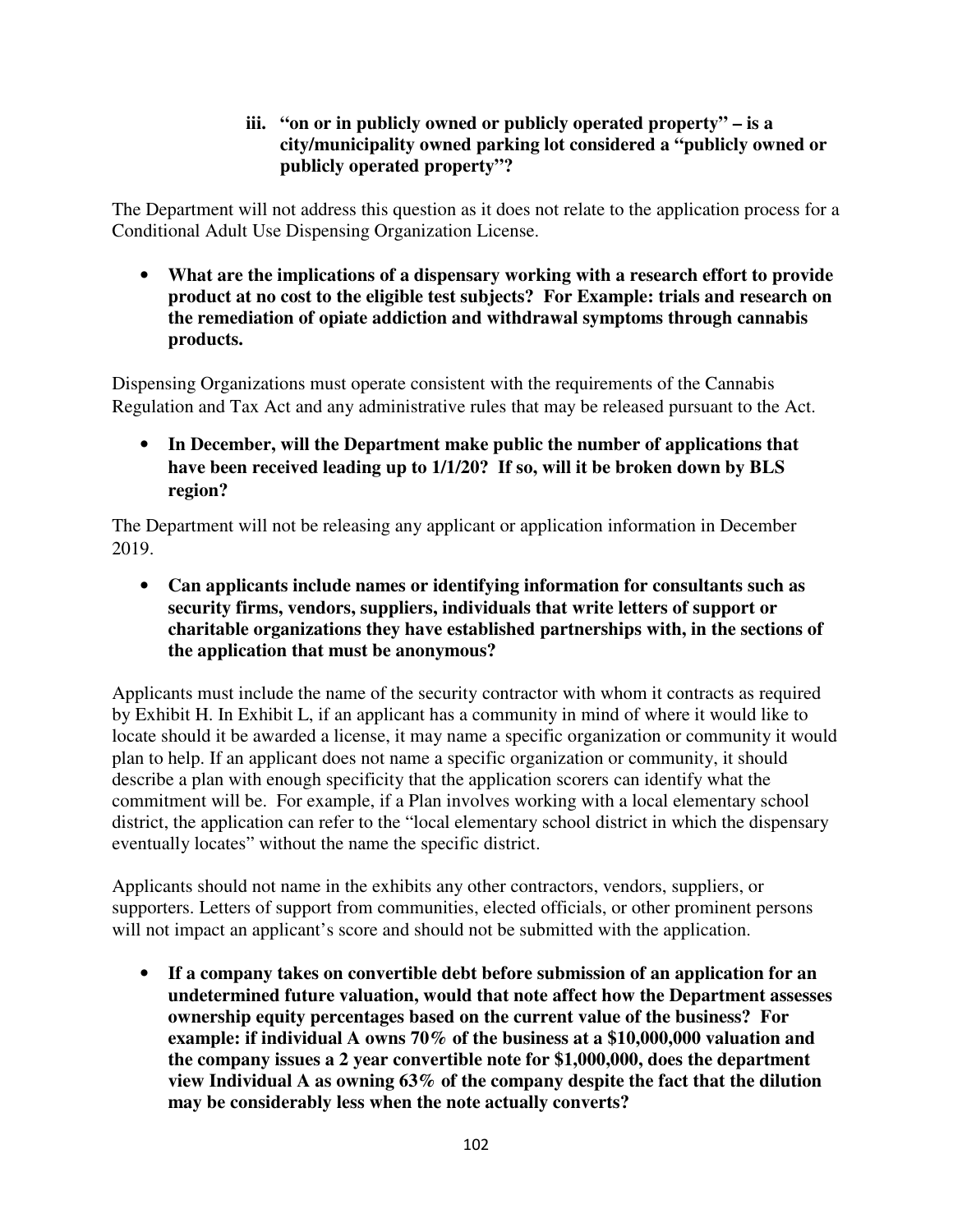Dispensing Organizations must operate consistent with the requirements of the Cannabis Regulation and Tax Act and any administrative rules that may be released pursuant to the Act.

### • **Will the state publish examples of "low, mid and high" score content samples?**

No, content samples will not be provided by the Department. Applicants are encouraged to complete all sections of the application and submit the most competitive application possible.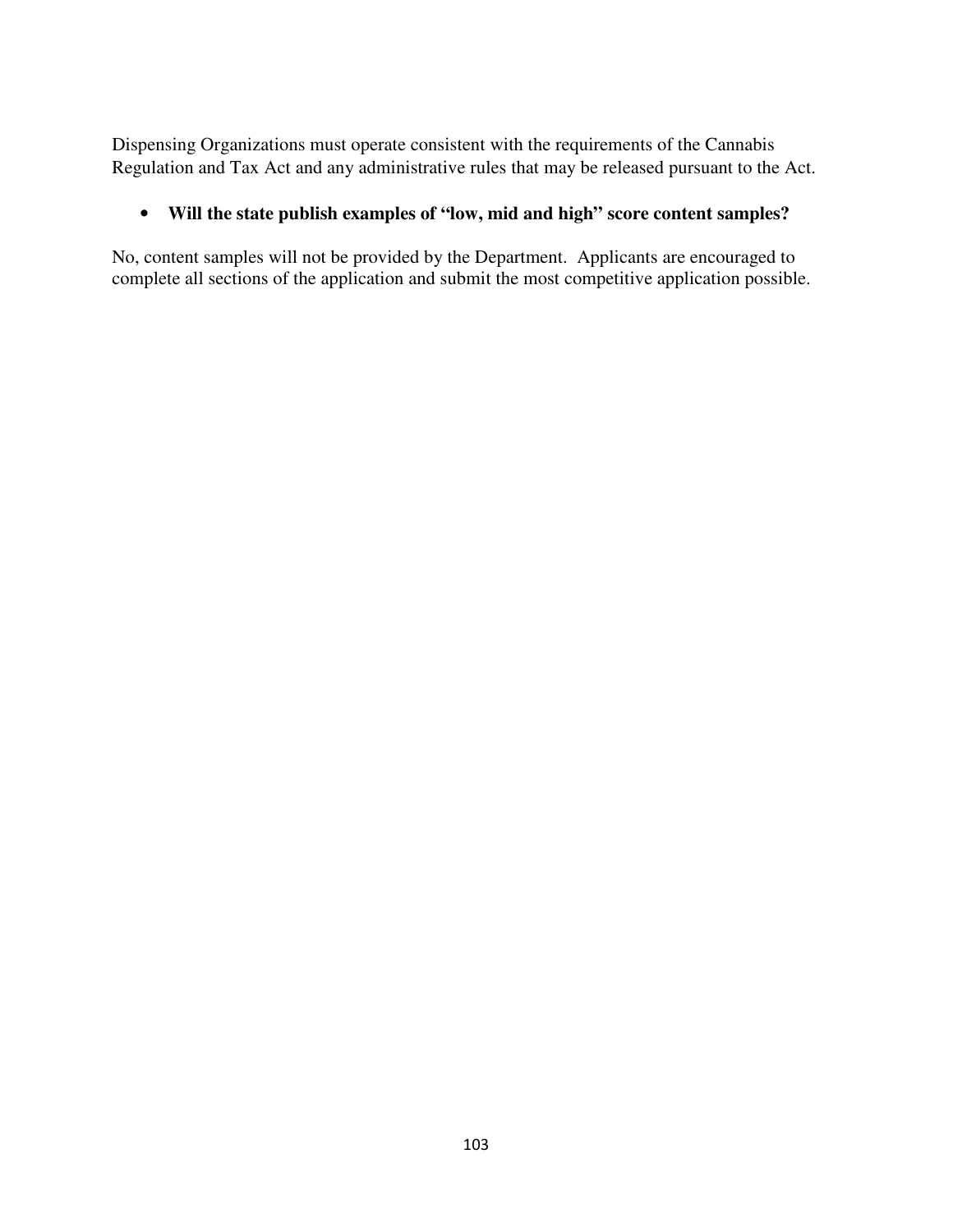# After May 1

• **In the event of an approved license, what is the policy or procedure in the event some minor aspects of the submitted application change in the interim? EG, the submitted floor plan has a minor variation compared to the location that is eventually secured. Or a principal member drops out of the project between submission and approval. As well as any other unforeseeable events** 

A licensee must disclose any material changes to their application submitted to the Department. Failure to disclose a material change to the Department may result in denial or revocation of a license.

• **Is there a time limit for the commencement of operations after an Adult Use Dispensing Organization License is issued?**

Applicants awarded a Conditional Adult Use Dispensing Organization License must identify a location at which to operate a dispensary within 180 days of being awarded the License.

• **What is the procedure to change the ownership percentage within the principal officers after the Dispensary is in operation?** 

A licensee must disclose any material changes to their application submitted to the Department. Failure to disclose a material change to the Department may result in denial or revocation of a license. The licensee must submit an Application for Proposed Principal Officer of an Adult Use Dispensing Organization, including Addenda A, B, and C, and respond to any requests of the Department regarding change of ownership.

• **Once the license is approved at the state level, whats the downstream process of having it approved at the village level?** 

It is the responsibility of the applicant to ensure they have received any necessary approvals from local jurisdictions.

• **How long does a Licensee have to make any updates to the policies and procedures that are requested by the Department?** 

The Department will not address this question as it does not relate to the application process for a Conditional Adult Use Dispensing Organization License.

- **Will licenses be able to be moved after acceptance? For instance if we apply for a license in an area that has not yet approved recreational marijuana (or opted out) will we have a right to move the location of the license if awarded it?**
- **Will licenses be able to be moved after acceptance? For instance if we apply for a license in an area that has not yet approved recreational marijuana (or opted out) will we have a right to move the location of the license if awarded it?**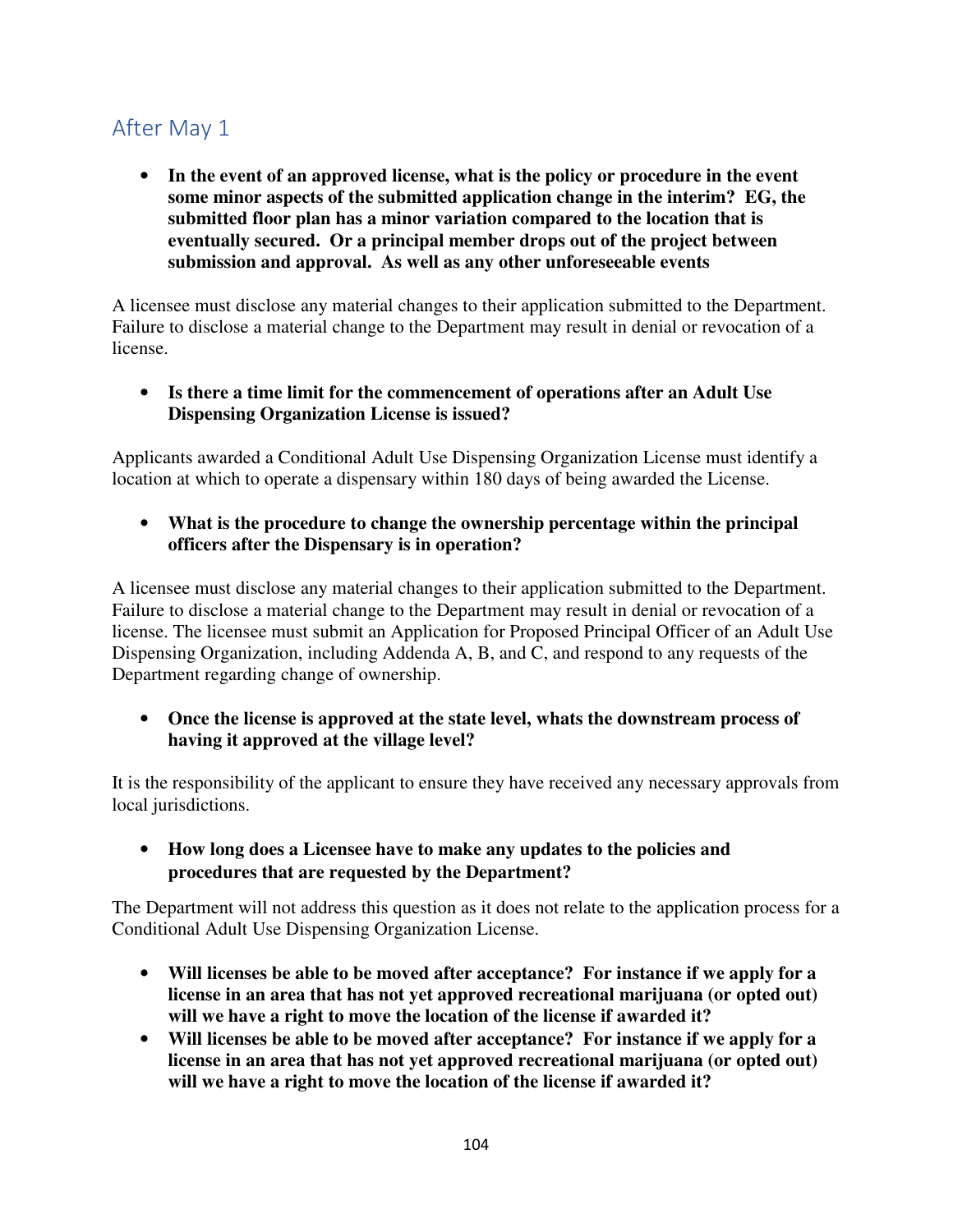The Department will not address this question as it does not relate to the application process for a Conditional Adult Use Dispensing Organization License.

- **Please provide an estimated timeframe to have the inspection completed by the Department.**
- **Please define how the "difference in time" is determined. Does the Department inspect the site as discussed in Section 15-30(f)(1), informs the applicant in writing that the site is approved and the date of the communication of the approval determines the "difference in time."**

The Department will not address this question as it does not relate to the application process for a Conditional Adult Use Dispensing Organization License.

• **Would the IDFPR approve a transfer of a license, given all conditions of the community engagement plan and other requirements were satisfied by the new license holder, if the transfer was at a below market-rate?** 

The Department will not address this question as it does not relate to the application process for a Conditional Adult Use Dispensing Organization License.

• **Will the days between a Conditional Adult Use Dispensing Organization License holder identifying and submitting to IDFPR a physical location for the dispensing organization retail storefront, and when IDFPR inspects the premise for suitability count against the 360 days a Conditional Adult Use Dispensing Organization License holder has to become operational?** 

Section 15-25(e) of the Cannabis Regulation and Tax Act provides a dispensing organization must be operational within 360 days "of being awarded a conditional license." The number of days an applicant takes to identify a physical location does not alter this requirement.

• **Will the IDFPR authorize to build out a physical space if the proposed build-out will make the location suitable and compliant with all requirements for a dispensing organization retail storefront, but if the physical space is not currently compliant?** 

The Department will not address this question as it does not relate to the application process for a Conditional Adult Use Dispensing Organization License.

• **Under Section 15-30(k) of the Act, if an applicant is awarded a license that results in a single person or entity having a direct or indirect financial interest in more than 10 licenses, they will have to forfeit the most recently issued license and suffer a penalty to be determined by the Department, unless the entity declines the license at the time it is awarded. Would the Division clarify what will happen if the same applicant is awarded more than 10 licenses? Will the applicant be allowed to choose which 10 they prefer to be awarded? Will the applicant suffer a penalty, or be automatically denied any of the licenses without choosing which to forfeit? If so, what penalty will the applicant suffer?**